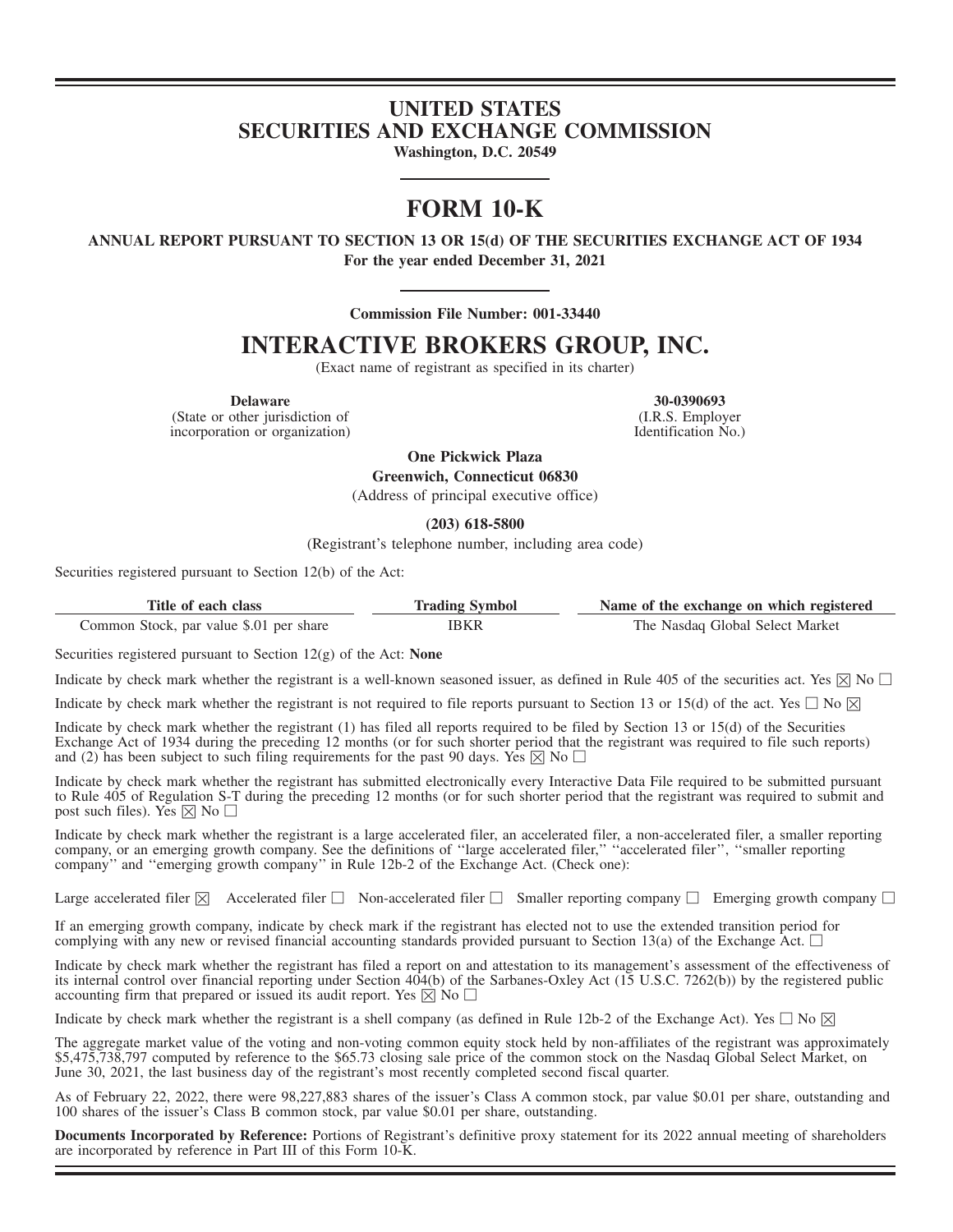## **ANNUAL REPORT ON FORM 10-K FOR THE YEAR ENDED DECEMBER 31, 2021**

## **Table of Contents**

|                                     |                                                                               | $\mathbf{1}$ |
|-------------------------------------|-------------------------------------------------------------------------------|--------------|
| <b>PART I</b>                       |                                                                               |              |
| <b>ITEM 1</b>                       |                                                                               | 2            |
| <b>ITEM 1A</b>                      |                                                                               | 21           |
| <b>ITEM 1B</b>                      |                                                                               | 31           |
| <b>ITEM 2</b>                       |                                                                               | 32           |
| <b>ITEM 3</b>                       |                                                                               | 32           |
| <b>ITEM 4</b>                       |                                                                               | 33           |
| <b>PART II</b>                      |                                                                               |              |
| <b>ITEM 5</b>                       | Market for Registrant's Common Equity, Related Stockholder Matters and Issuer | 34           |
| <b>ITEM7</b>                        | Management's Discussion and Analysis of Financial Condition and Results of    |              |
|                                     |                                                                               | 36           |
| <b>ITEM 7A</b>                      | Quantitative and Qualitative Disclosures about Market Risk                    | 57           |
| <b>ITEM 8</b>                       |                                                                               | 62           |
| <b>ITEM 9</b>                       | Changes in and Disagreements with Accountants on Accounting and Financial     | 102          |
| <b>ITEM 9A</b>                      |                                                                               | 102          |
| <b>ITEM 9B</b>                      |                                                                               | 104          |
| <b>PART III</b>                     |                                                                               |              |
| ITEM 10                             |                                                                               | 104          |
| <b>ITEM 11</b>                      |                                                                               | 104          |
| ITEM 12                             | Security Ownership of Certain Beneficial Owners and Management and Related    |              |
|                                     |                                                                               | 104          |
| <b>ITEM 13</b>                      | Transactions with Related Persons, Promoters and Certain Control Persons      | 104          |
| ITEM 14                             |                                                                               | 104          |
| <b>PART IV</b>                      |                                                                               |              |
| ITEM 15                             |                                                                               | 105          |
| ITEMS $15(a)(1)$<br>and 15 $(a)(2)$ | Index to Financial Statements and Financial Statement Schedule                | 107          |
| ITEM 16                             |                                                                               | 107          |
| <b>SIGNATURES</b>                   |                                                                               |              |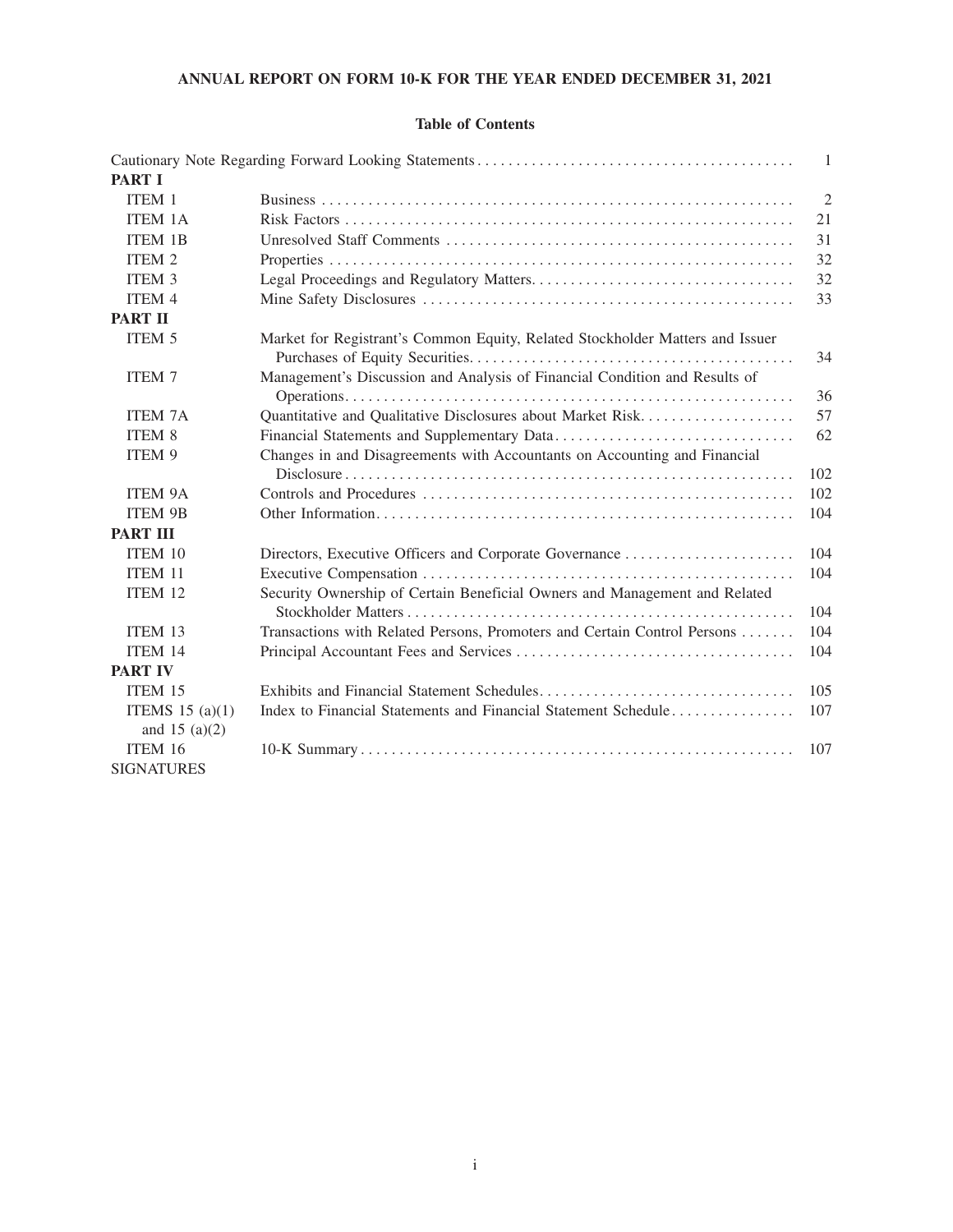#### **CAUTIONARY NOTE REGARDING FORWARD-LOOKING STATEMENTS**

We have included or incorporated by reference in this Annual Report on Form 10-K and from time to time our management may make statements that may constitute ''forward-looking statements'' within the meaning of the safe harbor provisions of the Private Securities Litigation Reform Act of 1995. Forward-looking statements are not historical facts, but instead represent only our beliefs regarding future events, many of which, by their nature, are inherently uncertain and outside our control. These statements include statements other than historical information or statements of current condition and may relate to our future plans and objectives and results, among other things and may also include our belief regarding the effect of various legal proceedings, as set forth under ''Legal Proceedings and Regulatory Matters'' in Part I, Item 3 of this Annual Report on Form 10-K, as well as statements about the objectives and effectiveness of our liquidity policies, statements about trends in or growth opportunities for our businesses, included in ''Management's Discussion and Analysis of Financial Condition and Results of Operations'' in Part II, Item 7 of this Annual Report on Form 10-K. By identifying these statements for you in this manner, we are alerting you to the possibility that our actual results may differ, possibly materially, from the anticipated results indicated in these forward-looking statements. Important factors that could cause actual results to differ from those in the forward-looking statements include, among others, those discussed below and under ''Risk Factors'' in Part I, Item 1A of this Annual Report on Form 10-K and ''Management's Discussion and Analysis of Financial Condition and Results of Operations'' in Part II, Item 7 of this Annual Report on Form 10-K.

Factors that could cause actual results to differ materially from any future results, expressed or implied, in these forward-looking statements include, but are not limited to, the following:

- general economic conditions in the markets where we operate;
- increased industry competition and downward pressures on electronic brokerage commissions and on bid/offer spreads in the remaining market making business we operate;
- risks inherent to the electronic brokerage and market making businesses;
- implied versus actual price volatility levels of the products in which we continue to make markets;
- the general level of interest rates;
- failure to protect or enforce our intellectual property rights in our proprietary technology;
- our ability to keep up with rapid technological change;
- system failures, cyber security threats and other disruptions;
- non-performance of third-party vendors;
- conflicts of interest and other risks due to our ownership and holding company structure;
- the loss of key executives and failure to recruit and retain qualified personnel;
- the risks associated with the expansion of our business;
- our possible inability to integrate any businesses we acquire;
- the impact of accounting standards issued but not yet adopted;
- compliance with laws and regulations, including those relating to the securities industry;
- the impact of the Coronavirus Disease 2019 (''COVID-19'') pandemic and the measures implemented to contain the spread of the virus; and
- other factors discussed under ''Risk Factors'' in Part I, Item 1A of this Annual Report on Form 10-K or elsewhere in this Annual Report on Form 10-K.

We undertake no obligation to publicly update or revise any forward-looking statements to reflect events or circumstances that may arise after the date of this Annual Report on Form 10-K.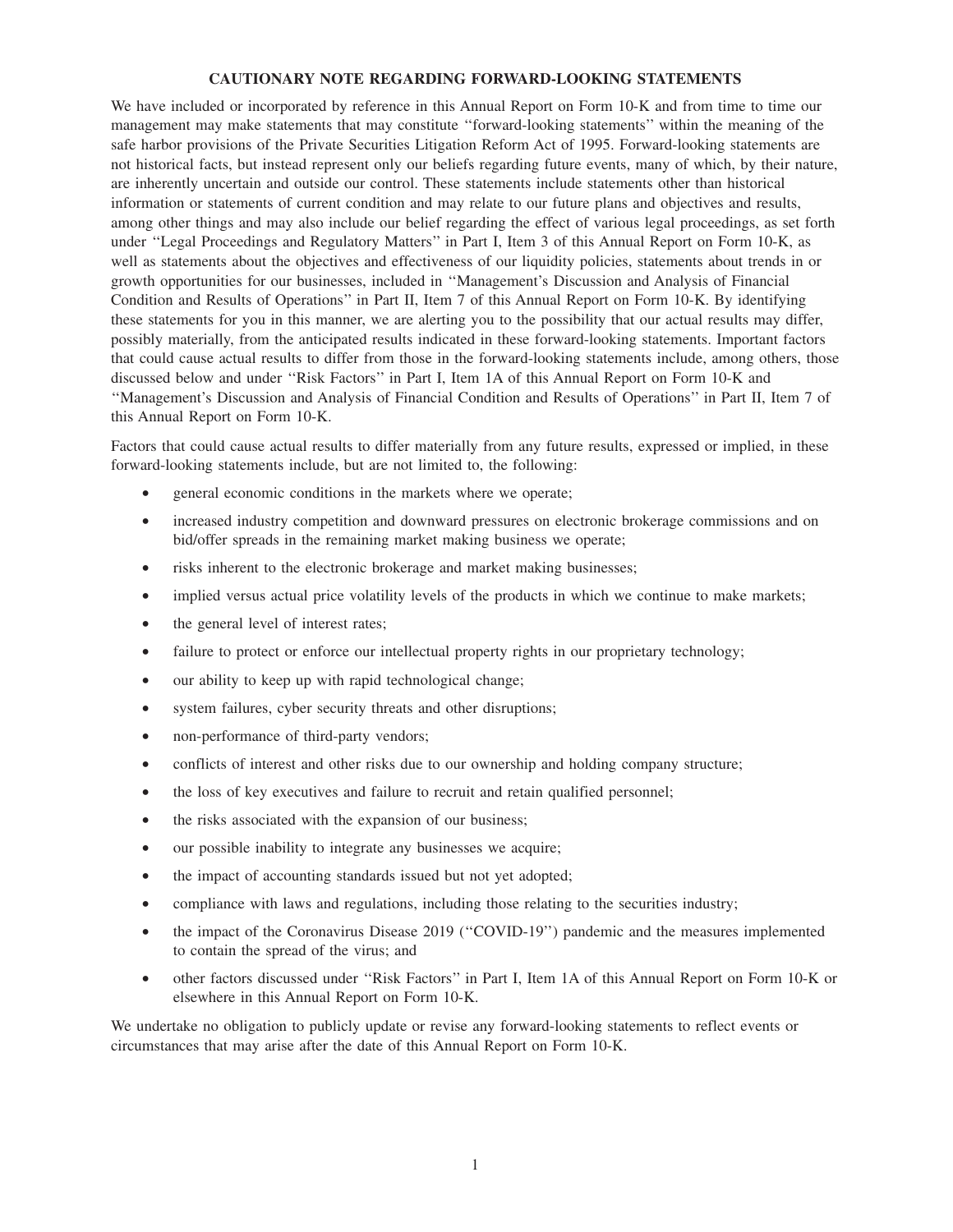#### **PART I**

#### **ITEM 1. BUSINESS**

#### **Overview**

Interactive Brokers Group, Inc. (''IBG, Inc.'' or the ''Company'') is an automated global electronic broker. We custody and service accounts for hedge and mutual funds, exchange-traded funds (''ETFs''), registered investment advisors, proprietary trading groups, introducing brokers and individual investors. We specialize in routing orders while striving to achieve best executions and processing trades in stocks, options, futures, foreign exchange instruments (''forex''), bonds, mutual funds, ETFs, metals and cryptocurrencies on more than 150 electronic exchanges and market centers around the world. In the United States of America (''U.S.''), we conduct our business primarily from our headquarters in Greenwich, Connecticut and from Chicago, Illinois. Abroad, we conduct our business through offices located in Canada, the United Kingdom, Ireland, Luxembourg, Switzerland, Hungary, India, China (Hong Kong and Shanghai), Japan, Singapore and Australia. As of December 31, 2021, we had 2,571 employees worldwide.

IBG, Inc. is a holding company whose primary asset is the ownership of approximately 23.5% of the membership interests of IBG LLC, the current holding company for our businesses. IBG, Inc. is the sole managing member of IBG LLC.

When we use the terms "we," "us," and "our," we mean IBG, Inc. and its subsidiaries (including IBG LLC). Unless otherwise indicated, the terms ''common stock'' and ''IBKR shares'' refer to the Class A common stock of IBG, Inc.

We are a successor to the market making business founded by our Chairman, Mr. Thomas Peterffy, on the floor of the American Stock Exchange in 1977. Since our inception, we have focused on developing proprietary software to automate broker-dealer functions. We have been a pioneer in developing and applying technology as a financial intermediary to increase liquidity and transparency in the capital markets in which we operate. The proliferation of electronic exchanges and market centers since the early 1990s has allowed us to integrate our software with an increasing number of trading venues, creating one automatically functioning, computerized platform that requires minimal human intervention. Over four decades of developing our automated trading platforms and automating many middle and back office functions have allowed us to become one of the lowest cost providers of broker-dealer services and to significantly increase the volume of trades we handle.

Our internet address is www.interactivebrokers.com and the investor relations section of our website is located at www.interactivebrokers.com/ir. We make available free of charge, on or through the investor relations section of our website, this Annual Report on Form 10-K, Quarterly Reports on Form 10-Q, Current Reports on Form 8-K and amendments to those reports filed or furnished pursuant to Section 13(a) or 15(d) of the Securities Exchange Act of 1934, as well as proxy statements, registration statements, prospectus supplements and Section 16 filings for our directors and officers, as soon as reasonably practicable after we electronically file such material with, or furnish it to, the U.S. Securities and Exchange Commission ("SEC"). The SEC maintains an internet site, www.sec.gov, that contains annual, quarterly and current reports, proxy and information statements and other information that issuers file electronically with the SEC. Our electronic SEC filings are made available to the public on the SEC's internet site. In addition, posted on our website are our Bylaws, our Amended and Restated Certificate of Incorporation, charters for the Audit Committee, Compensation Committee and Nominating and Corporate Governance Committee of our board of directors, our Accounting Matters Complaint Policy, our Whistle Blower Hotline, our Corporate Governance Guidelines and our Code of Business Conduct and Ethics governing our directors, officers and employees. Within the time periods required by SEC and the Nasdaq Stock Market LLC's Global Select Market (''Nasdaq''), we will post on our website any amendment to the Code of Business Conduct and Ethics and any waiver applicable to any executive officer, director or senior financial officer. In addition, our website includes information concerning purchases and sales of our equity securities by our executive officers and directors, as well as disclosure relating to certain non-GAAP financial measures, if any, (as defined in Regulation G) promulgated under the Securities Act of 1933, as amended (the ''Securities Act'') and the Securities Exchange Act of 1934, as amended (the ''Exchange Act'') that we may make public orally, telephonically, by webcast, by broadcast or by similar means from time to time.

Our Investor Relations Department can be contacted at Interactive Brokers Group, Inc., Two Pickwick Plaza, Greenwich, Connecticut 06830, Attn: Investor Relations, e-mail: investor-relations@interactivebrokers.com.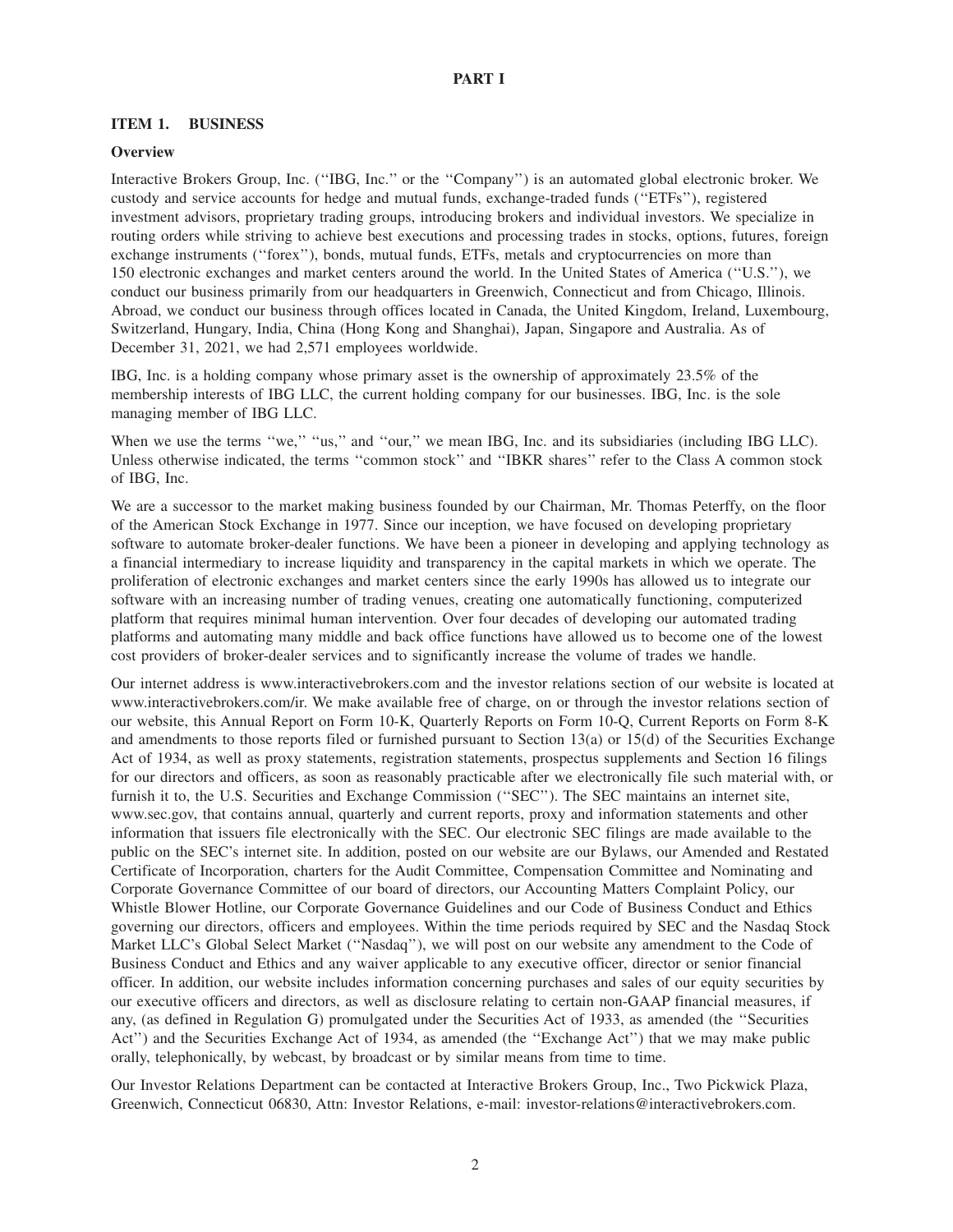#### **Our Organizational Structure and Overview of Recapitalization Transactions**

The graphic below illustrates our current ownership structure and reflects current ownership percentages. The graphic below does not display the subsidiaries of IBG LLC.



Our primary assets are our ownership of approximately 23.5% of the membership interests of IBG LLC, the current holding company for our businesses, and our controlling interest and related contractual rights as the sole managing member of IBG LLC. The remaining approximately 76.5% of IBG LLC membership interests are held by IBG Holdings LLC (''Holdings''), a holding company that is owned directly and indirectly by our founder and Chairman, Mr. Thomas Peterffy and his affiliates, management and other employees of IBG LLC, and certain other members. The IBG LLC membership interests held by Holdings will be subject to purchase by us over time in connection with offerings by us of shares of our common stock.

The table below presents the amount of IBG LLC membership interests held by IBG, Inc. and Holdings as of December 31, 2021.

| IBG, Inc.  | Holdings                | <b>Total</b> |
|------------|-------------------------|--------------|
| $23.5\%$   | 76.5%                   | $100.0\%$    |
| 98.230.127 | 319,880,492 418,110,619 |              |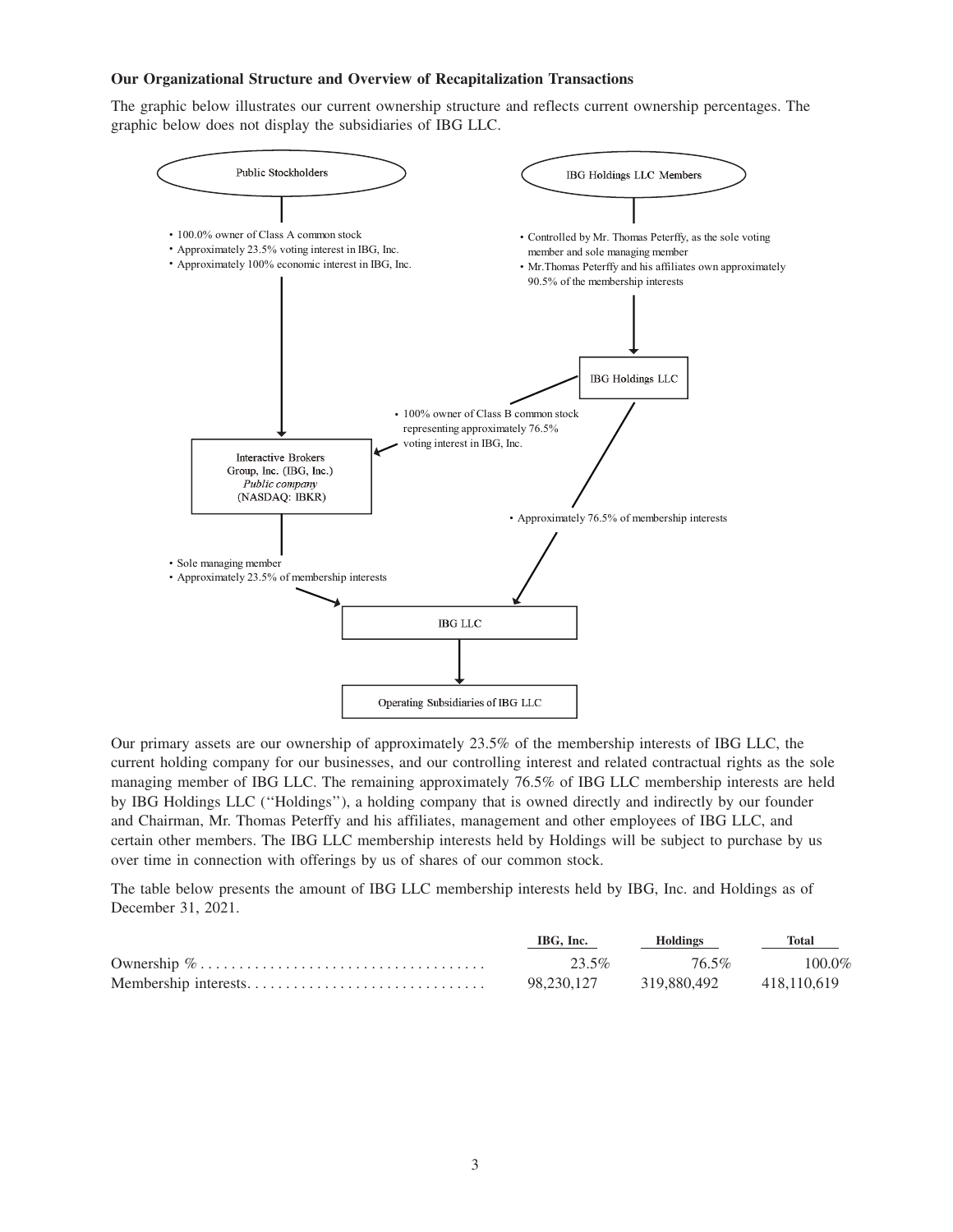Purchases of IBG LLC membership interests, held by Holdings, by the Company are governed by the exchange agreement among us, IBG LLC, Holdings and the historical members of IBG LLC, (the ''Exchange Agreement''), a copy of which was filed as an exhibit to our Quarterly Report on Form 10-Q for the quarter ended September 30, 2009 and filed with the SEC on November 9, 2009. The Exchange Agreement, as amended June 6, 2012, provides that the Company may facilitate the redemption by Holdings of interests held by its members through the issuance of shares of common stock through a public offering in exchange for the interests in IBG LLC being redeemed by Holdings. Periodically since June 2011, with the consent of Holdings and the Company (on its own behalf and acting as the sole managing member of IBG LLC), IBG LLC has agreed to redeem certain membership interests from Holdings through the sale of common stock and to distribute the proceeds of such sale to the beneficial owners of such membership interests. From 2011 through 2021, the Company issued 34,207,307 shares of common stock (with a fair value of \$1,491 million) to Holdings in exchange for an equivalent number of shares of member interests in IBG LLC.

## **Nature of Operations**

As an electronic broker, we execute, clear and settle trades globally for both institutional and individual customers. Capitalizing on our proprietary technology, our systems provide our customers with the capability to monitor multiple markets around the world simultaneously and to execute trades electronically in these markets at a low cost in multiple products and currencies from a single trading account. We offer our customers access to all classes of tradable, primarily exchange-listed products, including stocks, options, futures, forex, bonds, mutual funds, ETFs, metals and cryptocurrencies traded on more than 150 electronic exchanges and market centers in 33 countries and in 25 currencies seamlessly around the world. The ever-growing complexity of multiple market centers has provided us with opportunities to build and continuously adapt our order routing software to secure excellent execution prices.

Since the launching of our electronic brokerage business in 1993, we have grown to approximately 1.68 million institutional and individual brokerage customers. We provide our customers with what we believe to be one of the most effective and efficient electronic brokerage platforms in the industry.

We are able to provide our customers with high-speed trade execution at low commission rates, in large part because of our proprietary technology. As a result of our advanced electronic brokerage platform, we attract sophisticated and active investors.

No single customer represented more than 1.5% of our commissions in 2021.

Our key product offerings include:

- *IBKR Pro*<sup>*SM*</sup> is the core IBKR service designed for sophisticated investors. IBKR Pro<sup>SM</sup> offers the lowest cost access to stocks, options, futures, forex, bonds, mutual funds, ETFs, metals and cryptocurrencies from a single integrated platform with no added spreads, ticket charges, account minimums or platform fees.
- *IBKR LiteSM* provides unlimited commission-free trades on U.S. exchange-listed stocks and ETFs as well as low-cost access to global markets without required account minimums or platform fees to participating U.S. customers. IBKR Lite<sup>SM</sup> was designed to meet the needs of investors who are seeking a simple, commission-free way to trade U.S. exchange-listed stocks and ETFs and do not wish to consider our efforts to obtain greater price improvement through our IB SmartRouting<sup>SM</sup> system.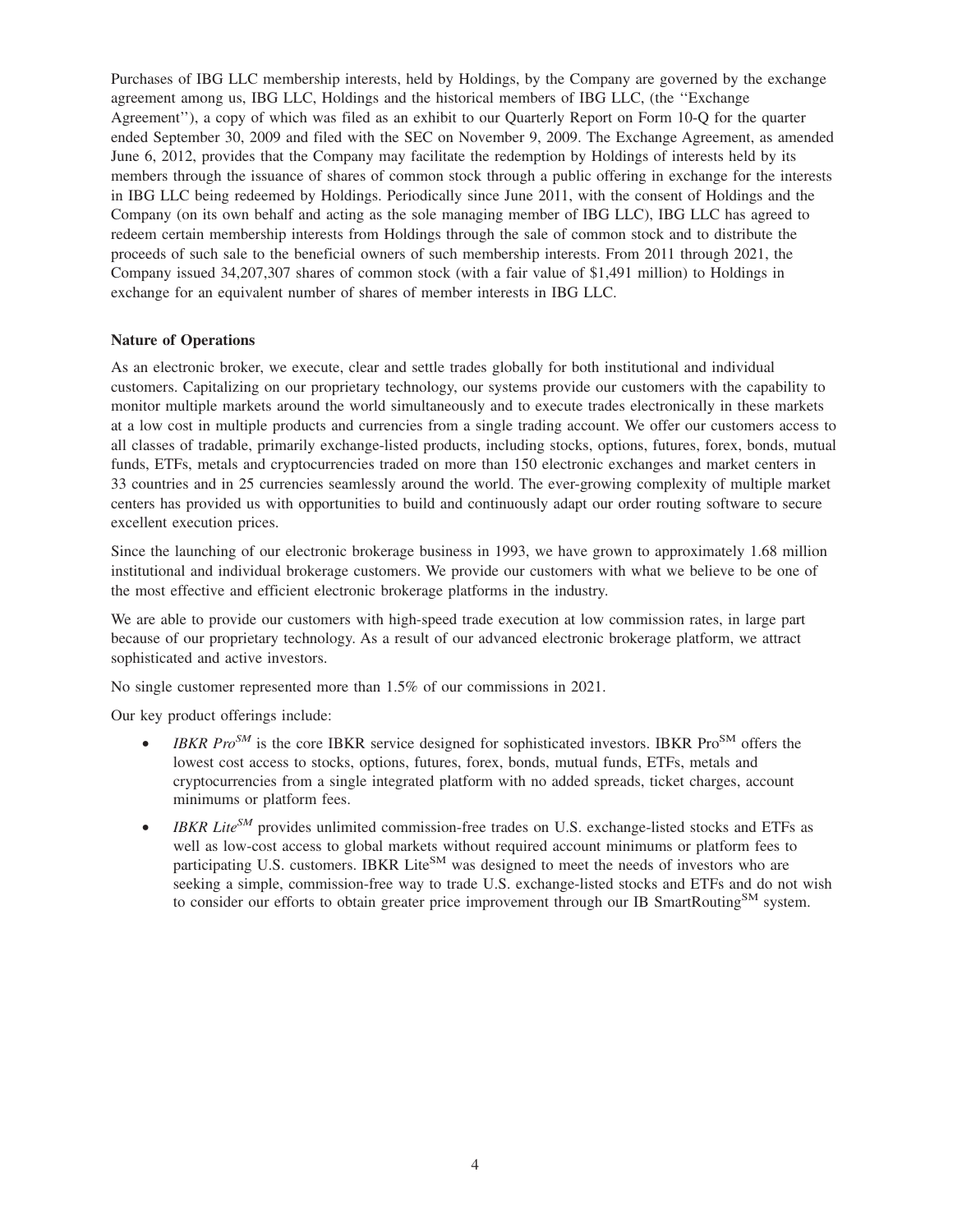- *IBKR Integrated Investment Account* From a single point of entry in one IBKR Integrated Investment Account our customers are able to transact in 25 currencies, across multiple classes of tradable, primarily exchange-listed products traded on more than 150 electronic exchanges and market centers in 33 countries around the world seamlessly. Our offering features a suite of cash management services, including:
	- *Interactive Brokers Debit Mastercard® and Interactive Brokers Canada Prepaid Mastercard® Card* – Interactive Brokers Debit Mastercard® and Interactive Brokers Canada Prepaid Mastercard® Card allow customers to spend and borrow directly against their account at lower interest rates than credit cards, personal loans and home equity lines of credit, with no monthly minimum payments and no late fees. Customers can use their card to make purchases and ATM withdrawals anywhere Debit Mastercard<sup>®1</sup> or Prepaid Mastercard<sup>®1</sup>is accepted around the world.
	- *Bill Pay* Our Bill Pay program allows customers to make electronic or check payments to almost any company or individual in the U.S. The service can be configured for one-time or recurring payments and permits customers to schedule future payments.
	- *Direct Deposit and Mobile Check Deposit* Our Direct Deposit program allows customers to automatically deposit paychecks, pension distributions and other recurring payments to their (non-retirement) brokerage account with us. In addition, U.S. customers can use our Mobile Check Deposit to directly deposit checks drawn on a U.S. bank.
	- *Request for Payment Service* Through this new banking service, U.S. customers can make instant deposits, 24 hours a day, from their mobile banking app or other bank portal to fund their brokerage account with us. Funds deposited via Request for Payment are immediately available for trading. The service is available to customers with an account at J.P. Morgan Chase and, over time, other banks will be added.
- *Insured Bank Deposit Sweep Program* Our Insured Bank Deposit Sweep Program provides eligible customers with up to \$2,500,000 of Federal Deposit Insurance Corporation (''FDIC'') insurance on their eligible cash balances in addition to the existing \$250,000 Securities Investor Protection Corporation (''SIPC'') coverage for total coverage of \$2,750,000. Customers continue earning the same competitive interest rates currently applied to cash held in their brokerage accounts with us. We sweep each participating customer's eligible cash balances daily to one or more banks, up to \$246,500 per bank, allowing for the accrual of interest and keeping within the FDIC protected threshold. Cash balances above \$2,750,000 remain subject to safeguarding under the SEC's Customer Protection Rule 15c3-3.
- *Investors' Marketplace*<sup>*SM*</sup> The Investors' Marketplace<sup>SM</sup> is an expansion of our Money Manager Marketplace and our Hedge Fund Capital Introduction program. This program is the first electronic meeting place that brings together individual investors, financial advisors, money managers, fund managers, research analysts, technology providers, business developers and administrators, allowing them to interact to form connections and conduct business.
- *Mutual Fund Marketplace* The Mutual Fund Marketplace offers our customers access to more than 45,000 mutual funds worldwide, including more than 17,000 no-transaction-fee funds from over 480 fund families*.*
- *Bond Marketplace* The Bond Marketplace allows customers to search for the best yields from a vast universe of bonds from issuers in the Americas, Europe and Asia. We provide direct market access at a low cost to a wide array of corporate, government and municipal securities. Our customers obtain competitive bids and offers with low, transparent commissions and no hidden mark-ups.
- *Fractional Trading* Fractional Trading allows customers to buy and sell using either a specified cash amount or fractional shares, which are stock units that amount to less than one full share. This functionality allows customers to purchase as little as \$1.00 of almost any U.S. stock, experiment with trading and investing without committing substantial sums of money, and learn about building and rebalancing diversified portfolios.

<sup>&</sup>lt;sup>1</sup> Debit Mastercard® and Prepaid Mastercard® are trademarks registered to Mastercard International Incorporated Corporation, Delaware, 2000 Purchase Street, Purchase, New York 10577-2405.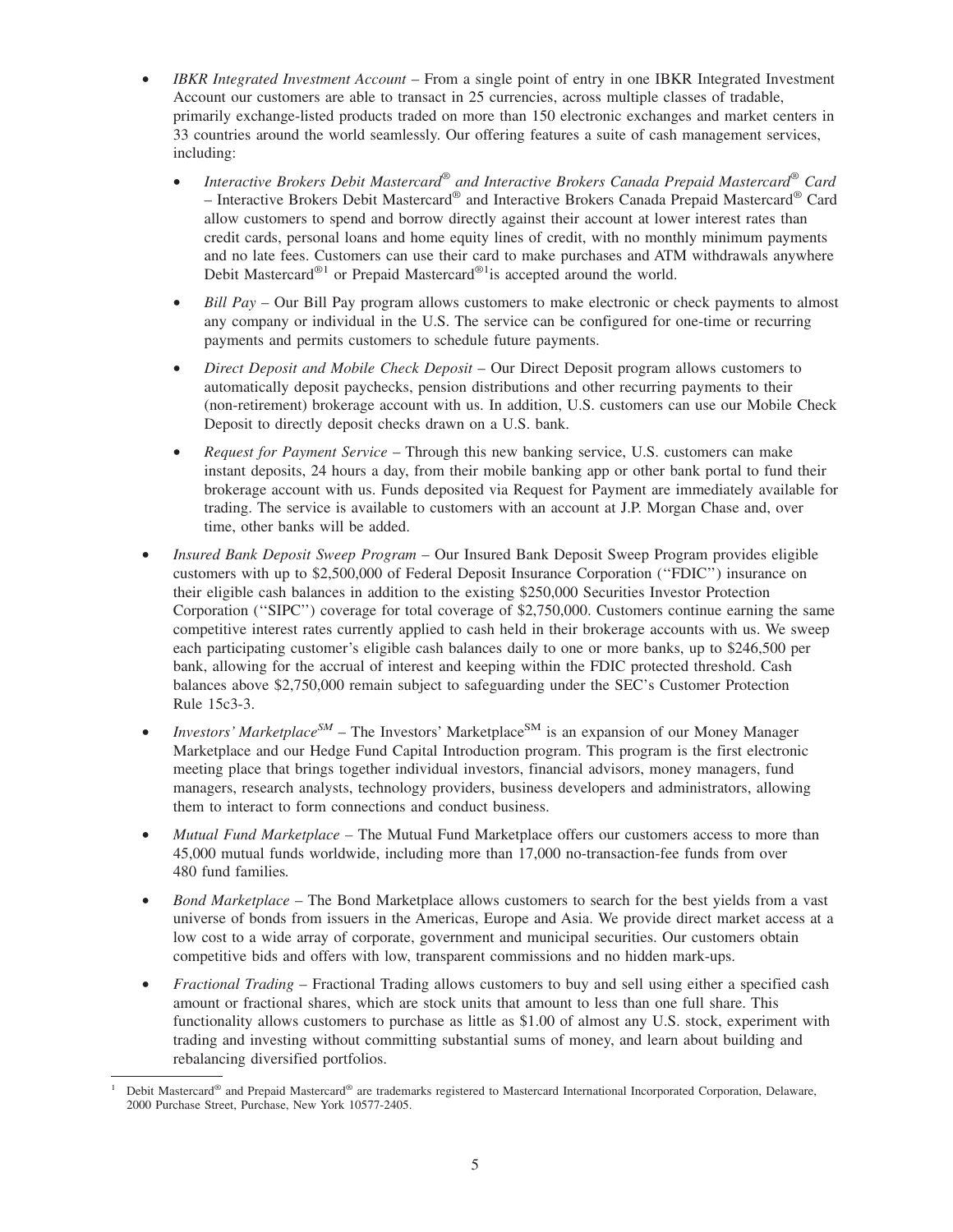- *Cryptocurrency* Customers, including both individuals and advisors, can trade Bitcoin (BTC), Ethereum (ETH), Litecoin (LTC) and Bitcoin Cash (BCH) through Paxos Trust Company, alongside other asset classes on a single integrated platform.
- *U.S. Spot Gold* Customers can trade U.S. Spot Gold alongside other asset classes from a single integrated account. In addition, our customers have access to efficient pricing in quantities as small as one ounce and can request physical delivery of their U.S. Spot Gold position.
- *No Transaction Fee Program for Exchange*-*Traded Funds* We offer a ''fee waived'' no transaction fee program for ETFs that reimburses IBKR Pro<sup>SM</sup> customers and eligible non-U.S. customers for commissions paid on ETF shares held for at least 30 days.

For all customers, our platform offers:

- *Low Costs* We provide our customers with among the industry's lowest overall transaction costs in two ways. First, we offer among the lowest execution, commission and financing costs in the industry. Second, our IBKR Pro<sup>SM</sup> customers benefit from our advanced routing of orders designed to achieve the best available trade price.
- *IB SmartRouting*<sup>SM</sup> IB SmartRouting<sup>SM</sup> retains control of the customer's order, continuously searches for the best available price and, unlike most other routers, dynamically routes and re-routes all or parts of a customer's order to achieve optimal execution and among the lowest execution and commission costs in the industry. To highlight the quality of our price executions, we publish on our website independent measurements performed by a third-party provider of transaction analysis to illustrate our net price improvement for commissionable trades versus the industry. We also offer Transaction Cost Analysis reporting to allow customers to track execution performance using multiple criteria. Our IBKR Pro<sup>SM</sup> customers benefit from our advanced order routing technology for all trades, while our IBKR Lite<sup>SM</sup> customers benefit from this technology for their trades in products not eligible for IBKR Lite<sup>SM</sup>.
- *Automated Risk Controls* Throughout the trading day, we calculate margin requirements for each of our customers on a real-time basis across all product classes and across all currencies. Our customers are alerted to approaching margin violations and if a customer's equity falls below what is required to support that customer's margin, we attempt to automatically liquidate positions on a real-time basis to bring the customer's account into margin compliance. This is done to protect us, as well as the customer, from excessive losses.
- *Flexible and Customizable System* Our platform is designed to provide an efficient customer experience, beginning with a highly automated account opening process and ending with fast trade execution and reporting. Our sophisticated interface provides interactive real-time views of account balances, positions, profits or losses, buying power and ''what-if'' scenarios to enable our customers to more easily make informed investment decisions and trade effectively. Our system is configured to remember the user's preferences and is specifically designed for multi-screen systems. When away from their main workstations, customers can access their accounts through our IBKR Mobile platforms for a seamless experience.
- *Securities Financing Services* We offer a suite of automated Stock Borrow and Lending tools, including our depth of availability, transparent rates, global reach and dedicated service representatives. Our Stock Yield Enhancement Program allows our customers to lend their fully-paid stock shares to us in exchange for cash or U.S. Treasury securities collateral. In turn, we lend these stocks in exchange for collateral and earn stock lending fees. We pay our customers interest on the collateral value generally equal to 50% of the income we earn from lending the shares. This allows customers holding fully-paid long stock positions to enhance their returns.
- *Block Trade Desk* We offer broker-assisted trading through our *Corporate Bond* and *Stock and Option* block order desks. The desks help traders execute large or complex orders and monitor trades when customers are unable to do so. The desks source liquidity, bring SPX color from the pit, offer price discovery services, and help customers calibrate and execute complex algo trading strategies.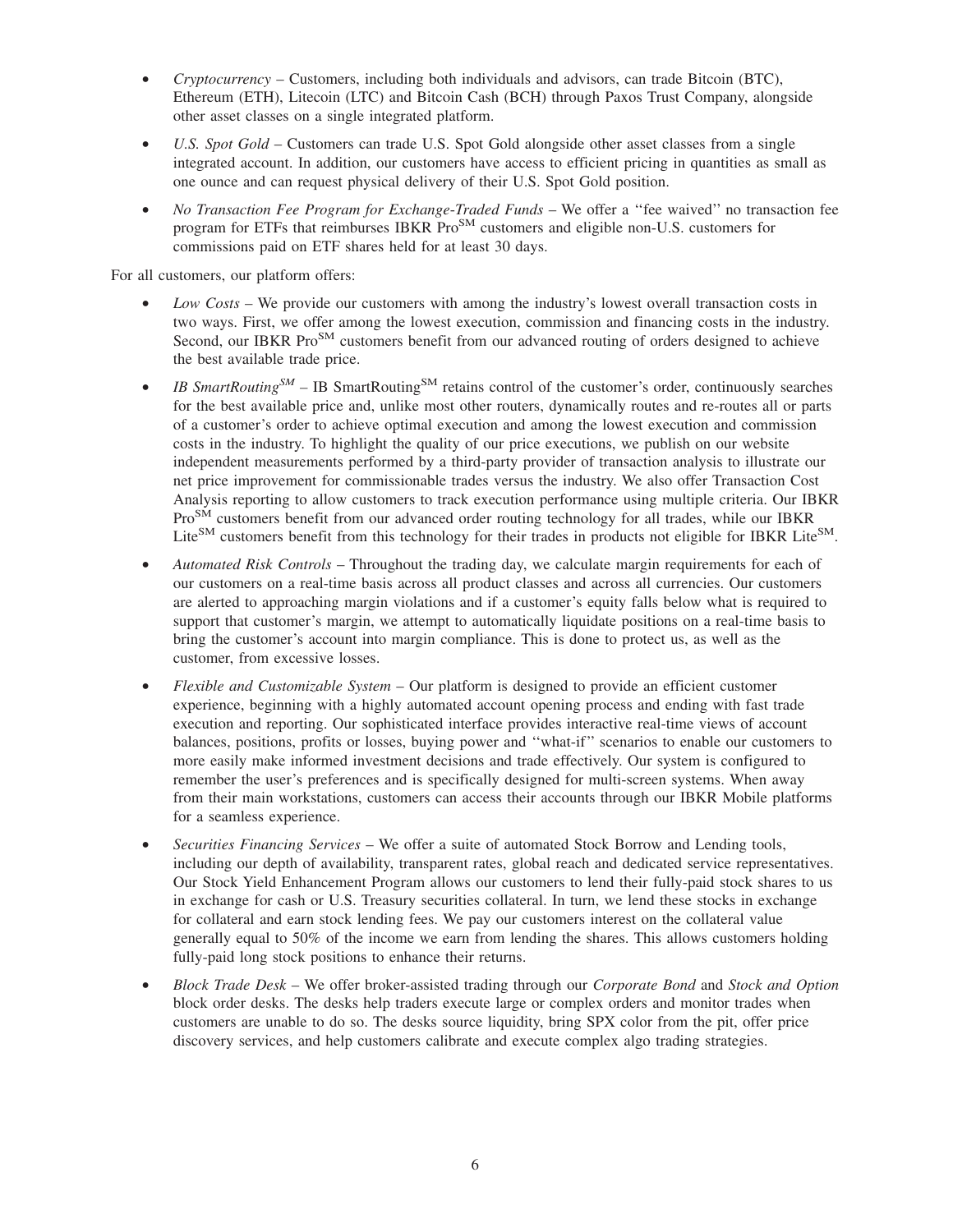• *IBKR Campus –* IBKR Campus helps customers learn about the markets, products, and tools available through our platforms. IBKR Campus offers self-directed courses at the Traders' Academy, live and recorded webinars, our Traders' Insight market commentary blog, the IBKR Quant Blog, and our Student Trading Lab, which lets educators bring real-world trading experiences to their classroom. In addition, we provide content to Coursera, an online provider of learning content, for a certificate program called *Practical Guide to Trading*.

## Promotional offerings include:

• *IBKR Refer a Friend Program* – Under the Refer a Friend program, we encourage existing customers to refer friends and family to IBKR. The referring customer can earn a flat fee payment of \$200 while the new customer can receive up to \$1,000 in IBKR stock. The specific program details and eligibility requirements are described on our website.

Analytical offerings on our platform include:

- *GlobalAnalyst<sup>SM</sup>* Our GlobalAnalyst<sup>SM</sup> tool, designed for investors who are interested in international portfolio diversification, helps find new opportunities to diversify an investor's portfolio and discover undervalued companies that may have greater growth potential. The relative value of global stocks by region, country, industry or individually can be compared, and metrics displayed in one of 27 currencies. GlobalAnalyst<sup>SM</sup> can search across business sectors and allows for filtering by region, country and market capitalization.
- *PortfolioAnalyst®* Our PortfolioAnalyst<sup>®</sup> reporting tool is designed to allow customers to evaluate the performance of their complete financial portfolio. The tool consolidates data from a customer's investment, checking, savings, annuity, incentive plans and credit card accounts, calculates GIPS® verified time-weighted and money-weighted returns, and offers robust reporting and benchmarking capabilities.
- *IB Risk Navigator*<sup>*SM*</sup> We offer to all customers our real-time market risk management platform that unifies exposure across multiple asset classes around the globe. The system can identify overexposure to risk by starting at the portfolio level and drilling down into successively greater detail within multiple report views. Report data is updated every ten seconds or upon changes to portfolio composition. Predefined reports allow the summarization of a portfolio from different risk perspectives, providing views of Exposure, Value at Risk (''VaR''), Delta, Gamma, Vega and Theta, profit and loss, and position quantity measures. The system also offers customers the ability to modify positions through ''what-if'' scenarios that show hypothetical changes to the risk profile.
- *Mutual Fund/ETF Parser* The Parser categorizes the individual component stocks within mutual funds and ETFs, giving an accurate, granular picture of the overall exposure to asset classes, industry sectors and companies.
- *Portfolio Builder* Portfolio Builder supports our customers in setting up an investment strategy based on research and rankings from top buy-side providers and fundamental data; use filters to define the universe of equities that will comprise their strategy and back-test their strategy using up to three years of historical performance; work in hypothetical mode to adjust the strategy until the historical performance meets their standards; and with the click of a button let the system create the orders to invest in a strategy and track its performance in their portfolio.
- Environmental, Social and Governance (''ESG'') Tools
	- *IMPACT By Interactive Brokers*<sup>*SM*</sup> IMPACT by Interactive Brokers<sup>SM</sup> ("IMPACT App") is a unique, simple and intuitive mobile app that helps customers easily align their portfolio with their values, with a goal to help shape the future they wish to see. The IMPACT App allows customers to select their personal investment criteria from thirteen impact values and principles: Clean Air, Pure Water, Ocean Life, Land Health, Consumer Safety, Ethical Leadership, Gender Equality, Racial Equality, LGBTQ Inclusion, Company Transparency, Sustainable Product Lifecycle,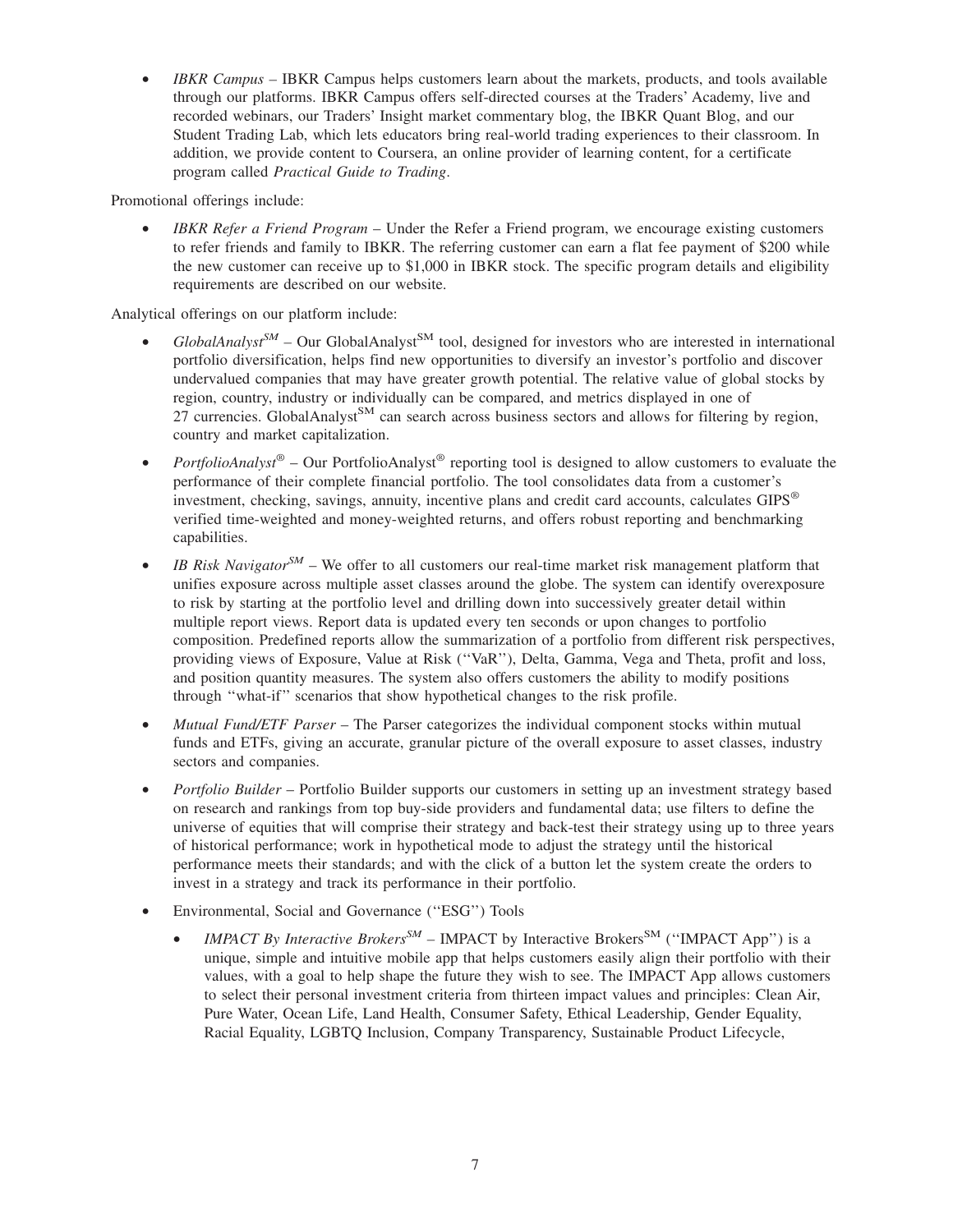Mindful Business Models and Fair Labor & Thriving Communities. Customers can also exclude investments based on business practices they would like to avoid. Based on these preferences, the IMPACT App will show customers how investment opportunities and their portfolio align with their beliefs.

- *Impact Dashboard* The Impact Dashboard helps customers to evaluate and invest in companies that align with their values. Customers can select the values they care about from a list ranging from clean air to consumer safety and racial equality, and measure how both individual securities and their overall portfolio measure up against their criteria.
- *ESG Scores* ESG Scores from Refinitiv give customers a new set of tools for making investment decisions based on more than just financial factors. Companies are scored along several dimensions, such as reducing emissions and supporting human rights, and customers can easily see how companies rank both overall and on each dimension.
- *Charitable Giving –* IBKR GIVE<sup>SM</sup> supports U.S. customers in making charitable donations directly from the IMPACT App. Using a comprehensive directory of U.S. charities and non-profit organizations from GuideStar<sup>TM</sup> by Candid, IBKR GIVE<sup>SM</sup> lets customers easily donate to a charity matching their values, or search for a non-profit of their choice.
- *Socially Responsible Investing (SRI) Portfolios* Interactive Advisors offers to customers a selection of thirteen value portfolios grouped into Better Planet, Social Justice and Responsible Management categories. Interactive Advisors also offers an additional four portfolios grouped under the Smart Beta ESG category. Customers can also customize any of their portfolios to exclude companies whose business practices concerns them.
- *Interactive AnalyticsSM and IB Option AnalyticsSM* We offer our customers state-of-the-art tools, which include a customizable trading platform, advanced analytic tools and over 100 sophisticated order types and algorithms. We also provide a real-time option analytics window which displays values that reflect the rate of change of an option's price with respect to a unit change in each of several risk dimensions.
- *Probability Lab<sup>®</sup> (Patent Pending)* The Probability Lab<sup>®</sup> provides customers with an intuitive, visual method to analyze market participants' future stock price forecasts based on current option prices. This tool compares a customer's stock price forecast versus that of the market and scans the entire option universe for the highest Sharpe ratio multi-leg option strategies that take advantage of the customer's forecast.
- *Goal Tracker* Interactive Advisors' Goal Tracker projects the hypothetical performance of a portfolio and monitors how likely it is the portfolio might achieve the goal. Customers can adjust inputs, such as monthly contribution amount, goal target date, or the cost or outflow associated with the goal, to estimate the likelihood of achieving a goal.

We cater to various customer groups with specific service needs.

For advisors, we offer:

- *Model Portfolios* Model Portfolios offer advisors an efficient and time-saving approach to investing customer assets. They allow advisors to create groupings of financial instruments based on specific investment themes, and then invest customer funds into these models.
- *IBKR Allocation Order Tool* The IBKR Allocation Order Tool streamlines the creation, execution, and allocation of group orders. The tool provides advisors with a single screen to enter trade allocations quickly across many customer accounts, advisors or strategies; allocate total quantity or cash quantity for user-specified values proportionally or equally; and modify orders or allocations on the fly. In addition, customers can use the Allocation Order Tool to project, preview and allocate trades to take advantage of potential capital losses for all or some of an advisor's invested customers.
- *ESG Impact Profile* The ESG Impact Profile helps advisors understand customer preferences for socially responsible and impact investing. Advisors' customers can select personal investment criteria from thirteen impact values and principles and exclude investments based on ten categories.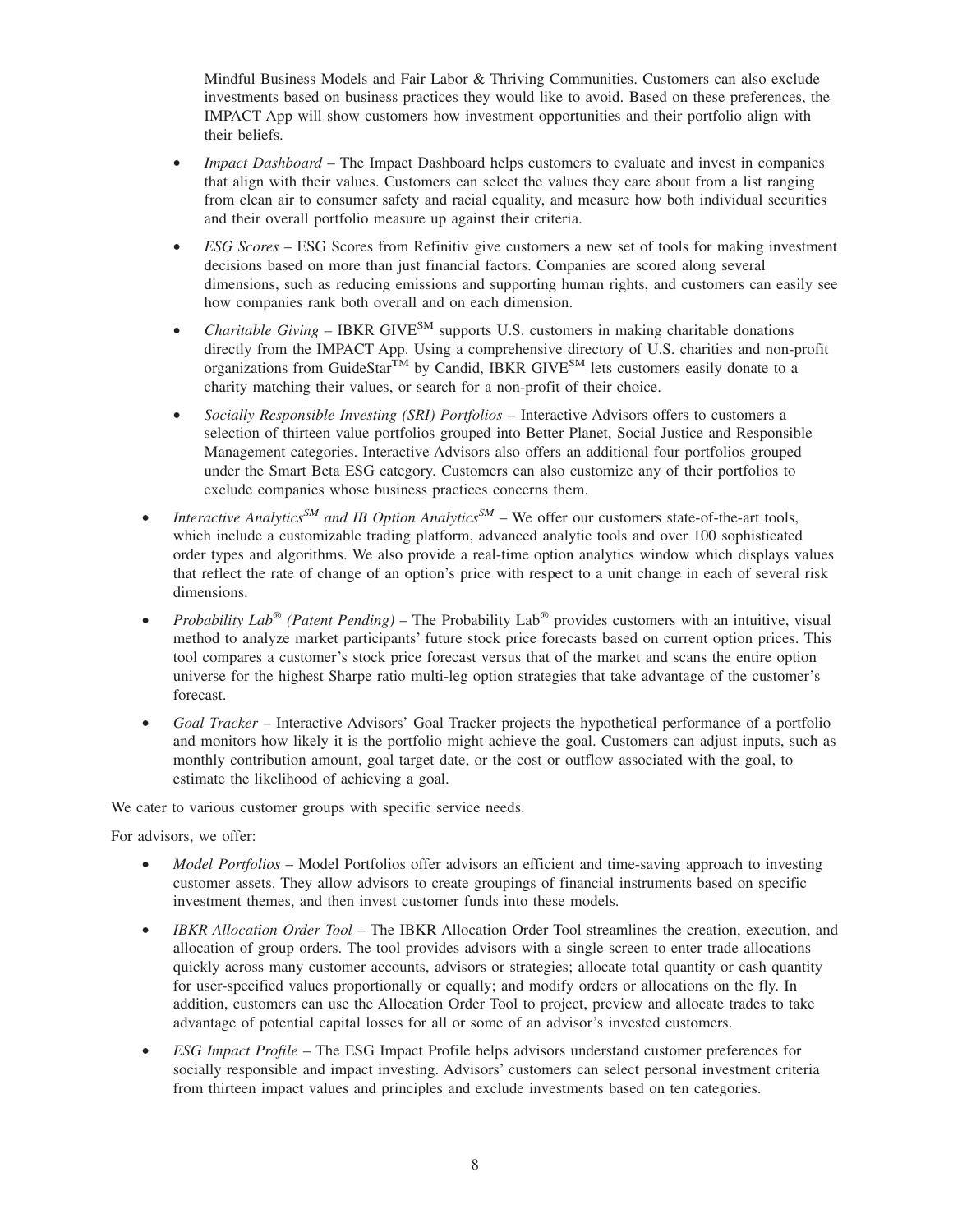• *IBKR Client Risk Profile* – IBKR Client Risk Profile is designed to help advisors determine the most suitable investments for their customers, based on each customer's risk tolerance. This information is collected through a custom-designed questionnaire. Advisors can view the scores through the Advisor Portal and create custom pre-trade allocation groups and profiles in Trader Workstation<sup>SM</sup> to place orders and allocate trades for customers with similar risk profiles.

For introducing brokers and advisors, we offer:

• *White Branding* – Our large financial advisor and broker-dealer customers may ''white brand'' our trading interface, account management and reports with their firm's identity. Broker-dealer customers can also select from among our modular functionalities, such as order routing, trade reporting or clearing, on specific products or exchanges where they may not have up-to-date technology, to offer to their customers a complete global range of services and products.

For customers looking for online advisory services, we offer:

• *Interactive Advisors* – Interactive Advisors recruits registered financial advisors, vets them, analyzes their investment track records, and groups them by their risk profile. Investors who are interested in having their individual accounts robo-traded are grouped by their risk and return preferences. Investors can assign their accounts to be traded by one or more advisors. Interactive Advisors also offers our customers Smart Beta Portfolios which combine the benefits of actively managed fund stock selection techniques with passive ETFs low-cost automation to provide broad market exposure and potentially higher returns, as well as Socially Responsible Investing.

## **Technology**

Our proprietary technology is the key to our success. We believe that integrating our system with electronic exchanges and market centers worldwide results in transparency, liquidity and efficiencies of scale. Together with the IB SmartRoutingSM system and our low execution costs, this approach reduces overall transaction costs to our IBKR Pro<sup>SM</sup> customers and, in turn, increases our transaction volume and profits (customers who elect to use our IBKR Lite<sup>SM</sup> offering do not take advantage of our IB SmartRouting<sup>SM</sup> technology). Over the past four decades, we have developed an integrated trading system and communications network and have positioned our company as an efficient conduit for the global flow of risk capital across asset and product classes on electronic marketplaces around the world, permitting us to have one of the lowest cost structures in the industry. We believe that developing, maintaining and continuing to enhance our proprietary technology provides us and our customers with the competitive advantage of being able to adapt quickly to the changing environment of our industry and to take advantage of opportunities presented by new exchanges, products, pricing mechanisms or regulatory changes before our competitors.

Our proprietary technology infrastructure enables us to provide our customers with the ability to execute trades at among the lowest execution costs in the industry for comparable services. Customer trades are both automatically captured and reported in real time in our system. Our customers trade on more than 150 electronic exchanges and market centers in 33 countries around the world. These exchanges and market centers are all partially or fully electronic, meaning that customers can buy or sell a product traded on that exchange via an electronic link from their computer or mobile device through our system to the exchange. We offer our products and services through a global communications network that is designed to provide secure, reliable and timely access to the most current market information. We provide our customers with a variety of means to connect to our brokerage systems, including cross connects, dedicated point-to-point data lines, extranets, virtual private networks and the Internet.

Specifically, our customers receive worldwide electronic access through our Trader Workstation<sup>SM</sup> (our real-time Java-based trading platform), our proprietary Application Programming Interface (''API''), our IBKR Mobile app, our customer-portal-based Quick Trade or industry standard Financial Information Exchange (''FIX'') connectivity. Customers who want a professional quality trading application with a sophisticated user interface utilize our Trader Workstation<sup>SM</sup>, which can be accessed through a desktop or variety of mobile devices. Customers interested in developing programmatic trading utilize our API, which supports multiple programming languages. Large institutions with FIX infrastructure prefer to use our FIX solution for seamless integration of their existing order gathering and reporting applications.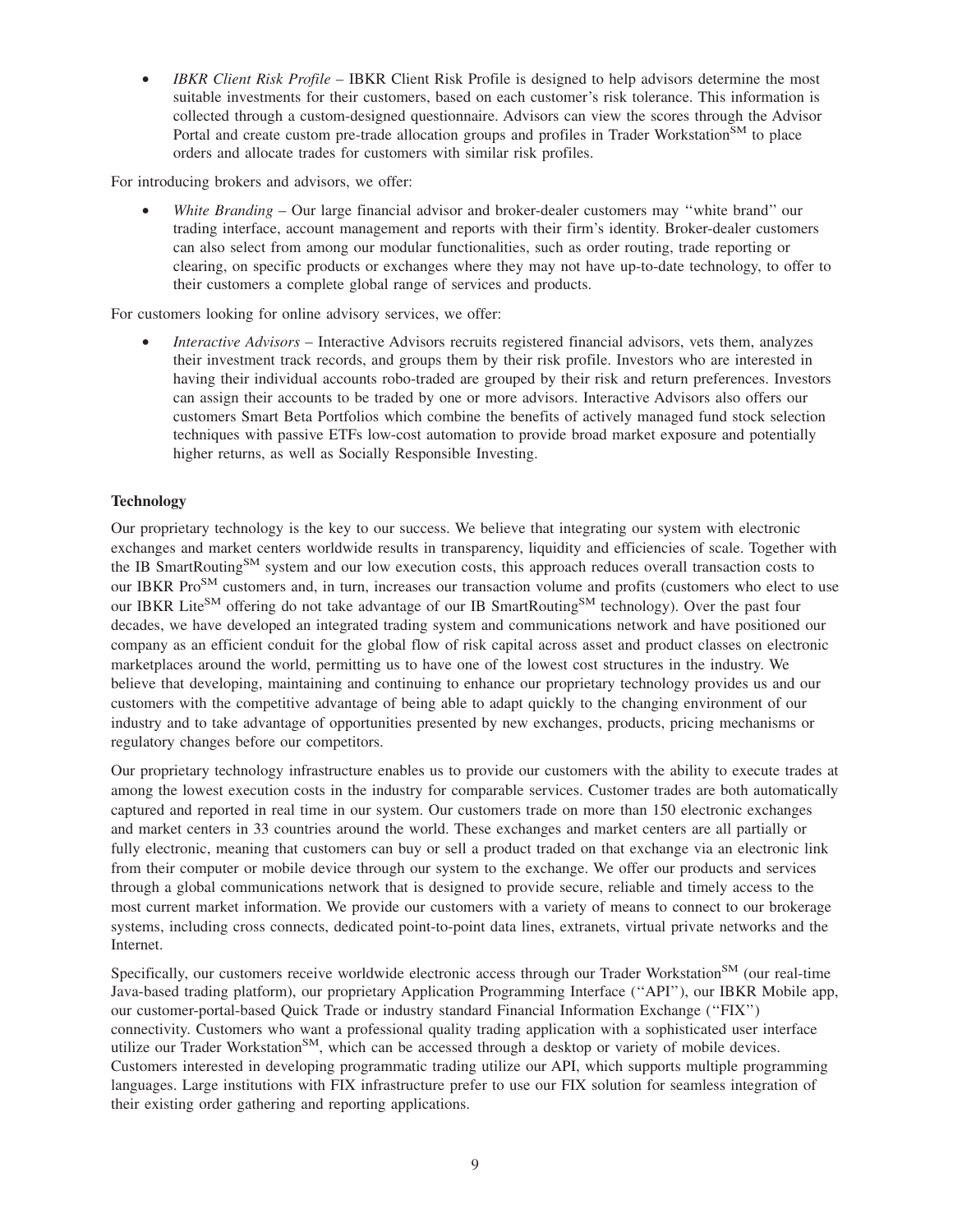While many brokerages, including some online brokerages, rely on manual procedures to execute many day-to-day functions, we employ proprietary technology to automate, or otherwise facilitate, many of the following functions:

- account opening process;
- order routing and best execution;
- seamless trading across all types of securities, futures and currencies around the world from one account;
- order types and analytical tools offered to customers;
- securities lending and short stock availability;
- delivery of customer information, such as confirmations, customizable real-time account statements and audit trails;
- compliance;
- customer service; and
- risk management through automated real-time credit management of all new orders and margin monitoring.

## **Research and Development**

One of our core strengths is our expertise in the rapid development and deployment of automated technology for the financial markets. Our core software technology is developed internally, and we do not generally rely on outside vendors for software development or maintenance. To achieve optimal performance from our systems and in response to changing market conditions, we are continuously rewriting and upgrading our software. Use of the best available technology not only improves our performance but also helps us attract and retain talented developers. Our software development costs are relatively low because the employees who oversee the development of the software are often the same employees who design the application, evaluate its performance, and participate along with our quality assurance professionals in our robust quality assurance testing procedures. The involvement of our developers in each of these processes enables us to add features and further refine our software rapidly.

Our internally-developed, fully integrated trading and risk management systems are unique and transact across all product classes. These systems have the flexibility to assimilate new exchanges and new product classes without compromising transaction speed or fault tolerance. Fault tolerance, or the ability to maintain system performance despite exchange malfunctions or hardware failures, is crucial to ensuring best executions for our customers. Our systems are designed to detect exchange malfunctions and quickly take corrective actions by re-routing pending orders when possible.

Our company is technology-focused, and our management team is hands-on and technology-savvy. Most members of the management team participate in algorithm design and supervise the creation of detailed specifications for new applications. The development queue is prioritized and highly disciplined. Progress on programming initiatives is generally tracked on a bi-weekly basis by the steering and other committees consisting of senior executives. This enables us to prioritize key initiatives and achieve rapid results. All new business involves a software development project. We generally do not engage in any business that we cannot automate and incorporate into our platform prior to entering the business.

The rapid software development and deployment cycle is achieved by our ability to leverage a highly integrated, object-oriented development environment. The software code is modular, with each object providing a specific function and being reusable in multiple applications. New software releases are tracked and tested with proprietary automated testing tools. We are not hindered by disparate and often limiting legacy systems assembled through acquisitions. Virtually all our software has been developed and maintained with a unified purpose.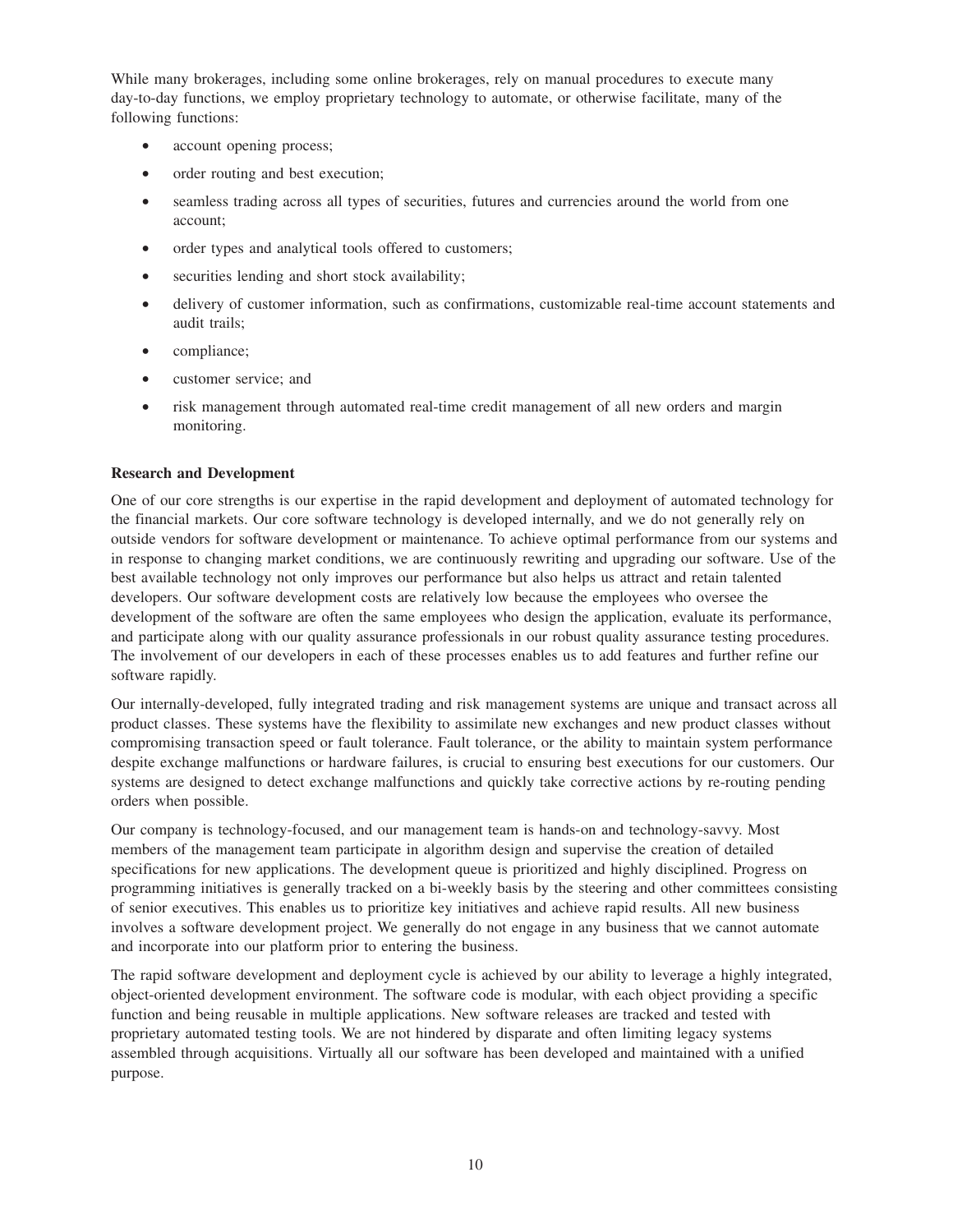For over four decades, we have built and continuously refined our automated and integrated, real-time systems for world-wide trading, risk management, clearing and cash management, among others. We have also assembled a proprietary connectivity network between us and exchanges and market centers around the world. Efficiency and speed in performing prescribed functions are always crucial requirements for our systems. As a result, our systems can assimilate market data, disseminate market prices to customers and update risk management information in real time, across tradable products in all available product classes and across multiple geographies.

#### **Risk Management Activities**

Our risk management policies are developed and implemented by our steering committee, which is chaired by our Chief Executive Officer and comprised of senior executives of our various operating subsidiaries. The core of our risk management philosophy is the utilization of our fully integrated computer systems to perform critical risk-management activities on a real-time basis. Our integrated risk management seeks to ensure that each customer's positions are continuously credit checked and brought into compliance if equity falls short of margin requirements, curtailing bad debt losses.

We calculate margin requirements for each of our customers on a real-time basis across all product classes (stocks, options, futures, forex, bonds, mutual funds, ETFs and other financial instruments) and across all currencies. Recognizing that our customers generally are experienced investors, we expect our customers to manage their positions proactively and we provide tools to facilitate our customers' position management. However, if a customer's equity falls below what is required to support that customer's margin, we will automatically liquidate positions on a real-time basis to bring the customer's account into margin compliance. We do this to protect ourselves, as well as the customer, from excessive losses. These systems further contribute to our low-cost structure. The entire credit management process is automated.

As a safeguard, all liquidations are displayed on custom built liquidation monitoring screens that are part of the toolset our risk management professionals use to minimize market exposure. In addition, our technical staff uses these displays to monitor the performance of our risk systems at all times across all open markets around the world. In the event our systems absorb erroneous market data from exchanges, which prompts liquidations, our risk specialists have the capability to temporarily halt liquidations that meet specific criteria. The liquidation halt function is highly restricted.

Our customer interface includes color coding on the account screen and pop-up warning messages to notify customers that they are approaching their margin limits. This feature allows customers to take action, such as entering margin reducing trades, to avoid having their positions liquidated under our automated liquidation algorithm. These tools and real-time margining aid our customers in understanding their trading risk at any moment of the day and help us maintain low commissions.

We actively manage our global currency exposure on a continuous basis by maintaining our equity in a basket of currencies we call the GLOBAL. We define the GLOBAL as consisting of fractions of a U.S. dollar, Euro, Japanese yen, British pound, Swiss franc, Chinese renminbi, Indian rupee, Canadian dollar, Australian dollar and Hong Kong dollar. The currencies comprising the GLOBAL and their relative proportions can change over time. Additional information regarding our currency diversification strategy is set forth in ''Quantitative and Qualitative Disclosures about Market Risk'' in Part II, Item 7A of this Annual Report on Form 10-K.

With respect to our remaining market making activities, we employ certain hedging and risk management techniques to protect us from a severe market dislocation. Our automated system evaluates and monitors the risks inherent in our portfolio, assimilates market data and reevaluates the outstanding quotes in our portfolio many times per second. Our model automatically rebalances our positions throughout each trading day to manage risk exposures. Under risk management policies implemented and monitored primarily through our computer systems, reports to management, including risk profiles, profit and loss analysis and trading performance, are prepared on real-time and periodical bases. Although our remaining market making activities are completely automated, the trading process and our risk are monitored by a team of individuals who, in real-time, observe various risk parameters of our consolidated positions.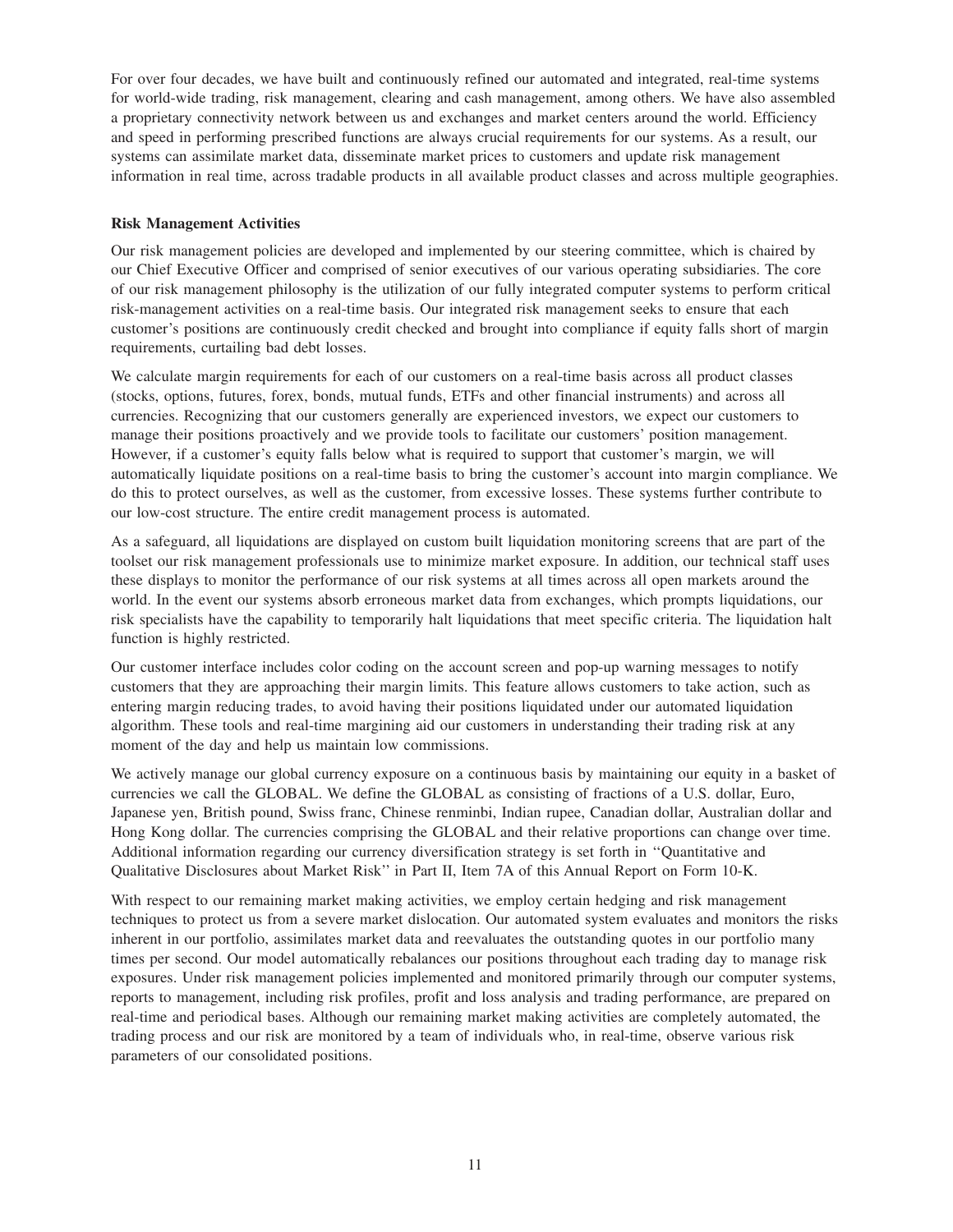## *Operational Controls*

We have automated the full cycle of controls surrounding our businesses. Key automated controls include the following:

- Our technical operations team continuously monitors our network and the proper functioning of each of our nodes (exchanges and market centers, internet service providers (''ISPs''), leased customer lines and our own data centers) around the world.
- Our real-time credit manager software provides pre and post-execution controls by:
	- testing every customer order to ensure that the customer's account holds enough equity to support the execution of the order, rejecting the order if equity is insufficient or directing the order to an execution destination without delay if equity is sufficient; and
	- continuously updating a customer account's equity and margin requirements and, if the account's equity falls below its minimum margin requirements, automatically issuing liquidating orders in a smart sequence designed to minimize the impact on the account's equity.
- Our clearing system captures trades in real-time and performs automated reconciliation of trades and positions, corporate action processing, customer account transfer, options exercise, securities lending and inventory management, allowing us to effectively manage operational risk.
- Our accounting system operates with automated data feeds from clearing and banking systems, allowing us to produce financial statements for all parts of our business every day by mid-day on the day following trade date.
- Our market making system continuously evaluates securities and futures products in which we provide bid and offer quotes and changes our bids and offers in such a way as to maintain an overall hedge and a low-risk profile. The speed of communicating with exchanges and market centers is maximized through continuous software and network engineering maintenance, thereby allowing us to achieve real-time controls over market exposure.

## **Transaction Processing**

Our transaction processing is automated over the full life cycle of a trade. Our fully automated IB SmartRouting<sup>SM</sup> system searches for the best possible combination of prices available at the time a customer order is placed and immediately seeks to execute that order electronically or send it where the order has the highest possibility of execution at the best price. Our market making software generates and disseminates to the exchanges and market centers, in which we still operate, continuous bid and offer quotes on tradable, exchange-listed products.

When a trade is executed, our systems capture and deliver this information back to the source, either to the customer via the brokerage system or the market making system, generally within a fraction of a second. Simultaneously, the trade record is written into our clearing system, where it flows through a chain of control accounts that allow us to reconcile trades, positions and money until the final settlement occurs. Our integrated software tracks other important activities, such as dividends, corporate actions, options exercises, securities lending, margining, risk management and funds receipt and disbursement.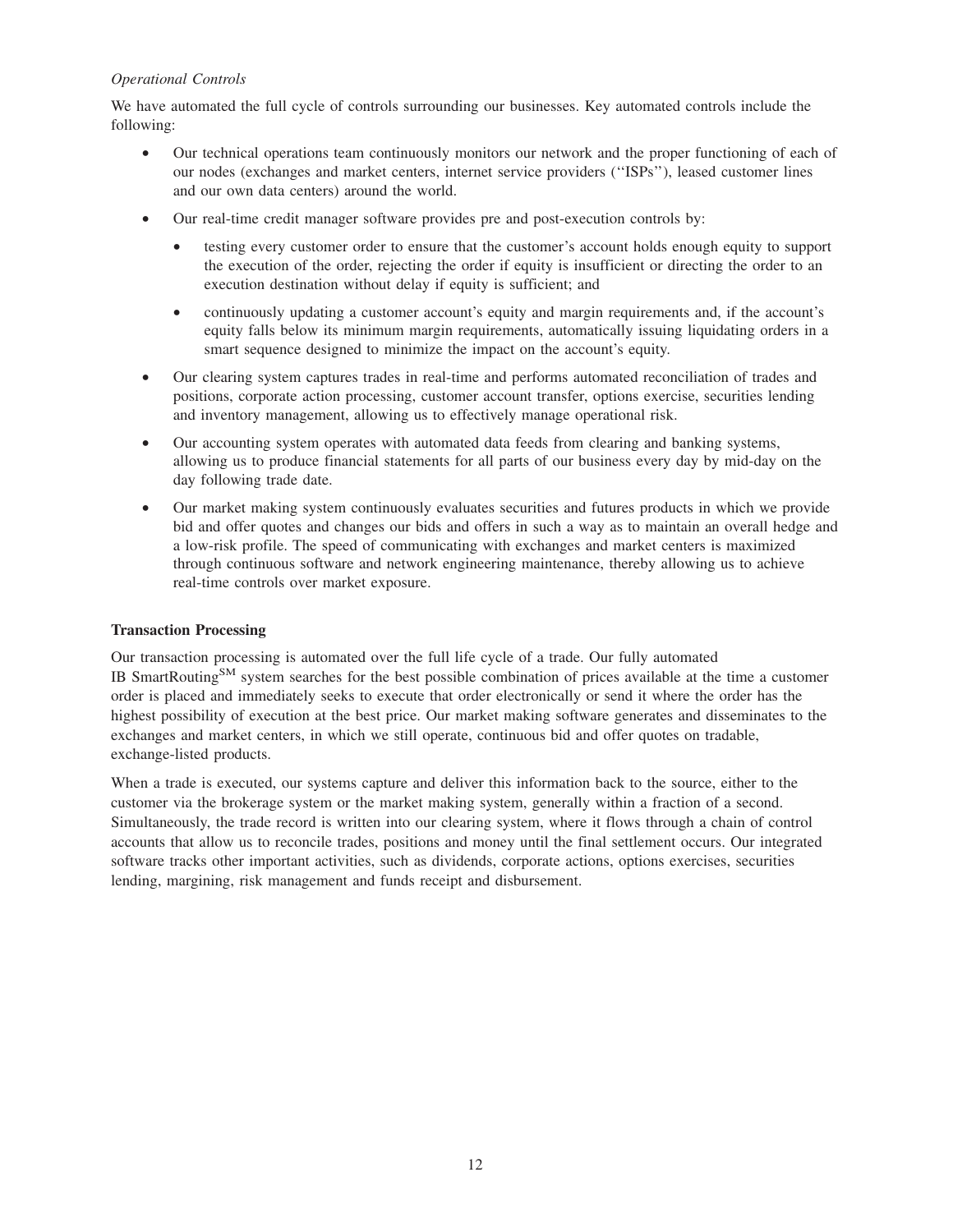## **IB SmartRoutingSM**

IB SmartRoutingSM searches for the best destination price in view of the displayed prices, sizes and accumulated statistical information about the behavior of market centers at the time an order is placed, then immediately seeks to execute that order electronically. Unlike other smart routers, IB SmartRouting $^{SM}$  never relinquishes control of the order, and constantly searches for the best price. It continuously evaluates fast-changing market conditions and dynamically re-routes all or parts of the order seeking to achieve optimal execution. For example, for U.S. options, IB SmartRouting<sup>SM</sup> can represent each leg of a spread order independently, if needed, and in that event enters each leg at the best possible venue. IB SmartRouting Autorecovery<sup>SM</sup> re-routes a customer's U.S. options order in the case of an exchange malfunction, and we absorb the risk of double executions. In addition, IB SmartRouting<sup>SM</sup> checks each new order to see if it could be executed against any of its pending orders. As the system continues to gain more users, this feature becomes more important for customers in a world of multiple exchanges, market centers and penny-priced orders because it increases the possibility of best executions for our customers ahead of customers of other brokers. As a result of this feature, our customers have a greater chance of executing limit orders and can do so sooner than those who use other routers.

## **Clearing and Margining**

Our activities in the U.S. are entirely self-cleared. We are a clearing member of OCC (formerly known as the Options Clearing Corporation), the Chicago Mercantile Exchange Clearing House, The Depository Trust & Clearing Corporation and ICE Clear U.S. In addition, we are fully or partially self-cleared in Canada, the United Kingdom, Switzerland, France, Germany, Belgium, Austria, the Netherlands, Norway, Sweden, Denmark, Finland, India, Hong Kong, Japan and Australia.

## **Customers**

We currently service approximately 1.68 million cleared customer accounts and have customers residing in over 200 countries and territories around the world. Our target customer is one who requires the latest in trading technology and worldwide access, and who expects low overall transaction costs. Our customers are mainly comprised of individuals, trading desk professionals, electronic retail brokers, hedge funds, mutual funds, financial advisors, proprietary trading firms and introducing brokers and banks that require global access.

Our customers primarily fall into two groups based on services provided: cleared customers which are the majority of our customers and non-cleared customers, the latter also known as trade execution customers.

- Cleared Customers: We provide trade execution and clearing services to our cleared customers who are generally attracted to our low commissions, low financing rates, high interest paid (when available) and best price execution (or, under our IBKR Lite<sup>SM</sup> offering, commission-free trades). Our cleared customers include institutional and individual traders and investors, hedge funds, financial advisors and introducing brokers.
- Trade Execution Customers: We offer trade execution for customers who choose to clear with another prime broker or a custodian bank; these customers take advantage of our low commissions for trade execution as well as our best price execution. Our non-cleared customers include online brokers and the customer trading units of commercial banks. These customers are attracted by our IB SmartRouting<sup>SM</sup> technology as well as our direct access to stock, options, futures, forex, bond, mutual fund and ETF markets worldwide.

## **Human Capital**

As of December 31, 2021, we had 2,571 full-time employees worldwide. Our goal is to attract, develop and retain key employees to achieve our strategic objectives. We offer a comprehensive benefits program, including stock incentives, to all of our employees and design our compensation programs to attract, retain and motivate employees. We believe that our relations with our employees are good. Our employees are not covered by any collective bargaining agreements.

We take pride in our technology-focused company culture and embrace it as one of our fundamental strengths. We continually improve our technology and we minimize corporate hierarchy to facilitate efficient communication among employees. We have assembled what we believe is a highly talented team and we expect to continue to provide significant rewards for our employees who provide substantial value to us and the world's financial markets.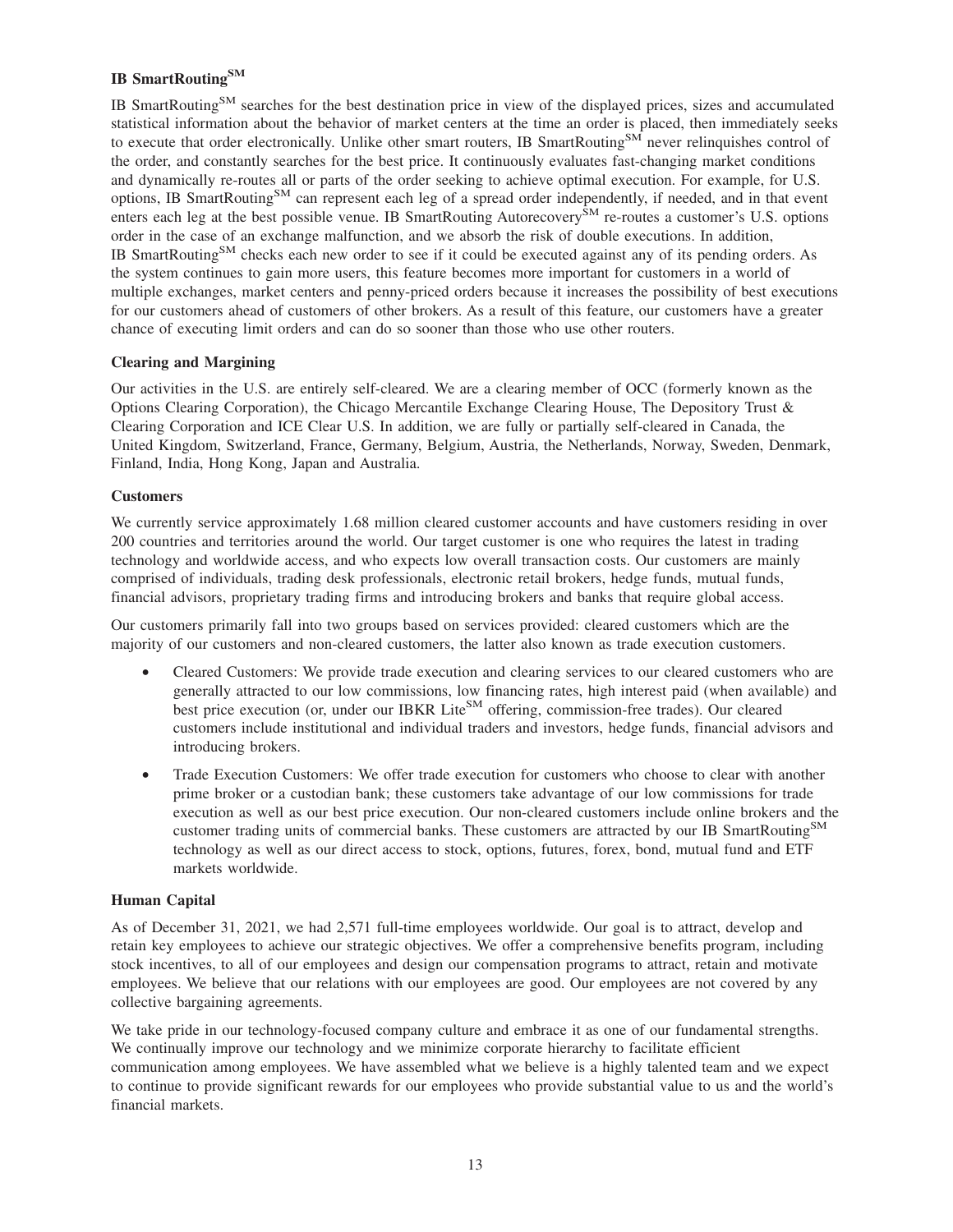## **Environmental, Social and Governance**

The Company's Environmental, Social and Governance (''ESG'') Committee, established in early 2020, is responsible for advising on the Company's ESG strategy, including recommendations on the development of new products and services for our customers, tracking ESG initiatives throughout the Company, and providing training to the Company's Board of Directors and employees on ESG topics.

## *New ESG Tools and Features for our Customers*

Over the last two years we significantly expanded our suite of sustainable trading products by creating new tools and adding ESG features into existing ones. Using these offerings, our customers can view their investments not just through a financial lens, but also through ESG and ''impact'' lenses. These tools provide conscientious investors with a richer, personalized set of data to make more informed investment decisions. These new tools and features include the IMPACT App, the Impact Dashboard, ESG Scores, Charitable Giving – IBKR GIVE<sup>SM</sup>, and Socially Responsible Investing (SRI) Portfolios, as described above in this Item 1 in the ''Nature of Operations'' section.

## *Social Initiatives*

We recently added to the robust suite of benefits we offer our employees, by introducing a parental leave policy that increases paid leave time for same sex, opposite sex and domestic partnership couples. We have also been enhancing benefits related to childbearing and adoption for all employees.

Giving back to the communities where we operate is also important to us. For example, we donated more than \$5 million to assist efforts to provide food and support for people affected by the coronavirus as well as to advance medical solutions.

## *Diversity and Inclusion (''D&I'')*

D&I is an integral part of our ESG initiatives. We believe that a diverse leadership and workforce enriches our employees' and customers' experience. As a global company, we have a diverse workforce worldwide.

Our recruiting process is an essential part of our D&I initiatives. We broadened the use of specialty recruitment platforms that include female, veteran, and minority-focused candidate pools. We also redesigned our job postings with a view to promoting and attracting a more diverse workforce. We added diversity to our Board of Directors by appointing a director who is not only the Board's first female director but also its first Asian member. We have plans underway to continue broadening the composition and perspective of our Board of Directors.

## *Environment*

We have taken steps to reduce our global carbon footprint and implement sustainable practices that protect the climate, such as transitioning office materials and supplies to focus on products that can be disposed of sustainably and to reduce waste management. Many of our office locations have adopted recycling programs, which we promote through recycling campaigns with mindful tips for our employees to reduce waste and consumption of water and electricity.

We also collect direct and indirect carbon production data for our offices around the world to measure our carbon footprint. We have begun our carbon offsetting initiatives through the purchase of Renewable Energy Certificates (''REC'') and making investments in renewable energy projects. All our data centers worldwide use green power provided directly through the local utility or maintain RECs to ensure a carbon-neutral footprint.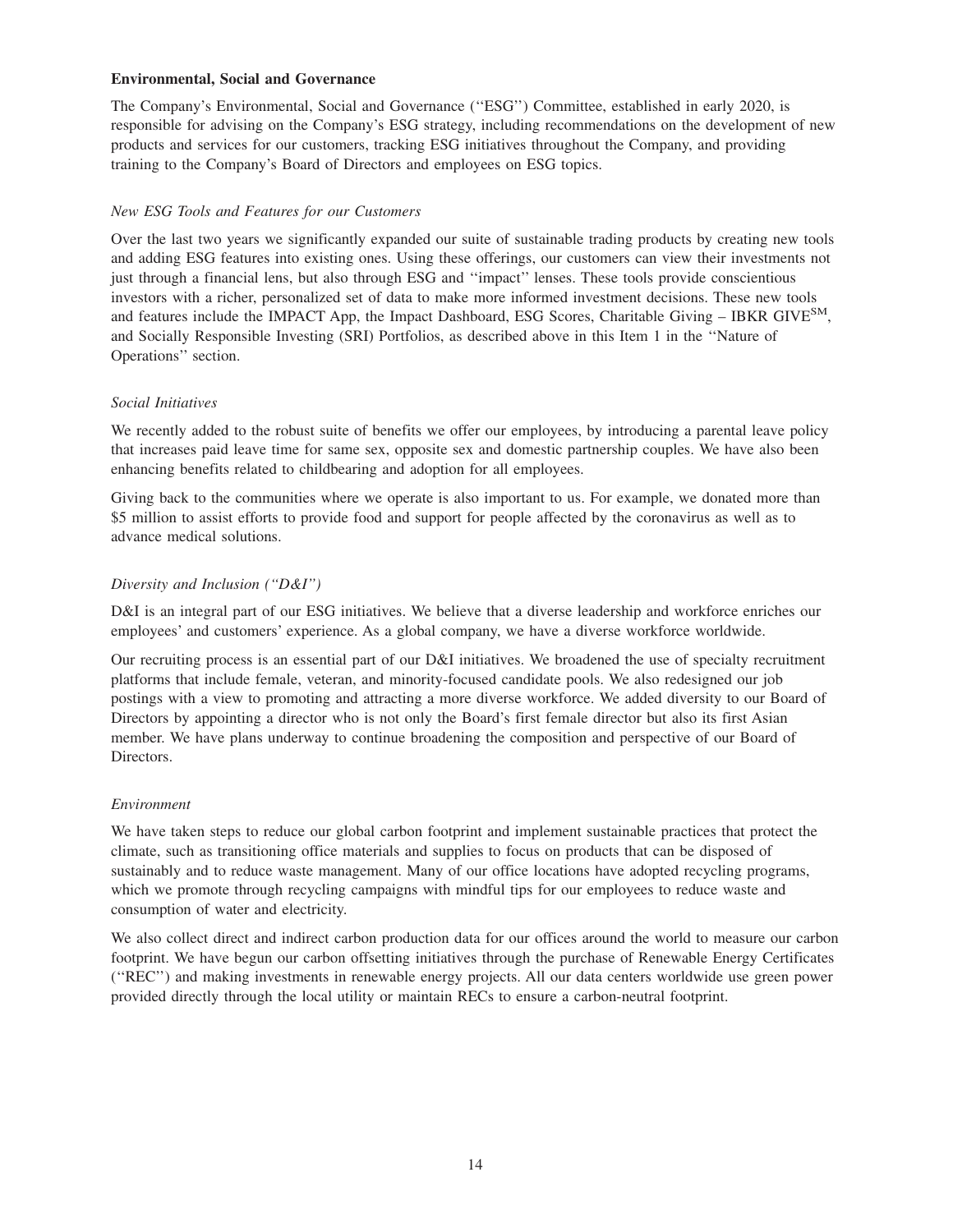## **Competition**

The market for electronic brokerage services is rapidly evolving and highly competitive and we expect it to remain so. The environment in which we operate has a broad array of competitors ranging from large integrated banks to online brokers to early-stage private companies. Our primary competitors, both in the U.S. and abroad, are other companies that provide electronic brokerage, prime brokerage, and financial advisor and introducing broker products and services. We compete based on numerous factors, including transaction execution, customer experience, products and services, technological excellence and innovation, reputation, global access and price. Since our inception, we have been driven to transforming the electronic brokerage business through automation and innovation, with software development, product improvement, expansion of products and geographies, and management focus dedicated to this mission. We believe these are significant differentiators that set us apart from our competitors.

We experience competition in hiring and retaining qualified employees. The market for qualified personnel in our business is highly competitive, and at various times the demand in the market for different functions and roles can become especially high, which may oblige us to pay more to attract and retain talent. We also compete on non-monetary forms of compensation, providing what we believe to be a robust set of benefits to our employees.

## **Regulation**

Our securities and derivatives businesses are extensively regulated by U.S. federal and state regulators, foreign regulatory agencies, numerous exchanges and self-regulatory organizations of which our subsidiaries are members. In the current era of heightened regulation of financial institutions, we expect to incur increasing compliance costs, along with the industry as a whole. Our approach has been to build many of our regulatory and compliance functions into our integrated order routing, custodial, customer onboarding and transaction processing systems.

#### *Overview*

As registered U.S. broker-dealers, Interactive Brokers LLC (''IB LLC''), IBKR Securities Services LLC (formerly, Timber Hill LLC) (''IBKRSS'') and Interactive Brokers Corp. are subject to the rules and regulations of the Exchange Act, and as members of various exchanges, we are also subject to such exchanges' rules and requirements. Additionally, IB LLC is subject to the Commodity Exchange Act and rules promulgated by the Commodity Futures Trading Commission (''CFTC'') and the various commodity exchanges of which it is a member. We are also subject to the requirements of various self-regulatory organizations such as the Financial Industry Regulatory Authority (''FINRA''), the Chicago Mercantile Exchange (''CME'') and the National Futures Association (''NFA''). Our foreign subsidiaries are similarly regulated under the laws and institutional frameworks of the countries in which they operate.

U.S. broker-dealers and futures commission merchants are subject to laws, rules and regulations that cover all aspects of the securities and derivatives business, including:

- sales methods;
- "know your customer" requirements;
- trade practices;
- use and safekeeping of customers' funds and securities;
- capital structure;
- risk management;
- record-keeping;
- financing of customers' purchases; and
- conduct of directors, officers and employees.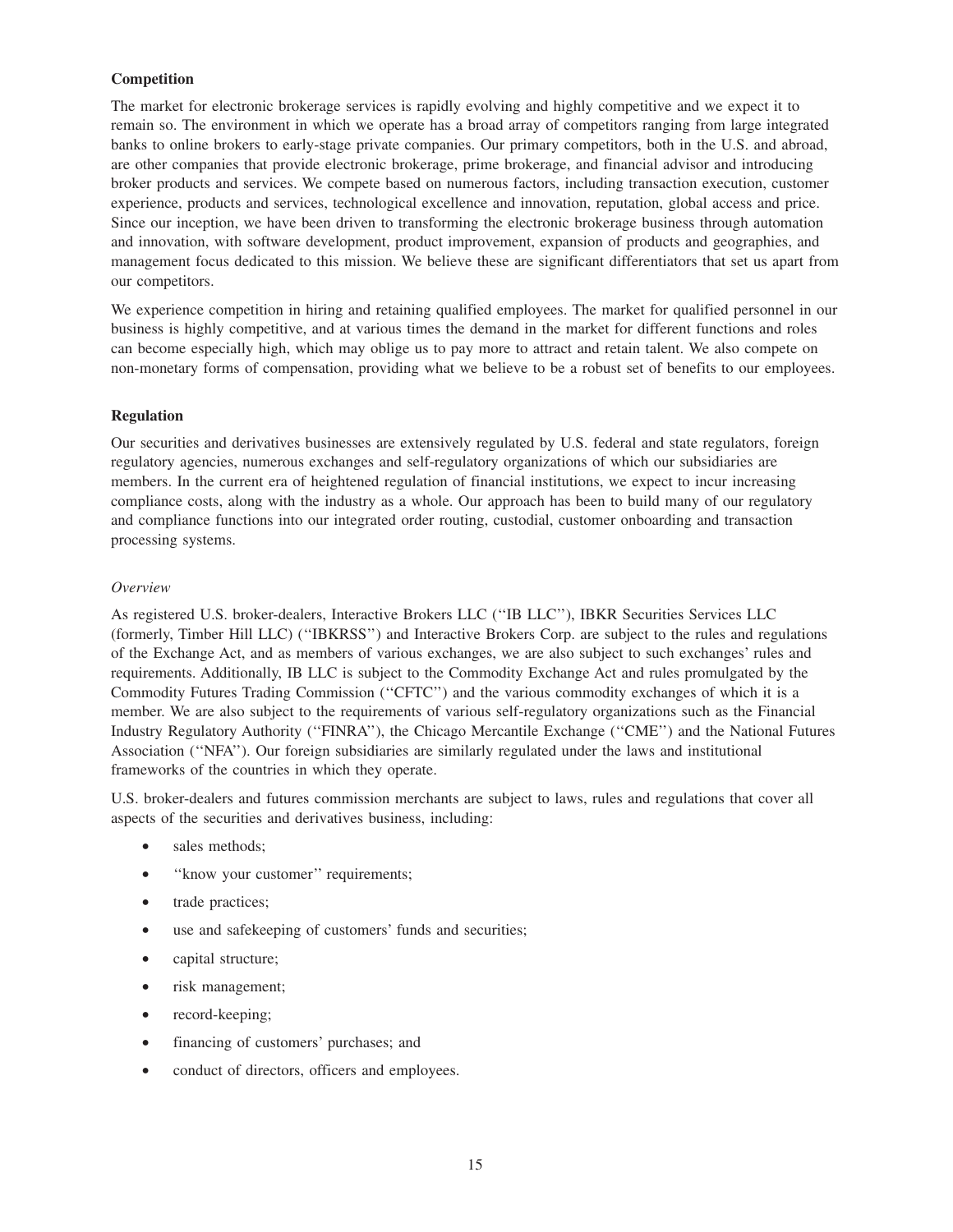In addition, the businesses that we may conduct are limited by our arrangements with and our oversight by regulators. Participation in new business lines, including trading of new products or participation on new exchanges or in new countries often requires governmental and/or exchange approvals, which may take significant time and resources. As a result, we may be prevented from entering new businesses that may be profitable in a timely manner, or at all.

As certain of our subsidiaries are members of FINRA, we are subject to certain regulations regarding changes in control of our ownership. FINRA Rule 1017 generally provides that FINRA approval must be obtained in connection with any transaction resulting in a change in control of a member firm. FINRA defines control as ownership of 25% or more of the firm's equity by a single entity or person and would include a change in control of a parent company. As a result of these regulations, our future efforts to sell shares or raise additional capital may be delayed or prohibited by FINRA.

## *Net Capital Rule*

The SEC, FINRA, CFTC and various other regulatory agencies within the U.S. have stringent rules and regulations with respect to the maintenance of specific levels of net capital by regulated entities. Generally, a broker-dealer's capital is its net worth plus qualified subordinated debt less deductions for certain types of assets. The Net Capital Rule requires that at least a minimum part of a broker-dealer's assets be maintained in a relatively liquid form.

If these net capital rules are changed or expanded, or if there is an unusually large charge against our net capital, our operations that require the intensive use of capital would be limited. A large operating loss or charge against our net capital could adversely affect our ability to expand or even maintain these current levels of business, which could have a material adverse effect on our business and financial condition.

The U.S. regulators impose rules that require notification when net capital falls below certain predefined criteria. These rules also dictate the ratio of debt-to-equity in the regulatory capital composition of a broker-dealer, and constrain the ability of a broker-dealer to expand its business under certain circumstances. If a firm fails to maintain the required net capital, it may be subject to suspension or revocation of registration by the applicable regulatory agency, and suspension or expulsion by these regulators could ultimately lead to the firm's liquidation. Additionally, the Net Capital Rule and certain FINRA rules impose requirements that may have the effect of prohibiting a broker-dealer from distributing or withdrawing capital and requiring prior notice to U.S. regulators and approval from FINRA for certain capital withdrawals.

Our foreign subsidiaries are similarly regulated with regard to capital requirements in support of their brokerage activities.

As of December 31, 2021, aggregate excess regulatory capital for all of the operating subsidiaries was \$7.0 billion.

IB LLC is subject to the Uniform Net Capital Rule (Rule 15c3-1) under the Exchange Act and to the CFTC's minimum financial requirements (Regulation 1.17) under the Commodities Exchange Act. Additionally, Interactive Brokers Canada Inc. (''IBC'') is subject to the Investment Industry Regulatory Organization of Canada (''IIROC'') risk adjusted capital requirement; Interactive Brokers (U.K.) Limited (''IBUK'') is subject to the U.K. Financial Conduct Authority (''FCA'') financial resources requirement; Interactive Brokers Ireland Limited (''IBIE'') is subject to the Central Bank of Ireland (''CBI'') financial resources requirement; Interactive Brokers Luxembourg SARL (''IBLUX'') is subject to the Luxembourg Commission de Surveillance du Secteur Financier ("CSSF") financial resources requirement; IBKR Financial Services AG ("IBKRFS") is subject to the Swiss Financial Market Supervisory Authority (''FINMA'') eligible equity requirement; Interactive Brokers Central Europe Zrt. (''IBCE'') is subject to the Hungarian National Bank (''MNB'') financial resource requirement; Interactive Brokers (India) Private Limited (''IBI'') is subject to the National Stock Exchange of India net capital requirements; Interactive Brokers Hong Kong Limited (''IBHK'') is subject to the Hong Kong Securities and Futures Commission (''SFC'') financial resource requirement; Interactive Brokers Securities Japan, Inc. (''IBSJ'') is subject to the Japanese Financial Services Agency (''FSA'') capital requirements; Interactive Brokers Singapore Pte. Ltd. (''IBSG'') is subject to the Monetary Authority of Singapore (''MAS'') capital requirements; and Interactive Brokers Australia Pty Limited (''IBA'') is subject to the Australian Securities Exchange ("ASX") liquid capital requirement.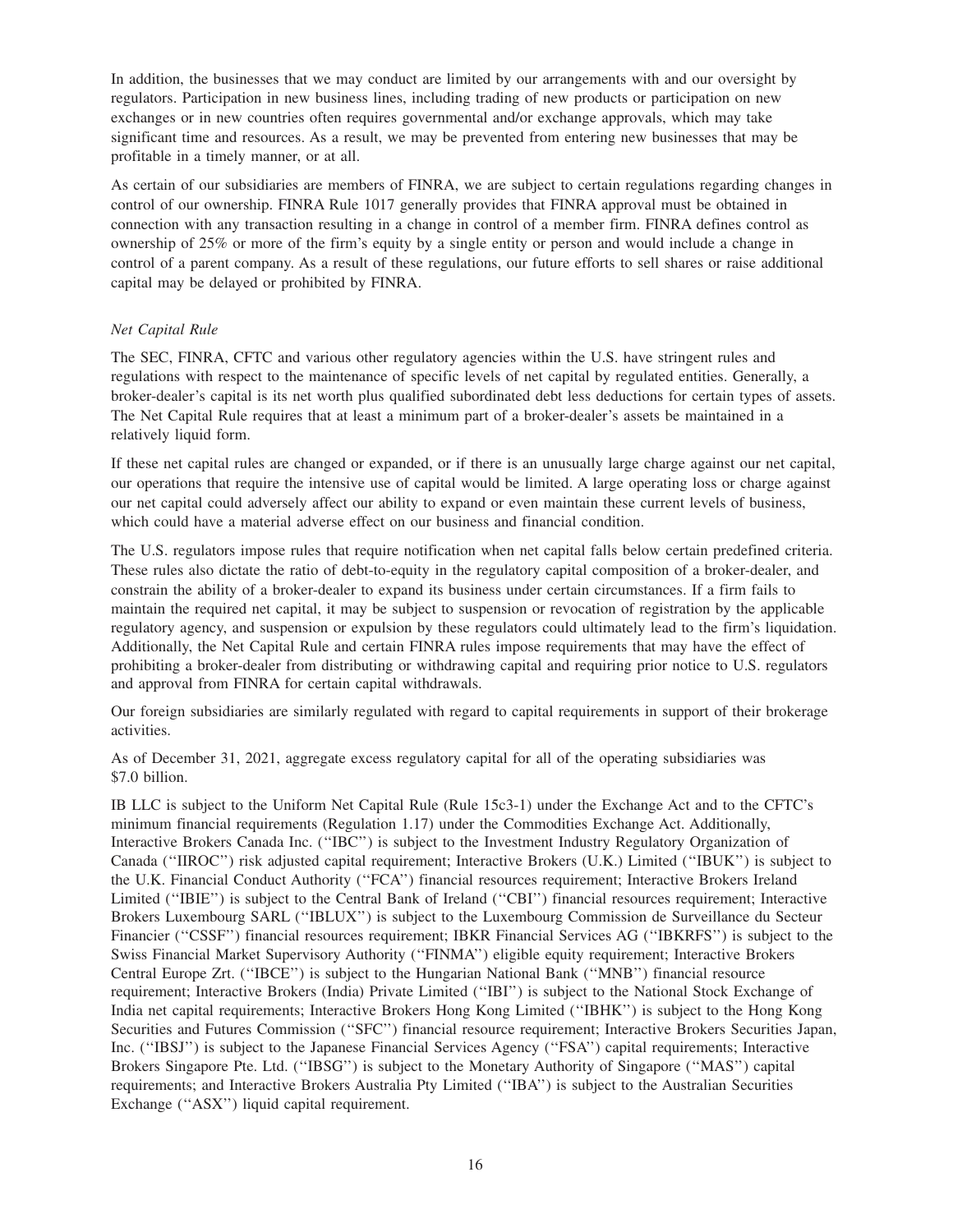The table below summarizes capital, capital requirements and excess regulatory capital as of December 31, 2021.

| Net Capital/<br><b>Eligible Equity</b> | Requirement<br>(in millions) | <b>Excess</b> |
|----------------------------------------|------------------------------|---------------|
| \$5,581                                | \$1,001                      | \$4,580       |
| 598                                    | 12                           | 586           |
| 860                                    | 278                          | 582           |
| 1,553                                  | 276                          | 1,277         |
| S8 592                                 | \$1,567                      | \$7.025       |

As of December 31, 2021, all of the operating subsidiaries were in compliance with their respective regulatory capital requirements. For additional information regarding our net capital requirements see Note 16 – ''Regulatory Requirements'' to the audited consolidated financial statements in Part II, Item 8 of this Annual Report on Form 10-K.

## *Protection of Customer Assets*

To conduct customer activities, IB LLC is obligated under rules mandated by its primary regulators, the SEC and the CFTC, to segregate cash or qualified securities belonging to customers. In accordance with the Securities Exchange Act of 1934, IB LLC is required to maintain separate bank accounts for the exclusive benefit of customers. In accordance with the Commodity Exchange Act, IB LLC is required to segregate all monies, securities and property received from commodities customers in specially designated accounts. IBC, IBUK, IBIE, IBLUX, IBCE, IBI, IBHK, IBSJ, IBSG and IBA are subject to similar requirements within their respective jurisdictions.

To further enhance the protection of our customers' assets, since 2011 IB LLC has been performing daily (i.e., instead of the required weekly) customer reserve computations along with daily adjustments of the money set aside in safekeeping for our customers.

#### *Supervision and Compliance*

Our Compliance department supports and seeks to ensure proper operations of our business in accordance with applicable regulatory requirements. The philosophy of the Compliance department, and the Company as a whole, is to build automated systems to try to minimize manual steps in the compliance process and then to augment these systems with experienced staff members who apply their judgment where needed. We have built automated systems to handle wide-ranging compliance issues such as trade and audit trail reporting, financial operations reporting, enforcement of short sale rules, enforcement of margin rules and pattern day trading restrictions, review of employee correspondence, archival of required records, execution quality and order routing reports, approval and documentation of new customer accounts, surveillance of customer trading for market manipulation or abuse or violations of exchange rules, and anti-money laundering and anti-fraud surveillance. Our automated operations and automated compliance systems provide substantial efficiencies to our Compliance department. As part of this continuing effort, we have implemented a new case management and surveillance system and increased our Compliance staffing over the past several years to meet the growing regulatory burdens faced by all industry participants.

Our electronic brokerage subsidiaries have Chief Compliance Officers who report to the Chief Executive Officer or business head for their subsidiary, and to the Global Chief Regulatory Officer (or regional Compliance Head). In the U.S., the Chief Compliance Officer and certain other senior staff members are FINRA and NFA registered principals with supervisory responsibility over the compliance aspects of our businesses. Similar roles are undertaken by staff in certain non-U.S. locations as well. Staff members in the Compliance department and in other departments are also registered with FINRA, NFA or other regulatory organizations.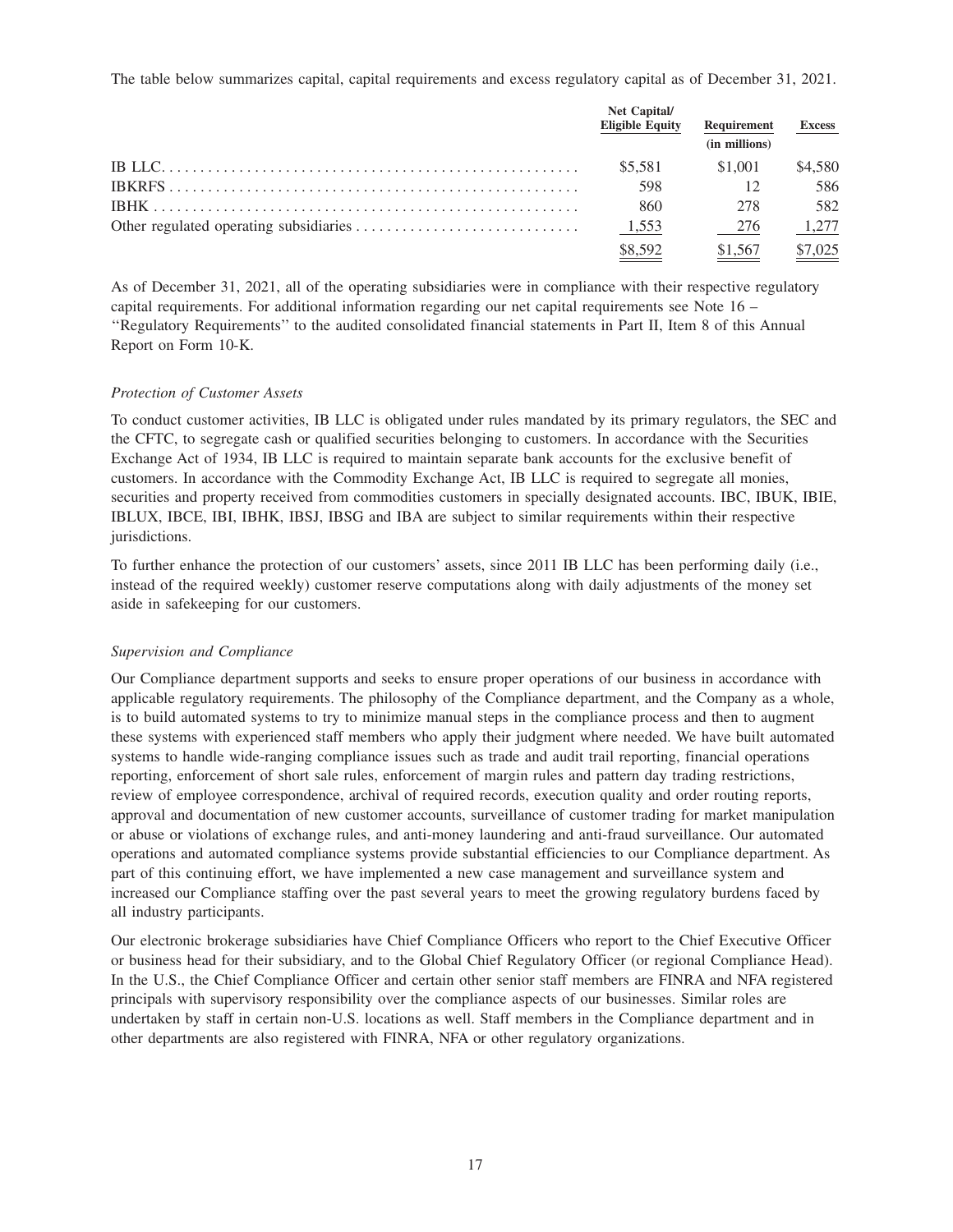## *Patriot Act and Increased Anti-Money Laundering (''AML'') and ''Know Your Customer'' Obligations*

Registered broker-dealers traditionally have been subject to a variety of rules that require that they ''know their customers'' and monitor their customers' transactions for suspicious activities. Under the Uniting and Strengthening America by Providing Appropriate Tools Required to Intercept and Obstruct Terrorism Act of 2001 (the ''USA Patriot Act''), broker-dealers are subject to even more stringent requirements. Likewise, the SEC, CFTC, foreign regulators, and the various exchanges and self-regulatory organizations, of which our operating subsidiaries are members, have passed numerous AML and customer due diligence rules. Significant criminal and civil penalties can be imposed for violations of the USA Patriot Act, and significant fines and regulatory penalties can also be imposed for violations of other governmental and self-regulatory organization AML rules.

As required by the USA Patriot Act and other rules, we have established comprehensive anti-money laundering and customer identification procedures, designated AML Compliance Officers for each electronic brokerage subsidiary, trained our employees and conducted independent audits of our programs. Our anti-money laundering screening is conducted using a mix of automated and manual reviews and has been structured to comply with regulations in various jurisdictions. We collect required information through our new account opening process and screen accounts against databases for the purposes of identity verification and for review of potential negative information and appearance on government sanction lists, including the Office of Foreign Assets and Control, Specially Designated Nationals and Blocked Persons lists and several other global, U.N., EU and other non-U.S. sanction lists. Additionally, we have designed and implemented restrictions to prevent certain types of high-risk activity, including potentially manipulative patterns of trading or higher risk patterns of money movement. We generate and review a sophisticated suite of surveillance reports and queues to identify potential money laundering, market manipulation or abuse, fraud and other suspicious activities.

## *Dodd-Frank Reform Act*

The Dodd-Frank Wall Street Reform and Consumer Protection Act imposes strict reporting and disclosure requirements on the financial services industry. We maintain a robust system for evidence of our supervisory review of controls over financial reporting and management monitors accounting and regulatory rulemaking developments for their potential effect on our financial statements and internal controls over financial reporting.

#### *Business Continuity Planning*

Federal regulators and industry self-regulatory organizations have passed a series of rules in the past several years requiring regulated firms to maintain business continuity plans that describe what actions firms would take in the event of a disaster (such as a fire, natural disaster or terrorist incident) that might significantly disrupt operations. We have developed business continuity plans that describe steps that we and our employees would take in the event of various scenarios. We have built backup capabilities for key operations performed at our regional offices in North America, Europe and Asia that would be utilized in the event of a significant outage at our main data center or primary office locations. In addition, we have strengthened our technical infrastructure and have built redundancy of systems so that certain operations can be handled from multiple offices or remotely. In light of the COVID-19 pandemic, we have substantially enhanced this infrastructure and our remote access capabilities so that most employees, including all with critical job functions, can work remotely. We continually evaluate opportunities to further our business continuity planning efforts.

#### *Foreign Regulation*

Our international subsidiaries are subject to extensive regulation in the various jurisdictions where they have operations. The most significant of our international subsidiaries are: IBC, registered to do business in Canada as an investment dealer; IBUK, registered to do business in the U.K. as a broker; IBIE, registered in Ireland as an investment firm; IBLUX, registered to do business in Luxembourg as an investment firm; IBKRFS, registered to do business in Switzerland as a securities dealer; IBCE, registered in Hungary as an investment firm; IBI, registered to do business in India as a stock broker; IBHK, registered to do business in Hong Kong as a securities dealer; IBSJ, registered in Japan as a financial instruments firm; IBSG, registered in Singapore as a capital markets firm; and IBA, registered to do business in Australia as a securities dealer and futures broker. See the ''Net Capital'' section above in this Item 1, for regulatory requirements related to our foreign subsidiaries.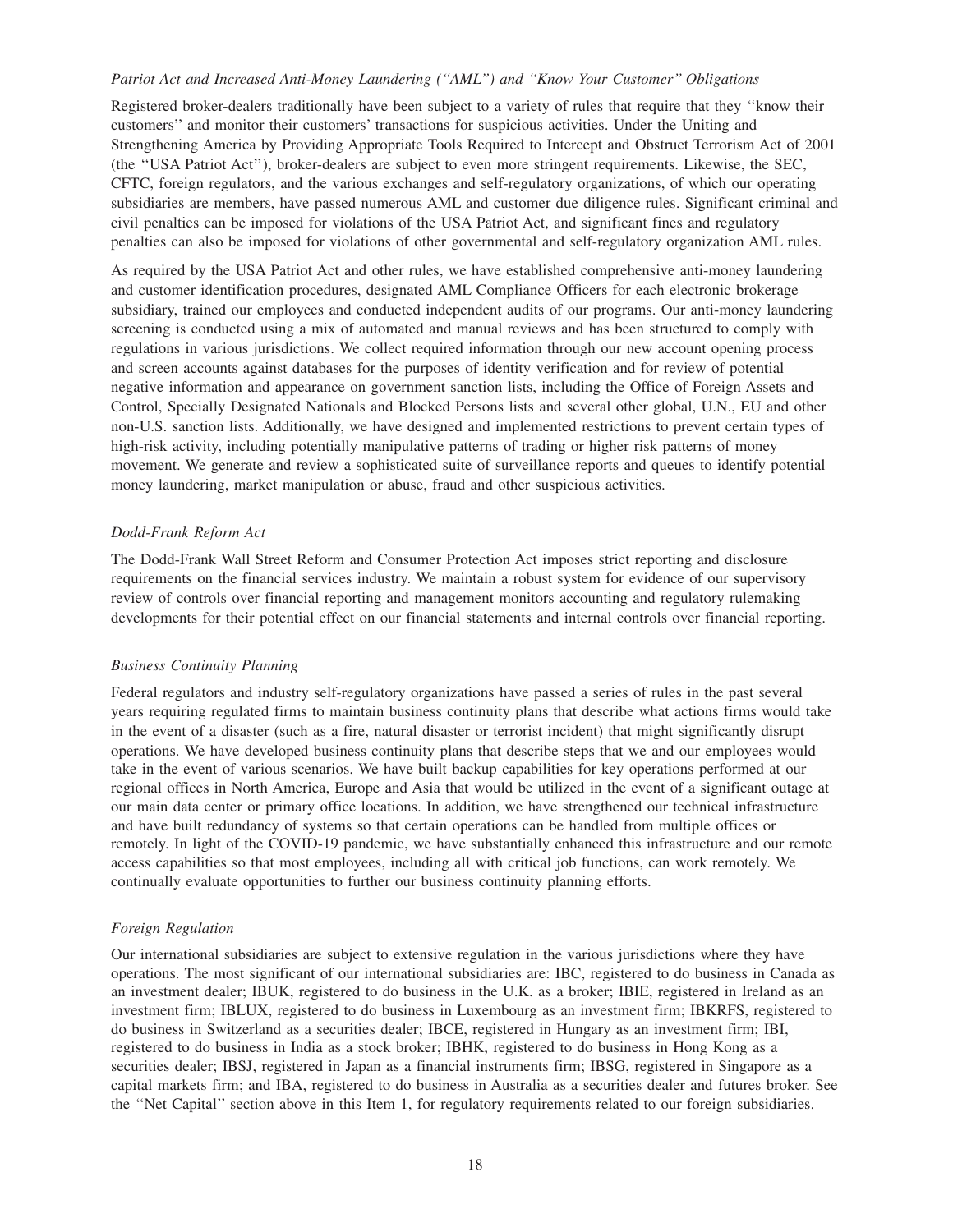#### **Executive Officers and Directors of Interactive Brokers Group, Inc.**

The table below presents the names, ages and positions of our current directors and executive officers as of December 31, 2021.

| Name                                      | Age | <b>Position</b>                                            |
|-------------------------------------------|-----|------------------------------------------------------------|
| Thomas Peterffy                           | 77  | Chairman of the Board of Directors                         |
| Earl H. Nemser                            | 75  | Vice Chairman and Director                                 |
| Milan Galik                               | 55  | Chief Executive Officer, President and Director            |
| Paul J. Brody                             | 61  | Chief Financial Officer, Treasurer, Secretary and Director |
|                                           | 66  | Executive Vice President and Chief Information Officer     |
| Lawrence E. Harris $\ldots$ , $\ldots$    | 65  | Director                                                   |
|                                           | 61  | Director                                                   |
| John M. Damgard $\dots \dots \dots \dots$ | 82  | Director                                                   |
|                                           | 36  | Director                                                   |
|                                           | 59  | Director                                                   |
| William Peterffy                          | 32  | Director                                                   |

*Thomas Peterffy –* Mr. Peterffy has been at the forefront of applying computer technology to automate trading and brokerage functions since he emigrated from Hungary to the United States in 1965. In 1977, after purchasing a seat on the American Stock Exchange and trading as an individual marker maker in equity options, Mr. Peterffy was among the first to apply a computerized mathematical model to continuously value equity option prices. By 1986, Mr. Peterffy developed and employed a fully integrated, automated market making system for stocks, options and futures. As this pioneering system extended around the globe, online brokerage functions were added and, in 1993, Interactive Brokers was formed.

*Milan Galik –* Mr. Galik joined us in 1990 as a software developer and has served as the Chief Executive Officer of the Company since October 2019. Mr. Galik has also served as President of the Company and IBG LLC since October 2014. Mr. Galik served as Senior Vice President, Software Development of IBG LLC from October 2003 to October 2014. In addition, Mr. Galik has served as Vice President of Timber Hill LLC since April 1998 and serves as a member of the board of directors of the Boston Options Exchange. Mr. Galik received a Master of Science degree in electrical engineering from the Technical University of Budapest in 1990.

*Earl H. Nemser –* Mr. Nemser has been our Vice Chairman since November 2006. Mr. Nemser has been the Vice Chairman of the Company since 1988 and also serves as a director and/or officer for various subsidiaries of IBG LLC. Mr. Nemser serves as an Independent Advisor to the law firm Dechert LLP. Mr. Nemser served as Special Counsel to Dechert LLP from January 2005 to October 2018. Prior to such time Mr. Nemser served as Partner at the law firms of Swidler Berlin Shereff Friedman, LLP from 1995 to December 2004 and Cadwalader, Wickersham & Taft LLP prior to 1995. Mr. Nemser received a Bachelor of Arts degree in economics from New York University in 1967 and a Juris Doctor, magna cum laude, from Boston University School of Law in 1970.

*Paul J. Brody –* Mr. Brody has been our Chief Financial Officer, Treasurer and Secretary since November 2006. Mr. Brody joined the Company in 1987 and has served as Chief Financial Officer of IBG LLC since December 2003. Mr. Brody serves as a director and/or officer for various subsidiaries of IBG LLC. From 2005 to 2012, Mr. Brody served as a director, and for a portion of the time as member Vice Chairman, of The Options Clearing Corporation, of which Interactive Brokers LLC and Timber Hill LLC are members. Mr. Brody also served as a director of Quadriserv Inc., an electronic securities lending platform provider, from 2009 to 2015. Mr. Brody received a Bachelor of Arts degree in economics from Cornell University in 1982.

*Thomas A. Frank –* Dr. Frank joined us in 1985 and has served since July 1999 as Executive Vice President and Chief Information Officer of Interactive Brokers LLC. In addition, Dr. Frank has served as Vice President of Timber Hill LLC since December 1990. Dr. Frank has served as a director of The Options Clearing Corporation, since 2015. Dr. Frank received a Ph.D. in physics from the Massachusetts Institute of Technology in 1985.

*Lawrence E. Harris –* Dr. Harris has been a director since July 2007. Dr. Harris is a professor of Finance and Business Economics at the University of Southern California, where he holds the Fred V. Keenan Chair in Finance at the Marshall School of Business. Dr. Harris also serves as trustee of the Clipper Fund, director of the Selected Funds, and as the research coordinator of the Institute for Quantitative Research in Finance.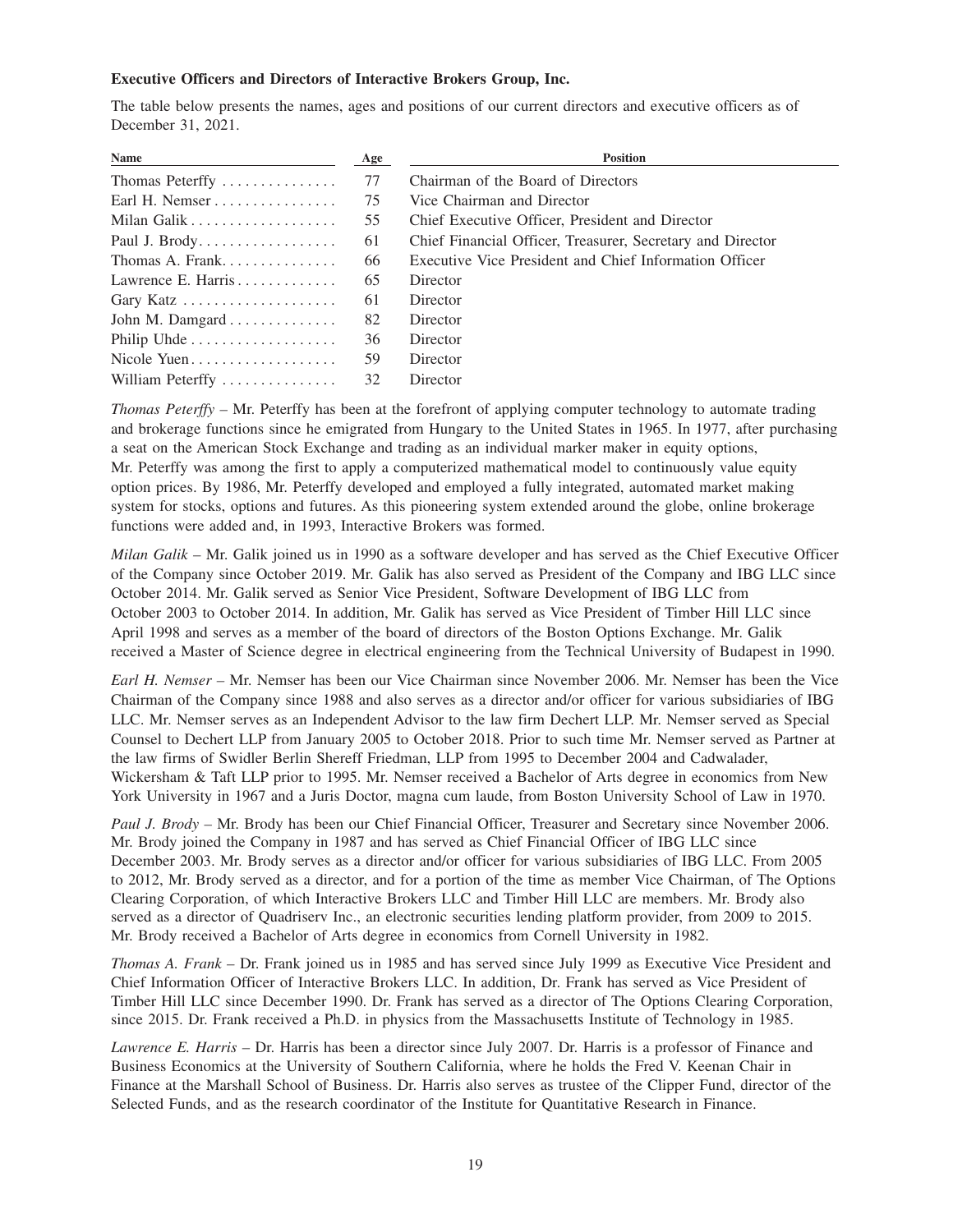Dr. Harris formerly served as Chief Economist of the U.S. Securities and Exchange Commission. Dr. Harris earned his Ph.D. in Economics from the University of Chicago, and is a CFA charterholder. Dr. Harris is an expert in the economics of securities market microstructure and the uses of transactions data in financial research. Dr. Harris has written extensively about trading rules, transaction costs, index markets, and market regulation. Dr. Harris is also the author of the widely respected textbook *Trading and Exchanges: Market Microstructure for Practitioners*.

*Gary Katz* – Mr. Katz has been a director since January 2017. Mr. Katz was the President and Chief Executive Officer of the International Securities Exchange (''ISE'') and a co-founder of ISE. Mr. Katz was one of the principal developers of the unique options market structure – an auction market on an electronic platform – used by all three options exchanges; ISE, ISE Gemini and ISE Mercury and was named as inventor or co-inventor on six patents that the ISE received or applied for relating to its proprietary trading system and technology. Mr. Katz served on the Executive Board of Eurex and on the Board of Directors of The Options Clearing Corporation and chaired the Board's newly formed technology committee. Mr. Katz also served on the Board of Directors of Direct Edge. Mr. Katz graduated from New York University with a master's degree in Statistics with Distinction and a bachelor's degree from Queens College. Mr. Katz is currently chairman of the board of Farmer's Pantry LLC, a start-up in the consumer goods industry and also serves on the board of STRS, LLC, a start-up in the financial industry meeting the unique needs of credit card issuers and merchants. Mr. Katz is also Chairman of Mercaz Academy, a private elementary school located in central Long Island, New York.

*John M. Damgard –* Mr. Damgard has been a director since December 2018. Mr. Damgard served as President of the Futures Industry Association (''FIA'') from 1982 to 2013 and was a founder, past president and a member of the board of the Institute for Financial Markets. Prior to joining FIA in 1982, Mr. Damgard directed the Washington office of ACLI International, a leading commodity merchant firm active in cash and futures markets worldwide. Mr. Damgard served as Deputy Assistant and Acting Assistant Secretary of Agriculture and was responsible for the major marketing and regulatory functions at the U.S. Department of Agriculture (''USDA''). While at the USDA, Mr. Damgard led the Administration's efforts during the creation of the Commodity Futures Trading Commission, a new independent regulatory agency. Mr. Damgard studied at the University of Virginia for two years and received a B.A. from Knox College in 1964 with a major in Political Science and a minor in Economics.

*Philip Uhde –* Mr. Uhde is a private investor. In 2012 Mr. Uhde founded, and from 2012 through 2020 he managed, Echinus Partners, an approximately \$1.5 billion investment partnership making concentrated, long-term investments in the public markets. Mr. Uhde has led many investments in financial services companies, including Moody's, S&P Global, Fimalac (Fitch), Visa, Mercadolibre, Guidewire and IBG, Inc. Prior to founding Echinus Partners, Mr. Uhde was a member of the investment team at SPO Partners, an investment partnership founded in 1969. Mr. Uhde received a BA in Economics and East Asian Studies from Yale University in 2008. During the course of his ownership of IBKR, Mr. Uhde has made in-depth studies into various aspects of the Company's business with numerous recommendations to management.

*William Peterffy –* Mr. William Peterffy is the Chair of the Investment Committee of the Peterffy Foundation where he oversees its investment portfolio. Mr. William Peterffy joined IBG LLC in 2019 to lead its Environmental, Social and Governance (ESG) efforts. Mr. William Peterffy joined the Company's Board of Directors as an observer in 2019. Mr. William Peterffy is also a member of the Board of Trustees of the Collective Heritage Institute (commonly known as Bioneers) and focuses his efforts on sustainability issues. Prior to joining IBG LLC, Mr. William Peterffy worked as an investment analyst within the hedge fund industry. As a result of these professional and other experiences, Mr. William Peterffy possesses particular knowledge and experience in ESG issues and provides diversity of viewpoint to the Board by virtue of his experience that strengthens the Board's collective knowledge, capabilities and experience. Mr. William Peterffy is the son of our Chairman, Mr. Thomas Peterffy.

*Nicole Yuen –* Ms. Yuen is a seasoned investment banker with more than 20 years of experience. Ms. Yuen most recently served as Managing Director, Head of Equities – North Asia and Vice Chairman – Greater China for Credit Suisse. During Ms. Yuen's 6-year tenure, she led the build-out of Credit Suisse's brokerage business in mainland China and oversaw the bank's equities business in North Asia. Ms. Yuen is a non-executive director of Aberdeen New Dawn Investment Trust PLC.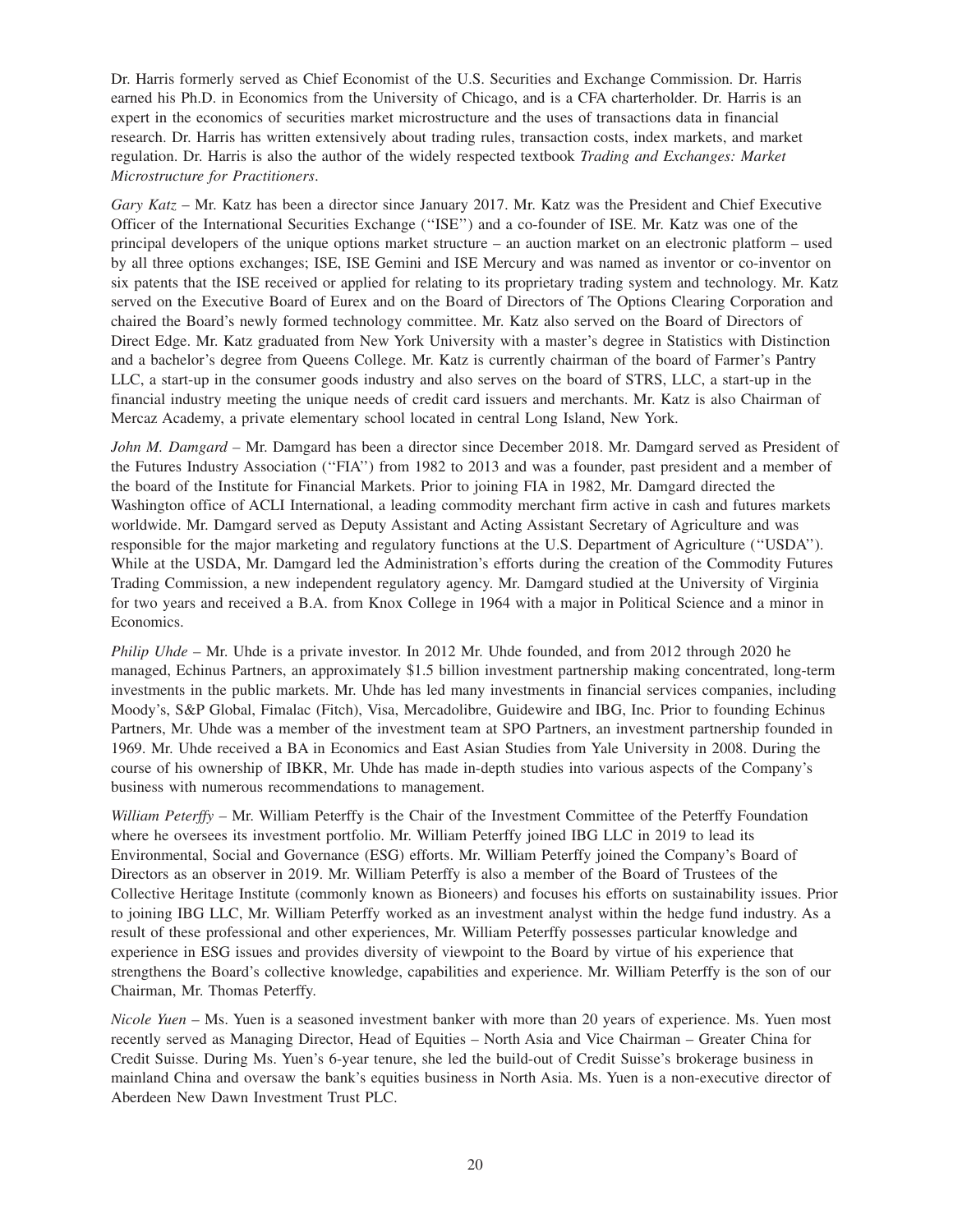## **ITEM 1A. RISK FACTORS**

We face a variety of risks that are substantial and inherent in our businesses, including market, liquidity, credit, operational, legal and regulatory. In addition to the risks identified elsewhere in this Annual Report on Form 10-K, the following risk factors apply to our business results of operations and financial condition:

## **Risks Related to Our Company Structure**

## *Future sales of our common stock in the public market could lower our stock price, and any additional capital raised by us through the sale of equity or convertible securities may dilute your ownership in us.*

The members of Holdings have the right to cause the redemption of their Holdings membership interests over time in connection with offerings of shares of our common stock. We intend to sell additional shares of common stock in public offerings in the future, which may include offerings of our common stock to finance future purchases of IBG LLC membership interests which, in turn, will finance corresponding redemptions of Holdings membership interests. These offerings and related transactions are anticipated to occur at least annually into the future. The size and occurrence of these offerings may be affected by market conditions. We may also issue additional shares of common stock or convertible debt securities to finance future acquisitions or business combinations. We currently have approximately 98 million outstanding shares of common stock. Assuming no anti-dilution adjustments based on combinations or divisions of our common stock, the offerings referred to above could result in the issuance by us of up to an additional approximately 320 million shares of common stock. It is possible, however, that such shares could be issued in one or a few large transactions.

We cannot predict the size of future issuances of our common stock or the effect, if any, that future issuances and sales of shares of our common stock may have on the market price of our common stock. Sales of substantial amounts of our common stock (including shares issued in connection with an acquisition), or the perception that such sales could occur, may cause the market price of our common stock to decline.

## *Control by Mr. Thomas Peterffy of a majority of the combined voting power of our common stock may give rise to conflicts of interests and could discourage a change of control that other stockholders may favor, which could negatively affect our stock price, and adversely affect stockholders in other ways.*

Mr. Thomas Peterffy, our founder and Chairman, and his affiliates beneficially own approximately 90.5% of the economic interests and all of the voting interests in Holdings, which owns all of our Class B common stock, representing approximately 76.5% of the combined voting power of all classes of our voting stock. As a result, Mr. Peterffy has the ability to elect all of the members of our board of directors and thereby to control our management and affairs, including determinations with respect to acquisitions, dispositions, material expansions or contractions of our business, entry into new lines of business, borrowings, issuances of common stock or other securities, and the declaration and payment of dividends on our common stock. In addition, Mr. Peterffy is able to determine the outcome of all matters requiring stockholder approval and will be able to cause or prevent a change of control of our company or a change in the composition of our board of directors and could preclude any unsolicited acquisition of our company. The concentration of ownership could discourage potential takeover attempts that other stockholders may favor and could deprive stockholders of an opportunity to receive a premium for their common stock as part of a sale of our company and this may adversely affect the market price of our common stock.

Moreover, because of Mr. Peterffy's substantial ownership, we are eligible to be and are, treated as a ''controlled company'' for purposes of the Nasdaq Marketplace Rules. As a result, we are not required by Nasdaq to have a majority of independent directors or to maintain Compensation and Nominating and Corporate Governance Committees composed entirely of independent directors to continue to list the shares of our common stock on Nasdaq. Our Compensation Committee is comprised of Messrs. Thomas Peterffy (Chairman of the Compensation Committee) and Earl H. Nemser (our Vice Chairman). Mr. Peterffy's membership on the Compensation Committee may give rise to conflicts of interests in that Mr. Peterffy is able to influence all matters relating to executive compensation, including his own compensation.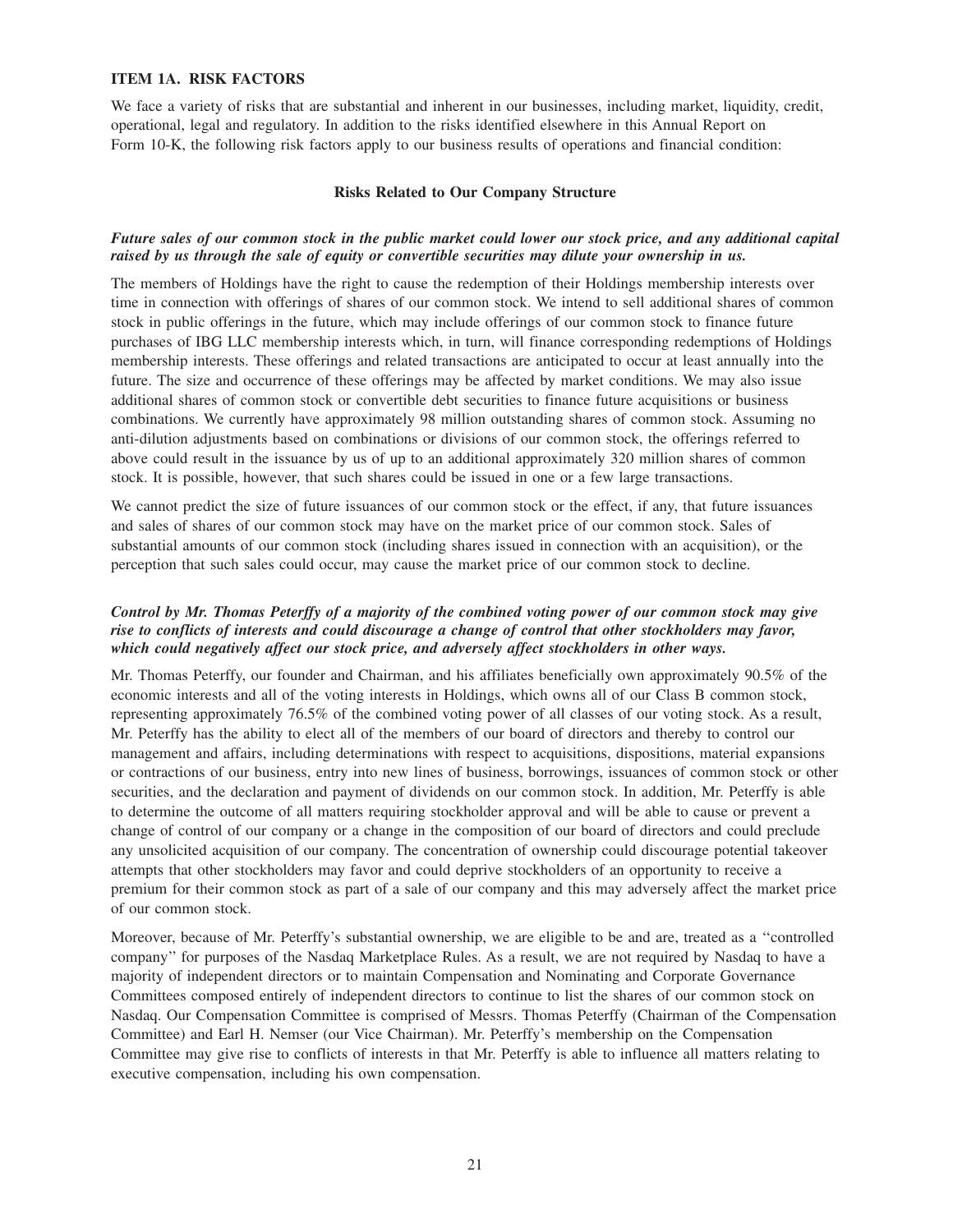## *We are dependent on IBG LLC to distribute cash to us in amounts sufficient to pay our tax liabilities and other expenses.*

We are a holding company and our primary assets are our approximately 23.5% equity interest in IBG LLC and our controlling interest and related rights as the sole managing member of IBG LLC and, as such, we operate and control all of the business and affairs of IBG LLC and are able to consolidate IBG LLC's financial results into our financial statements. We have no independent means of generating revenues. IBG LLC is treated as a partnership for U.S. federal income tax purposes and, as such, is not subject to U.S. federal income tax. Instead, its taxable income is allocated on a pro rata basis to Holdings and us. Accordingly, we incur income taxes on our proportionate share of the net taxable income of IBG LLC, and also incur expenses related to our operations. We intend to cause IBG LLC to distribute cash to its members in amounts at least equal to that necessary to cover their tax liabilities, if any, with respect to the earnings of IBG LLC. To the extent we need funds to pay such taxes, or for any other purpose, and IBG LLC is unable to provide such funds, it could have a material adverse effect on our business, financial condition and results of operations.

## *We are required to pay Holdings for the benefit relating to additional tax depreciation or amortization deductions we claim as a result of the tax basis step-up our subsidiaries received in connection with our initial public offering (''IPO'') and certain subsequent redemptions of Holdings membership interests.*

In connection with our IPO, we purchased interests in IBG LLC from Holdings for cash. In connection with redemptions of Holdings membership interests, we acquired additional interests in IBG LLC by issuing shares of Class A common stock in exchange for an equivalent number of shares of member interests in IBG LLC (the ''Redemptions''). In addition, IBG LLC membership interests held by Holdings may be sold in the future to us and financed by our issuances of shares of our common stock. The initial purchase and the Redemptions did, and the subsequent purchases may, result in increases in the tax basis of the tangible and intangible assets of IBG LLC and its subsidiaries that otherwise would not have been available. Such increase will be approximately equal to the amount by which our stock price at the time of the purchase exceeds the income tax basis of the assets of IBG LLC underlying the IBG LLC interests acquired by us. These increases in tax basis will result in increased deductions in computing our taxable income and resulting tax savings for us generally over the 15 year period which commenced with the initial purchase. We have agreed to pay 85% of these tax savings, if any, to Holdings as they are realized as additional consideration for the IBG LLC interests that we acquire, with the balance to be retained by us.

As a result of the IPO and the Redemptions by Holdings, the increase in the tax basis attributable to our interest in IBG LLC is \$1.8 billion. The tax savings that we would actually realize as a result of this increase in tax basis likely would be significantly less than this amount multiplied by our effective tax rate due to a number of factors, including the allocation of a portion of the increase in tax basis to foreign or non-depreciable fixed assets, the impact of the increase in the tax basis on our ability to use foreign tax credits and the rules relating to the amortization of intangible assets, for example. Based on facts and assumptions as of December 31, 2021, including that subsequent purchases of IBG LLC interests will occur in fully taxable transactions, the potential tax basis increase resulting from the historical and future purchases of the IBG LLC interests held by Holdings could be as much as \$15.4 billion. The actual increase in tax basis depends, among other factors, upon the price of shares of our common stock at the time of the purchase and the extent to which such purchases are taxable and, as a result, could differ materially from this amount. Our ability to achieve benefits from any such increase, and the amount of the payments to be made under the Tax Receivable Agreement, depends upon a number of factors, as discussed above, including the timing and amount of our future income.

The tax basis increase of \$15.4 billion assumes that (a) all remaining IBG LLC membership interests held by Holdings are purchased by us in one or more taxable transactions and (b) such purchases in the future are made at prices that reflect the closing share price as of December 31, 2021.

If the Internal Revenue Service (''IRS'') successfully challenges the tax basis increase, under certain circumstances, we could be required to make payments to Holdings under the Tax Receivable Agreement in excess of our cash tax savings.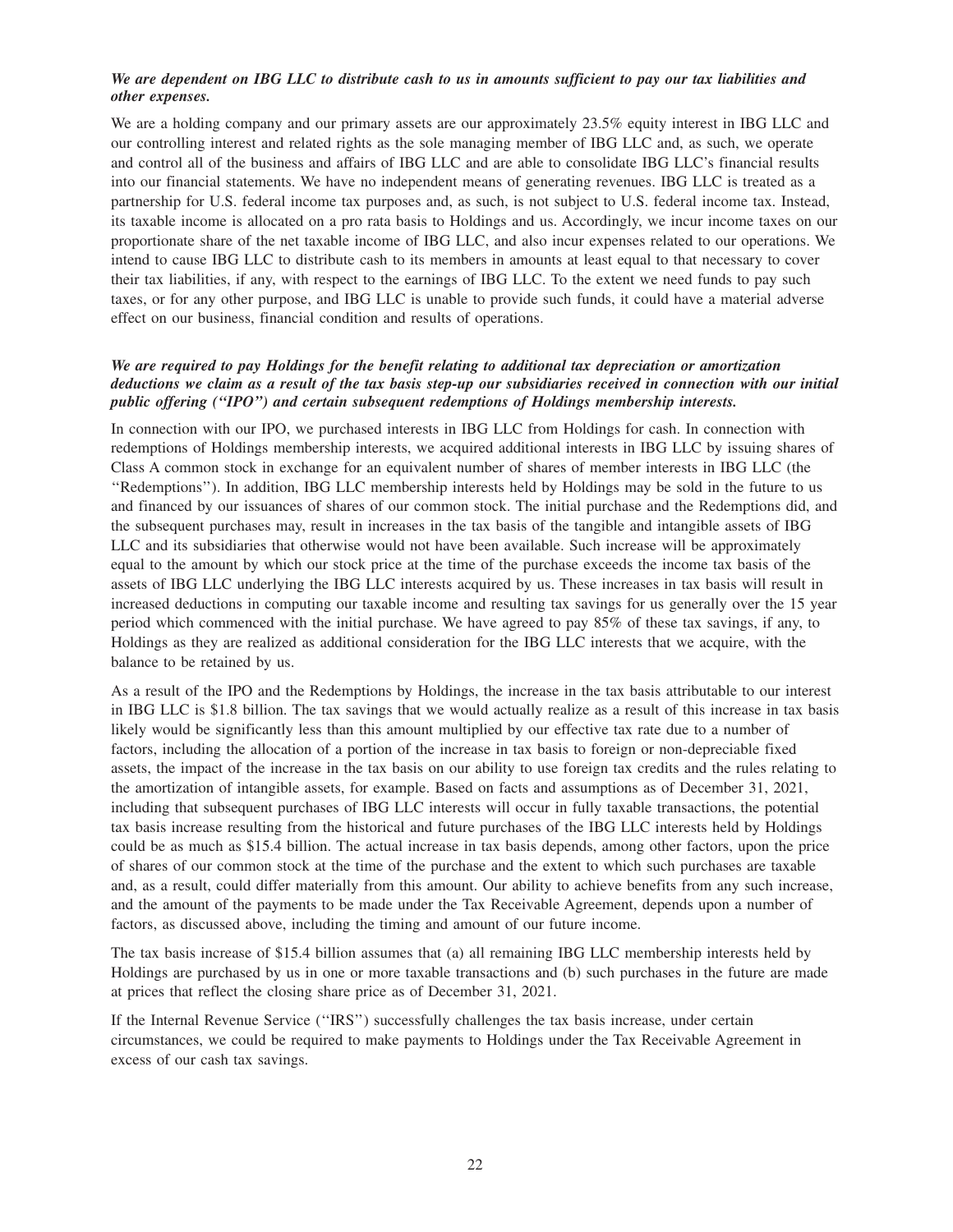## *Certain provisions in our amended and restated certificate of incorporation may prevent efforts by our stockholders to change our direction or management.*

Provisions contained in our amended and restated certificate of incorporation could make it more difficult for a third-party to acquire us, even if doing so might be beneficial to our stockholders. For example, our amended and restated certificate of incorporation authorizes our board of directors to determine the rights, preferences, privileges and restrictions of unissued series of preferred stock, without any vote or action by our stockholders. We could issue a series of preferred stock that could impede the completion of a merger, tender offer or other takeover attempt. These provisions may discourage potential acquisition proposals and may delay, deter or prevent a change of control of us, including through transactions, and, in particular, unsolicited transactions, that some or all of our stockholders might consider to be desirable. As a result, efforts by our stockholders to change our direction or management may be unsuccessful.

#### **Risks Related to Our Business**

## *Our business may be harmed by global events beyond our control, including overall slowdowns in securities trading.*

Like other brokerage and financial services firms, our business and profitability are directly affected by elements that are beyond our control, such as economic and political conditions, broad trends in business and finance, changes in volume of securities and futures transactions, changes in the markets in which such transactions occur and changes in how such transactions are processed. A weakness in securities markets, such as a slowdown causing reduction in trading volume in U.S. or foreign securities and derivatives, has historically resulted in reduced transaction revenues and would have a material adverse effect on our business, financial condition and results of operations.

#### *Our business could be harmed by a systemic market event.*

Some market participants could be overleveraged. In case of sudden, large price movements, such market participants may not be able to meet their obligations to brokers who, in turn, may not be able to meet their obligations to their counterparties. As a result, the financial system or a portion thereof could collapse, and the impact of such an event could be catastrophic to our business.

## *The impact of the COVID-19 pandemic and the measures implemented to contain the spread of the virus may have a material adverse impact on our business and results of operations.*

In March 2020, the World Health Organization recognized the outbreak of COVID-19 caused by a novel strain of the coronavirus as a pandemic. The pandemic has affected all countries in which we operate. The response of governments and societies to the COVID-19 pandemic, which includes temporary closures of certain businesses; social distancing; travel restrictions, ''shelter in place'' and other governmental regulations; and reduced consumer spending due to job losses, has significantly impacted volatility in the financial, commodities and energy markets, and general economic conditions. These measures may have negatively impacted businesses, market participants, our counterparties and customers, and the global economy and could continue to do so for a prolonged period of time.

Our net interest income and profitability could be negatively affected by lower benchmark interest rates caused by central banks lowering target benchmark rates in an attempt to buffer their economies from the uncertainties around the COVID-19 pandemic.

A substantial portion of our employees have been impacted by local COVID-19 restrictions and continue to work remotely on a part-time basis. As a result, any disruption to our information technology systems, including from cyber incidents, could have a material adverse effect on our business. We have taken measures to maintain the health and safety of our employees, but widespread illness could negatively affect staffing levels within certain functions or locations. In addition, our ability to recruit, hire and onboard employees could be negatively impacted by COVID-19 restrictions.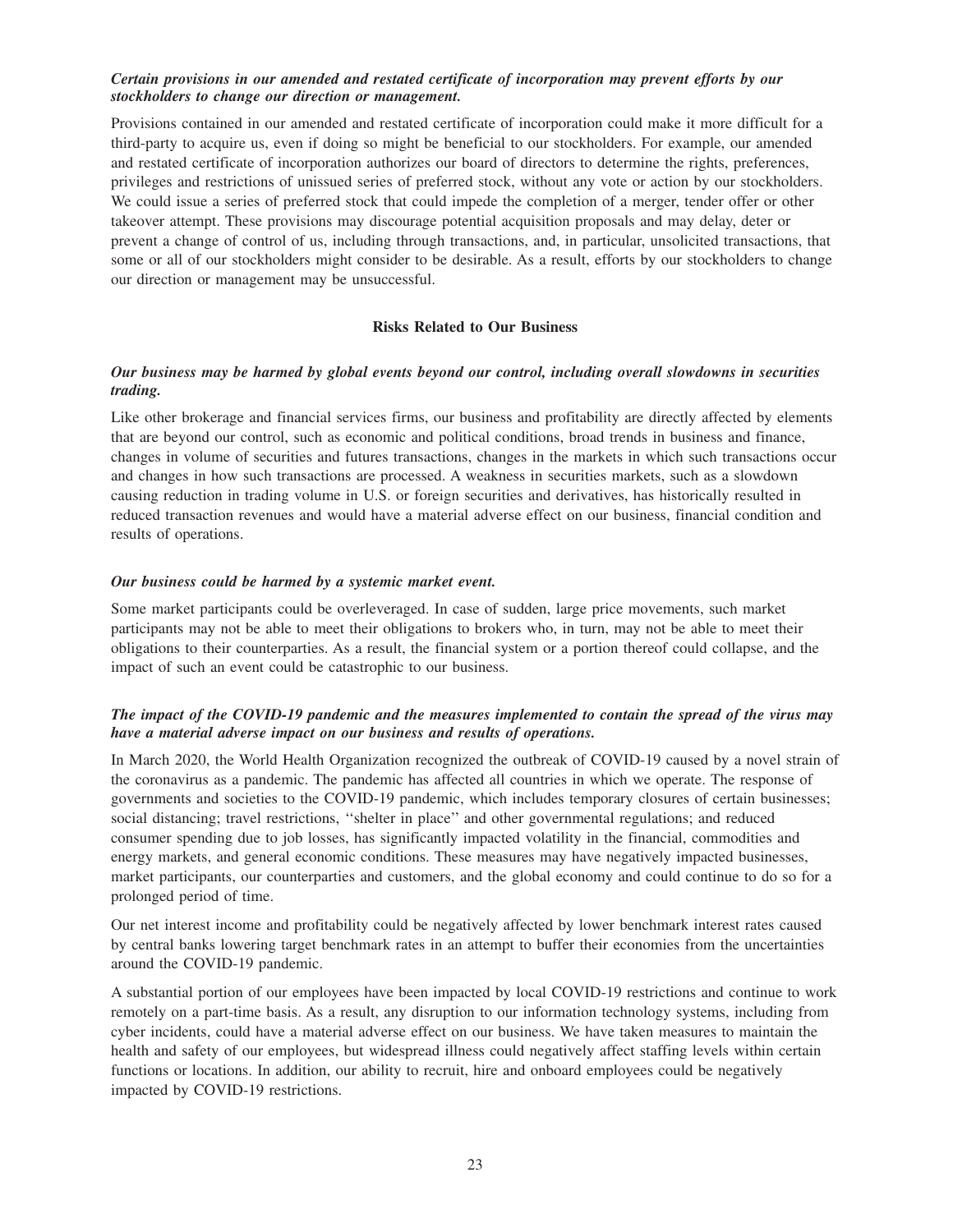The impact of the COVID-19 pandemic on our future financial results could be significant but currently cannot be quantified, as it will depend on numerous evolving factors that cannot be accurately predicted, including, but not limited to, the duration and spread of the pandemic; its impact on our customers, employees and vendors; governmental regulations in response to the pandemic; and the overall impact of the pandemic on the economy and society, among other factors. Any of these events, alone or in combination with others, could exacerbate many of the risk factors discussed or incorporated by reference herein and could have a material adverse effect on our business, financial condition and results of operations.

#### *Our future success will depend on our response to the demand for new services, products and technologies.*

The demand for our services that rely on electronic communications gateways, is characterized by:

- rapid technological change;
- changing customer demands;
- the need to enhance existing services and products or introduce new services and products; and
- evolving industry standards.

New services, products and technologies may render our existing services, products and technologies less competitive. Our future success will depend, in part, on our ability to respond to the demand for new services, products and technologies on a timely and cost-effective basis and to adapt to technological advancements and changing standards to address the increasingly sophisticated requirements and varied needs of our customers and prospective customers. We cannot assure you that we will be successful in developing, introducing or marketing new services, products and technologies. In addition, we may experience difficulties that could delay or prevent the successful development, introduction or marketing of these services and products, and our new service and product enhancements may not achieve market acceptance. Any failure on our part to anticipate or respond adequately to technological advancements, customer requirements or changing industry standards, or any significant delays in the development, introduction or availability of new services, products or enhancements could have a material adverse effect on our business, financial condition and results of operations.

## *Our reliance on our computer software could cause us great financial harm in the event of any disruption or corruption of our computer software. We may experience technology failures while developing our software.*

We rely on our computer software to receive and properly process internal and external data. Any disruption in the proper functioning of our software due to, for example, erroneous or corrupted data, or cyber-attacks, may cause us to make erroneous trades or suspend our services and could cause us great financial harm. To maintain our competitive advantage, our software is under continuous development. As we identify and enhance our software, there is risk that software failures may occur and result in service interruptions and have other unintended consequences.

## *We depend on our proprietary technology, and our future results may be impacted if we cannot maintain technological superiority in our industry.*

Our success in the past has largely been attributable to our sophisticated proprietary technology that has taken many years to develop. We have benefited from the fact that the type of proprietary technology equivalent to that which we employ has not been widely available to our competitors. If our technology becomes more widely available to our current or future competitors for any reason, our operating results may be adversely affected. Additionally, adoption or development of similar or more advanced technologies by our competitors may require that we devote substantial resources to the development of more advanced technology to remain competitive. The markets in which we compete are characterized by rapidly changing technology, evolving industry standards and changing trading systems, practices and techniques. Although we have been at the forefront of many of these developments in the past, we may not be able to keep up with these rapid changes in the future, develop new technology, realize a return on amounts invested in developing new technologies or remain competitive in the future.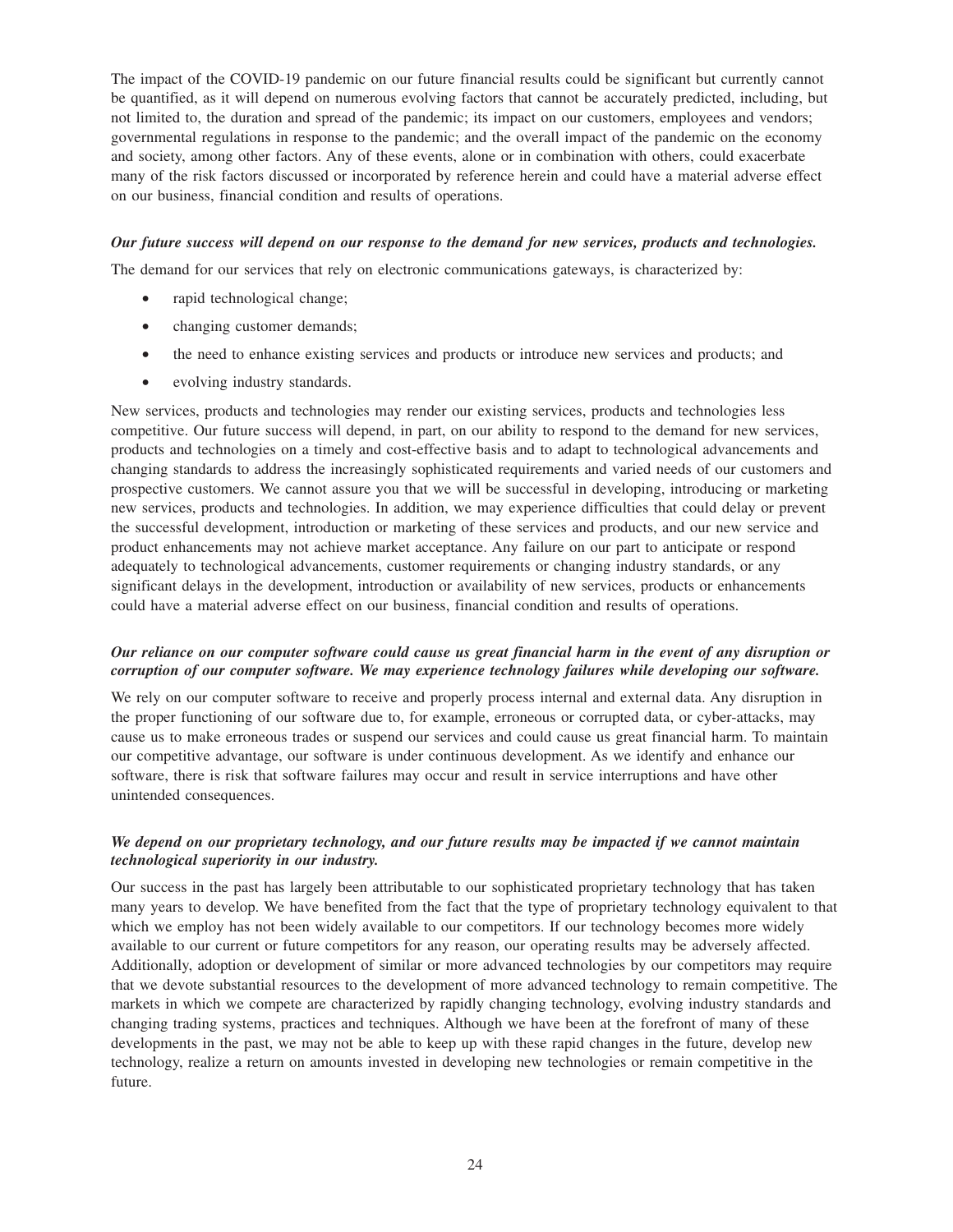## *The loss of our key employees would materially adversely affect our business.*

Our key executives have substantial experience and have made significant contributions to our business, and our continued success is dependent upon the retention of our key management executives, as well as the services provided by our staff of trading system, technology and programming specialists and a number of other key managerial, marketing, planning, financial, technical and operations personnel. The loss of such key personnel could have a material adverse effect on our business. Growth in our business is dependent, to a large degree, on our ability to retain and attract such employees.

#### *We may not pay dividends on our common stock at any time in the foreseeable future.*

As a holding company for our interest in IBG LLC, we will be dependent upon the ability of IBG LLC to generate earnings and cash flows and distribute them to us so that we may pay any dividends to our stockholders. To the extent (if any) that we have excess cash, any decision to declare and pay dividends in the future will be made at the discretion of our board of directors and will depend on, among other things, our results of operations, financial conditions, cash requirement, contractual restrictions and other factors that our board of directors may deem relevant. Since the second quarter of 2011, we have declared and paid a quarterly cash dividend of \$0.10 per share. Although not required, we currently intend to pay quarterly dividends of \$0.10 per share to our common stockholders for the foreseeable future.

#### *Our future efforts to sell shares or raise additional capital may be delayed or prohibited by regulations.*

As certain of our subsidiaries are members of FINRA, we are subject to certain regulations regarding changes in control of our ownership. FINRA Rule 1017 generally provides that FINRA approval must be obtained in connection with any transaction resulting in a change in control of a member firm. FINRA defines control as ownership of 25% or more of the firm's equity by a single entity or person and would include a change in control of a parent company. IBC, IBUK, IBIE, IBLUX, IBKRFS, IBCE, IBHK, and IBSG are subject to similar change in control regulations promulgated by the IIROC in Canada, the FCA in the United Kingdom, the CBI in Ireland, the CSSF in Luxembourg, the FINMA in Switzerland, the MNB in Hungary, the SFC in Hong Kong, and the MAS in Singapore, respectively. As a result of these regulations, our future efforts to sell shares or raise additional capital may be delayed or prohibited. We may be subject to similar restrictions in other jurisdictions in which we operate.

## *Regulatory and legal uncertainties could harm our business.*

The securities and derivatives businesses are heavily regulated. Firms in financial service industries have been subject to an increasingly regulated environment over recent years, and penalties and fines sought by regulatory authorities have increased accordingly. Our broker-dealer subsidiaries are subject to regulations in the U.S. and abroad covering all aspects of their business. Regulatory bodies include, in the U.S., the SEC, FINRA, the Board of Governors of the Federal Reserve System, the Chicago Board Options Exchange, the CME, the CFTC, and the NFA; in Canada, the IIROC and various Canadian securities commissions; in the United Kingdom, the FCA; in Ireland, the CBI; in Luxembourg, the CSSF; in Switzerland, the FINMA; in Hungary; the MNB; in India, the Securities and Exchange Board of India; in Hong Kong, the SFC; in Japan, the Financial Supervisory Agency and the Japan Securities Dealers Association; in Singapore, the MAS; and in Australia, the Australian Securities and Investment Commission. Our mode of operation and profitability may be directly affected by additional legislation changes in rules promulgated by various domestic and foreign government agencies and self-regulatory organizations that oversee our businesses, and changes in the interpretation or enforcement of existing laws and rules, including the potential imposition of transaction taxes. Noncompliance with applicable laws or regulations could result in sanctions being levied against us, including fines and censures, suspension or expulsion from a certain jurisdiction or market or the revocation or limitation of licenses. Noncompliance with applicable laws or regulations could adversely affect our reputation, prospects, revenues and earnings. In addition, changes in current laws or regulations or in governmental policies could adversely affect our business, financial condition and results of operations.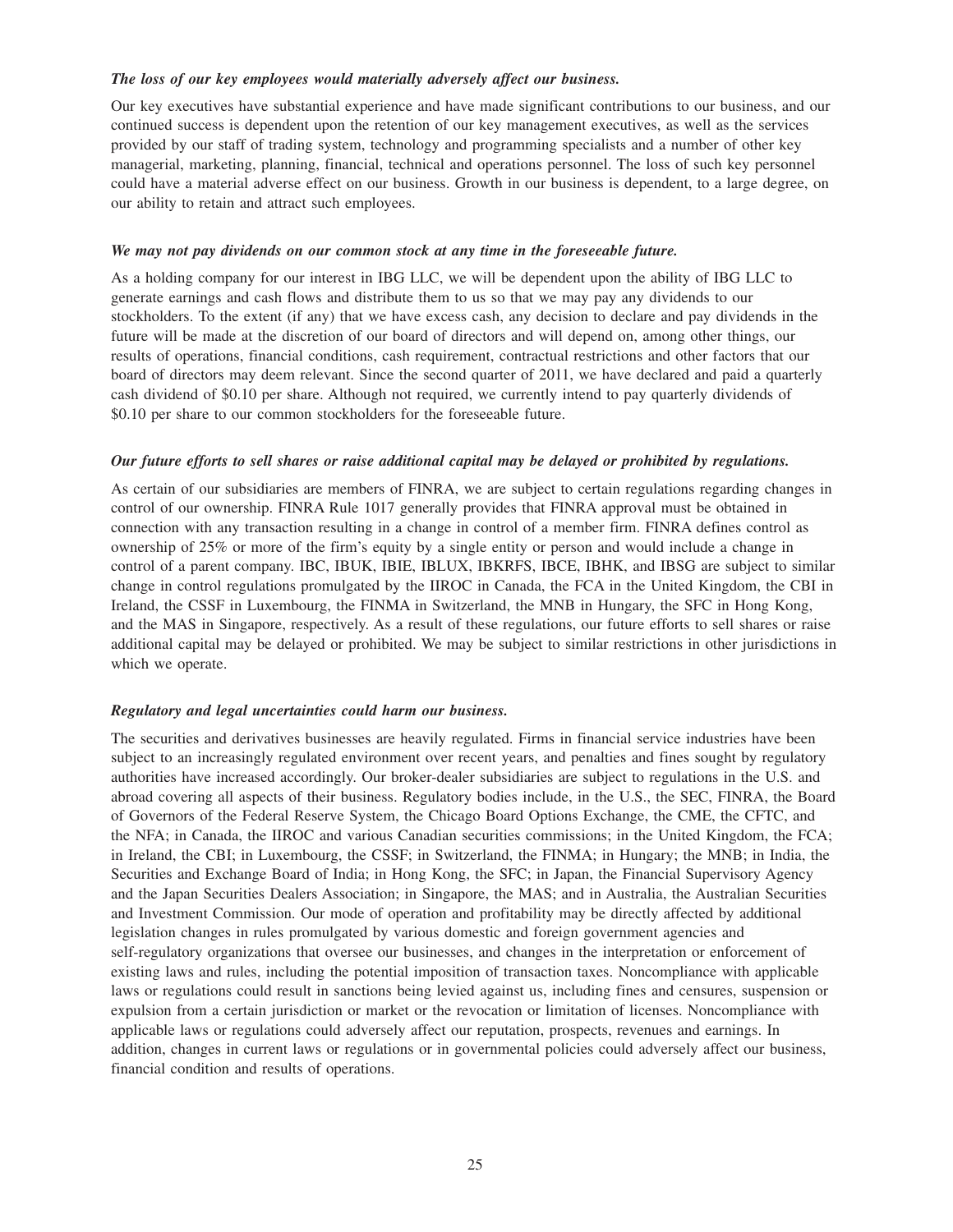We are subject to regulatory oversight and examination by numerous governmental and self-regulatory authorities. As announced on August 10, 2020, we agreed to settle certain matters related to our historical anti-money laundering and Bank Secrecy Act practices and procedures with FINRA, the SEC and the CFTC. As part of the settlements, we agreed to pay penalties of \$15 million to FINRA, \$11.5 million to the SEC and \$11.5 million to the CFTC, plus approximately \$700,000 in disgorgement. In addition, we agreed to continue the retention of an independent consultant to review the implementation of our enhanced compliance practices and procedures. We are also cooperating with a United States Department of Justice inquiry concerning these matters, and while its outcome cannot be predicted, we do not believe that the resolution of this inquiry is likely to have a materially adverse effect on our financial results.

Domestic and foreign stock exchanges, other self-regulatory organizations and state and foreign securities commissions can censure, fine, issue cease-and-desist orders, suspend or expel a broker-dealer or any of its officers or employees. Our ability to comply with all applicable laws and rules is largely dependent on our internal systems to ensure compliance, as well as our ability to attract and retain qualified compliance personnel. We could be subject to disciplinary or other actions in the future due to claimed noncompliance, which could have a material adverse effect on our business, financial condition and results of operations. To continue to operate and to expand our services internationally, we may have to comply with the regulatory controls of each country in which we conduct, or intend to conduct business, the requirements of which may not be clearly defined. The varying compliance requirements of these different regulatory jurisdictions, which are often unclear, may limit our ability to continue existing international operations and further expand internationally.

#### *Our direct market access clearing and non-clearing brokerage operations face intense competition.*

With respect to our direct market access brokerage business, the market for electronic and interactive bidding, offering and trading services in connection with equities, options and futures is rapidly evolving and intensely competitive. We expect competition to continue and intensify in the future. Our current and potential future competition principally comes from five categories of competitors:

- prime brokers who, in an effort to satisfy the demands of their customers for hands-on electronic trading facilities, universal access to markets, smart routing, better trading tools, lower commissions and financing rates, have embarked upon building such facilities, product and service enhancements;
- direct market access and online equity brokers, and online options and futures firms;
- zero commission brokers, while technically not offering direct market access, who use simplified interfaces and a limited product offering to attract new market participants;
- software development firms and vendors who create global trading networks and analytical tools and make them available to brokers; and
- traditional brokers.

In addition, we compete with financial institutions, mutual fund sponsors and other organizations, many of which provide online, direct market access or other investing services. A number of brokers provide our technology and execution services to their customers, and these brokers will become our competitors if they develop their own technology. Some of our competitors in this area have greater name recognition, longer operating histories and significantly greater financial, technical, marketing and other resources than we have and offer a wider range of services and financial products than we do. Some of our competitors may also have an ability to charge lower or zero commissions. We cannot assure you that we will be able to compete effectively or efficiently with current or future competitors. These increasing levels of competition in the online trading industry could significantly harm this aspect of our business.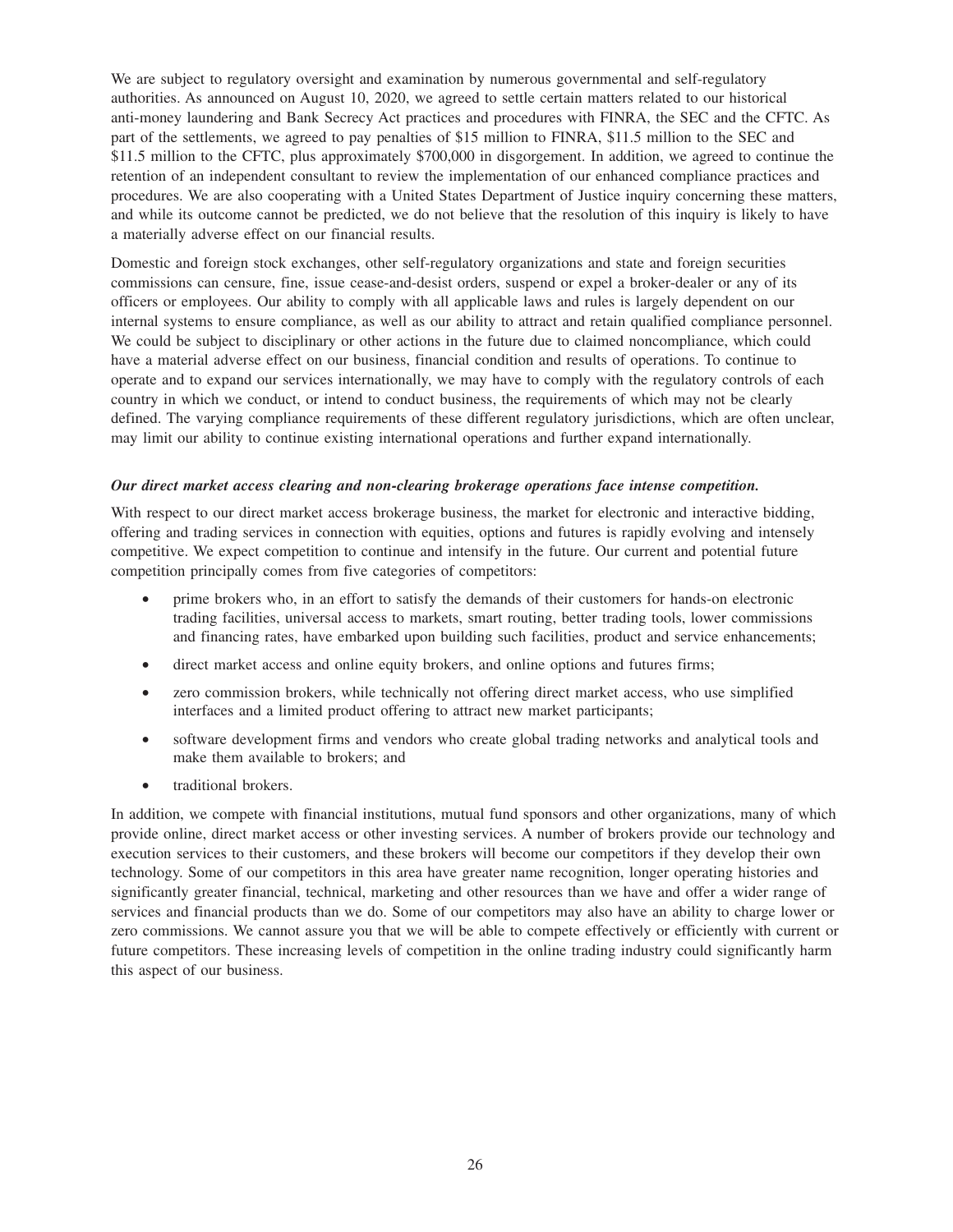## *We are subject to potential losses as a result of our clearing and execution activities.*

As a clearing member firm providing financing services to certain of our brokerage customers, we are ultimately responsible for their financial performance in connection with various securities and derivatives transactions. Our clearing operations require a commitment of our capital and, despite safeguards implemented by our software, involve risks of losses due to the potential failure of our customers to perform their obligations under these transactions. If our customers default on their obligations, we remain financially liable for such obligations, and although these obligations are collateralized, we are subject to market risk in the liquidation of customer collateral to satisfy those obligations. There can be no assurance that our risk management procedures will be adequate. Any liability arising from clearing operations could have a material adverse effect on our business, financial condition and results of operations.

As a clearing member firm of securities and derivatives clearing houses in the U.S. and abroad, we are also exposed to clearing member credit risk. Securities and derivatives clearing houses require member firms to deposit cash, stock and/or government securities for margin requirements and to clearing funds. If a clearing member defaults in its obligations to the clearing house in an amount larger than its own margin and clearing fund deposits, the shortfall is absorbed pro rata from the deposits of the other clearing members. Many clearing houses of which we are members also have the authority to assess their members for additional funds if the clearing fund is depleted. A large clearing member default could result in a substantial cost to us if we are required to pay such assessments.

#### *We are exposed to risks associated with our international operations.*

During 2021, approximately 31% of our net revenues were generated by our operating subsidiaries outside the U.S. We are exposed to risks and uncertainties inherent in doing business in international markets, particularly in the heavily regulated brokerage industry. Such risks and uncertainties include political, economic and financial instability; unexpected changes in regulatory requirements, tariffs and other trade barriers; exchange rate fluctuations; applicable currency controls; and difficulties in staffing, including reliance on newly hired local experts, and managing foreign operations. These risks could cause a material adverse effect on our business, financial condition and results of operations.

#### *We do not have fully redundant systems. System failures could harm our business.*

If our systems fail to perform, we could experience unanticipated disruptions in operations, slower response times or decreased customer service and customer satisfaction. Our ability to facilitate transactions successfully and provide high quality customer service also depends on the efficient and uninterrupted operation of our computer and communications hardware and software systems. Our service has experienced periodic system interruptions, which we believe will continue to occur from time to time. Our systems and operations also are potentially vulnerable to damage or interruption from human error, cyber-attacks, natural disasters, power loss, telecommunication failures, break-ins, sabotage, computer viruses, intentional acts of vandalism and similar events. We do not have fully redundant systems, and our formal business continuity plan does not include restoration of all services. Our backup services are currently limited to U.S. markets. We currently have limited separate backup facilities dedicated to our non-U.S. operations. It is our intention to provide for and progressively deploy backup facilities for our global facilities over time. In addition, we do not carry business interruption insurance to compensate for losses that could occur to the extent not required. Any system failure that causes an interruption in our service or decreases the responsiveness of our service could impair our reputation, damage our brand name and materially adversely affect our business, financial condition and results of operations.

#### *Failure of third-party systems on which we rely could adversely affect our business.*

We rely on certain third-party computer systems or third-party service providers, including clearing systems, exchange systems, banking systems, cryptocurrency systems, Internet service, co-location facilities, communications facilities and other facilities. Any interruption in these third-party services, or deterioration in their performance, could be disruptive to our business. If our arrangement with any third-party is terminated, we may not be able to find an alternative source of systems support on a timely basis or on commercially reasonable terms. This could have a material adverse effect on our business, financial condition and results of operations.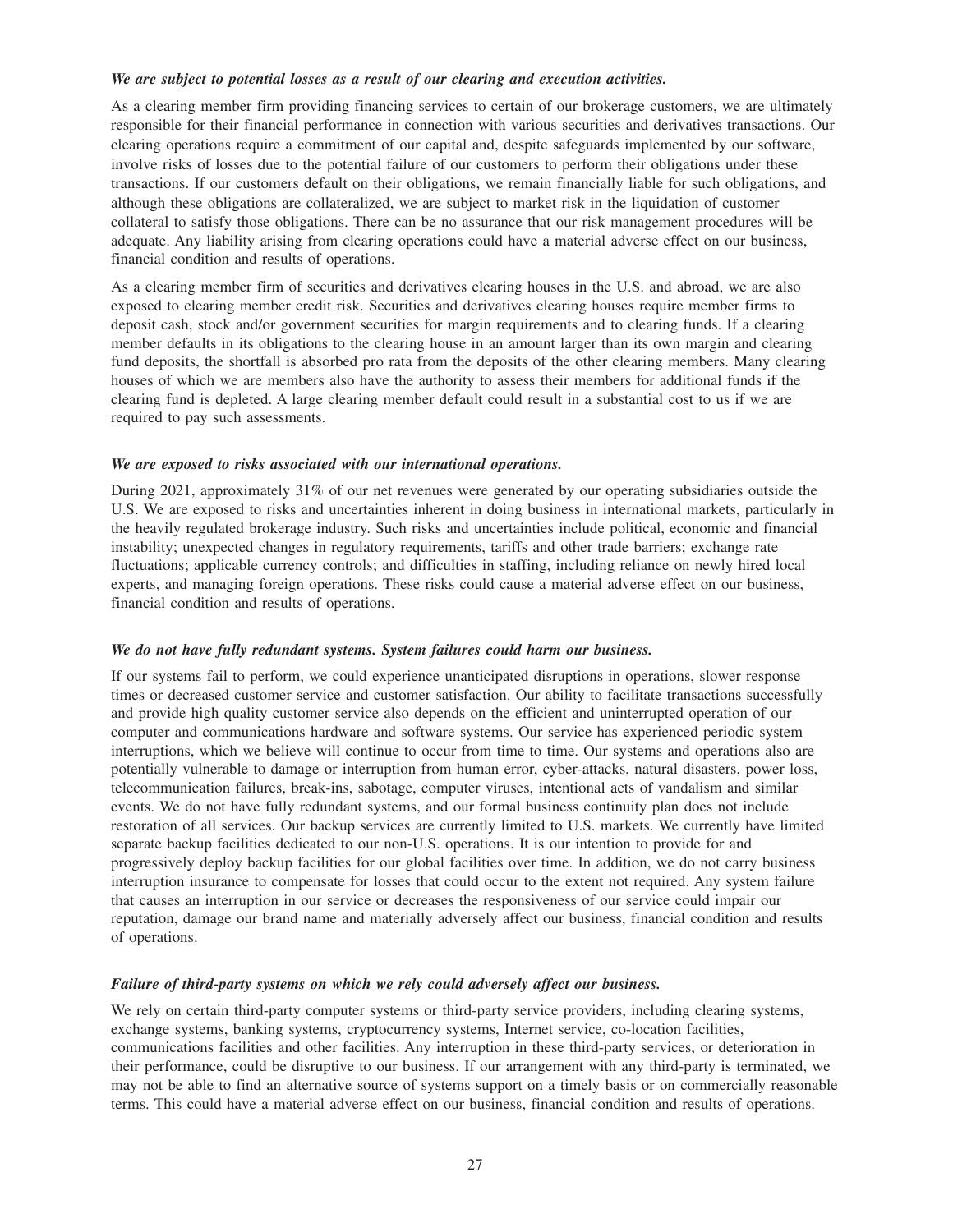#### *Internet-related issues may reduce or slow the growth in the use of our services in the future.*

Critical issues concerning the commercial use of the Internet, such as ease of access, security, privacy, reliability, cost, and quality of service, remain unresolved and may adversely impact the growth of Internet use. If Internet usage continues to increase rapidly, the Internet infrastructure may not be able to support the demands placed on it by this growth, and its performance and reliability may decline. Although our larger institutional customers use leased data lines to communicate with us, our ability to increase the speed with which we provide services to consumers and to increase the scope and quality of such services is limited by and dependent upon the speed and reliability of our customers' access to the Internet, which is beyond our control. If periods of decreased performance, outages or delays on the Internet occur frequently or other critical issues concerning the Internet are not resolved, overall Internet usage or usage of our web-based products could increase more slowly or decline, which could have a material adverse effect on our business, financial condition and results of operations.

## *Our computer infrastructure may be vulnerable to security breaches. Any such problems could jeopardize confidential information transmitted over the Internet, cause interruptions in our operations or cause us to have liability to third persons.*

Our computer infrastructure is potentially vulnerable to physical or electronic computer break-ins, cyber-attacks, viruses and similar disruptive problems and security breaches. Any such problems or security breaches could cause us to have liability to one or more third parties, including our customers, and disrupt our operations. A party able to circumvent our security measures could misappropriate proprietary information or customer information, jeopardize the confidential nature of information transmitted over the Internet or cause interruptions in our operations. Concerns over the security of Internet transactions and the privacy of users could also inhibit the growth of the Internet or the electronic brokerage industry in general, particularly as a means of conducting commercial transactions. To the extent that our activities involve the storage and transmission of proprietary information such as personal financial information, security breaches could expose us to a risk of financial loss, litigation and other liabilities. Our estimated annual losses from reimbursements to customers whose accounts have been negatively affected by unauthorized access have historically been less than \$500,000 annually and were significantly reduced since the widespread introduction of our Secure Login System. Our current insurance program may protect us against some, but not all, of such losses. Any of these events, particularly if they (individually or in the aggregate) result in a loss of confidence in our company or electronic brokerage firms in general, could have a material adverse effect on our business, financial condition and results of operations.

#### *We may not be able to protect our intellectual property rights or may be prevented from using intellectual property necessary for our business.*

We rely primarily on trade secret, contract, copyright, patent and trademark laws to protect our proprietary technology. It is possible that third parties may copy or otherwise obtain and use our proprietary technology without authorization or otherwise infringe on our rights. We may also face claims of infringement that could interfere with our ability to use technology that is material to our business operations.

In the future, we may have to rely on litigation to enforce our intellectual property rights, protect our trade secrets, determine the validity and scope of the proprietary rights of others or defend against claims of infringement or invalidity. Any such litigation, whether successful or unsuccessful, could result in substantial costs and the diversion of resources and the attention of management, any of which could negatively affect our business.

#### *We are subject to risks relating to litigation and potential securities laws liability.*

We are exposed to substantial risks of liability under federal and state securities laws, other federal and state laws and court decisions, as well as rules and regulations promulgated by the SEC, the CFTC, the Federal Reserve, state securities regulators, self-regulatory organizations and foreign regulatory agencies. We are also subject to the risk of litigation and claims that may be without merit. We could incur significant legal expenses in defending ourselves against and resolving lawsuits or claims. An adverse resolution of any future lawsuits or claims against us could result in a negative perception of the Company and have a material adverse effect on our business, financial condition and results of operations. See ''Legal Proceedings and Regulatory Matters'' in Part I, Item 3 of this Annual Report on Form 10-K.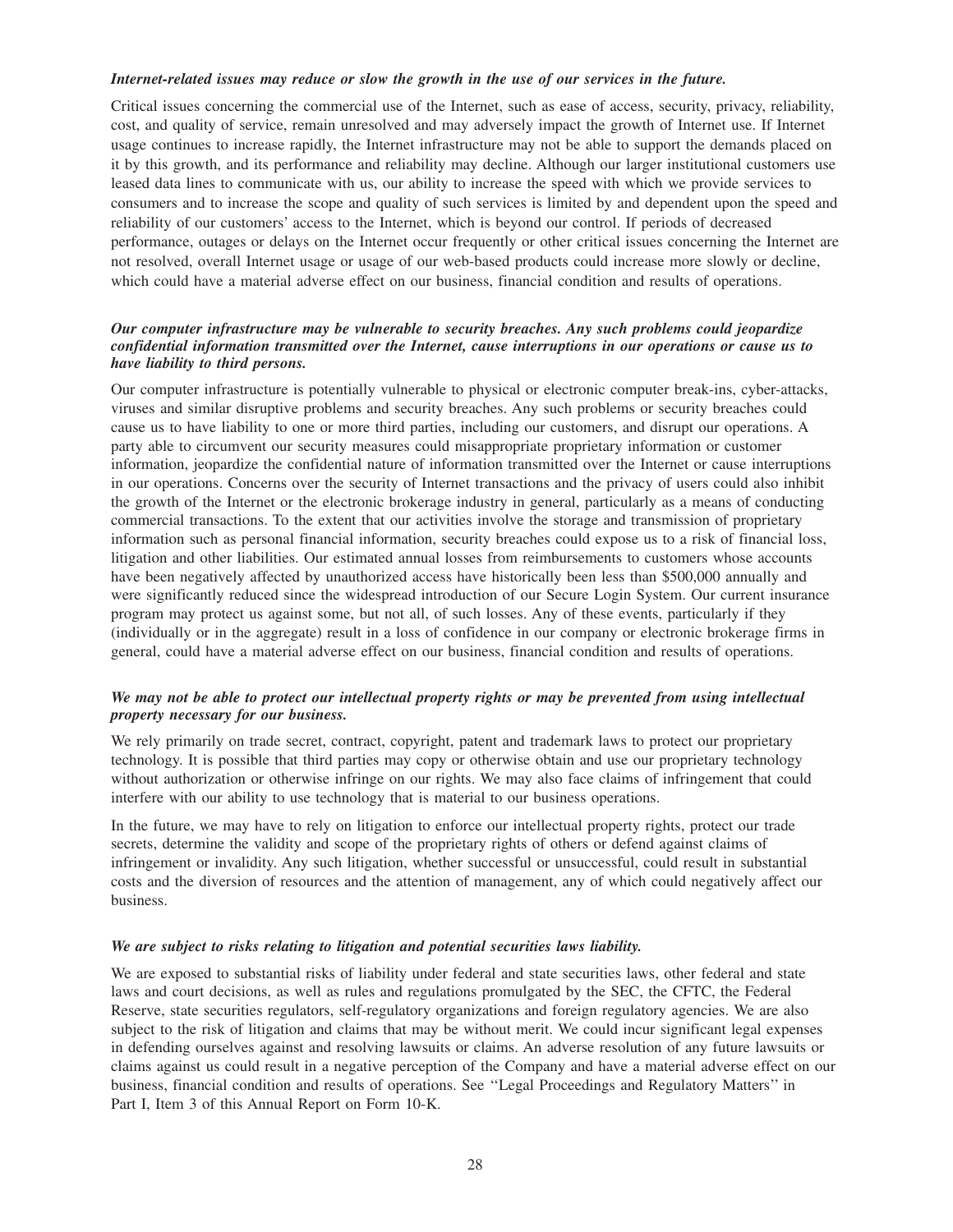#### *We are subject to counterparty risk whereby defaults by parties with whom we do business can have an adverse effect on our business, financial condition and results of operations.*

In our electronic brokerage business, our customer margin credit exposure is to a great extent mitigated by our policy of automatically evaluating each account throughout the trading day and closing out positions automatically for accounts that are found to be under-margined. While this methodology is effective in most situations, it may not be effective in situations in which no liquid market exists for the relevant securities or commodities or in which, for any reason, automatic liquidation for certain accounts has been disabled. If no liquid market exists or automatic liquidation has been disabled, we are subject to risks inherent in extending credit, especially during periods of rapidly declining markets. Any loss or expense incurred due to defaults by our customers in failing to repay margin loans or to maintain adequate collateral for these loans would cause harm to our business, financial condition and results of operations.

## *Any future acquisitions may result in significant transaction expenses, integration and consolidation risks and risks associated with entering new markets, and we may be unable to profitably operate our consolidated company.*

Although our growth strategy has not focused historically on acquisitions, we may in the future engage in evaluations of potential acquisitions and new businesses. We may not have the financial resources necessary to consummate any acquisitions in the future or the ability to obtain the necessary funds on satisfactory terms. Any future acquisitions may result in significant transaction expenses and risks associated with entering new markets in addition to integration and consolidation risks. Because acquisitions historically have not been a core part of our growth strategy, we have little experience in successfully utilizing acquisitions. We may not have sufficient management, financial and other resources to integrate any such future acquisitions or to successfully operate new businesses and we may be unable to profitably operate our expanded company.

## *Because our revenues and profitability depend on trading volume, they are prone to significant fluctuations and are difficult to predict.*

Our revenues are dependent on the level of trading activity on securities and derivatives exchanges in the U.S. and abroad. In the past, our revenues and operating results have varied significantly from period to period primarily due to movements and trends in the underlying markets and to fluctuations in trading levels. As a result, period to period comparisons of our revenues and operating results may not be meaningful, and future revenues and profitability may be subject to significant fluctuations or declines.

## *We may incur material trading losses from our market making activities.*

A portion of our revenues and operating profits is derived from our trading as principal in our role as a market maker. We may incur trading losses relating to these activities since each primarily involves the purchase or sale of securities for our own account. In any period, we may incur trading losses in a significant number of securities for a variety of reasons including:

- price changes in securities;
- lack of liquidity in securities in which we have positions; and
- the required performance of our market making obligations.

These risks may limit or restrict our ability to either resell securities we purchased or to repurchase securities we sold. In addition, we may experience difficulty borrowing securities to make delivery to purchasers to whom we sold short, or lenders from whom we have borrowed. From time to time, we have large position concentrations in securities of a single issuer or issuers engaged in a specific industry or traded in a particular market. Such a concentration could result in higher trading losses than would occur if our positions and activities were less concentrated.

In our role as a market maker, we attempt to derive a profit from the difference between the prices at which we buy and sell, or sell and buy, securities. However, competitive forces often require us to match the quotes other market makers display and to hold varying amounts of securities in inventory. By having to maintain inventory positions, we are subjected to a high degree of risk. We cannot assure you that we will be able to manage such risk successfully or that we will not experience significant losses from such activities, which could have a material adverse effect on our business, financial condition and results of operations.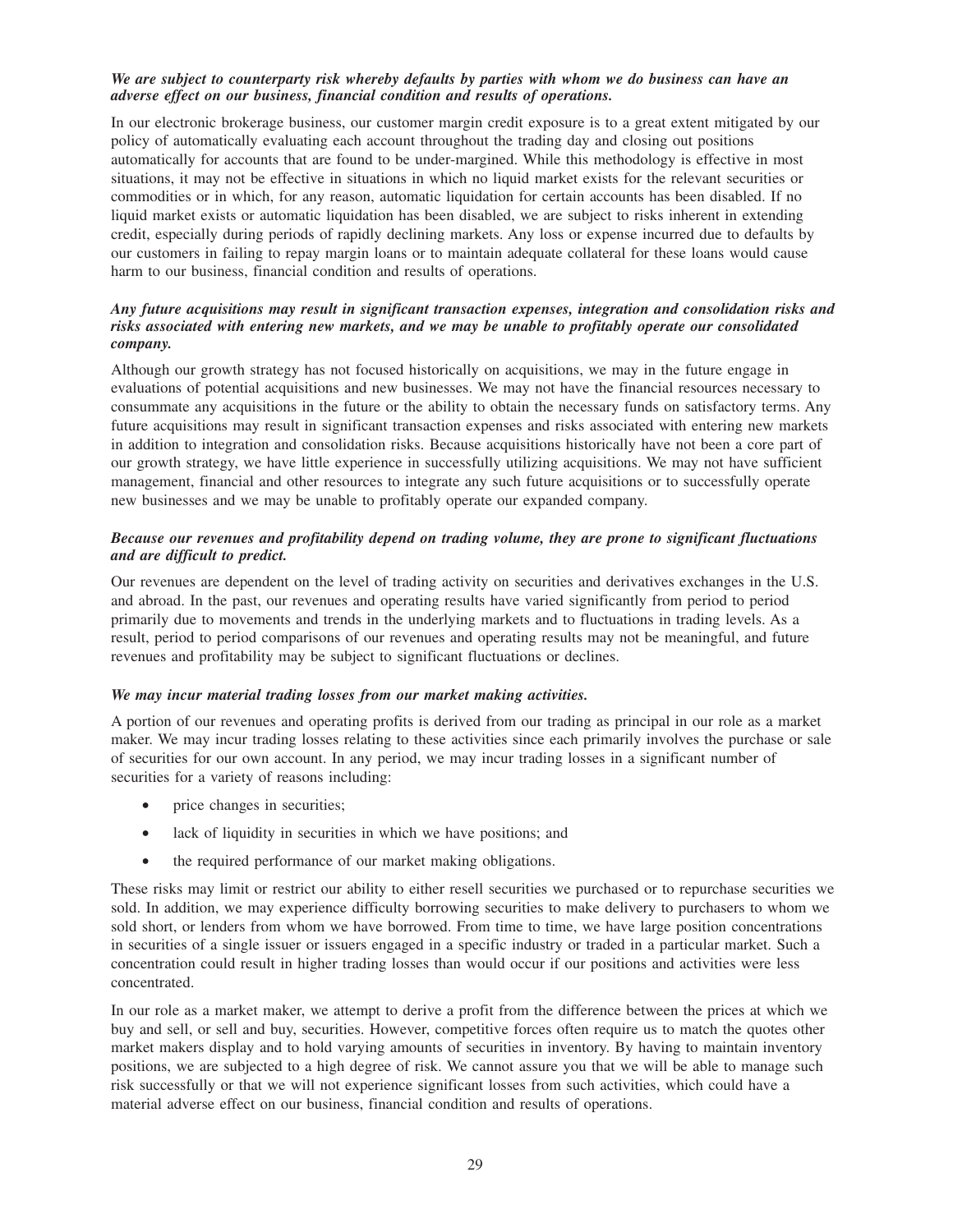## *Reduced spreads in securities pricing, levels of trading activity and trading through market makers could harm our business.*

Computer-generated buy/sell programs and other technological advances and regulatory changes in the marketplace may continue to tighten spreads on securities transactions. Tighter spreads and increased competition could make our remaining market making activities less profitable.

## *We may incur losses in our market making activities in the event of failures of our proprietary pricing model.*

Our market making activities are substantially dependent on the accuracy of our proprietary pricing mathematical model, which continuously evaluates and monitors the risks inherent in our portfolio, assimilates market data and reevaluates our outstanding quotes many times per second. Our model is designed to automatically rebalance our positions throughout the trading day to manage risk exposures on our positions in options, futures and the underlying securities. In the event of a flaw in our pricing model and/or a failure in the related software, our pricing model may lead to unexpected and/or unprofitable trades, which may result in material trading losses.

## *The valuation of the financial instruments we hold may result in large and occasionally anomalous swings in the value of our positions and in our earnings in any period.*

The market prices of our long and short positions are reflected on our books at closing prices which are typically the last trade price before the official close of the primary exchange on which each such security trades. If prices of derivatives and their underlying securities close out of alignment, there may be large and occasionally anomalous swings in the value of our positions daily and, accordingly, in our earnings in any period. This is especially true on the last business day of each calendar quarter.

## *We are exposed to losses due to lack of perfect information.*

As market makers, we provide liquidity by buying from sellers and selling to buyers. Quite often, we trade with others who have different information than we do, and as a result, we may accumulate unfavorable positions preceding large price movements in companies. Should the frequency or magnitude of these events increase, our losses will likely increase correspondingly.

## *Rules governing designated market makers may require us to make unprofitable trades or prevent us from making profitable trades.*

Designated market makers are granted certain rights and have certain obligations to ''make a market'' in a particular security. They agree to specific obligations to maintain a fair and orderly market. In acting as a designated market maker, we are subjected to a high degree of risk by having to support an orderly market. In this role, we may at times be required to make trades that adversely affect our profitability. In addition, we may at times be unable to trade for our own account in circumstances in which it may be to our advantage to trade, and we may be obligated to act as a principal when buyers or sellers outnumber each other. In those instances, we may take a position counter to the market, buying or selling securities to support an orderly market. Additionally, the rules of the markets which govern our activities as a designated market maker are subject to change. If these rules are made more stringent, our trading revenues and profits as a designated market maker could be adversely affected.

## *We rely on a third party to provide our customers the ability to access cryptocurrency trading and custody services.*

We have entered into an agreement with a Cryptocurrency Service Provider ("CSP"), which provides (i) a cryptocurrency exchange platform and services whereby investors can buy and sell certain cryptocurrencies from or to other customers of the CSP or liquidity providers and (ii) custody services for certain cryptocurrencies (collectively, the ''Exchange Services''), enabling our customers to trade and custody Bitcoin (BTC), Ethereum (ETH), Litecoin (LTC), Bitcoin Cash (BCH) and potentially other cryptocurrencies, (collectively, ''Cryptocurrency Assets'') via the CSP. We provide only a platform and an interface for our customers to access the Exchange Services provided by the CSP. We have no custody or control over the Cryptocurrency Assets our customers hold in their accounts at the CSP. A disruption in our partnership with the CSP or in the Exchange Services provided by the CSP could have adverse effects on our customers' confidence in our cryptocurrency offering through the CSP and on our business.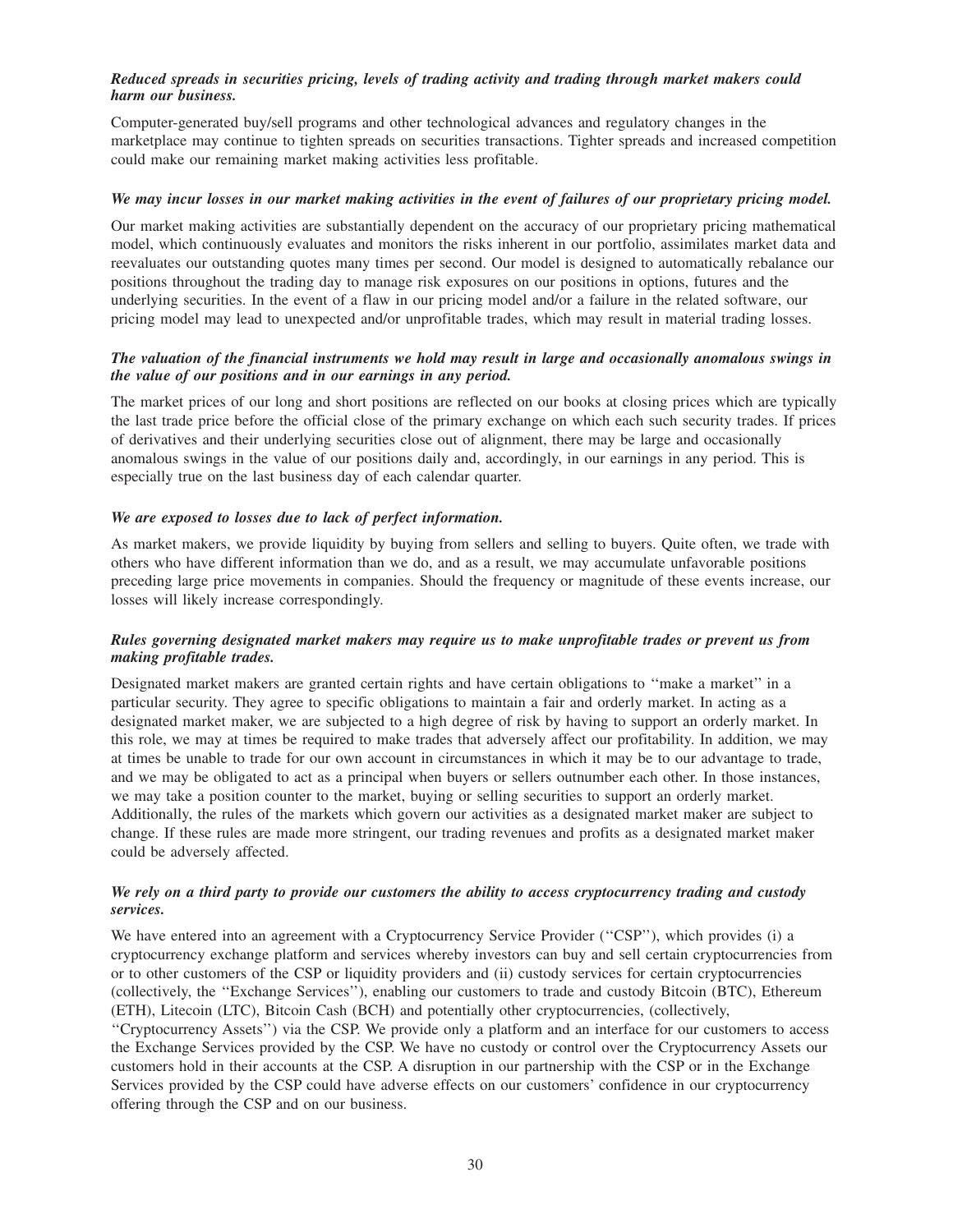## *A data breach at the CSP may result in irreversible losses, which would adversely affect our customers and our business.*

Access to the Cryptocurrency Assets is controllable only by the possessor of the unique private key relating to the digital wallet in which such Cryptocurrency Assets are held. To the extent any of the CSP's private keys are lost, destroyed, unable to be accessed by the CSP, or otherwise compromised and no backup of such private key is accessible, the CSP will be unable to access the Cryptocurrency Assets held in the respective wallets. In addition, neither the CSP nor any cryptocurrency custodian can provide absolute assurance that any or all of the CSP's wallets will not be hacked or compromised such that the private keys are obtained by a third-party or otherwise compromised in a manner such that Cryptocurrency Assets are sent to one or more addresses that the CSP does not control, which could result in the loss of some or all of the Cryptocurrency Assets that the CSP holds in custody on behalf of our customers. The CSP's failure to safeguard the Cryptocurrency Assets may result in losses to our customers which could have adverse effects on our customers' confidence in our cryptocurrency offering through the CSP and on our business.

## *We may encounter technical issues which would result in disruption or interruption of our customers' access to their CSP accounts.*

Both we and the CSP rely on computer software, hardware and telecommunications infrastructure and networking to provide the respective services to our customers with respect to trading and custody of the Cryptocurrency Assets. These computer-based systems and services are inherently vulnerable to disruption, delay, or failure, which may cause our customers to lose access to our trading platform and the Exchange Services provided by the CSP. Any such disruption could have an adverse effect on our customers' confidence in our cryptocurrency offering through the CSP and an adverse effect on our business.

## *Changes in laws and regulations regarding cryptocurrency may negatively impact our ability to enable our customers to buy, hold and sell cryptocurrencies in the future and may adversely affect our business.*

Regulation of the cryptocurrency industry continues to evolve and is subject to change. Securities and commodities laws and regulations and other bodies of laws can apply to certain cryptocurrency assets. These laws and regulations are complex and the interpretations of them may be subject to challenge by the relevant regulators. Future regulatory developments, including the treatment of certain cryptocurrency assets for U.S. federal income tax and foreign tax purposes, could have an adverse effect on our cryptocurrency offering through the CSP and on our business.

## **ITEM 1B. UNRESOLVED STAFF COMMENTS**

None.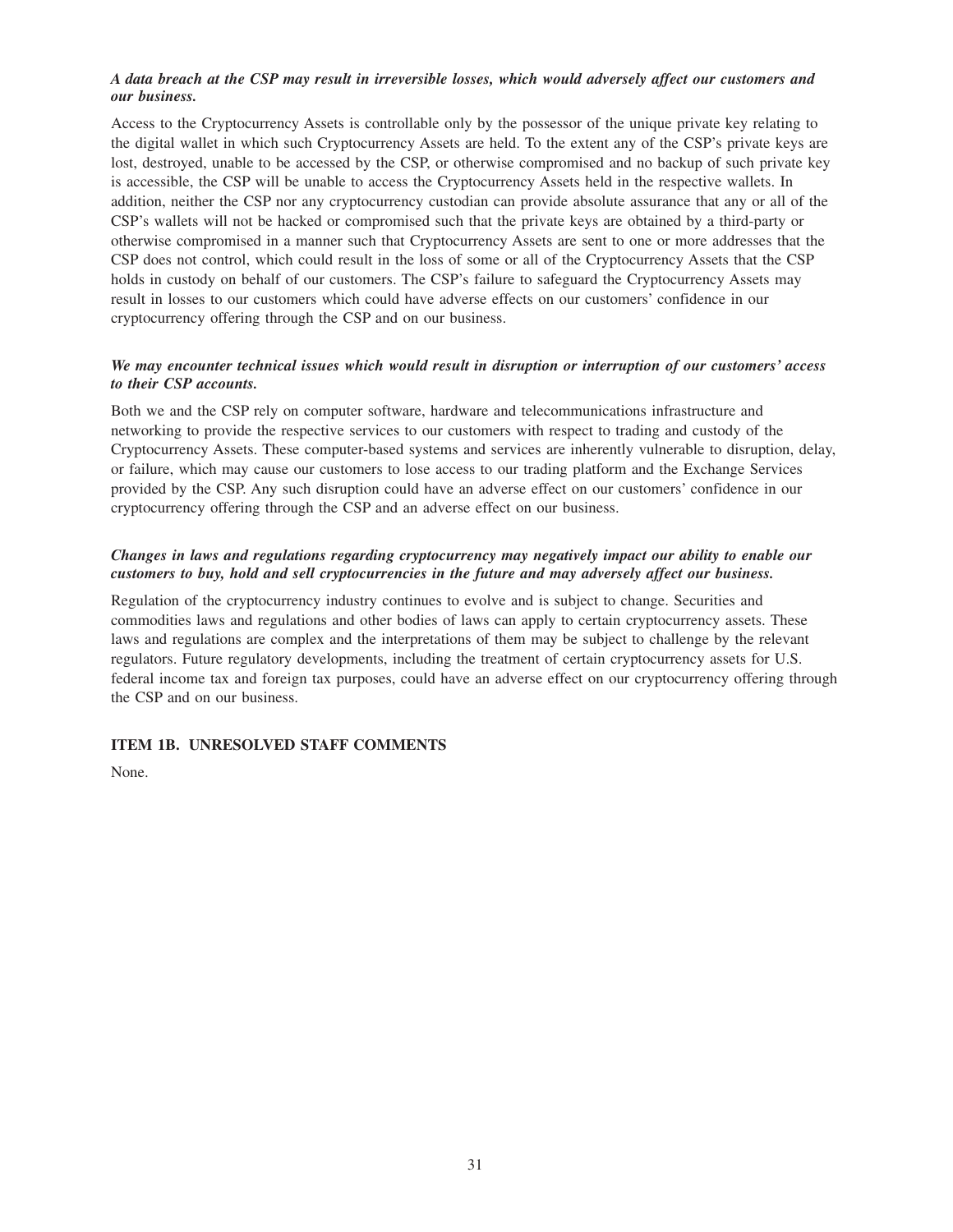## **ITEM 2. PROPERTIES**

Our headquarters are located in Greenwich, Connecticut. We lease office and data center facilities in 24 cities throughout the world where we conduct our operations as set forth below. We believe our present facilities, together with our current options to extend lease terms, are adequate for our current needs.

The table below presents certain information with respect to our leased facilities as of December 31, 2021.

| Location                                                                                                  | Space (sq. feet) | <b>Principal Usage</b>       |
|-----------------------------------------------------------------------------------------------------------|------------------|------------------------------|
| <b>North America</b>                                                                                      |                  |                              |
|                                                                                                           | 163,510          | Headquarters                 |
| $\text{Chicago}, \text{IL} \dots \dots \dots \dots \dots \dots \dots \dots \dots \dots \dots \dots \dots$ | 61,061           | Office space and data center |
| Other $(9 \text{ locations}) \dots \dots \dots \dots \dots \dots \dots \dots \dots \dots$                 | 45,602           | Office space and data center |
| <b>Europe</b>                                                                                             |                  |                              |
|                                                                                                           | 25,009           | Office space and data center |
|                                                                                                           | 22,402           | Office space                 |
|                                                                                                           | 12,969           | Office space                 |
|                                                                                                           | 12,731           | Office space                 |
|                                                                                                           | 14,595           | Office space                 |
| Asia - Pacific                                                                                            |                  |                              |
|                                                                                                           | 81,553           | Office space                 |
|                                                                                                           | 21,776           | Office space and data center |
| Other $(4 \text{ locations}) \dots \dots \dots \dots \dots \dots \dots \dots \dots \dots \dots$           | 18,969           | Office space                 |

## **ITEM 3. LEGAL PROCEEDINGS AND REGULATORY MATTERS**

The securities and commodities industry is highly regulated and many aspects of our business involve substantial risk of liability. In past years, there has been an increasing incidence of litigation involving the brokerage industry, including class action suits that generally seek substantial damages, including in some cases punitive damages. Compliance and trading problems that are reported to federal, state and provincial regulators, exchanges or other self-regulatory organizations by dissatisfied customers are investigated by such regulatory bodies, and, if pursued by such regulatory body or such customers, may rise to the level of arbitration or disciplinary action. We are also subject to periodic regulatory audits and inspections.

Like other brokerage firms, we have been named as a defendant in lawsuits and from time to time we have been threatened with, or named as a defendant in arbitrations and administrative proceedings. We may in the future become involved in additional litigation or regulatory proceedings in the ordinary course of our business, including litigation or regulatory proceedings that could be material to our business.

For more information regarding pending and threatened legal actions and proceedings see Note 14 - ''Commitments, Contingencies, and Guarantees'' to the consolidated financial statements in Part II, Item 8 of this Annual Report on Form 10-K.

#### *Pending Regulatory Inquiries*

Our businesses are heavily regulated by state, federal and foreign regulatory agencies as well as numerous exchanges and self-regulatory organizations. Most of our companies are regulated under some or all of the following: state securities laws, U.S. and foreign securities, commodities and financial services laws and the rules of the more than 120 exchanges, market centers and self-regulatory organizations of which one or more of our companies may be members. In the current era of heightened regulatory scrutiny of financial institutions, we have incurred increased compliance costs, along with the industry as a whole. Increased regulation also creates increased barriers to entry. We have built and continue to build human and automated infrastructure in light of increasing regulatory scrutiny, which provides us with a possible advantage over potential newcomers to the business.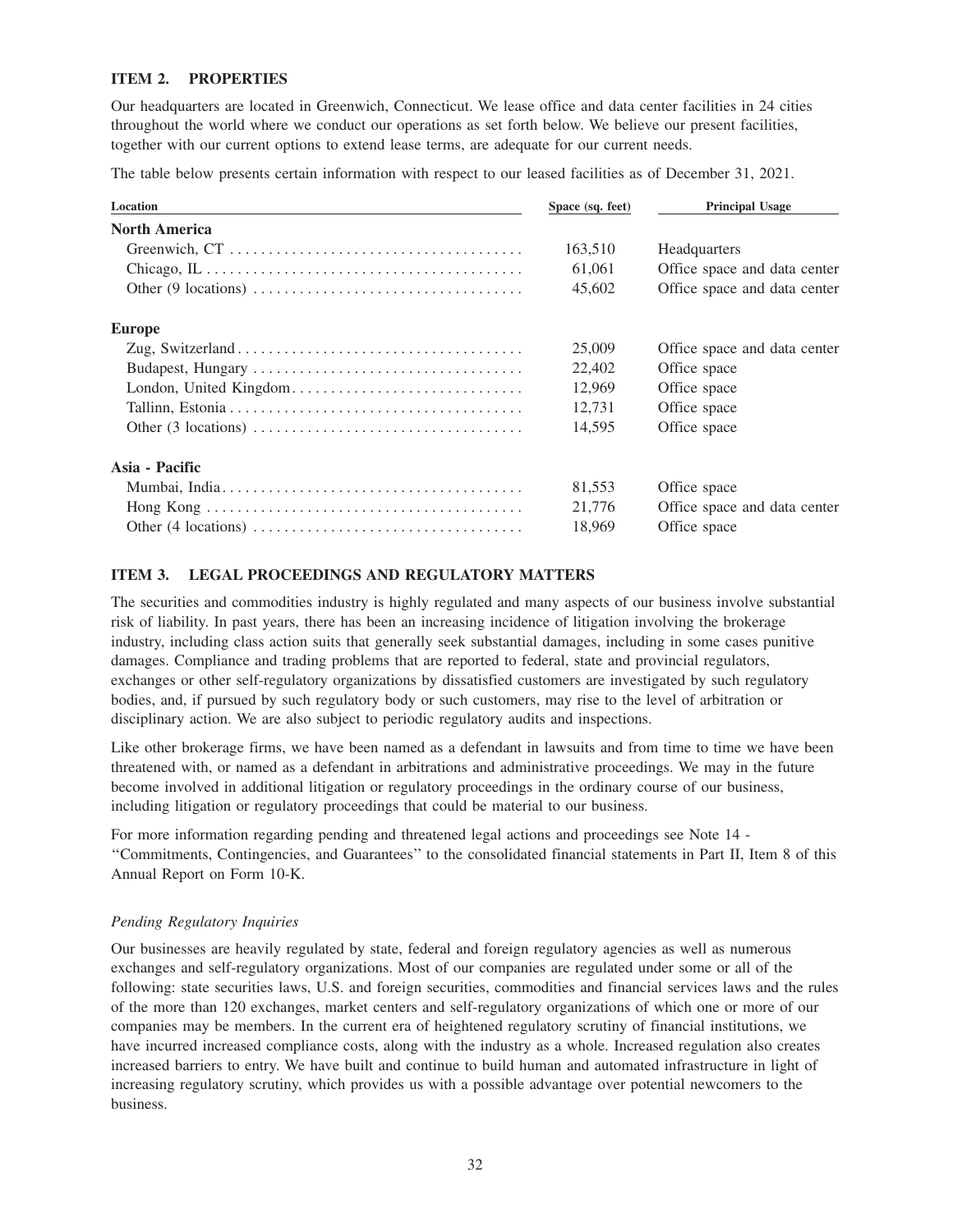We receive many regulatory inquiries each year in addition to being subject to frequent regulatory examinations. The great majority of these inquiries do not lead to fines or any further action against us. We are generally the subject of regulatory inquiries regarding subjects including, but not limited to: audit trail reporting, trade reporting, best execution and order execution procedures, display of market data, short sales, margin lending, exchange fees charged to customers, anti-money laundering or potentially manipulative trading by customers, procedures for accounts managed by independent financial advisors or referred by third parties, technology development practices, record-keeping, business continuity planning and other topics of recent regulatory interest. The Company has procedures for evaluating whether potential regulatory fines are probable, estimable and material and for updating its contingency reserves and disclosures accordingly. In the current climate, we expect to pay significant and increasing regulatory fines on various topics on an ongoing basis, as other regulated financial services businesses do. The amount of any fines, and when and if they will be incurred, typically is impossible to predict given the nature of the regulatory process.

#### **ITEM 4. MINE SAFETY DISCLOSURES**

Not applicable.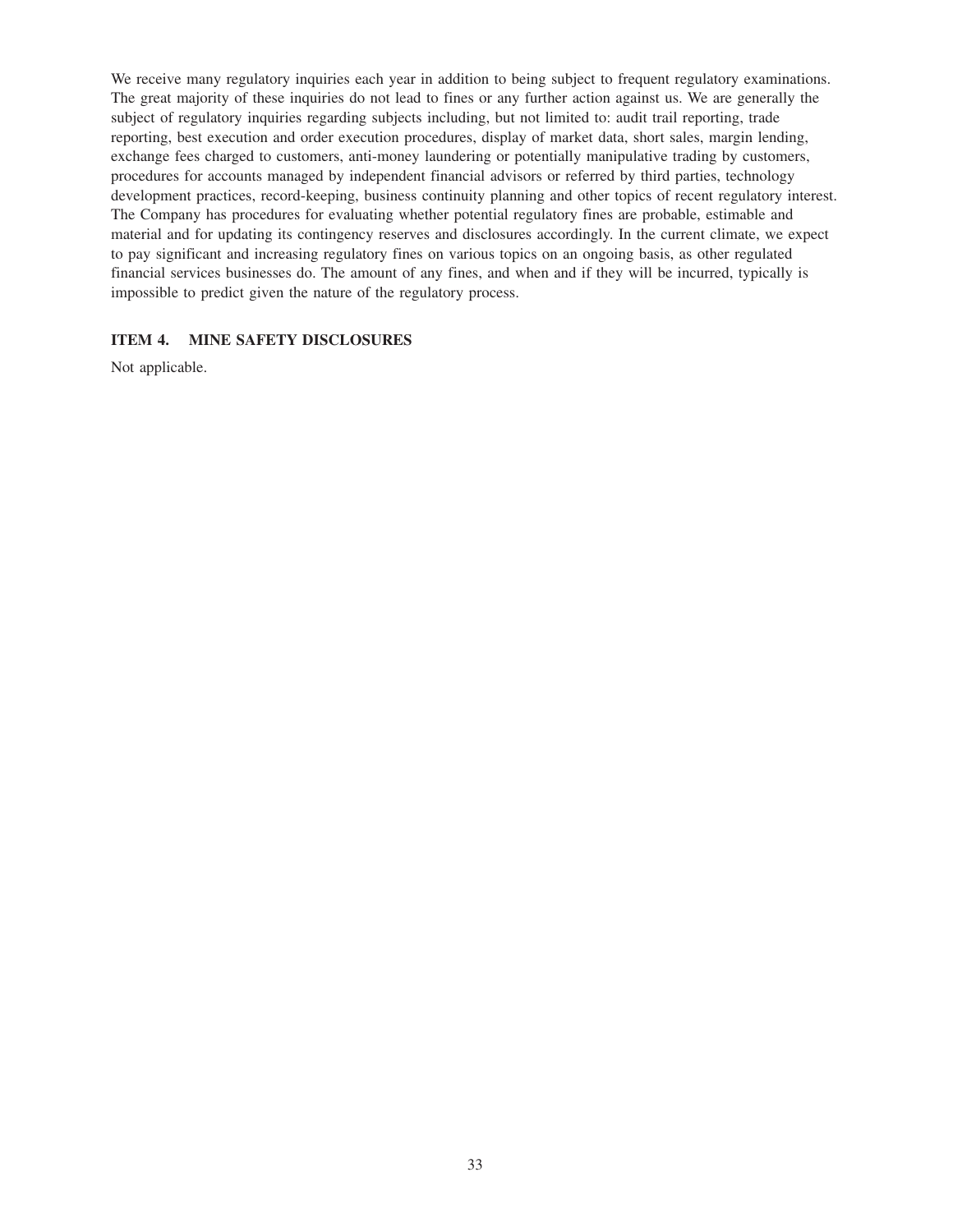#### **PART II**

## **ITEM 5. MARKET FOR REGISTRANT'S COMMON EQUITY; RELATED STOCKHOLDER MATTERS AND ISSUER PURCHASES OF EQUITY SECURITIES**

#### **Common Stock Information**

Interactive Brokers Group Inc.'s Class A common stock trades under the symbol ''IBKR'' on Nasdaq. As of February 18, 2022, there were 24 holders of record, which does not reflect those shares held beneficially or those shares held in ''street'' name. Accordingly, the number of beneficial owners of our common stock exceeds this number.

#### **Dividends and Other Restrictions**

We currently intend to pay quarterly dividends of \$0.10 per share to our common stockholders for the foreseeable future.

## **Stockholder Return Performance Graph**

The graph below compares cumulative total stockholder return on our common stock, the S&P 500 Index and the Nasdaq Financial-100 Index from December 31, 2016 to December 31, 2021. The comparison assumes \$100 was invested on December 31, 2015 in our common stock and each of the foregoing indices and assumes reinvestment of dividends before consideration of income taxes.



- The Nasdaq Financial-100 Index includes 100 of the largest domestic and international financial securities listed on The Nasdaq Stock Market based on market capitalization. They include companies classified according to the Industry Classification Benchmark as Financials, which are included within the Nasdaq Bank, Nasdaq Insurance, and Nasdaq Other Finance Indexes.
- The S&P 500 Index includes 500 large cap common stocks actively traded in the U.S. The stocks included in the S&P 500 are those of large publicly held companies that trade on either of the two largest American stock markets, the New York Stock Exchange and Nasdaq.

The stock performance depicted in the graph above is not to be relied upon as indicative of future performance. The stock performance graph shall not be deemed to be incorporated by reference into any of our filings under the Securities Act or the Exchange Act, except to the extent that we specifically incorporate the same by reference, nor shall it be deemed to be ''soliciting material'' or to be ''filed'' with the SEC or subject to Regulations 14A or 14C or to the liabilities of Section 18 of the Exchange Act.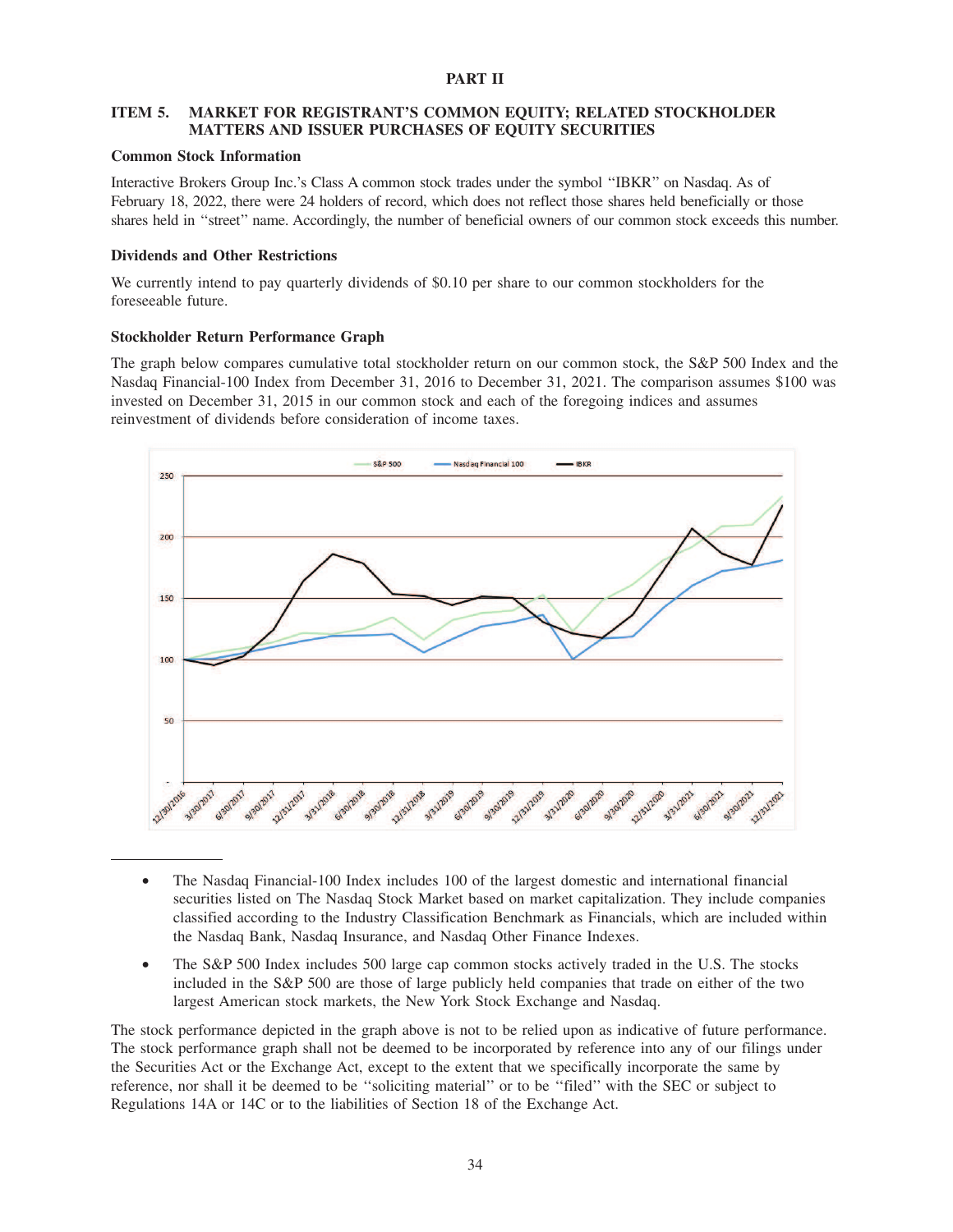### **Use of Proceeds**

On July 27, 2020, the Company filed a Prospectus Supplement on Form 424B (File Number 333-240121) with the SEC to re-register up to 990,000 shares of common stock, offering the opportunity for eligible persons to receive awards in the form of an offer to receive such shares by participating in one or more promotions that are designed to attract new customers to the Company's brokerage platform, increase assets held with the Company's brokerage business and enhance customer loyalty. From 2019 through 2021, the Company issued 170,000 shares to IBG LLC for distribution to eligible customers of certain of its subsidiaries.

On July 30, 2021, the Company filed a Prospectus Supplement on Form 424B5 with the SEC to issue 6,079,542 shares of common stock (with a fair value of \$376 million) in exchange for an equivalent number of shares of member interests in IBG LLC.

As a consequence of these redemption transactions, and distribution of shares to employees, IBG, Inc.'s interest in IBG LLC has increased to approximately 23.5%, with Holdings owning the remaining 76.5% as of December 31, 2021. The redemptions also resulted in an increase in the Holdings interest held by Mr. Thomas Peterffy and his affiliates from approximately 84.6% at the IPO to approximately 90.5% as of December 31, 2021. See Note 4 – ''Equity and Earnings per Share'' and Note 10 – ''Employee Incentive Plans'' to the financial statements in Part II, Item 8 of this Annual Report on Form 10-K.

### **Securities Authorized for Issuance under Equity Compensation Plans**

The table below presents information about shares of common stock available for future awards under all the Company's equity compensation plans as of December 31, 2021. The Company has not made grants of common stock outside of its equity compensation plans.

|                              | Number of securities to be.<br>issued upon exercise of<br>outstanding options,<br>warrants and rights | Weighted-average exercise<br>price of outstanding options<br>warrants and rights | Number of securities<br>remaining available for<br>future awards under<br>equity compensation $plan(1)$ |
|------------------------------|-------------------------------------------------------------------------------------------------------|----------------------------------------------------------------------------------|---------------------------------------------------------------------------------------------------------|
| Equity compensation plans    |                                                                                                       |                                                                                  |                                                                                                         |
| approved by security holders | N/A                                                                                                   | N/A                                                                              | 2,488,700                                                                                               |
|                              |                                                                                                       |                                                                                  | 2,488,700                                                                                               |

(1) Amount represents restricted stock units available for future issuance of grants under the Company's amended 2007 Stock Incentive Plan.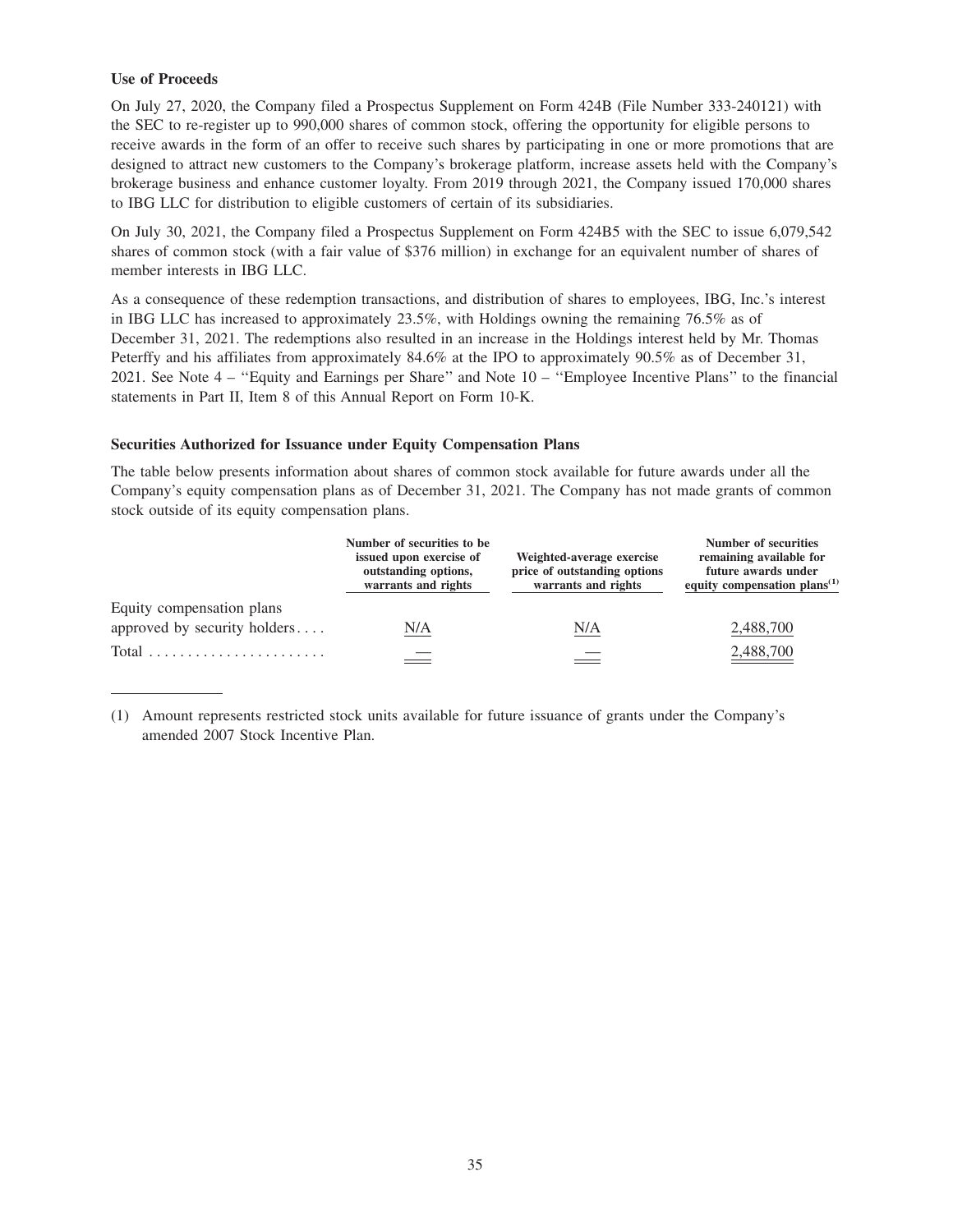#### **ITEM 7. MANAGEMENT'S DISCUSSION AND ANALYSIS OF FINANCIAL CONDITION AND RESULTS OF OPERATIONS**

The following discussion should be read in conjunction with the audited consolidated financial statements and the related notes in Part II, Item 8, of this Annual Report on Form 10-K. In addition to historical information, the following discussion also contains forward-looking statements that include risks and uncertainties. Our actual results may differ materially from those anticipated in these forward-looking statements as a result of certain factors, including those set forth under the heading ''Risk Factors'' in Part I, Item 1A of this Annual Report on Form 10-K.

### **Business Overview**

We are an automated global electronic broker. We custody and service accounts for hedge and mutual funds, ETFs, registered investment advisers, proprietary trading groups, introducing brokers and individual investors. We specialize in routing orders and executing and processing trades in stocks, options, futures, forex, bonds, mutual funds, ETFs, metals and cryptocurrencies on more than 150 electronic exchanges and market centers in 33 countries and 25 currencies seamlessly around the world.

As an electronic broker, we execute, clear and settle trades globally for both institutional and individual customers. Capitalizing on our proprietary technology, our systems provide our customers with the capability to monitor multiple markets around the world simultaneously and to execute trades electronically in these markets at a low cost, in multiple products and currencies from a single trading account. The ever-growing complexity of multiple market centers across diverse geographies provides us with ongoing opportunities to build and continuously adapt our order routing software to secure excellent execution prices.

Since our inception in 1977, we have focused on developing proprietary software to automate broker-dealer functions. The proliferation of electronic exchanges and market centers since the early 1990s has allowed us to integrate our software with an increasing number of trading venues, creating one automatically functioning, computerized platform that requires minimal human intervention.

Our customer base is diverse with respect to geography and segments. Currently, approximately 77% of our customers reside outside the U.S. in over 200 countries and territories, and over 50% of new customers come from outside the U.S. Approximately 62% of our customers' equity is in institutional accounts such as hedge funds, financial advisors, proprietary trading desks and introducing brokers. Specialized products and services that we have developed successfully attract these accounts. For example, we offer prime brokerage services, including financing and securities lending, to hedge funds; our model portfolio technology and automated share allocation and rebalancing tools are particularly attractive to financial advisors; and our trading platform, global access and low pricing attract introducing brokers.

#### **Business Environment**

In 2021, world equities markets ended the year mixed. While the U.S., the United Kingdom, Europe and Australia saw double-digit gains in their major equity market indexes, Asian markets either experienced small gains or fell. Despite this varied backdrop, there continues to be worldwide interest in the financial markets. Growing numbers of individuals, especially those newly attracted to investing, turned to the markets with increased awareness, due to the interconnectedness of investors to each other and to the markets, as they sought to earn higher yields on their assets in zero and negative-interest rate environments.

The following is a summary of the key economic drivers that affect our business and how they compared to the prior year:

*Global trading volumes.* According to industry data, average daily volume in U.S. exchange-listed equity-based options increased by 34%, U.S. futures by 3%, and in U.S. listed cash equities volume by 5%. These increases followed a very active 2020.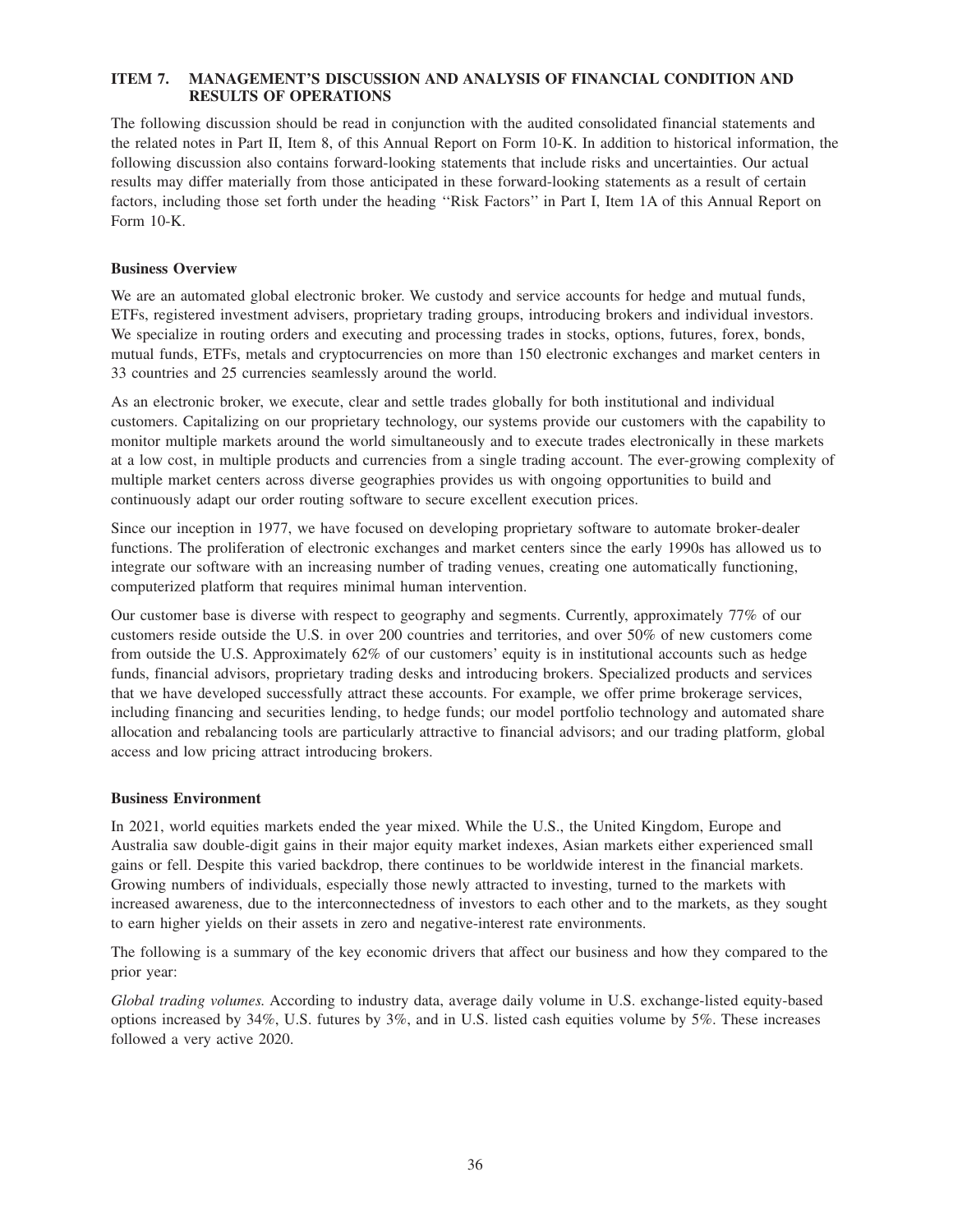Volumes were impacted positively by large numbers of investors, particularly individuals, participating in securities markets throughout the year. Market volatility decreased moderately over the course of 2021, while average volatility for the year was down substantially from a highly volatile, pandemic-impacted 2020. Despite lower volatility, higher equities, futures and options volumes demonstrated the continuing impact of more participants in the financial markets and their increasing comfort with taking part in the investment arena.

Note that while U.S. options, futures and cash equities volumes are readily comparable measures, they reflect most but not all of the global volumes that generate our commission revenue. See ''Trading Volumes and Customer Statistics'' below in this Item 7 for additional details regarding our trade volumes, contract and share volumes, and customer statistics.

*Volatility.* U.S. market volatility, as measured by the average Chicago Board Options Exchange Volatility Index ("VIX<sup>®</sup>"), fell markedly from 29 in 2020 to 20 in 2021. While last year's unusual COVID-19 pandemic-induced spike in market volatility to over 30 has moderated, it remains elevated compared to pre-pandemic levels.

In general, higher volatility improves our performance because it correlates with customer trading activity across product types. Various market cross-currents led to mixed results across our major product types: customer options and stock volumes were up 46% and 131%, respectively, while futures and foreign exchange volumes declined 7% and 30%, respectively, compared to 2020. Trading was active as investors continued to capitalize on the opportunities to participate in the markets, seeking higher yields on their investments in the zero or negative interest rate environments that existed globally in 2021. These trends led to an influx of new accounts and increases in trading volume, particularly in equities.

*Interest Rates.* The U.S. Federal Reserve's target federal funds rate range in the current quarter remained at zero to 0.25%, similar to rates in many other currencies, with the exception of those where rates are negative. U.S. rates also continued to exhibit a relatively flat yield curve. Both of these factors present us with fewer investment opportunities for interest-sensitive assets, and can lead to a narrower net interest margin.

Low benchmark rates also reduce the interest we earn on our segregated cash, the majority of which is invested in U.S. government securities and related instruments. Further, our margin balances are tied to benchmark rates, with a minimum charge of 0.75% in U.S. dollars, so low interest rates limit the interest we receive on margin lending to our customers. We continue to offer among the lowest rates in the industry on margin lending, and we believe our low rates are an important factor that attracts customers to our platform.

As an offset, lower rates also reduce our interest expense. For example, in U.S. dollars we pay interest to customers only when the federal funds effective rate is above 0.50%, and in currencies with negative rates we collect interest on a portion of customer cash balances. As an indirect positive effect, we believe low and negative benchmark world interest rates have been a factor leading to the active trading we have experienced, as investors enter securities markets to achieve higher yields on their investments.

Net interest income increased compared to 2020 while the average federal funds effective rate decreased to 0.08% in 2021 from 0.38% in 2020. The interest we pay on customer cash balances and earn on customer margin loans and investment of customer segregated funds results in spreads that are compressed at low benchmark rates. Rising balances and a minimum margin loan interest rate have partially compensated for this reduction in net interest income. Despite flat benchmark rates in 2021, a 58% increase in our average margin loan balances contributed to a 41% rise in margin loan interest over 2020. Further, a strong inflow of new accounts drove average customer credit balances up 17% for the year.

Fueled by higher average balances and strong securities lending results, our net interest income grew 32% over 2020, and our overall net interest margin increased from 1.07% to 1.17%.

*Currency fluctuations.* As a global electronic broker trading on exchanges around the world in multiple currencies, we are exposed to foreign currency risk. We actively manage this exposure by keeping our net worth in proportion to a defined basket of 10 currencies we call the ''GLOBAL'' to diversify our risk and to align our hedging strategy with the currencies that we use in our business. Because we report our financial results in U.S. dollars, the change in the value of the GLOBAL versus the U.S. dollar affects our earnings. During 2021 the value of the GLOBAL, as measured in U.S. dollars, decreased 1.31% compared to its value at December 31, 2020, which had a negative impact on our comprehensive earnings for the year. A discussion of our approach for managing foreign currency exposure is contained in Part I, Item 7A of this Quarterly Report on Form 10-Q entitled ''Quantitative and Qualitative Disclosures about Market Risk.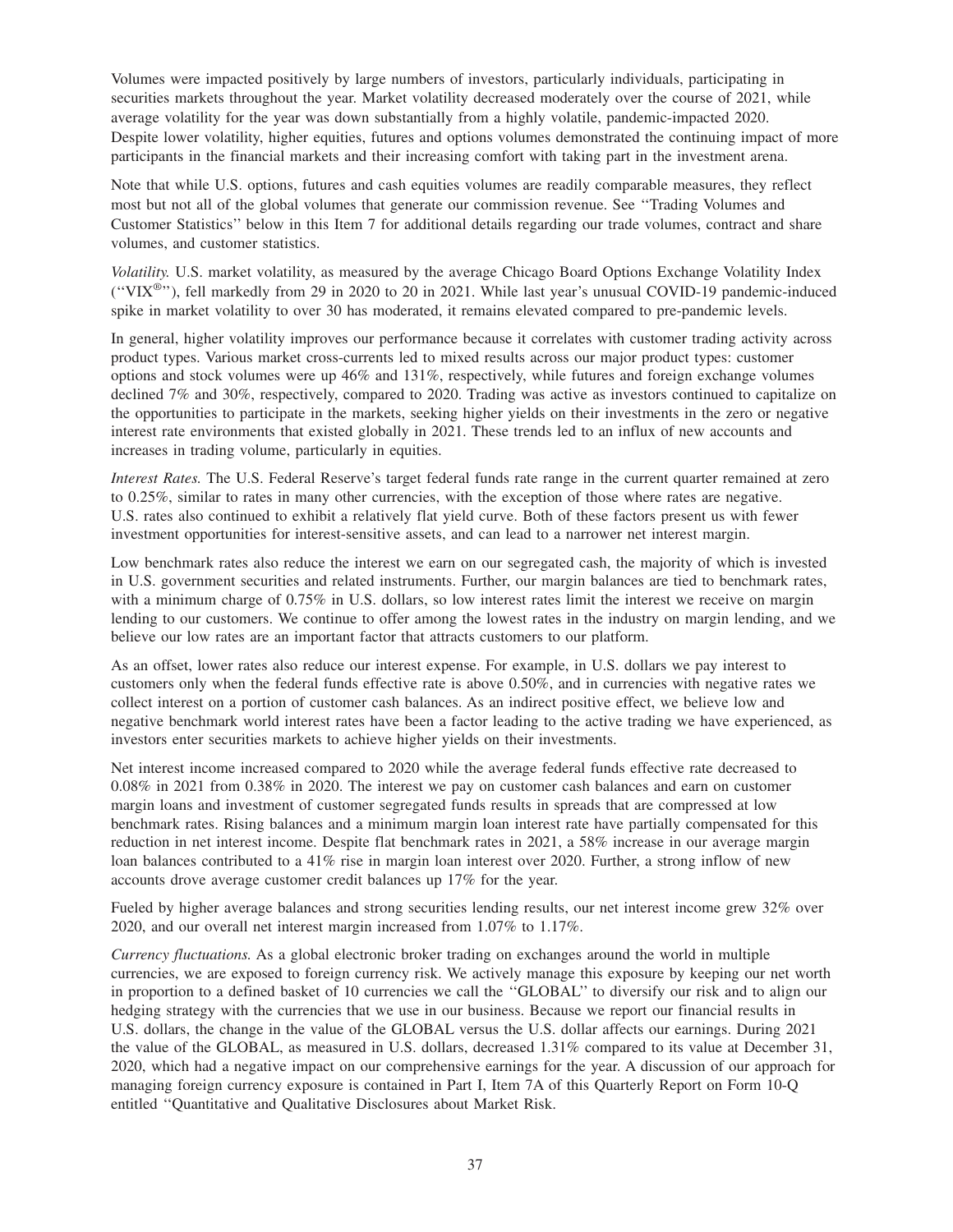### **Financial Overview**

We report non-GAAP financial measures, which exclude certain items that may not be indicative of our core operating results and business outlook and may be useful in evaluating the operating performance of our business and provide a better comparison of our results in the current period to those in prior and future periods. See the ''Non-GAAP Financial Measures'' section below in this Item 7 for additional details.

Diluted earnings per share were \$3.24 for the year ended December 31, 2021 (''current year''), compared to \$2.42 for the year ended December 31, 2020 (''prior year''). Adjusted diluted earnings per share were \$3.37 for the current year, compared to \$2.49 for the prior year. The calculation of diluted earnings per share is detailed in Note 4 – ''Equity and Earnings Per Share'' to the audited consolidated financial statements, in Part II, Item 8 of this Annual Report on Form 10-K.

For the current year, our net revenues were \$2,714 million and income before income taxes was \$1,787 million, compared to net revenues of \$2,218 million and income before income taxes of \$1,256 million in the prior year. Adjusted net revenues were \$2,780 million and adjusted income before income taxes was \$1,853 million, compared to adjusted net revenues of \$2,204 million and adjusted income before income taxes of \$1,346 million in the prior year.

The financial highlights for the current year were:

- Commission revenue increased \$238 million, or 21%, from the prior year on higher customer options and stock trading volumes.
- Net interest income increased \$276 million, or 32%, on strong securities lending activity and higher margin loan balances.
- Other income decreased \$61 million from the prior year. This decrease was mainly comprised of (1) \$75 million related to our strategic investment in Up Fintech Holding Limited (''Tiger Brokers'') and (2) \$18 million related to our currency diversification strategy; partially offset by (3) the non-recurrence of a \$13 million impairment loss on our investment in OneChicago Exchange in the prior year.
- Pretax profit margin was 66%, up from 57% in the prior year. Adjusted pretax profit margin was 67%, up from 61% in the prior year.

In connection with our currency diversification strategy as of December 31, 2021, approximately 26% of our equity was denominated in currencies other than the U.S. dollar. In the current year, our currency diversification strategy decreased our comprehensive earnings by \$134 million (compared to an increase of \$105 million in the prior year), as the U.S. dollar value of the GLOBAL decreased by approximately 1.31%, compared to its value as of December 31, 2020. The effects of our currency diversification strategy are reported as (1) a component of other income (loss of \$37 million) in the consolidated statements of comprehensive income and (2) other comprehensive income (''OCI'') (loss of \$97 million) in the consolidated statements of financial condition and the consolidated statements of comprehensive income. The full effect of the GLOBAL is captured in comprehensive income.

### *West Texas Intermediate Crude Oil Event*

On April 20, 2020 the energy markets exhibited extraordinary price activity in the New York Mercantile Exchange (″NYMEX″) West Texas Intermediate Crude Oil futures contract. The price of the May 2020 physically-settled futures contract dropped to an unprecedented negative price. This price was the basis for determining the settlement price for cash-settled futures contracts traded on the CME Globex and also for a separate, expiring cash-settled futures contract listed on the Intercontinental Exchange Europe ("ICE Europe"). Several of the Company's customers held long positions in these CME and ICE Europe contracts, and as a result they incurred losses, including losses in excess of the equity in their accounts. The Company fulfilled the required variation margin settlements with the respective clearinghouses on behalf of its customers. The Company subsequently compensated certain affected customers in connection with their losses resulting from the contracts settling at a price below zero. As a result, the Company recognized an aggregate loss of approximately \$104 million in the prior year, of which \$103 million is included in general and administrative expenses and \$1 million in customer bad debt expense in the consolidated statements of comprehensive income.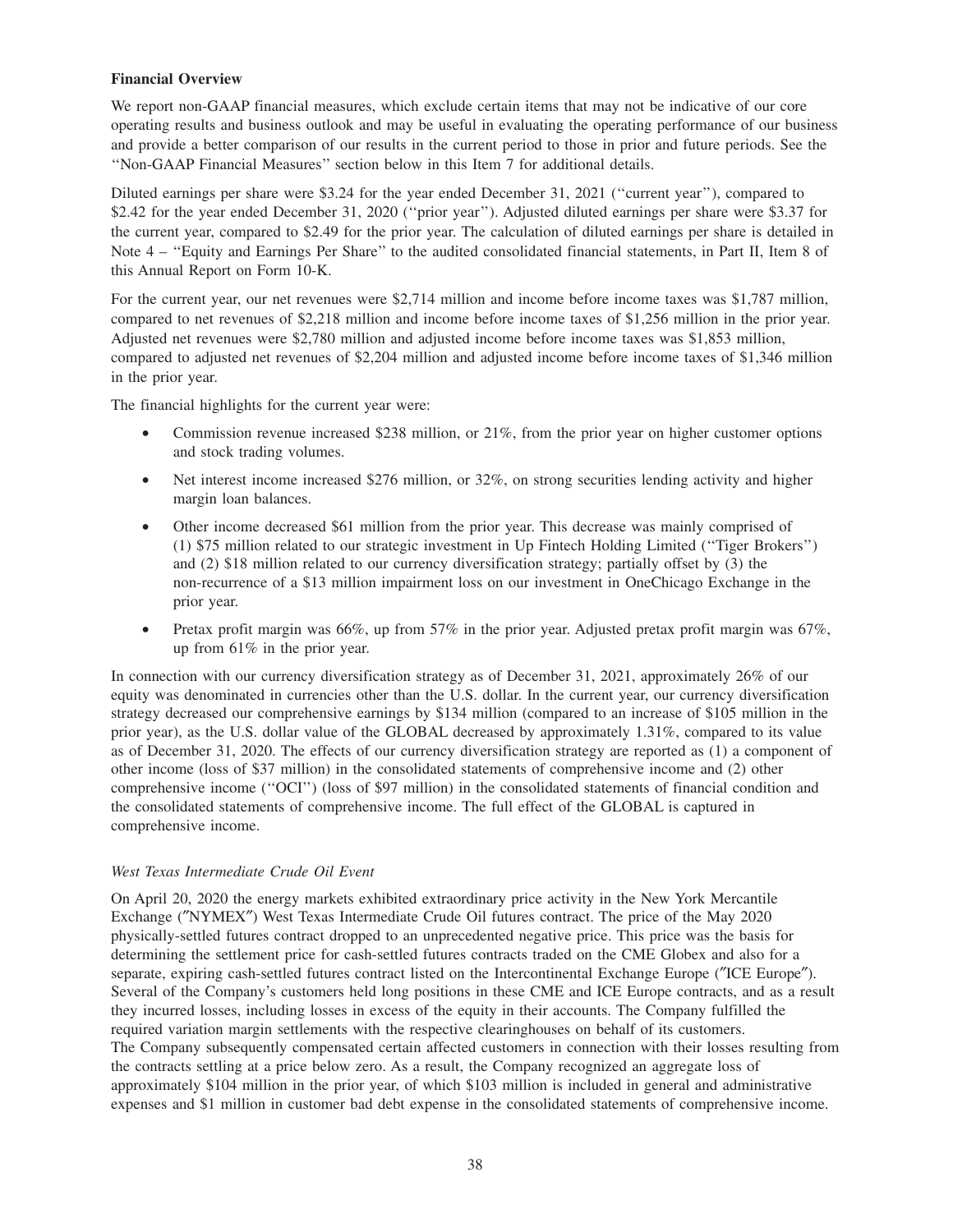### **Certain Trends and Uncertainties**

We believe that our current operations may be favorably or unfavorably impacted by the following trends that may affect our financial condition and results of operations:

- The COVID-19 pandemic has precipitated unprecedented market conditions with equally unprecedented social and community challenges. The impact of the COVID-19 pandemic going forward will depend on numerous evolving factors that cannot be accurately predicted, including the duration and spread of the pandemic, governmental regulations in response to the pandemic, and the effectiveness of vaccinations and other medical advancements.
- Retail participation in the equity markets has fluctuated in the past due to investor sentiment, market conditions and a variety of other factors. Retail transaction volumes may not be sustainable and are not predictable.
- Consolidation among market centers may adversely affect the value of our IB SmartRouting<sup>SM</sup> software.
- Price competition among broker-dealers may continue to intensify.
- Benchmark interest rates have fluctuated over the past years due to economic conditions. Changes in interest rates may not be predictable.
- Fiscal and/or monetary policy may change and impact the financial services business and securities markets.
- New legislation or modifications to existing regulations and rules could occur in the future. Scrutiny of payment for order flow and order routing practices by regulatory and legislative authorities has increased.
- We continue to be exposed to the risks and uncertainties of doing business in international markets, particularly in the heavily regulated brokerage industry. Such risks and uncertainties include political, economic and financial instability, and foreign policy changes. For example, tensions between the U.S. and China have escalated recently, and changes in Chinese governmental oversight of Hong Kong and in the Chinese and Hong Kong capital markets could result in adverse effects on our business and loss of assets we hold in the region.
- Our remaining market making activities will continue to be impacted by market structure changes, market conditions, the level of automation of competitors, and the relationship between actual and implied volatility in the equities markets.

See ''Risk Factors'' in Part I, Item 1A of this Annual Report on Form 10-K for a discussion of other risks that may affect our financial condition and results of operations.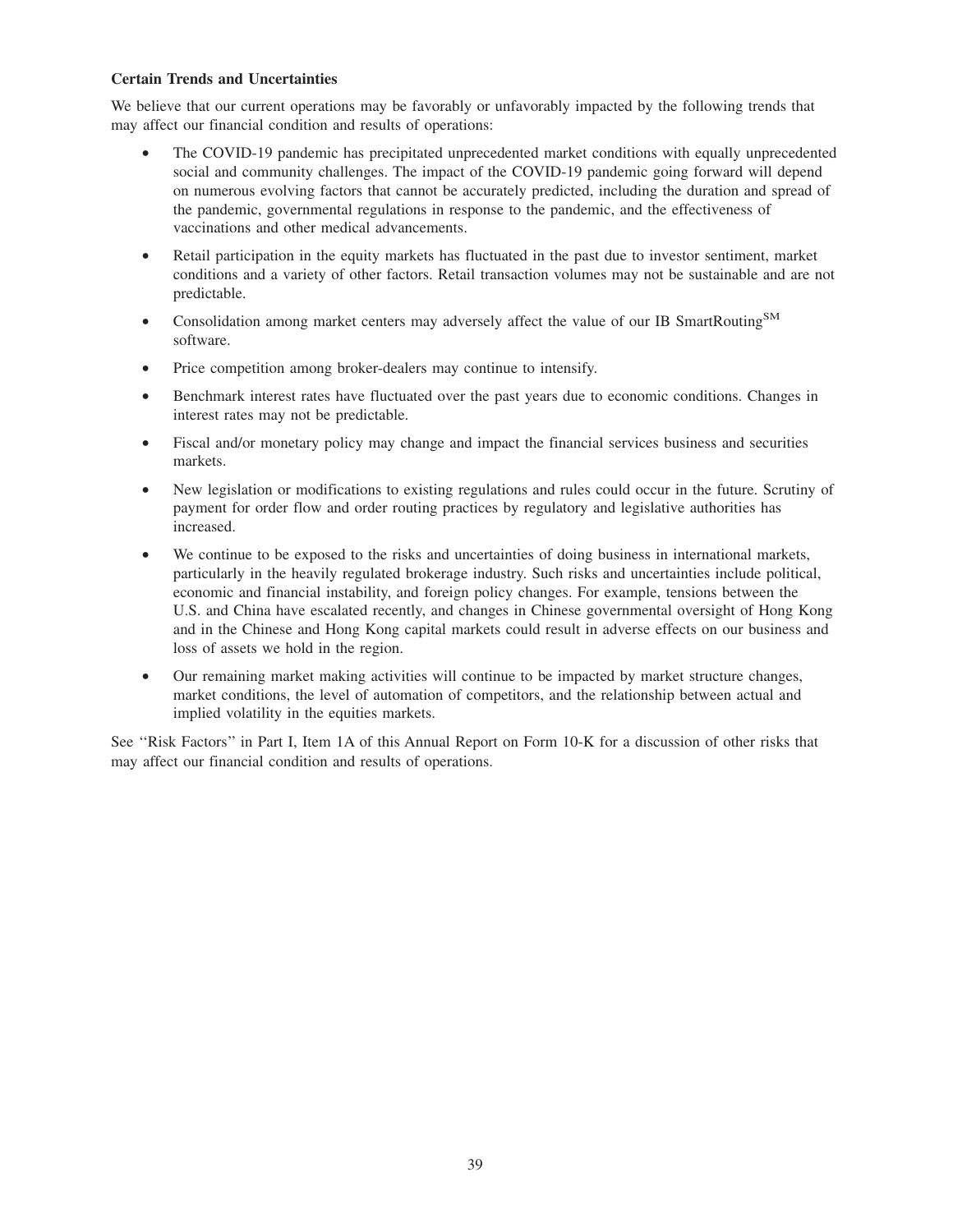# **Trading Volumes and Customer Statistics**

The tables below present historical trading volumes and customer statistics for our business. Trading volumes are the primary driver in our business. Information on our net interest income can be found elsewhere in this report.

## **TRADE VOLUMES:**

# *(in thousands, except %)*

| Period | <b>Cleared</b><br><b>Customer</b><br><b>Trades</b> | $\%$<br><b>Change</b> | <b>Non-Cleared</b><br><b>Customer</b><br><b>Trades</b> | $\%$<br>Change | <b>Principal</b><br><b>Trades</b> | $\%$<br><b>Change</b> | <b>Total</b><br><b>Trades</b> | $\%$<br><b>Change</b> | Avg. Trades<br>per U.S.<br><b>Trading Day</b> |
|--------|----------------------------------------------------|-----------------------|--------------------------------------------------------|----------------|-----------------------------------|-----------------------|-------------------------------|-----------------------|-----------------------------------------------|
| 2017   | 265,501                                            |                       | 14,835                                                 |                | 31,282                            |                       | 311.618                       |                       | 1,246                                         |
| $2018$ | 328,099                                            | 24%                   | 21,880                                                 | 47%            | 18.663                            |                       | (40%) 368,642                 | 18%                   | 1,478                                         |
| $2019$ | 302,289                                            | $(8\%)$               | 26,346                                                 | 20%            | 17.136                            |                       | $(8\%)$ 345,771               | (6%)                  | 1,380                                         |
| $2020$ | 620,405                                            | 105%                  | 56,834                                                 | 116%           | 27,039                            | 58%                   | 704.278                       | 104%                  | 2,795                                         |
| 2021   | 871.319                                            | 40%                   | 78.276                                                 | 38%            | 32.621                            | 21\%                  | 982,216                       | 39%                   | 3.905                                         |

### **CONTRACT AND SHARE VOLUMES:**

*(in thousands, except %)*

### **TOTAL**

| Period | <b>Options</b><br>(contracts) | $\%$<br><b>Change</b> | Futures <sup>(1)</sup><br>(contracts) | $\%$<br><b>Change</b> | <b>Stocks</b><br>(shares) | $\%$<br>Change |
|--------|-------------------------------|-----------------------|---------------------------------------|-----------------------|---------------------------|----------------|
|        | 395,885                       |                       | 124,123                               |                       | 220, 247, 921             |                |
| 2018   | 408,406                       | $3\%$                 | 151.762                               | 22%                   | 210.257.186               | (5%)           |
|        | 390.739                       | $(4\%)$               | 128,770                               | (15%)                 | 176,752,967               | (16%)          |
|        | 624,035                       | 60%                   | 167,078                               | $30\%$                | 338,513,068               | $92\%$         |
|        | 887,849                       | $42\%$                | 154,866                               | (7%)                  | 771.273.709               | 128%           |

# **ALL CUSTOMERS**

| Period | <b>Options</b><br>(contracts) | $\%$<br><b>Change</b> | $Futures^{(1)}$<br>(contracts) | $\mathcal{O}_0$<br><b>Change</b> | <b>Stocks</b><br>(shares) | $\%$<br><b>Change</b> |
|--------|-------------------------------|-----------------------|--------------------------------|----------------------------------|---------------------------|-----------------------|
|        | 293,860                       |                       | 118,427                        |                                  | 213,108,299               |                       |
|        | 358,852                       | 22%                   | 148.485                        | 25%                              | 198,909,375               | (7%)                  |
|        | 349,287                       | (3%)                  | 126.363                        | (15%)                            | 167,826,490               | $(16\%)$              |
|        | 584.195                       | 67%                   | 164.555                        | $30\%$                           | 331,263,604               | $97\%$                |
|        | 852,169                       | $46\%$                | 152.787                        | (7%)                             | 766, 211, 726             | 131\%                 |

### **CLEARED CUSTOMERS**

| Period | <b>Options</b><br>(contracts) | $\%$<br><b>Change</b> | $Futures^{(1)}$<br>(contracts) | $\mathcal{O}_0$<br><b>Change</b> | <b>Stocks</b><br>(shares) | $\%$<br><b>Change</b> |
|--------|-------------------------------|-----------------------|--------------------------------|----------------------------------|---------------------------|-----------------------|
|        | 253,304                       |                       | 116.858                        |                                  | 209,435,662               |                       |
| 2018   | 313.795                       | 24%                   | 146,806                        | 26%                              | 194,012,882               | (7%)                  |
|        | 302,068                       | $(4\%)$               | 125,225                        | (15%)                            | 163,030,500               | $(16\%)$              |
|        | 518,965                       | 72%                   | 163.101                        | 30%                              | 320, 376, 365             | $97\%$                |
|        | 773.284                       | 49%                   | 151.715                        | (7%)                             | 752,720,070               | 135%                  |

(1) Futures contract volume includes options on futures.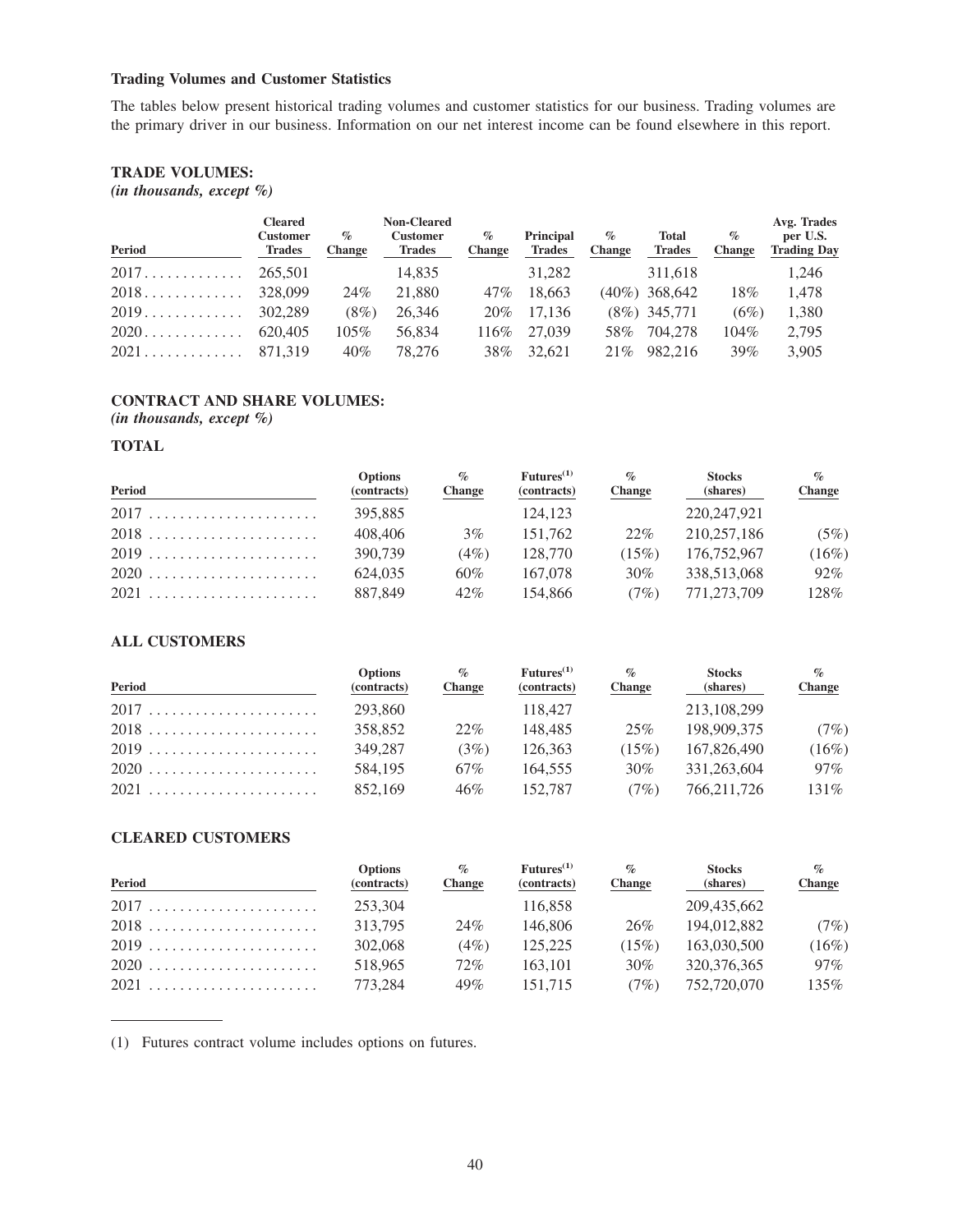### **PRINCIPAL TRANSACTIONS**

| Period | <b>Options</b><br>(contracts) | $\%$<br><b>Change</b> | Futures <sup>(1)</sup><br>(contracts) | $\%$<br><b>Change</b> | <b>Stocks</b><br>(shares) | $\%$<br><b>Change</b> |
|--------|-------------------------------|-----------------------|---------------------------------------|-----------------------|---------------------------|-----------------------|
|        | 102,025                       |                       | 5.696                                 |                       | 7,139,622                 |                       |
| 2018   | 49.554                        | $(51\%)$              | 3.277                                 | $(42\%)$              | 11.347.811                | 59%                   |
|        | 41.452                        | $(16\%)$              | 2.407                                 | (27%)                 | 8.926.477                 | (21%)                 |
|        | 39,840                        | $(4\%)$               | 2.523                                 | $5\%$                 | 7.249.464                 | $(19\%)$              |
|        | 35,680                        | $(10\%)$              | 2.079                                 | $(18\%)$              | 5,061,983                 | $(30\%)$              |

(1) Futures contract volume includes options on futures.

# **CUSTOMER STATISTICS:**

|                          | 2021  | <b>2020</b> | $%$ Change |
|--------------------------|-------|-------------|------------|
|                          | 1.676 | 1.073       | 56%        |
|                          |       | \$288.6     | $30\%$     |
|                          | 2,300 | 1,591       | 45%        |
|                          | 2.570 | 1.787       | 44%        |
| <b>Cleared Customers</b> |       |             |            |
|                          |       | \$ 2.78     | (15%)      |
|                          |       | 459         | (26%)      |

(1) Excludes non-customers.

(2) Daily average revenue trades (″DARTs″) are based on customer orders.

(3) Commissionable order – a customer order that generates commissions.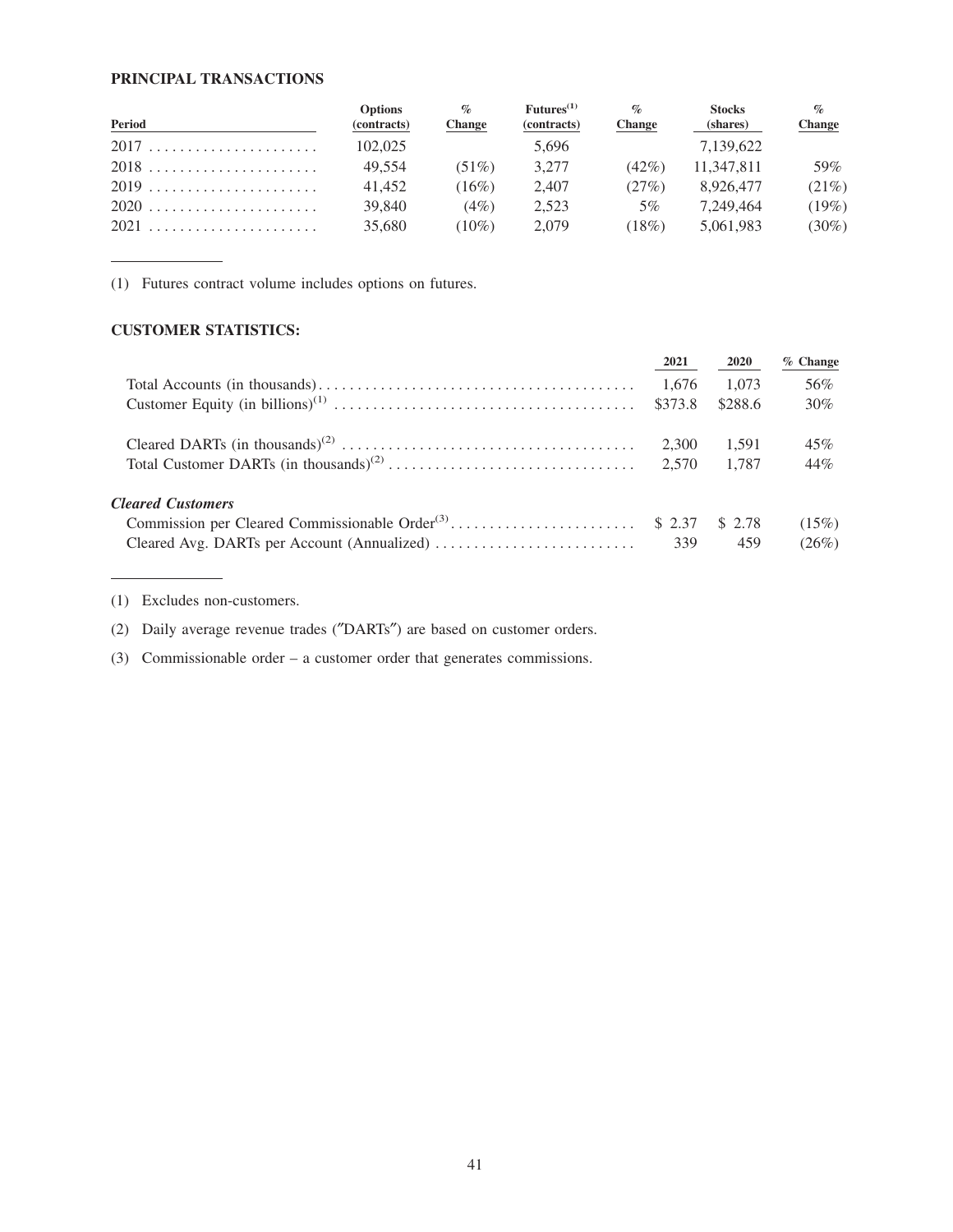# **Results of Operations**

The table below presents our consolidated results of operations for the periods indicated. The period-to-period comparisons below of financial results are not necessarily indicative of future results.

|                                                                                                           | Year-Ended December 31, |              |      |                                                   |        |              |
|-----------------------------------------------------------------------------------------------------------|-------------------------|--------------|------|---------------------------------------------------|--------|--------------|
|                                                                                                           |                         | 2021         |      | 2020                                              |        | 2019         |
|                                                                                                           |                         |              |      | (in millions, except share and per share amounts) |        |              |
| Revenues                                                                                                  |                         |              |      |                                                   |        |              |
|                                                                                                           | \$                      | 1,350        | \$   | 1,112                                             | \$     | 706          |
| Other fees and services                                                                                   |                         | 218          |      | 175                                               |        | 141          |
|                                                                                                           |                         | (2)          |      | 59                                                |        | 7            |
|                                                                                                           |                         | 1,566        |      | 1,346                                             |        | 854          |
|                                                                                                           |                         | 1,372        |      | 1,133                                             |        | 1,726        |
|                                                                                                           |                         | (224)        |      | (261)                                             |        | (643)        |
|                                                                                                           |                         | 1,148        |      | 872                                               |        | 1,083        |
|                                                                                                           |                         | 2,714        |      | 2,218                                             |        | 1,937        |
| Non-interest expenses                                                                                     |                         |              |      |                                                   |        |              |
| Execution, clearing and distribution fees                                                                 |                         | 236          |      | 293                                               |        | 251          |
| Employee compensation and benefits                                                                        |                         | 399          |      | 325                                               |        | 288          |
| Occupancy, depreciation and amortization                                                                  |                         | 80           |      | 69                                                |        | 60           |
|                                                                                                           |                         | 33           |      | 26                                                |        | 25           |
|                                                                                                           |                         | 176          |      | 236                                               |        | 112          |
|                                                                                                           |                         | 3            |      | 13                                                |        | 44           |
|                                                                                                           |                         | 927          |      | 962                                               |        | 780          |
|                                                                                                           |                         | 1,787        |      | 1,256                                             |        | 1,157        |
|                                                                                                           |                         | 151          |      | 77                                                |        | 68           |
|                                                                                                           |                         | 1,636        |      | 1,179                                             |        | 1,089        |
| Less net income attributable to noncontrolling interests                                                  |                         | 1,328        |      | 984                                               |        | 928          |
| Net income available for common stockholders                                                              | \$                      | 308          | \$   | 195                                               | \$     | 161          |
| Earnings per share                                                                                        |                         |              |      |                                                   |        |              |
|                                                                                                           | \$                      | 3.27         | \$   | 2.44                                              | \$     | 2.11         |
| $Diluted \dots \dots \dots \dots \dots \dots \dots \dots \dots \dots \dots \dots \dots \dots \dots \dots$ | S                       | 3.24         | \$   | 2.42                                              | \$     | 2.10         |
| Weighted average common shares outstanding                                                                |                         |              |      |                                                   |        |              |
|                                                                                                           |                         | 94, 167, 572 |      | 79,939,289                                        |        | 76, 121, 570 |
| $Diluted \dots \dots \dots \dots \dots \dots \dots \dots \dots \dots \dots \dots \dots \dots \dots \dots$ |                         | 95,009,880   |      | 80,638,908                                        |        | 76,825,863   |
| Comprehensive income                                                                                      |                         |              |      |                                                   |        |              |
| Net income available for common stockholders                                                              | \$                      | 308          | \$   | 195                                               | \$     | 161          |
| Other comprehensive income                                                                                |                         |              |      |                                                   |        |              |
| Cumulative translation adjustment, before income taxes                                                    |                         | (22)         |      | 26                                                |        | 4            |
| Income taxes related to items of other comprehensive                                                      |                         |              |      |                                                   |        |              |
|                                                                                                           |                         |              |      |                                                   |        |              |
| Other comprehensive income (loss), net of tax                                                             |                         | (22)         |      | 26                                                |        | 4            |
| Comprehensive income available for common stockholders                                                    | \$                      | <u>286</u>   | \$   | 221                                               | \$     | 165          |
| Comprehensive income attributable to noncontrolling interests                                             |                         |              |      |                                                   |        |              |
| Net income attributable to noncontrolling interests                                                       | \$                      | 1,328        | \$   | 984                                               | \$     | 928          |
| Other comprehensive income - cumulative translation                                                       |                         |              |      |                                                   |        |              |
|                                                                                                           |                         | (75)         |      | 98                                                |        | 20           |
| Comprehensive income attributable to noncontrolling interests                                             | \$                      | 1,253        | $\$$ | 1,082                                             | $\$\,$ | 948          |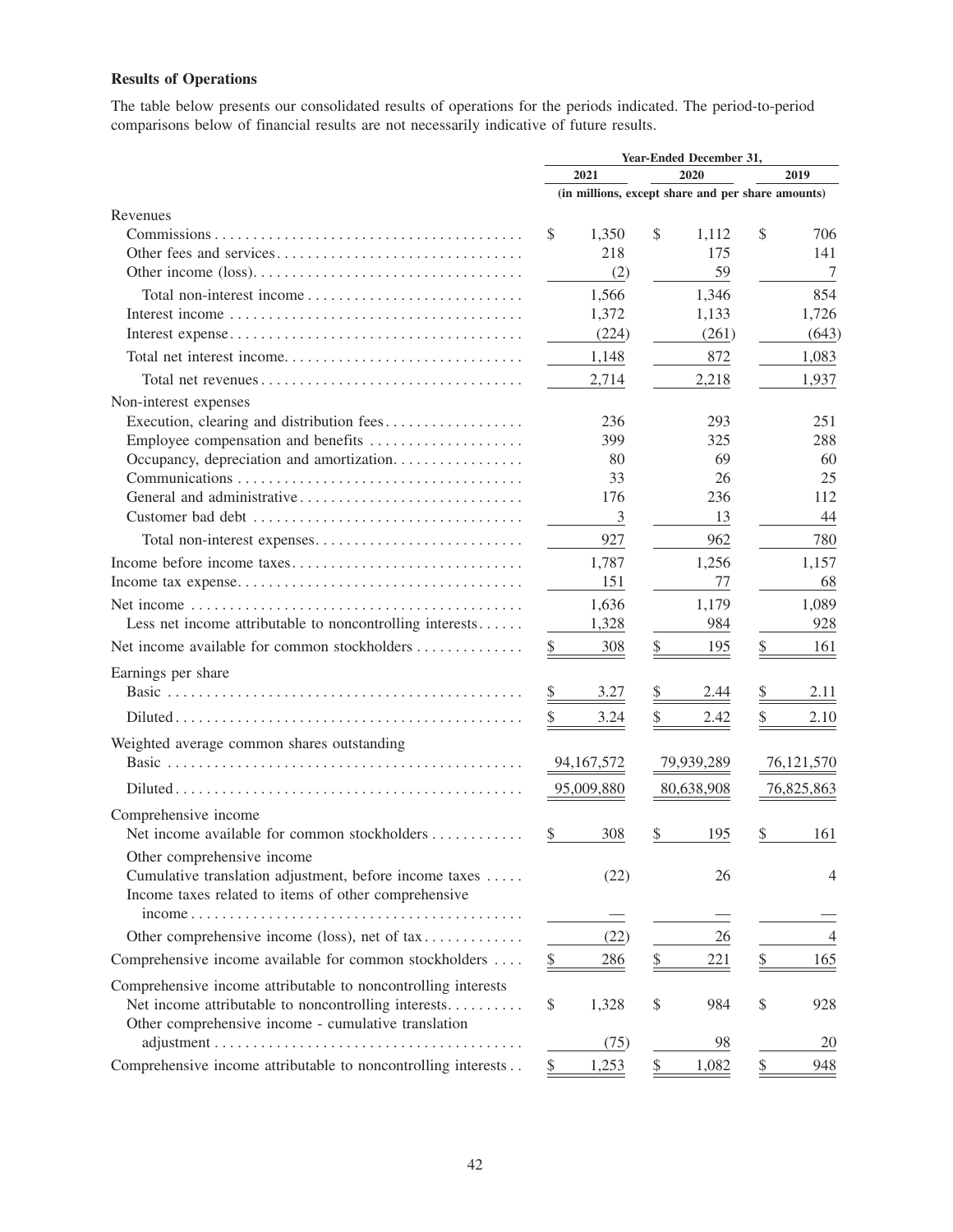The table below presents our consolidated results of operations as a percent of our total net revenues for the periods indicated.

|                                                          | <b>Year Ended December 31,</b> |             |         |
|----------------------------------------------------------|--------------------------------|-------------|---------|
|                                                          | 2021                           | <b>2020</b> | 2019    |
| Revenues                                                 |                                |             |         |
|                                                          | 50%                            | 50%         | 36%     |
|                                                          | 8%                             | 8%          | $7\%$   |
|                                                          | $0\%$                          | $3\%$       | $0\%$   |
|                                                          | 58%                            | 61\%        | 44%     |
|                                                          | 51%                            | 51%         | 89%     |
|                                                          | $(8\%)$                        | $(12\%)$    | (33%)   |
|                                                          | 42%                            | 39%         | 56%     |
|                                                          | 100%                           | $100\%$     | $100\%$ |
| Non-interest expenses                                    |                                |             |         |
|                                                          | $9\%$                          | 13%         | 13%     |
|                                                          | 15%                            | 15%         | 15%     |
|                                                          | 3%                             | 3%          | 3%      |
|                                                          | $1\%$                          | $1\%$       | $1\%$   |
|                                                          | 6%                             | 11%         | 6%      |
|                                                          | $0\%$                          | $1\%$       | $2\%$   |
|                                                          | 34%                            | 43%         | 40%     |
|                                                          | 66%                            | 57%         | 60%     |
|                                                          | 6%                             | 3%          | $4\%$   |
|                                                          | 60%                            | 53%         | 56%     |
| Less net income attributable to noncontrolling interests | 49%                            | 44%         | 48%     |
|                                                          | 11%                            | $9\%$       | 8%      |

## **Year Ended December 31, 2021 (''current year'') compared to the Year Ended December 31, 2020 (''prior year'')**

#### *Net Revenues*

Total net revenues, for the current year, increased \$496 million, or 22%, compared to the prior year, to \$2,714million. The increase in net revenues was primarily due to higher net interest income, commissions, and other fees and services, partially offset by lower other income.

#### *Commissions*

We earn commissions from our cleared customers for whom we act as an executing and clearing broker and from our non-cleared customers for whom we act as an execution-only broker. Our commission structure allows customers to choose between (1) an all-inclusive fixed, or ''bundled'', rate; (2) a tiered, or ''unbundled'', rate that offers lower commissions for high volume customers where we pass through regulatory and exchange fees; and (3) our IBKR Lite<sup>SM</sup> offering, which provides commission-free trades on U.S. exchange-listed stocks and ETFs and generates no commission revenues for us but, instead, generates payments from market makers and others to whom we route these orders, which are included in commissions. Our commissions are geographically diversified. In 2021, 2020 and 2019 we generated 39%, 29% and 33%, respectively, of commissions from operations conducted internationally.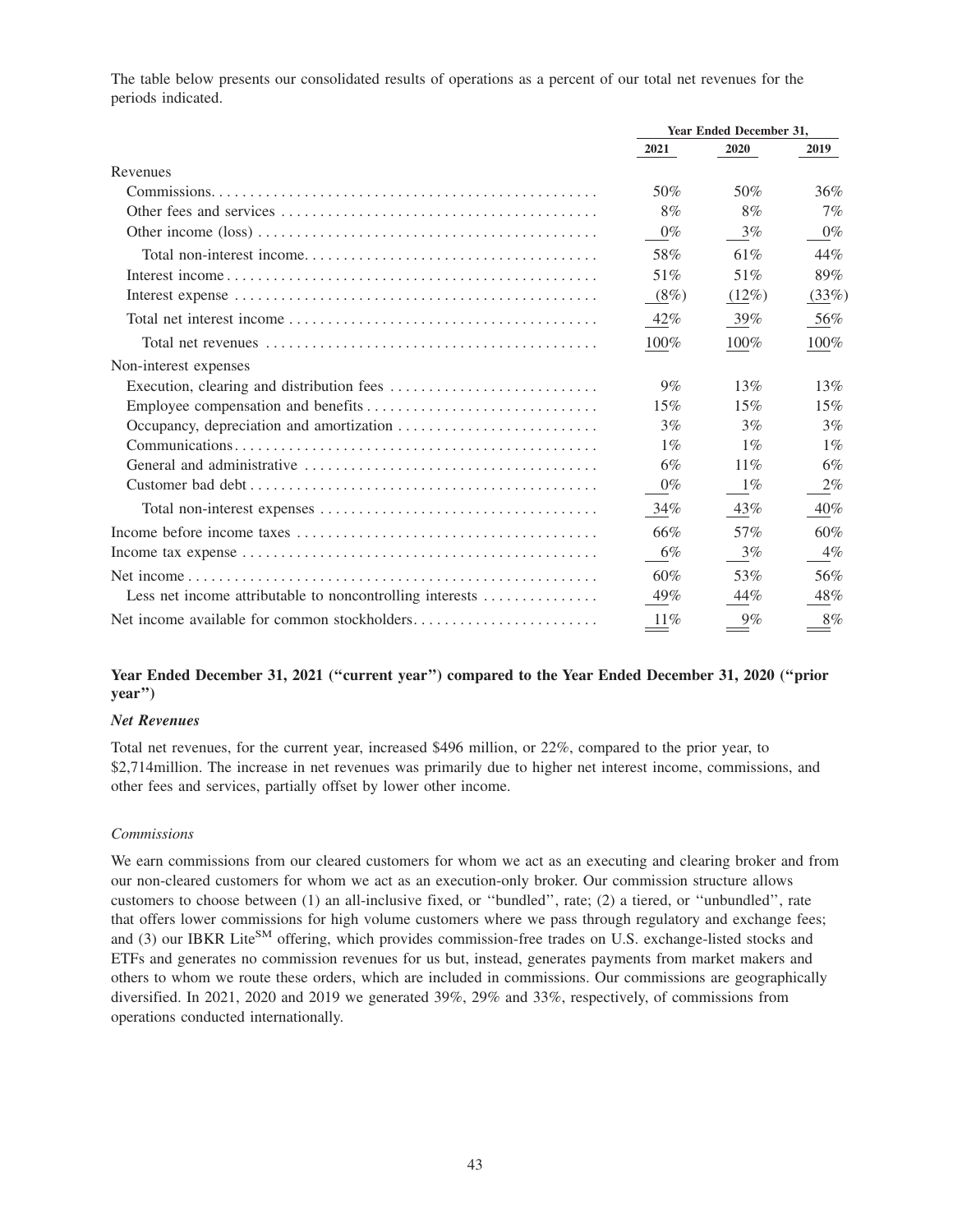Commissions, for the current year, increased \$238 million, or 21%, compared to the prior year, to \$1,350 million, driven by higher customer trading volumes in stocks and options. Total customer stock share and options contract volumes increased 131% and 46%, respectively, while futures contract volumes decreased 7% compared to the prior year. Removing the effect of trading in low-priced stocks, the stock share volume rose 41%. Total DARTs for cleared and execution-only customers, for the current year, increased 44% to 2.57 million compared to 1.79 million for the prior year. DARTs for cleared customers, i.e., customers for whom we execute trades, as well as, clear and carry positions, for the current year, increased 45% to 2.30 million, compared to 1.59 million for the prior year. Average commission per commissionable order for cleared customers, for the current year, decreased 15% to \$2.37, compared to \$2.78 for the prior year, reflecting smaller average order sizes in options and foreign exchange as well as higher exchange rebates passed through to our customers.

#### *Other Fees and Services*

The Company earns fee income on services provided to customers, which includes market data fees, risk exposure fees, minimum activity fees, payments for order flow from exchange-mandated programs, and other fees and services charged to customers.

Other fees and services, for the current year, increased \$43 million, or 25%, compared to the prior year, to \$218 million, driven by a \$26 million increase in risk exposure fee income to \$38 million; a \$17 million increase in market data fee income to \$78 million; a \$13 million increase in payments for order flow income from options exchange-mandated programs to \$40 million; and a \$9 million increase in other customer related fees to \$23 million; partially offset by a \$10 million decrease in account activity fee income to \$18 million, as we eliminated account activity fees for most account types effective July 1, 2021; an \$8 million decrease in IPO-related fee income to \$15 million; and a \$4 million decrease in FDIC Insured Bank Deposit Sweep Program fee income to \$6 million.

### *Other Income (Loss)*

Other income consists of foreign exchange gains (losses) from our currency diversification strategy, gains (losses) from principal transactions, gains (losses) from our equity method investments, and other revenue not directly attributable to our core business offerings. A discussion of our approach to managing foreign currency exposure is contained in Part II, Item 7A of this Annual Report on Form 10-K entitled ''Quantitative and Qualitative Disclosures about Market Risk.''

Other income, for the current year, decreased \$61 million to a loss of \$2 million, compared to a gain of \$59 million in the prior year. This decrease was mainly comprised of \$75 million related to our strategic investment in Tiger Brokers, which swung to a \$31 million mark-to-market loss in the current year from a \$44 million mark-to-market gain in the prior year; and \$18 million related to our currency diversification strategy, which lost \$37 million in the current year compared to a loss of \$19 million in the prior year; partially offset by the non-recurrence of a \$13 million impairment loss on our investment in OneChicago Exchange in the prior year.

### *Interest Income and Interest Expense*

We earn interest on margin lending to customers secured by marketable securities these customers hold with us; from our investments in U.S. and foreign government securities; from borrowing and lending securities; on deposits (in positive interest rate currencies) with banks; and on certain customers' cash balances in negative rate currencies. We pay interest on customer cash balances (in sufficiently positive interest rate currencies); for borrowing and lending securities; on deposits (in negative interest rate currencies) with banks; and on our borrowings.

Net interest income (interest income less interest expense), for the current year, increased \$276 million, or 32%, compared to the prior year, to \$1,148 million. The increase in net interest income was driven by strong securities lending activity and higher average margin loan balances, tempered by a decrease in the average federal funds effective rate.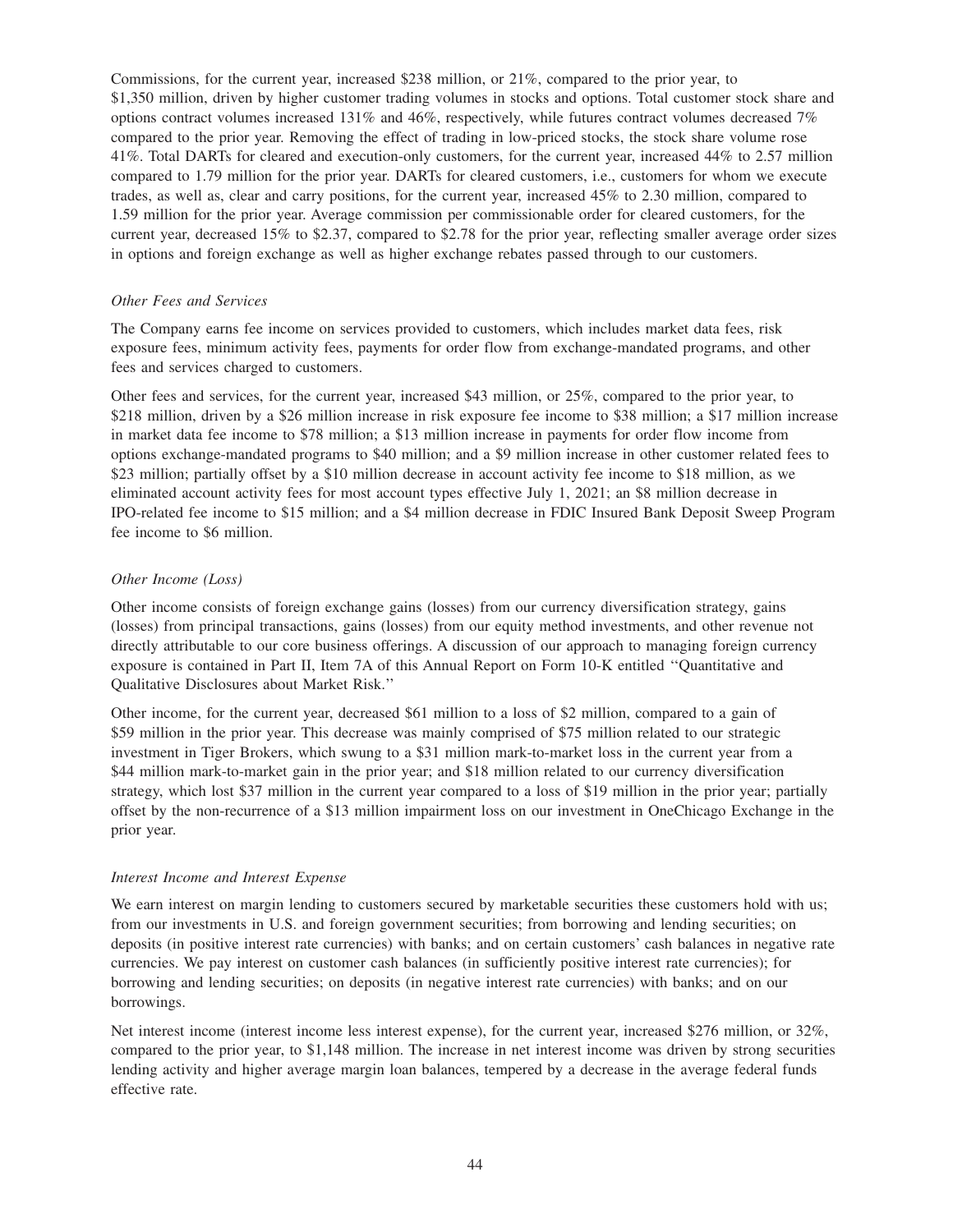Net interest income on customer balances, for the current year, increased \$59 million, compared to the prior year, driven by a \$16.7 billion increase in average customer margin loans; an \$11.8 billion increase in average customer credit balances; and an increase in customer cash balances in negative rate currencies; partially offset by a decrease in the average federal funds effective rate to 0.08% from 0.38% in the prior year. Outside the U.S., notably in Europe, despite the proportionately higher growth in foreign currency cash balances, negative benchmark interest rates in some currencies have affected our ability to achieve positive yields on our segregated cash in this region. See the ''Business Environment'' section above in this Item 7 for a further discussion about the change in interest rates in the current year.

We earn income on securities loaned and borrowed to support customer long and short stock holdings in margin accounts. In addition, our Stock Yield Enhancement Program provides an opportunity for customers with fully-paid stock to allow us to lend it out. We pay customers a rebate on the cash collateral generally equal to 50% of the income we earn from lending the shares. We place cash and/or U.S. Treasury securities, as collateral securing the loans in the customer's account, in segregated accounts, or at an affiliate acting as collateral agent for the benefit of our customer.

In the current year, average securities borrowed balances decreased 13%, to \$3.7 billion and average securities loaned balances increased 91%, to \$10.9 billion, compared to the prior year. Net interest earned from securities lending is affected by the level of demand for securities positions held by our customers that investors were looking to sell short. During the current year, net interest earned from securities lending transactions increased \$225 million, or 66%, compared to the prior year, as we were able to satisfy investor demand for more of the hard-to-borrow securities needed to cover short positions. It should be noted that securities lending transactions entered into to support customer activity may produce interest income (expense) that is offset by interest expense (income) related to customer balances.

The Company measures return on interest-earning assets using net interest margin (''NIM''). NIM is computed by dividing the annualized net interest income by the average interest-earning assets for the period. Interest-earning assets consist of cash and securities segregated for regulatory purposes (including U.S. government securities and securities purchased under agreements to resell), customer margin loans, securities borrowed, other interest-earning assets (solely firm assets) and customer cash balances swept into FDIC-insured banks as part of our Insured Bank Deposit Sweep Program. Interest-bearing liabilities consist of customer credit balances, securities loaned, and other interest-bearing liabilities.

Yields are generally a reflection of benchmark interest rates in each currency in which the Company and its customers hold cash balances. Because a substantial portion of customer cash and margin loans are denominated in currencies other than the U.S. dollar, changes in U.S. benchmark interest rates do not impact the total amount of segregated cash and securities, customer margin loans and customer credit balances. Furthermore, because interest, when benchmark rates are at sufficiently high levels, is paid only on eligible cash credit balances (i.e., balances over \$10 thousand or equivalent, in securities accounts with over \$100 thousand in equity, and in smaller accounts at reduced rates), changes in benchmark interest rates are not passed through to the total amount of customer credit balances. Finally, the Company's policies with respect to currencies with negative interest rates impact the overall yields on segregated cash and customer credit balances as effective interest rates in those currencies fluctuate.

Generally, as benchmark interest rates rise, a larger portion of the interest earned on securities lending transactions is reported as net interest income on ''Segregated cash and securities, net'' instead of ''Securities borrowed and loaned, net'' because interest earned on cash collateral held in specially designated bank accounts for the benefit of customers, in accordance with the U.S. customer protection rules, increases.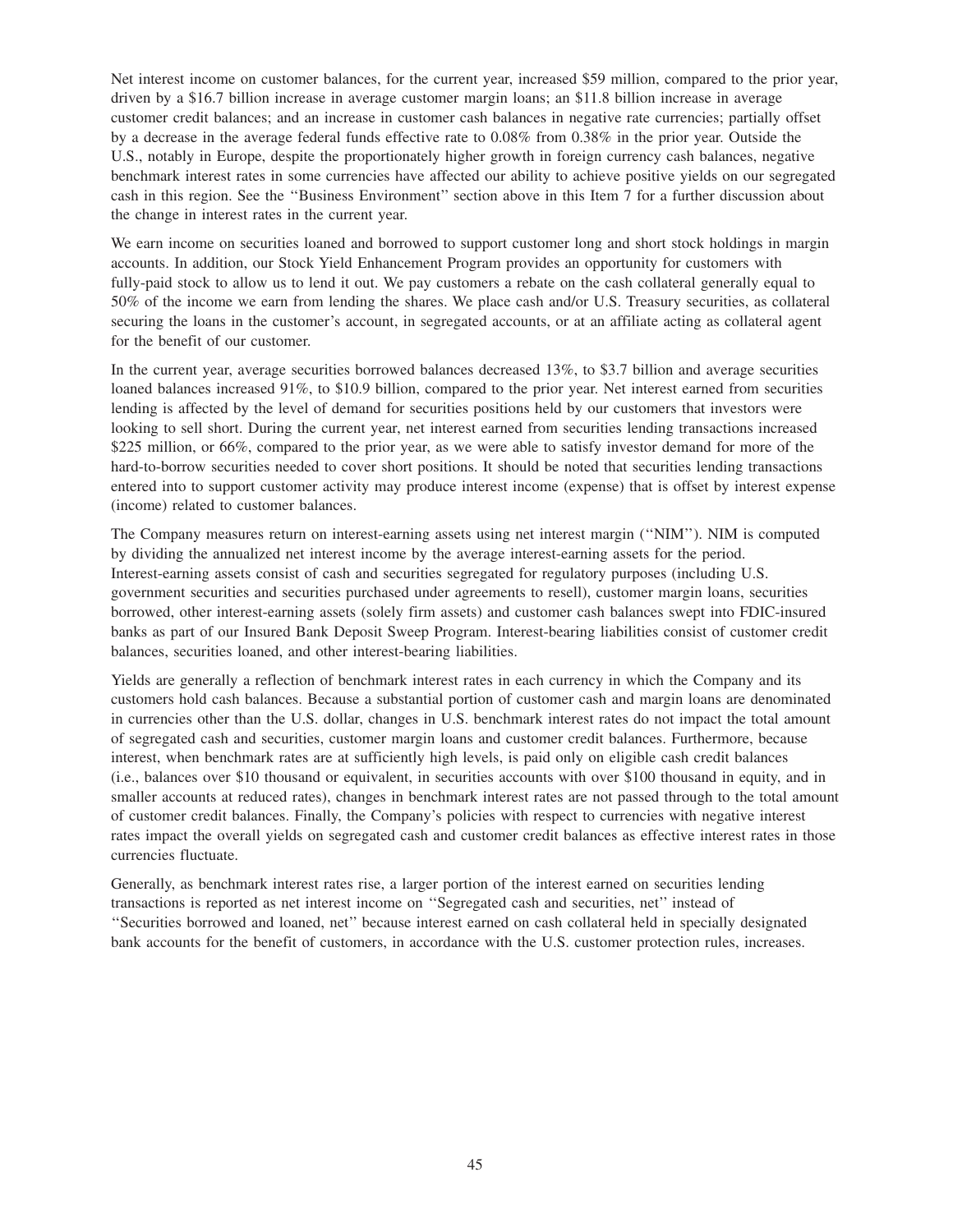The table below presents net interest income information corresponding to interest-earning assets and interest-bearing liabilities for the periods indicated.

|                                      | Year-Ended December 31, |               |           |
|--------------------------------------|-------------------------|---------------|-----------|
|                                      | 2021                    | 2020          | 2019      |
|                                      |                         | (in millions) |           |
| Average interest-earning assets      |                         |               |           |
|                                      | \$40,328                | \$41,898      | \$27,812  |
|                                      | 45,681                  | 28,960        | 26,483    |
|                                      | 3,677                   | 4,235         | 3,930     |
|                                      | 7,029                   | 5,593         | 5,407     |
|                                      | 2,663                   | 2,882         | 2,046     |
|                                      | \$99,376                | \$83,568      | \$65,678  |
| Average interest-bearing liabilities |                         |               |           |
| Customer credit balances             | \$79,297                | \$67,540      | \$52,625  |
|                                      | 10,871                  | 5,702         | 4,088     |
|                                      | 109                     | 215           | 196       |
|                                      | \$90,277                | \$73,457      | \$56,909  |
| <b>Net Interest income</b>           |                         |               |           |
|                                      | S.<br>(9)               | S.<br>166     | S.<br>560 |
|                                      | 535                     | 380           | 694       |
|                                      | 568                     | 343           | 257       |
|                                      | 33                      | (46)          | (515)     |
|                                      | 36                      | 55            | 121       |
|                                      | \$1,163                 | \$<br>898     | \$ 1,117  |
| Net interest margin ("NIM")          | $1.17\%$                | 1.07%         | 1.70%     |
| <b>Annualized Yields</b>             |                         |               |           |
|                                      | $-0.02%$                | 0.40%         | 2.01%     |
|                                      | 1.17%                   | 1.31%         | 2.62%     |
|                                      | $-0.04%$                | 0.07%         | 0.98%     |

(1) Represents the average amount of customer cash swept into FDIC-insured banks as part of our Insured Bank Deposit Sweep Program. This item is not recorded in the Company's consolidated statements of financial condition. Income derived from program deposits is reported in other net interest income in the table above.

- (2) Interest income and interest expense on customer margin loans and customer credit balances, respectively, are calculated on daily cash balances within each customer's account on a net basis, which may result in an offset of balances across multiple account segments (e.g., between securities and commodities segments).
- (3) Includes income from financial instruments that has the same characteristics as interest, but is reported in other fees and services and other income in the Company's consolidated statements of comprehensive income. For the years ended December 31, 2021, 2020, and 2019, \$15 million, \$21 million and \$15 million were reported in other fees and services, respectively. For the years ended December 31, 2021, 2020, and 2019, \$0 million, \$5 million and \$19 million were reported in other income, respectively.

#### *Non-Interest Expenses*

Non-interest expenses, for the current year, decreased \$35 million, or 4%, compared to the prior year, to \$927 million, mainly due to a \$60 million decrease in general and administrative expenses; a \$57 million decrease in execution, clearing and distribution fees; and a \$10 million decrease in customer bad debt expense: partially offset by a \$74 million increase employee compensation and benefits expenses; an \$11 million increase in occupancy, depreciation and amortization expenses; and a \$7 million increase in communications expenses. As a percentage of total net revenues, non-interest expenses were 34% for the current year and 43% for the prior year.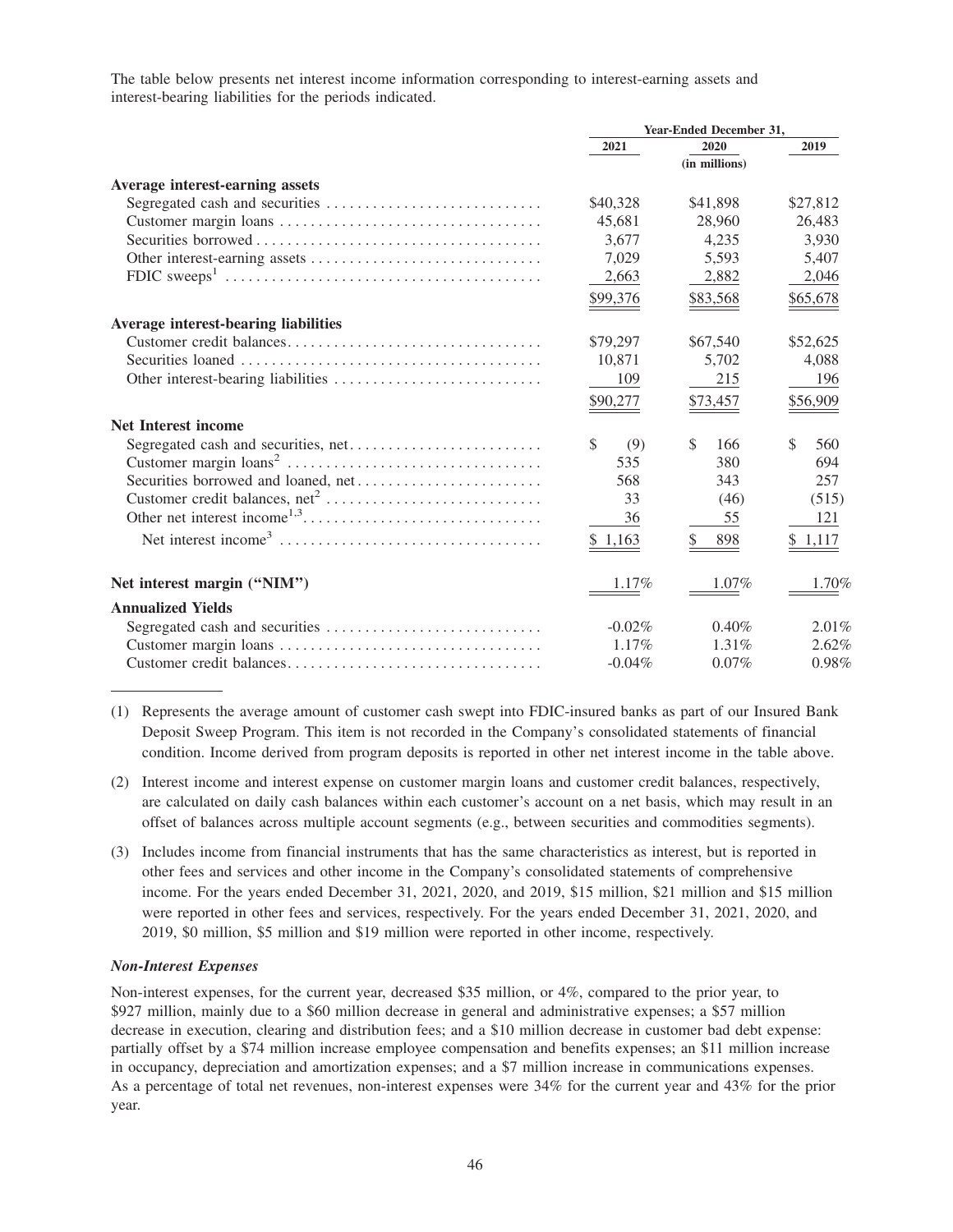### *Execution, Clearing and Distribution Fees*

Execution, clearing and distribution fees include the costs of executing and clearing trades, net of liquidity rebates received from various exchanges and market centers, as well as regulatory fees and market data fees. Execution fees are paid primarily to electronic exchanges and market centers on which we trade. Clearing fees are paid to clearing houses and clearing agents. Market data fees are paid to third parties to receive streaming price quotes and related information.

Execution, clearing and distribution fees, for the current year, decreased \$57 million, or 19%, compared to the prior year, to \$236 million, primarily driven by a \$56 million decrease in exchange fees due to greater capture of liquidity rebates received from certain exchanges and a \$7 million decrease in regulatory fees on reduced rates, partially offset by a \$10 million increase in market data fees driven by higher customer subscriptions. As a percentage of total net revenues, execution, clearing and distribution fees were 9% for the current year and 13% for the prior year.

# *Employee Compensation and Benefits*

Employee compensation and benefits include salaries, bonuses and other incentive compensation plans, group insurance, contributions to benefit programs and other related employee costs.

Employee compensation and benefits expenses, for the current year, increased \$74 million, or 23%, compared to the prior year, to \$399 million, associated with a 28% increase in the average number of employees to 2,336 for the current year, compared to 1,823 for the prior year. We continued to add staff in customer service, software development and compliance. As we continue to grow, our focus on automation has allowed us to maintain a relatively small staff. As a percentage of total net revenues, employee compensation and benefits expenses were 15% for both the current year and the prior year. Employee compensation and benefits expenses as a percentage of adjusted net revenues were 14% for the current year and 15% for the prior year.

### *Occupancy, Depreciation and Amortization*

Occupancy expenses consist primarily of rental payments on office and data center leases and related occupancy costs, such as utilities. Depreciation and amortization expenses result from the depreciation of fixed assets, such as computing and communications hardware, as well as amortization of leasehold improvements and capitalized in-house software development.

Occupancy, depreciation and amortization expenses, for the current year, increased \$11 million, or 16%, compared to the prior year, to \$80 million, mainly due to higher costs related to the expansion of our physical space for both offices and data centers. As a percentage of total net revenues, occupancy, depreciation and amortization expenses were 3% for both the current year and the prior year.

#### *Communications*

Communications expenses consist primarily of the cost of voice and data telecommunications lines supporting our business, including connectivity to exchanges and market centers around the world.

Communications expenses, for the current year, increased \$7 million, or 27%, compared to the prior year, to \$33 million. As a percentage of total net revenues, communications expenses were  $1\%$  for both the current year and the prior year.

#### *General and Administrative*

General and administrative expenses consist primarily of advertising; professional services expenses, such as legal and audit work; legal and regulatory matters; and other operating expenses.

General and administrative expenses, for the current year, decreased \$60 million, or 25%, compared to the prior year, to \$176 million, primarily due to the non-recurrence of \$103 million in expenses incurred in the prior year to compensate certain affected customers in connection with their losses on West Texas Intermediate Crude Oil contracts, as described above; partially offset by \$19 million in additional costs for Brexit-related regulatory onboarding to bring our new brokerage operations on line in Europe; and an \$11 million increase in advertising expenses. As a percentage of total net revenues, general and administrative expenses were 6% for the current year and 11% for the prior year.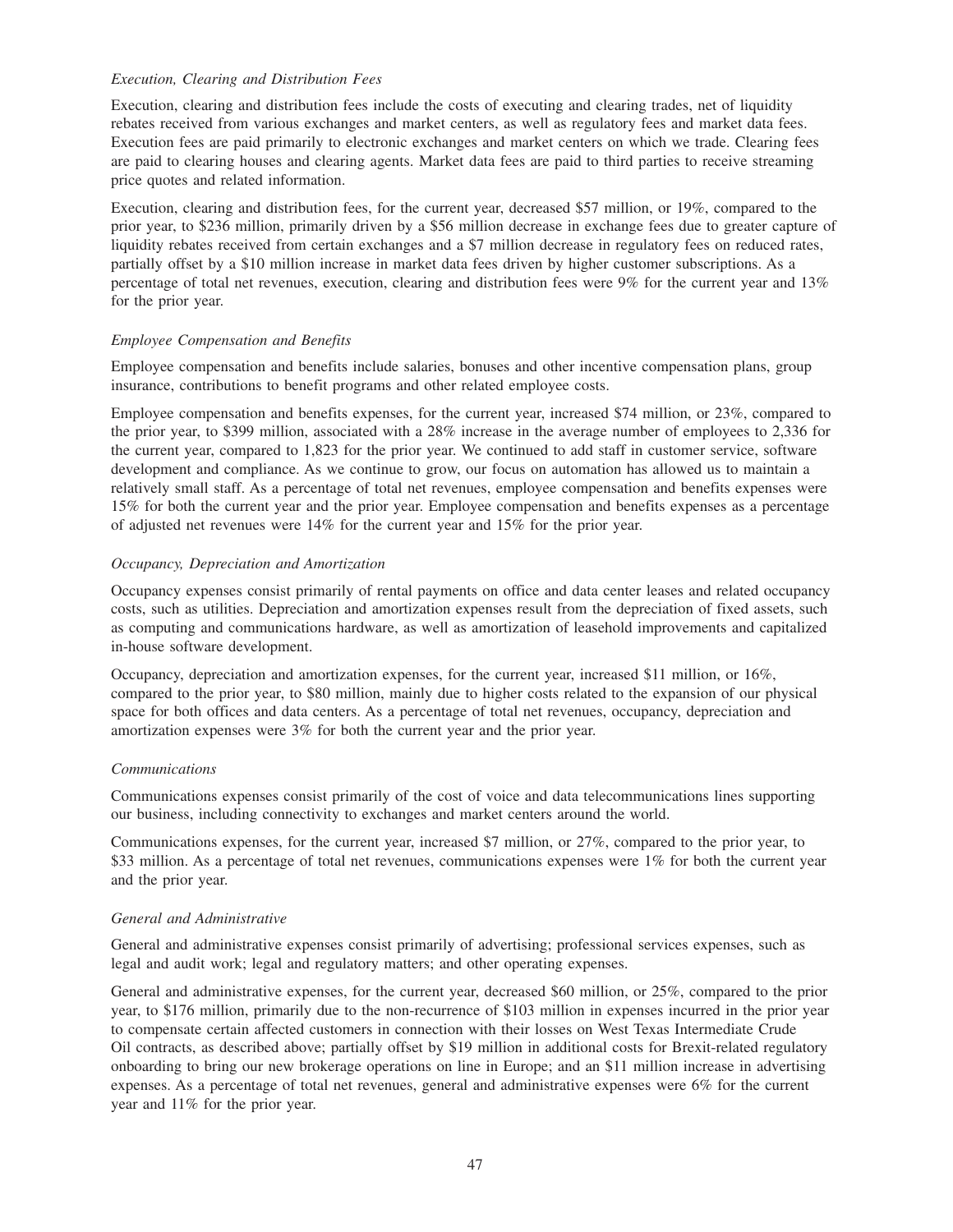### *Customer Bad Debt*

Customer bad debt expense consists primarily of losses incurred by customers in excess of their assets with us, net of amounts recovered by us. Customer bad debt expense, for the current year, decreased \$10 million, compared to the prior year, to \$3 million.

#### *Income Tax Expense*

We pay U.S. federal, state and local income taxes on our taxable income, which is proportional to the percentage we own of IBG LLC. Also, our operating subsidiaries are subject to income tax in the respective jurisdictions in which they operate.

Income tax expense, for the current year, increased \$74 million, or 96%, compared to the prior year, to \$151 million, primarily due to (1) higher income before income taxes at our operating subsidiaries outside the U.S; (2) higher income before income taxes subject to U.S. income tax at IBG, Inc., additionally increased by IBG, Inc.'s higher average ownership percentage of IBG LLC, which rose from 19.2% to 22.6%; (3) an \$8 million additional expense related to settlement of tax adjustments related to prior years; (4) a \$6 million additional expense related to the repositioning of European operations in the aftermath of Brexit; and (5) the non-recurrence of an \$11 million income tax benefit in the prior year due to the remeasurement of deferred tax assets related to the step-up in basis arising from the acquisition of interests in IBG LLC primarily due to changes in the Company's effective tax rates.

The table below presents information about our income tax expense for the periods indicated.

|                                                                                   | Year-Ended December 31,     |          |          |
|-----------------------------------------------------------------------------------|-----------------------------|----------|----------|
|                                                                                   | 2021                        | 2020     | 2019     |
|                                                                                   | (in millions, except $\%$ ) |          |          |
| <b>Consolidated</b>                                                               |                             |          |          |
|                                                                                   | \$1,787                     | \$1,256  | \$1,157  |
|                                                                                   | $\equiv$                    | (4)      | (1)      |
| Operating subsidiaries income before income taxes                                 | \$1,787                     | \$1,260  | \$1,158  |
| <b>Operating subsidiaries</b>                                                     |                             |          |          |
|                                                                                   | \$1,787                     | \$1,260  | \$1,158  |
|                                                                                   | 76                          | 38       | 23       |
|                                                                                   | \$1,711                     | \$1,222  | \$1,135  |
| IBG, Inc.                                                                         |                             |          |          |
|                                                                                   | 22.6%                       | 19.2%    | 18.4%    |
| Net income available to IBG, Inc. from operating subsidiaries                     | \$383                       | \$238    | \$207    |
| IBG, Inc. stand-alone income before income taxes                                  |                             | (4)      | (1)      |
|                                                                                   | 383                         | 234      | 206      |
|                                                                                   | 75                          | 39       | 45       |
| Net income available to common stockholders $\dots \dots \dots \dots \dots \dots$ | \$308                       | \$195    | \$ 161   |
| <b>Consolidated income tax expense</b>                                            |                             |          |          |
| Income tax expense attributable to operating subsidiaries                         | S.<br>76                    | \$<br>38 | 23       |
|                                                                                   | 75                          | 39       | 45       |
|                                                                                   | \$151                       | \$<br>77 | \$<br>68 |

#### *Operating Results*

Income before income taxes, for the current year, increased \$531 million, or 42%, compared to the prior year, to \$1,787 million. Pretax profit margin was 66% for the current year and 57% for the prior year.

Comparing our operating results for the current year to the prior year using non-GAAP financial measures, adjusted net revenues were \$2,780 million, up 26%; adjusted income before income taxes was \$1,853 million, up 38%; and adjusted pre-tax profit margin was 67% for the current year and 61% for the prior year. See the ''Non-GAAP Financial Measures'' section below in this Item 7 for additional details.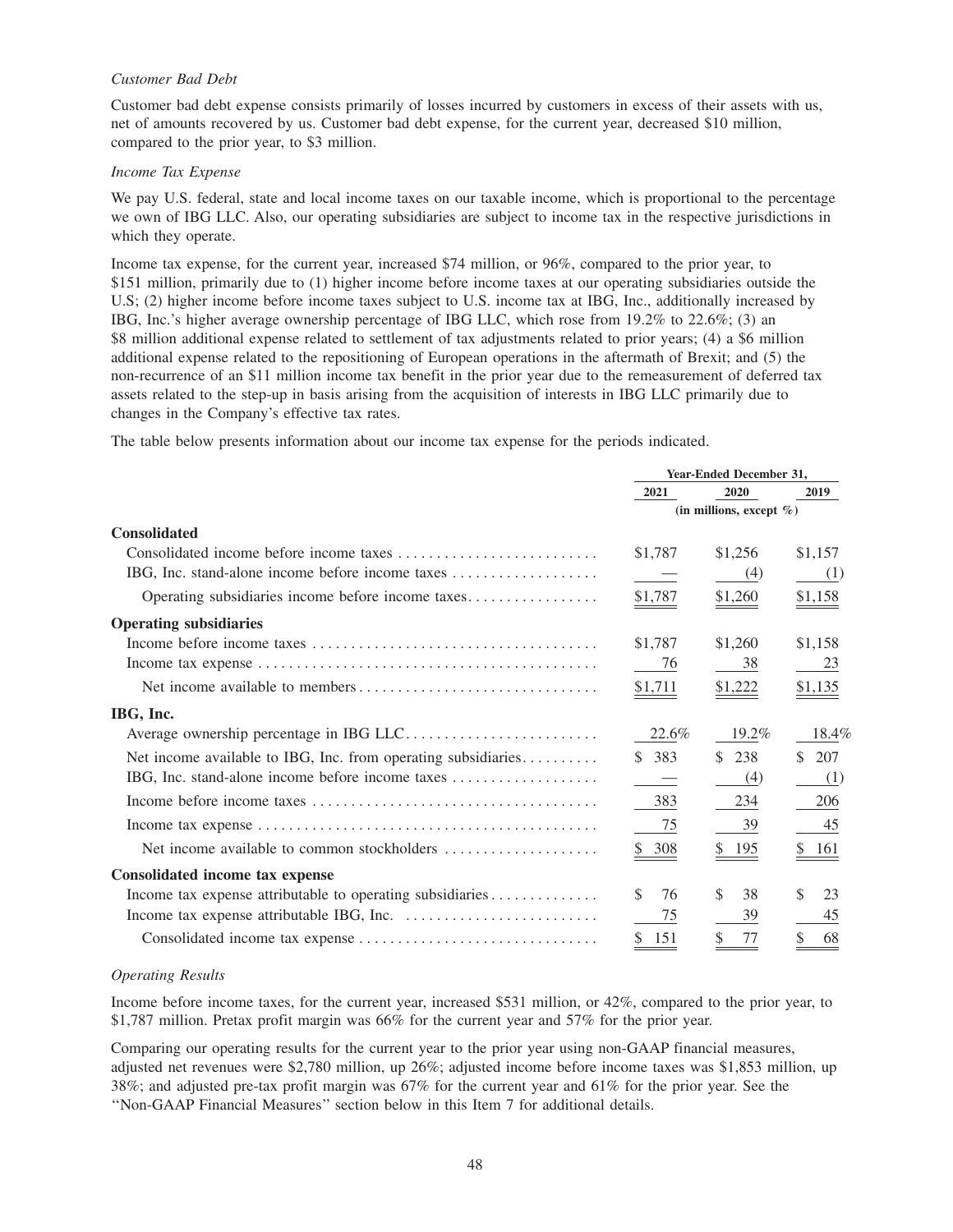### *Noncontrolling Interest*

We are the sole managing member of IBG LLC and, as such, operate and control all of the business and affairs of IBG LLC and its subsidiaries and consolidate IBG LLC's financial results into our financial statements. As of December 31, 2021, we held approximately 23.5% ownership interest in IBG LLC. Holdings holds approximately 76.5% ownership interest in IBG LLC. We reflect Holdings' ownership as a noncontrolling interest in our consolidated statements of financial condition, consolidated statements of comprehensive income, consolidated statements of changes in equity and consolidated statements of cash flows. Our share of IBG LLC's net income, excluding Holdings' noncontrolling interest, for the current year was approximately 22.6%, compared to approximately 19.2% for the prior year.

### **Year Ended December 31, 2020 compared to the Year Ended December 31, 2019**

For a discussion of changes for the year ended December 31, 2020 compared to the Year Ended December 31, 2019 refer to the Annual Report on Form 10-K filed with the SEC on February 26, 2021.

#### **Non-GAAP Financial Measures**

We use certain non-GAAP financial measures as additional measures to enhance the understanding of our financial results. These non-GAAP financial measures include adjusted net revenues, adjusted income before income taxes, adjusted net income available for common stockholders, and adjusted diluted earnings per share (''EPS''). We believe that these non-GAAP financial measures are important measures of our financial performance because they exclude certain items that may not be indicative of our core operating results and business outlook. We believe these non-GAAP financial measures may be useful to investors and analysts in evaluating the operating performance of the business and facilitating a meaningful comparison of our results in the current period to those in prior and future periods.

Adjusted net revenues, adjusted income before income taxes, adjusted net income available for common stockholders, and adjusted EPS are non-GAAP financial measures as defined by SEC Regulation G.

- We define adjusted net revenues as net revenues adjusted to remove the effect of our currency diversification strategy, our net mark-to-market gains (losses) on investments, and the remeasurement of our Tax Receivable Agreement (''TRA'') liability.
- We define adjusted income before income taxes as income before income taxes adjusted to remove the effect of our currency diversification strategy, our net mark-to-market gains (losses) on investments, the remeasurement of our TRA liability, customer compensation expenses, and unusual bad debt expense.
- We define adjusted net income available to common stockholders as net income available for common stockholders adjusted to remove the after-tax effects attributable to IBG, Inc. of our currency diversification strategy, our net mark-to-market gains (losses) on investments, the remeasurement of our TRA liability, customer compensation expenses, unusual bad debt expense, and the remeasurement of certain deferred tax assets.

Mark-to-market on investments represents the net mark-to-market gains (losses) on investments in equity securities that do not qualify for equity method accounting which are measured at fair value, on our U.S. government securities portfolio, which are typically held to maturity, investments in equity securities that do not qualify for equity method accounting which are measured at fair value, and on certain other investments, including equity securities taken over by the Company from customers related to unusual losses on margin loans described below.

Remeasurement of our TRA liability represents the change in the amount payable to IBG Holdings LLC under the TRA, primarily due to changes in the Company's effective tax rates. For further information refer to Note 4 – Equity and Earnings per Share under Part II, Item 8 – Financial Statements and Supplementary Data of this Annual Report on Form 10-K.

Customer compensation expenses were incurred to compensate certain affected customers in connection with their losses on West Texas Intermediate Crude Oil contracts on April 20, 2020, as described above in this Item 7 in the ''Financial Overview'' section.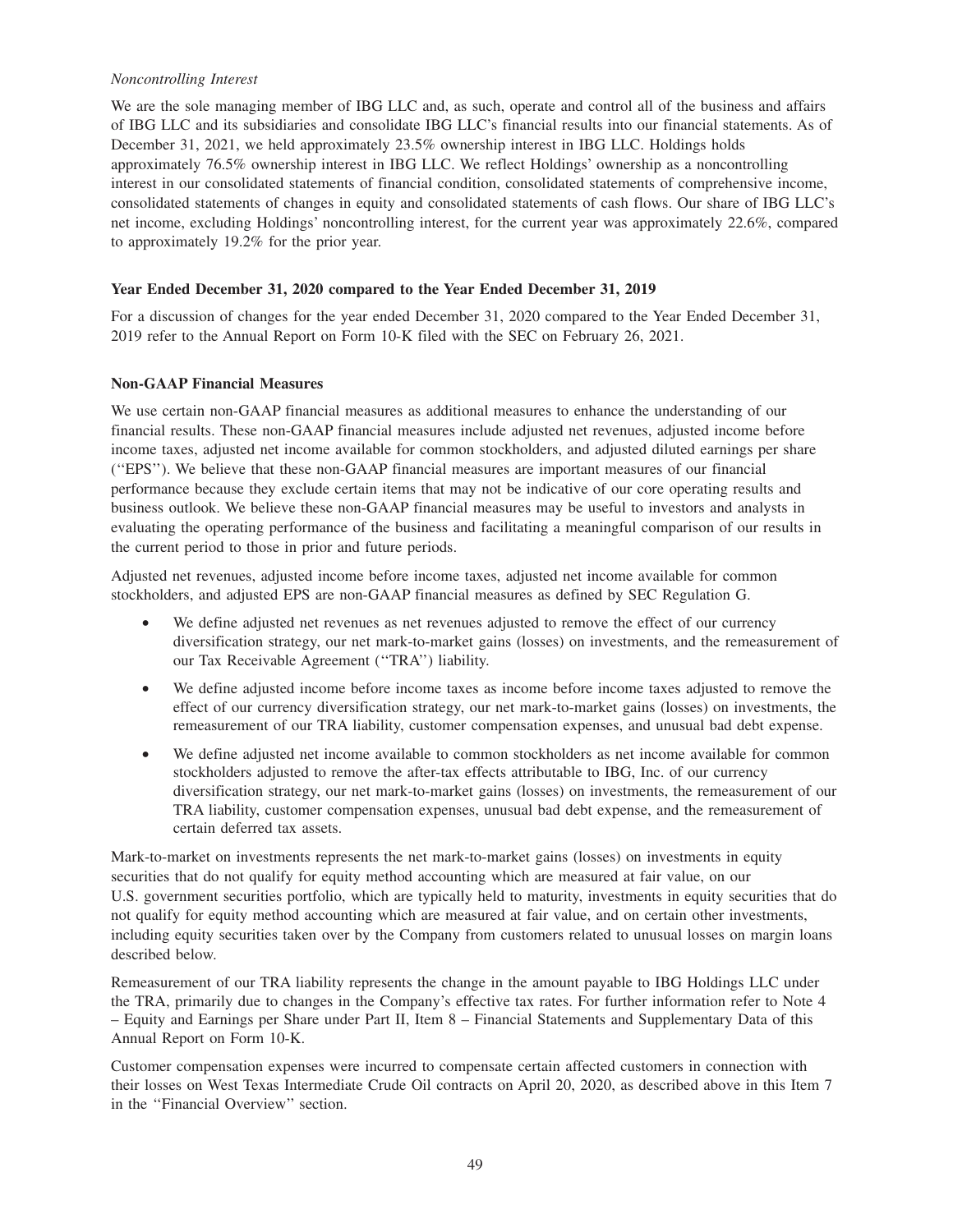Unusual bad debt expense includes material losses on margin loans resulting from unusual events that occur in the marketplace. For the year-ended December 31, 2019, unusual bad debt expense reflects losses recognized on margin lending to a small number of our brokerage customers that had taken relatively large positions in a security listed on a major U.S. exchange, which lost a substantial amount of its value in a very short timeframe. For the year-ended December 31, 2020, unusual bad debt expense reflects losses incurred by futures customers in excess of the equity in their accounts related to the West Texas Intermediate Crude Oil event described above in this Item 7 in the ''Financial Overview'' section.

Remeasurement of certain deferred tax assets represents the change in the unamortized balance of deferred tax assets related to the step-up in basis arising from the acquisition of interests in IBG LLC, primarily due to changes in the Company's effective tax rates. For further information refer to Note 4 – Equity and Earnings per Share under Part II, Item 8 – Financial Statements and Supplementary Data of this Annual Report on Form 10-K.

We also report compensation and benefits expenses as a percent of adjusted net revenues, as we believe this measure is useful to investors and analysts in evaluating the growth of our work force in relation to the growth of our core revenues.

These non-GAAP financial measures should be considered in addition to, rather than as a substitute for, measures of financial performance prepared in accordance with GAAP<sup>1</sup>.

The tables below present a reconciliation of consolidated GAAP to non-GAAP financial measures for the periods indicated.

|                                     | Year-Ended December 31, |               |         |
|-------------------------------------|-------------------------|---------------|---------|
|                                     | 2021                    | 2020          | 2019    |
|                                     |                         | (in millions) |         |
| <b>Adjusted net revenues</b>        |                         |               |         |
|                                     | \$2,714                 | \$2,218       | \$1,937 |
| Non-GAAP adjustments                |                         |               |         |
|                                     | 37                      | 19            | 60      |
| Mark-to-market on investments       | 30                      | (36)          | (13)    |
| Remeasurement of TRA liability      | (1)                     | 3             |         |
|                                     | 66                      | (14)          | 47      |
|                                     | \$2,780                 | \$2,204       | \$1,984 |
| Adjusted income before income taxes |                         |               |         |
|                                     | \$1,787                 | \$1,256       | \$1,157 |
| Non-GAAP adjustments                |                         |               |         |
|                                     | 37                      | 19            | 60      |
|                                     | 30                      | (36)          | (13)    |
|                                     | (1)                     | 3             |         |
| Customer compensation expense       |                         | 103           |         |
|                                     |                         |               | 42      |
|                                     | 66                      | 90            | 89      |
|                                     | \$1,853                 | \$1,346       | \$1,246 |
|                                     | 67%                     | 61%           | 63%     |

<sup>&</sup>lt;sup>1</sup> Refers to generally accepted accounting principles in the United States.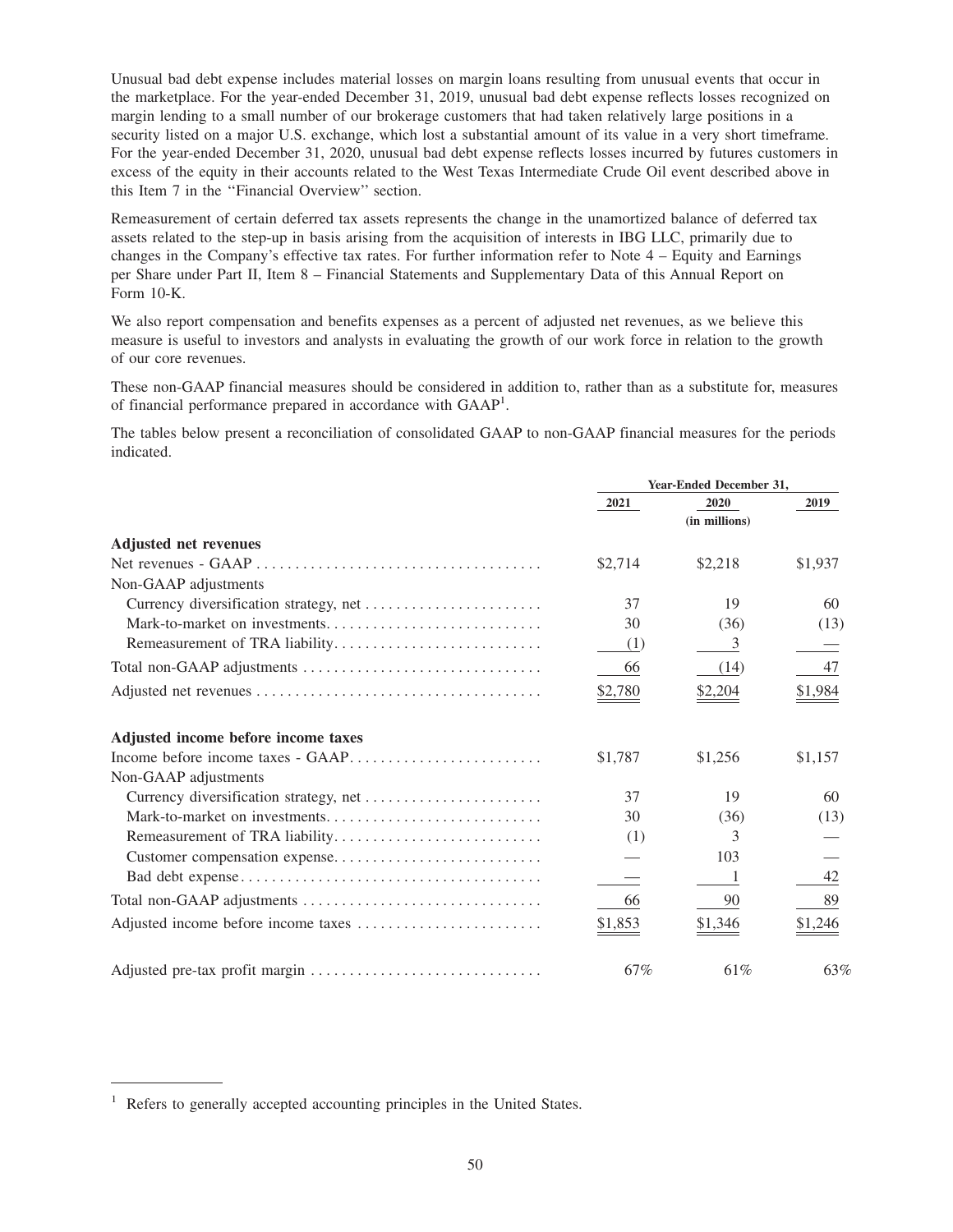|                                                       | <b>Year-Ended December 31,</b> |               |       |  |
|-------------------------------------------------------|--------------------------------|---------------|-------|--|
|                                                       | 2021                           | <b>2020</b>   | 2019  |  |
|                                                       |                                | (in millions) |       |  |
| Adjusted net income available for common stockholders |                                |               |       |  |
| Net income available for common stockholders - $GAAP$ | \$308                          | \$195         | \$161 |  |
| Non-GAAP adjustments                                  |                                |               |       |  |
|                                                       | 8                              | 4             |       |  |
| Mark-to-market on investments                         |                                | (7)           | (2)   |  |
|                                                       | (1)                            |               |       |  |
|                                                       |                                | 20            |       |  |
|                                                       |                                |               | 8     |  |
|                                                       | (3)                            | (3)           | (3)   |  |
| Remeasurement of deferred income taxes                |                                | (11)          |       |  |
|                                                       | - 12                           | $\sigma$      | 13    |  |
| Adjusted net income available for common stockholders | \$320                          | \$201         | \$174 |  |

Note: Amounts may not add due to rounding.

|                                                                      | Year-Ended December 31, |                                    |                       |  |  |
|----------------------------------------------------------------------|-------------------------|------------------------------------|-----------------------|--|--|
|                                                                      | 2021                    | 2020                               |                       |  |  |
|                                                                      |                         | (in dollars, except share amounts) |                       |  |  |
| <b>Adjusted diluted EPS</b>                                          |                         |                                    |                       |  |  |
|                                                                      | -S<br>3.24              | -S<br>2.42                         | <sup>\$</sup><br>2.10 |  |  |
| Non-GAAP adjustments                                                 |                         |                                    |                       |  |  |
|                                                                      | 0.09                    | 0.05                               | 0.14                  |  |  |
| Mark-to-market on investments                                        | 0.07                    | (0.08)                             | (0.03)                |  |  |
|                                                                      | (0.01)                  | 0.04                               |                       |  |  |
|                                                                      |                         | 0.24                               |                       |  |  |
|                                                                      |                         | 0.00                               | 0.10                  |  |  |
|                                                                      | (0.03)                  | (0.04)                             | (0.04)                |  |  |
| Remeasurement of deferred income taxes                               | 0.01                    | (0.14)                             |                       |  |  |
|                                                                      | 0.13                    | 0.08                               | 0.17                  |  |  |
|                                                                      | 3.37                    | 2.49                               | 2.27                  |  |  |
| Diluted weighted average common shares outstanding $\dots\dots\dots$ | 95,009,880              | 80,638,908                         | 76,825,863            |  |  |

Note: Amounts may not add due to rounding.

1 The income tax effect is estimated using the corporate income tax rates applicable to the Company.

### **Liquidity and Capital Resources**

We maintain a highly liquid balance sheet. The majority of our assets consist of investments of customer funds, collateralized receivables arising from customer-related and proprietary securities transactions, and exchange-listed marketable securities, which are marked-to-market daily. Collateralized receivables consist primarily of customer margin loans, securities borrowed, and securities purchased under agreements to resell. As of December 31, 2021, total assets were \$109.1 billion of which approximately \$108.0 billion, or 99.0%, were considered liquid.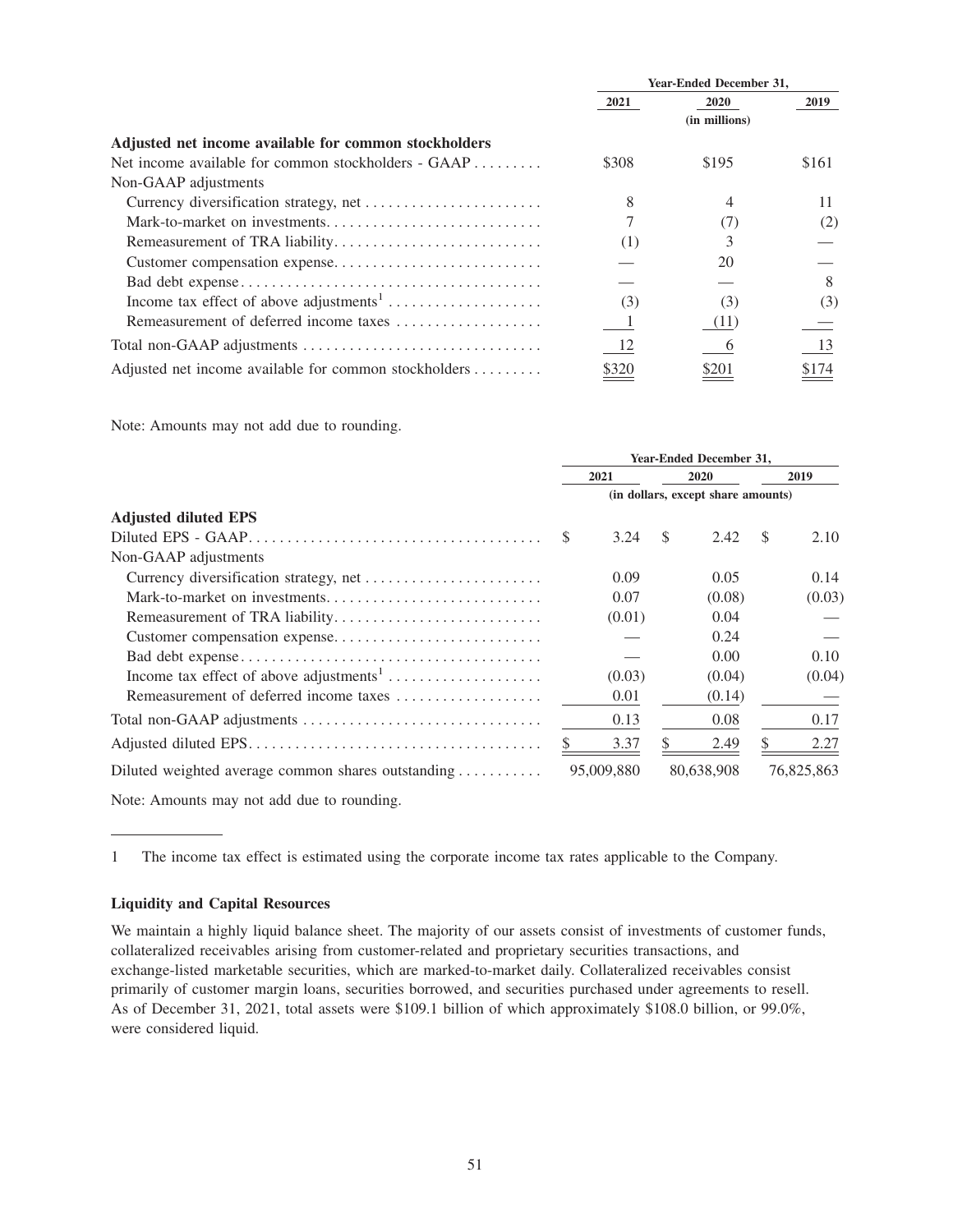Decisions on the allocation of capital are based upon, among other things, prudent risk management guidelines, potential liquidity and cash flow needs for current and future business activities, regulatory capital requirements, and projected profitability. Our Treasury department, market risk committee and other management control groups assist in evaluating, monitoring and controlling the impact that our business activities have on our financial condition, liquidity and capital structure. The objective of these policies is to support our business strategies while ensuring ongoing and sufficient liquidity. Our significant excess regulatory capital comprises an aggregate across our many regulated subsidiaries, and we believe this financial strength provides our customers with a source of comfort.

Daily monitoring of liquidity needs and available collateral levels is undertaken to help ensure that an appropriate liquidity cushion, in the form of cash and unpledged collateral, is maintained at all times. We actively manage our excess liquidity and maintain significant borrowing facilities through the securities lending markets and with banks. As a general practice, we maintain sufficient levels of cash on hand to provide us with a buffer should we need immediately available funds for any reason. In addition, pursuant to our liquidity management plan we perform periodic liquidity stress tests, which are designed to identify and reserve liquid assets that would be available under market or idiosyncratic stress events. Based on our current level of operations, we believe our cash flows from operations, available cash and available borrowings will be adequate to meet our future liquidity needs for more than the next twelve months.

As of December 31, 2021, liability balances in connection with securities loaned and payable to customers were higher than their respective average monthly balances during the current year and our short-term borrowings were lower than the average monthly balance during the current year.

Cash and cash equivalents held by our non-U.S. operating subsidiaries as of December 31, 2021 were \$1,058 million (\$1,560 million as of December 31, 2020). These funds are primarily intended to finance each individual operating subsidiary's local operations, and thus would not be available to fund U.S. domestic operations unless repatriated through payment of dividends to IBG LLC. In 2020 Timber Hill Canada Company paid a dividend of \$76 million to IBG LLC as a result of its liquidation. As of December 31, 2021, we had no intention to repatriate further amounts from non-U.S. operating subsidiaries. With the enactment of the U.S. Tax Cuts and Jobs Act on December 22, 2017, we recognized a liability for the one-time transition tax on deemed repatriation of earnings of some of our foreign subsidiaries for the year ended December 31, 2017. As a result, in the event dividends were to be paid to the Company in the future by a non-U.S. operating subsidiaries, the Company would not be required to accrue and pay income taxes on such dividends, except for foreign taxes in the form of dividend withholding tax, if any, imposed on the recipient of the distribution or dividend distribution tax imposed on the payor of the distribution.

Historically, our consolidated equity has consisted primarily of accumulated retained earnings, which to date have been sufficient to fund our operations and growth. Our consolidated equity increased 14% to \$10.2 billion as of December 31, 2021 from \$9.0 billion as of December 31, 2020. This increase is attributable to total comprehensive income, partially offset by distributions and dividends paid during 2021.

#### *Cash Flows*

The table below presents our cash flows from operating activities, investing activities and financing activities for the periods indicated.

|                                                                                |         | <b>Year-Ended December 31,</b> |         |
|--------------------------------------------------------------------------------|---------|--------------------------------|---------|
|                                                                                | 2021    | <b>2020</b><br>(in millions)   | 2019    |
|                                                                                | \$5,896 | \$8,068                        | \$2,666 |
|                                                                                | (188)   | (50)                           | (89)    |
|                                                                                | (523)   | (229)                          | (419)   |
| Effect of exchange rate changes on cash, cash equivalents, and restricted cash | (97)    | -124                           | 24      |
| Increase in cash, cash equivalents, and restricted cash                        | \$5,088 | \$7,913                        | \$2,182 |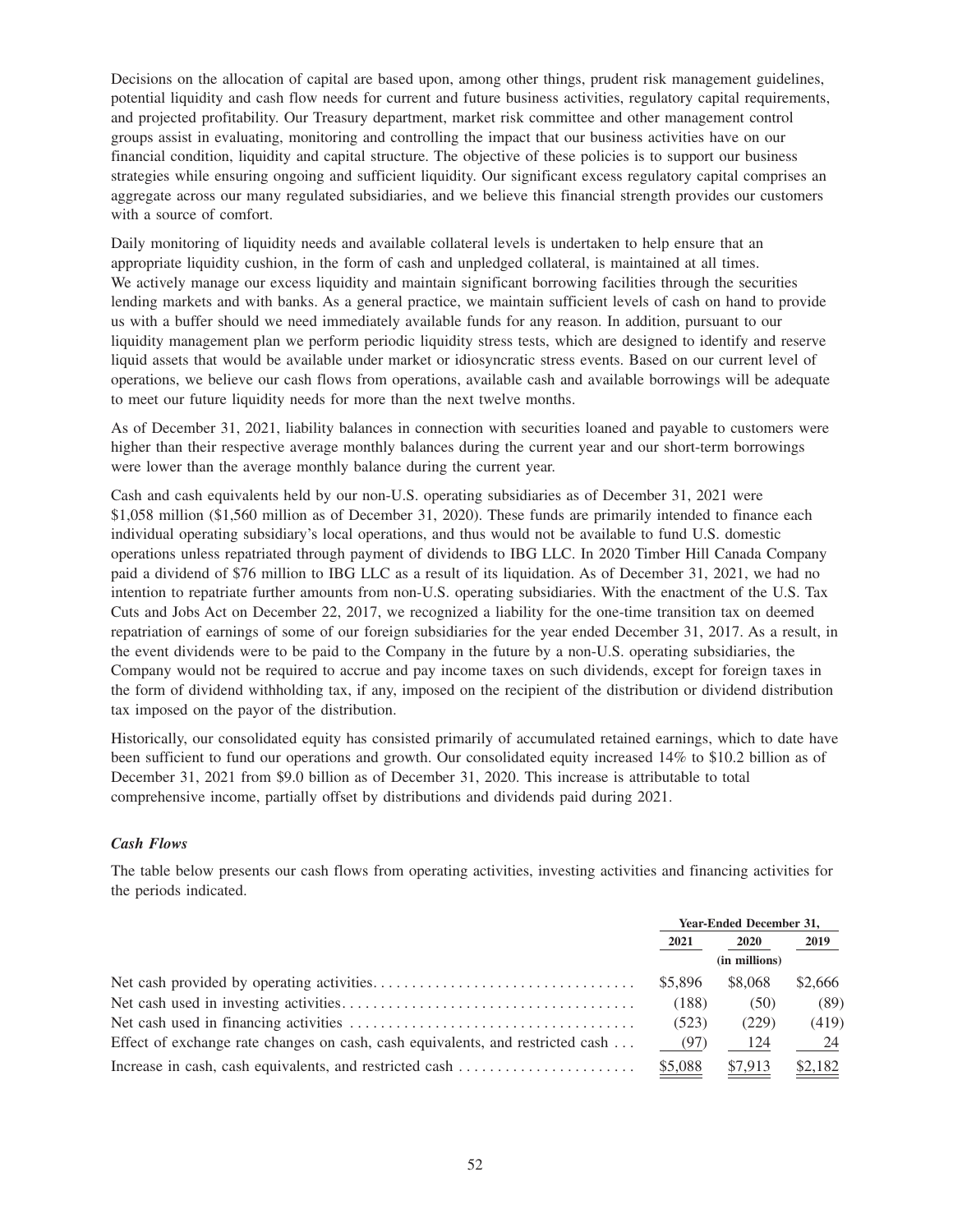Our cash flows from operating activities are largely a reflection of the changes in customer credit and margin loan balances. Our cash flows from investing activities are primarily related to other investments, capitalized internal software development, purchases and sales of memberships, trading rights and shares at exchanges where we trade, and strategic investments where such investments may enable us to offer better execution alternatives to our current and prospective customers, allow us to influence exchanges to provide competing products at better prices using sophisticated technology, or enable us to acquire either technology or customers faster than we could develop them on our own. Our cash flows from financing activities are comprised of short-term borrowings, capital transactions and payments made to Holdings under the Tax Receivable Agreement. Short-term borrowings from banks, and through our senior notes program are part of our daily cash management in support of operating activities. Capital transactions consist primarily of quarterly dividends paid to common stockholders and related distributions paid to Holdings.

Year Ended December 31, 2021: Our cash, cash equivalents, and restricted cash (i.e., cash and cash equivalents that are subject to withdrawal or usage restrictions) increased by \$5,088 million to \$25.3 billion for the year ended December 31, 2021. We raised \$5,896 million in net cash from operating activities. We used net cash of \$711 million in our investing and financing activities, primarily for distributions to noncontrolling interests, redemptions of senior notes, dividends paid to our common stockholders and payments made under the Tax Receivable Agreement. Investing activities mainly consisted of purchases of other investments and property, equipment and intangible assets.

#### **Year Ended December 31, 2020:**

For a discussion of changes in cash flows for the year ended December 31, 2020 refer to our Annual Report on Form 10-K filed with the SEC on February26, 2021.

#### **Year Ended December 31, 2019:**

For a discussion of changes in cash flows for the year ended December 31, 2019 refer to our Annual Report on Form 10-K filed with the SEC on February 28, 2020.

#### *Senior Notes*

In 2020, IBG LLC initiated a program to offer senior notes in private placements to certain qualified customers of IB LLC. IBG LLC intends to use the proceeds for general financing purposes when interest spread opportunities arise. The senior notes are offered at an issue price of \$1 thousand per note at an interest rate calculated by adding the benchmark rate to a rate (spread) that IBG LLC announces from time to time. The benchmark rate is the effective federal funds rate as reported by the Federal Reserve Bank of New York on the morning of the date of the offering. The senior notes mature no later than the thirtieth day following the issuance date, and IBG LLC, at its option, may redeem the senior notes at any time, at a redemption price equal to  $100\%$ of the principal amount of the senior notes to be redeemed, plus accrued and unpaid interest.

During the year ended December 31, 2021 IBG LLC issued senior notes of \$1,428 million and redeemed senior notes of \$1,524 million, respectively. The senior notes carried a weighted average interest rate of 1%. As of December 31, 2021 and 2020, IBG LLC had \$0 and \$96 million of senior notes outstanding, respectively, all of which carried a 1% per annum interest rate, and are included in short-term borrowings in the consolidated statements of financial condition.

#### *Regulatory Capital Requirements*

As of December 31, 2021, all operating subsidiaries were in compliance with their respective regulatory capital requirements. For additional information regarding our regulatory capital requirements see Note 16 – ''Regulatory Requirements'' to the audited consolidated financial statements in Part II, Item 8 of this Annual Report on Form 10-K.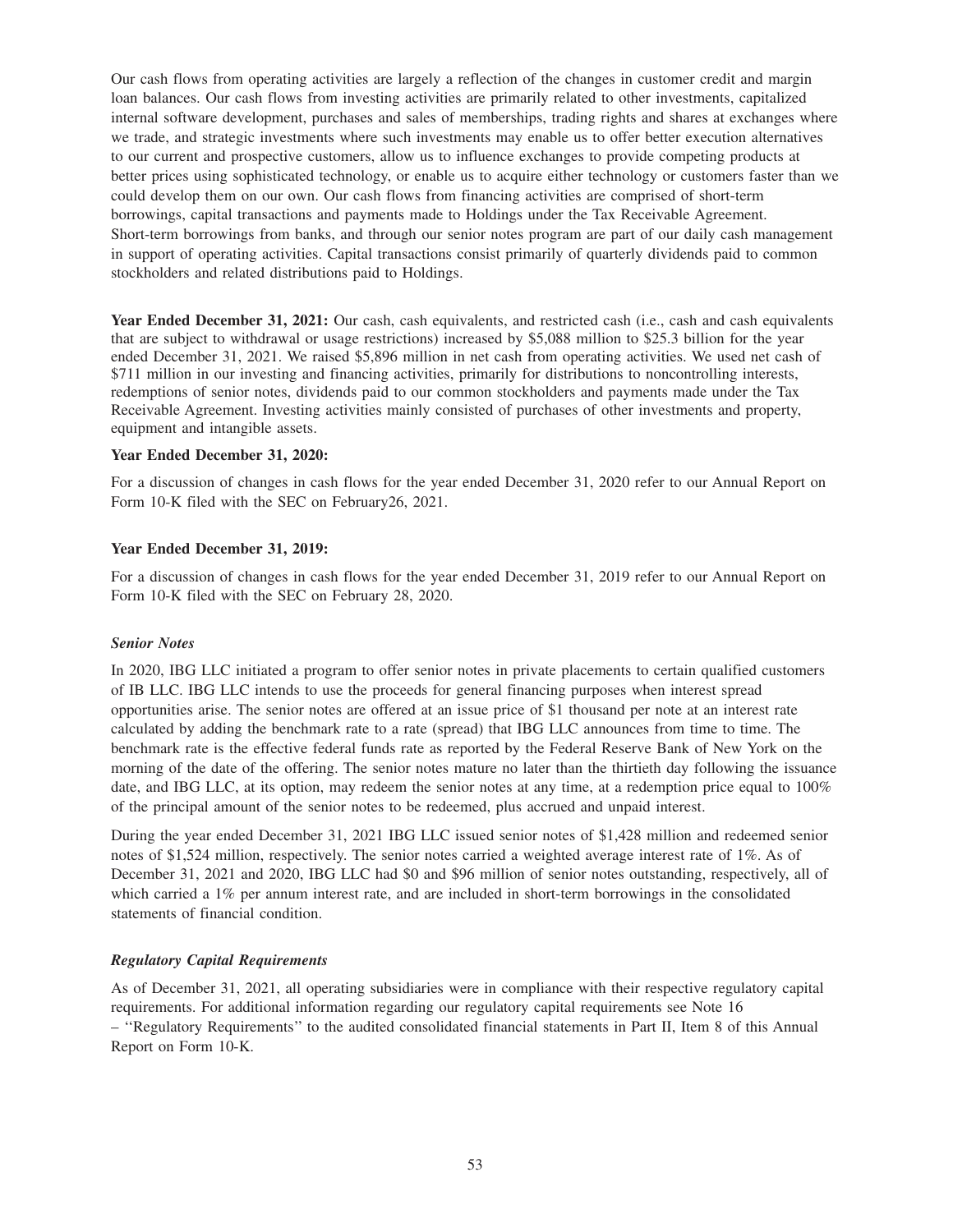### **Capital Expenditures**

Our capital expenditures are comprised of compensation costs of our software engineering staff for development of software for internal use and expenditures for computer, networking and communications hardware, and leasehold improvements. These expenditure items are reported as property, equipment, and intangible assets. Capital expenditures for property, equipment, and intangible assets were approximately \$77 million, \$50 million and \$74 million for the three years ended December 31, 2021, 2020, and 2019, respectively. In the future, we plan to meet capital expenditure needs with cash from operations and cash on hand, as we continue our focus on technology infrastructure initiatives to further enhance our competitive position. In response to changing economic conditions, we believe we have the flexibility to modify our capital expenditures by adjusting them (either upward or downward) to match our actual performance. If we pursue any additional strategic acquisitions, we may incur additional capital expenditures.

#### **Contractual Obligations Summary**

Our contractual obligations principally include obligations associated with our outstanding indebtedness and interest payments as of December 31, 2021.

| <b>Payments Due by Year</b> |       |                                |                           |  |
|-----------------------------|-------|--------------------------------|---------------------------|--|
| Total                       |       | 2022-2023 2024-2025 Thereafter |                           |  |
|                             |       | (in millions)                  |                           |  |
|                             |       |                                | \$139                     |  |
|                             | 49    | 35                             | -58                       |  |
|                             | 20    | 33                             | $\frac{1}{1-\frac{1}{2}}$ |  |
|                             | \$113 | \$107                          | \$197                     |  |

- (1) As of December 31, 2021, contractual amounts owed under the Tax Receivable Agreement of \$222 million have been recorded in payable to affiliate in the consolidated financial statements representing management's best estimate of the amounts currently expected to be owed under the Tax Receivable Agreement. Through December 31, 2021, approximately \$223 million of cumulative cash payments have been made.
- (2) The Tax Act implemented a modified territorial tax system that includes a one-time transition tax on deemed repatriated earnings of foreign subsidiaries to be paid over an eight-year period starting in 2018. We believe this tax will not have a material impact on our liquidity.

#### **Seasonality**

Our businesses are subject to seasonal fluctuations, reflecting varying numbers of market participants at times during the year, varying numbers of trading days from quarter-to-quarter, and declines in trading activity due to holidays. Typical seasonal trends may be superseded by market or world events, which can have a significant impact on prices and trading volume.

### **Inflation**

Although we cannot accurately anticipate the effects of inflation on our operations, we believe that, for the three most recent years, inflation has not had a material impact on our results of operations and will not likely have a material impact in the foreseeable future despite current inflationary pressures. Statements about future inflation are subject to the risk that actual inflation and its effects may differ, possibly materially, due to, among other things, changes in economic growth, impact of supply chain disruptions, unemployment and consumer demand.

#### **Investments in U.S. Government Securities**

We invest in U.S. government securities to satisfy U.S. regulatory requirements. As a broker-dealer, unlike banks, we are required to mark these investments to market even though we intend to hold them to maturity. Sudden increases (decreases) in interest rates will cause mark-to-market losses (gains) on these securities, which are recovered (eliminated) if we hold them to maturity, as currently intended. The impact of changes in interest rates is further described in Part II, Item 7A of this Annual Report on Form 10-K entitled ''Quantitative and Qualitative Disclosures about Market Risk.''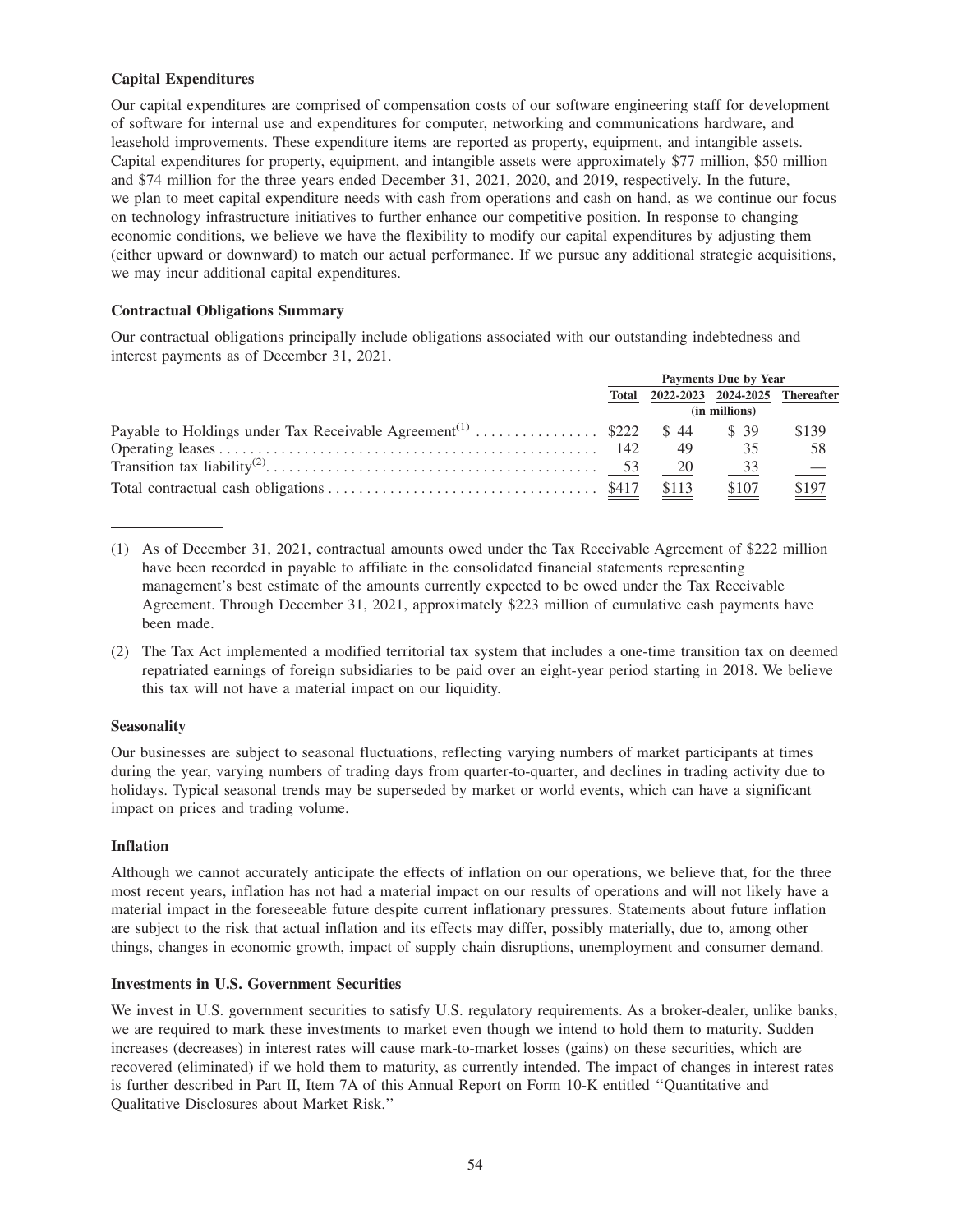#### **Strategic Investments and Acquisitions**

We regularly evaluate potential strategic investments and acquisitions. We hold strategic investments in certain electronic trading exchanges, including BOX Options Exchange, LLC. We also hold strategic investments in certain businesses, including Tiger Brokers, an online stock brokerage established for Chinese retail and institutional customers, in which we have a beneficial ownership interest of 7.6%.

We intend to continue making acquisitions on an opportunistic basis, generally only when the acquisition candidate will, in our opinion, enable us to offer better execution alternatives to our current and prospective customers, allow us to influence exchanges to provide competing products at better prices using sophisticated technology, or enable us to acquire either technology or customers faster than we could develop them on our own.

As of December 31, 2021, there were no other definitive agreements with respect to any material acquisition.

### **Certain Information Concerning Off-Balance-Sheet Arrangements**

We may be exposed to a risk of loss not reflected in our consolidated financial statements for futures products, which represent our obligations to settle at contracted prices, and which may require us to repurchase or sell in the market at prevailing prices. Accordingly, these transactions result in off-balance sheet risk, as our cost to liquidate such futures contracts may exceed the amounts reported in our consolidated statements of financial condition.

### **Critical Accounting Policies and Estimates**

Our consolidated financial statements have been prepared in accordance with U.S. GAAP, which requires management to make estimates and assumptions that affect the reported amounts and disclosures in the consolidated financial statements and accompanying notes. These estimates and assumptions are based on judgment and the best available information at the time. Therefore, actual results could differ materially from those estimates. We believe that the critical policies listed below represent the most significant estimates used in the preparation of our consolidated financial statements. See Note 2 – ''Significant Accounting Policies'' to the audited consolidated financial statements for a summary of our significant accounting policies in Part II, Item 8 of this Annual Report on Form 10-K.

### *Contingencies*

Our policy is to estimate and accrue for potential losses that may arise out of litigation and regulatory proceedings, to the extent that such losses are probable and can be estimated. Significant judgment is required in making these estimates and our final liabilities may ultimately be materially different. Our total liability accrued with respect to litigation and regulatory proceedings is determined on a case by case basis and represents an estimate of probable losses based on, among other factors, the progress of each case, our experience with and industry experience with similar cases and the opinions and views of internal and external legal counsel.

Given the inherent difficulty of predicting the outcome of our litigation and regulatory matters, particularly in cases or proceedings in which substantial or indeterminate damages or fines are sought, or where cases or proceedings are in the early stages, we cannot estimate losses or ranges of losses for cases or proceedings where there is only a reasonable possibility that a loss may be incurred.

### *Income Taxes*

Our income tax expense, deferred tax assets and liabilities, and reserves for unrecognized tax benefits are based on enacted tax laws and reflect management's best assessment of estimated future taxes to be paid. We are subject to income taxes in both the U.S. and numerous foreign jurisdictions. Determining income tax expense requires significant judgment and estimates.

Deferred income tax assets and liabilities arise from temporary differences between the tax and financial statement recognition of the underlying assets and liabilities. In evaluating our ability to recover our deferred tax assets within the jurisdictions from which they arise, we consider all available positive and negative evidence, including scheduled reversals of deferred tax liabilities, projected future taxable income, tax-planning strategies, and results of recent operations.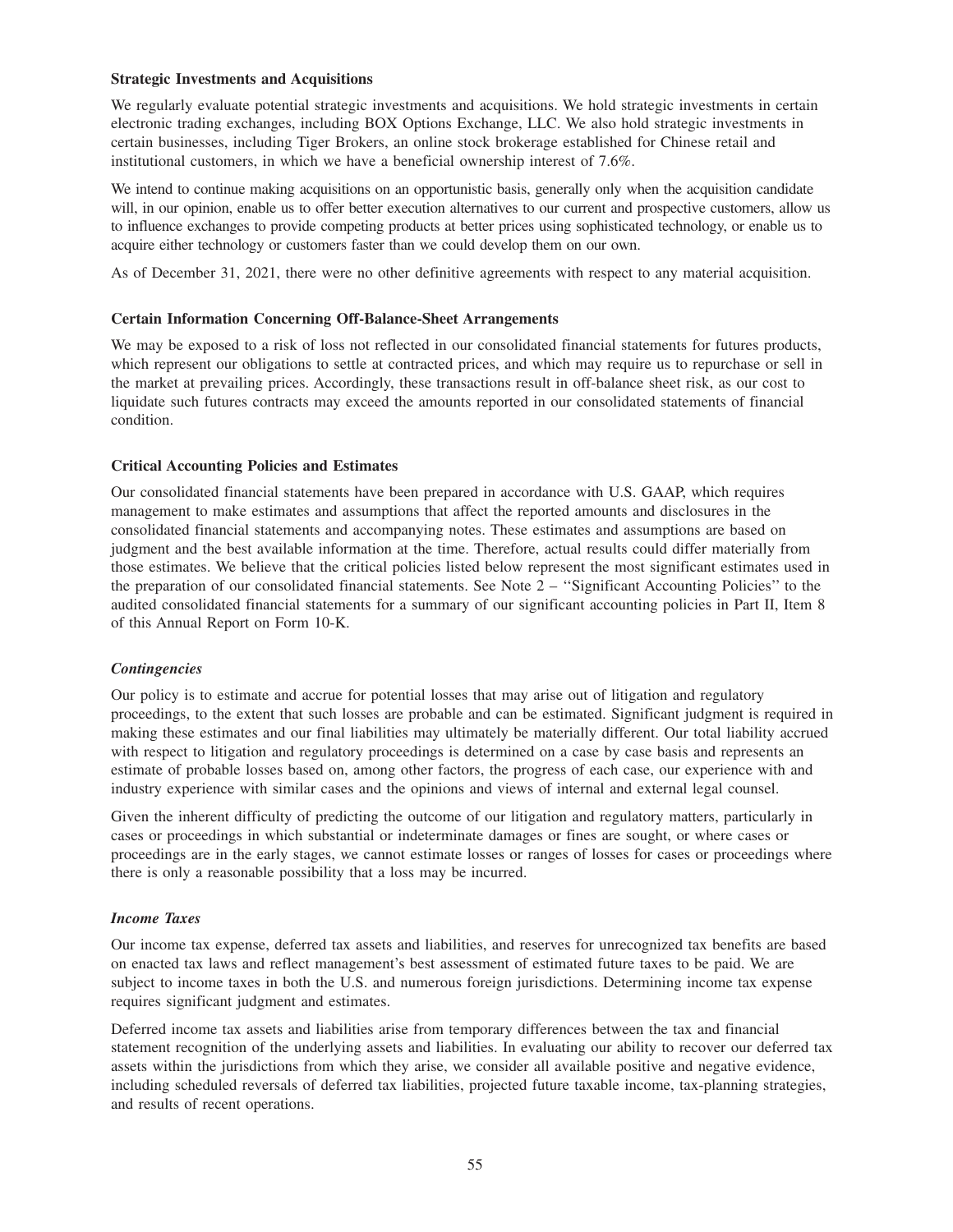In projecting future taxable income, historical results are adjusted for changes in accounting policies and incorporate assumptions including the amount of future state, federal and foreign pre-tax operating income, the reversal of temporary differences, and the implementation of feasible and prudent tax-planning strategies. These assumptions require significant judgment about the forecasts of future taxable income and are consistent with the plans and estimates we are using to manage the underlying businesses. In evaluating the objective evidence that historical results provide, three years of cumulative operating income (loss) are considered. Deferred income taxes have not been provided for U.S. tax liabilities or for additional foreign taxes on the unremitted earnings of foreign subsidiaries that have been indefinitely reinvested.

The calculation of our tax liabilities involves dealing with uncertainties in the application of complex tax laws and regulations in a multitude of jurisdictions across our global operations. Changes in tax laws and rates could also affect recorded deferred tax assets and liabilities in the future. We record tax liabilities in accordance with Financial Accounting Standards Board (''FASB'') ASC Topic 740 and adjust these liabilities when management's judgment changes as a result of the evaluation of new information not previously available. Because of the complexity of some of these uncertainties, the ultimate resolution may result in payments that are different from the current estimates of these tax liabilities. These differences will be reflected as increases or decreases to income tax expense in the period in which new information becomes available.

We recognize that a tax benefit from an uncertain tax position may be recognized only when it is more likely than not that the position will be sustained upon examination, including resolutions of any related appeals or litigation processes, based on the technical merits. A tax position that meets this standard is measured at the largest amount of benefit that will more likely than not be realized on settlement.

#### **Accounting Pronouncements Issued but Not Yet Adopted**

For additional information regarding FASB Accounting Standards Updates (''ASU''s) that have been issued but not yet adopted and that may impact the Company, refer to Note 2 – ''Significant Accounting Policies'' to the audited consolidated financial statements in Part II, Item 8 of this annual Report on form 10-K.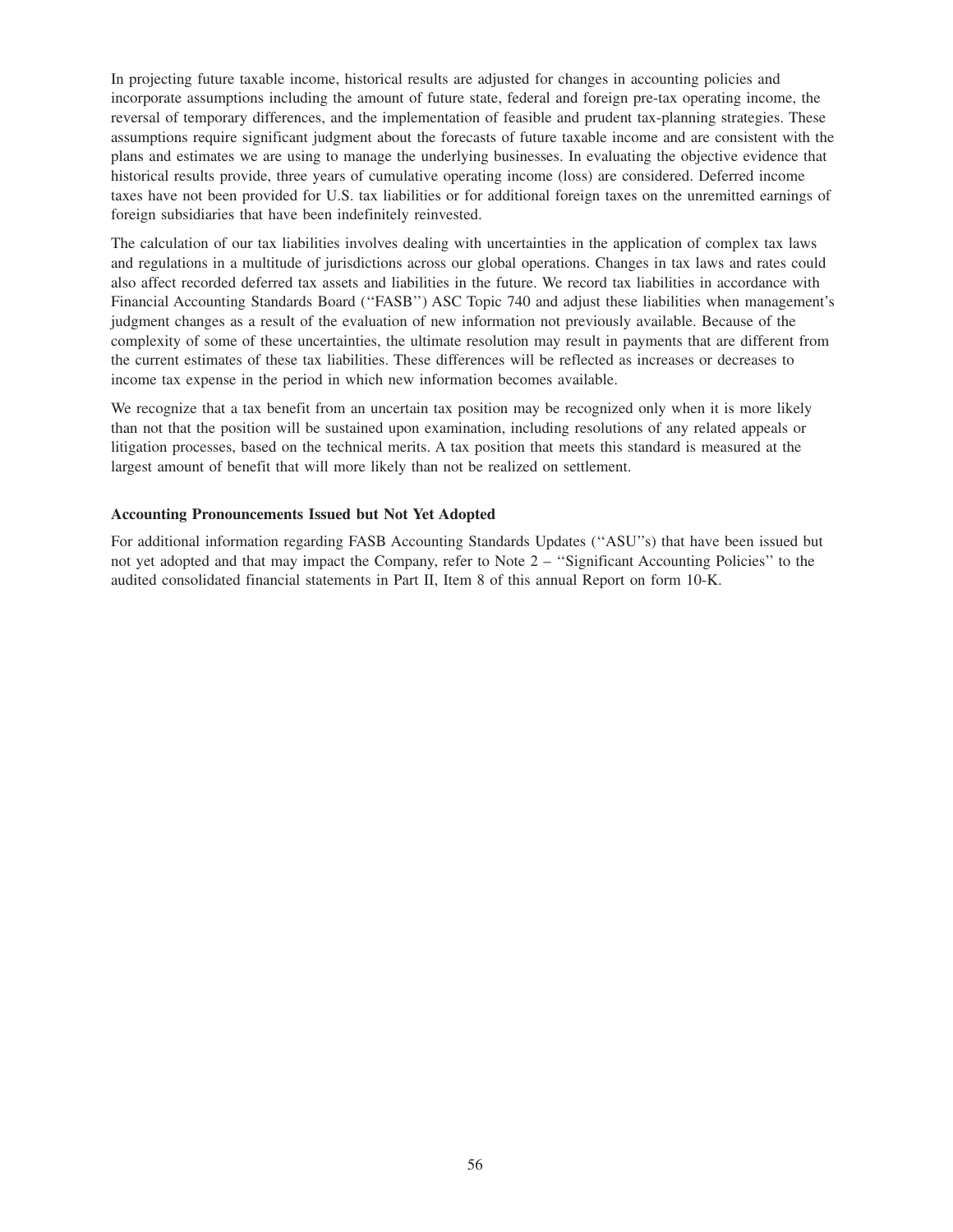### **ITEM 7A. QUANTITATIVE AND QUALITATIVE DISCLOSURES ABOUT MARKET RISK**

We are exposed to various market risks. Our exposures to market risks arise from assumptions built into our pricing models, equity price risk, foreign currency exchange rate fluctuations related to our international operations, changes in interest rates and risks relating to the extension of margin credit to our customers.

Market risk refers to the risk that a change in the level of one or more market prices, rates, indices, implied volatilities (the price volatility of the underlying instrument imputed from option prices), correlations or other market factors, such as market liquidity, will result in losses for a position or portfolio. Generally, we incur trading-related market risk as a result of our remaining market making activities, where the substantial majority of our Value-at-Risk (''VaR'') for market risk exposures is generated. In addition, we incur non-trading-related market risk primarily from investment activities and from foreign currency exposure held in the equity of our foreign subsidiaries, i.e., our non-U.S. brokerage subsidiaries and information technology subsidiaries, and held to meet target balances in our currency diversification strategy.

We use various risk management tools in managing our market risk, which are embedded in our real-time market making systems. We employ certain hedging and risk management techniques to protect us from a severe market dislocation. Our risk management policies are developed and implemented by our steering committee, which is chaired by our Chief Executive Officer and comprised of senior executives of our various operating subsidiaries. The strategy of our remaining market making activities is to calculate quotes a few seconds ahead of the market and execute small trades at a tiny but favorable differential as a result. This strategy is made possible by our proprietary pricing model, which evaluates and monitors the risks inherent in our portfolio, assimilates external market data and reevaluates the outstanding quotes in our portfolio many times per second. Our model automatically rebalances our positions throughout each trading day to manage risk exposures on our options and futures positions and the underlying securities and will price the increased risk that a position would add to the overall portfolio into the bid and offer prices we post. Under risk management policies implemented and monitored primarily through our computer systems, reports to management, including risk profiles, profit and loss analysis and trading performance, are prepared on a real-time basis as well as daily and periodical bases. Although our remaining market making activities are completely automated, the trading process and our risk are monitored by a team of individuals who, in real-time, observe various risk parameters of our consolidated positions. Our assets and liabilities are marked-to-market daily for financial reporting purposes and re-valued continuously throughout the trading day for risk management and asset/liability management purposes.

We use a covariant VaR methodology to measure, monitor and review the market risk of our market making portfolios, with the exception of fixed income products, and our currency exposures. The risk of fixed income products, which comprise primarily U.S. government securities, is measured using a stress test.

### *Pricing Model Exposure*

As described above, our proprietary pricing model, which continuously evaluates and monitors the risks inherent in our portfolio, assimilates external market data and reevaluates the outstanding quotes in our entire portfolio many times per second. Certain aspects of the model rely on historical prices of securities. If the behavior of price movements of individual securities diverges substantially from what their historical behavior would predict, we might incur trading losses. We attempt to limit such risks by diversifying our portfolio across many different options, futures and underlying securities and avoiding concentrations of positions based on the same underlying security. Historically, our losses from these events have been immaterial in comparison to our annual trading profits.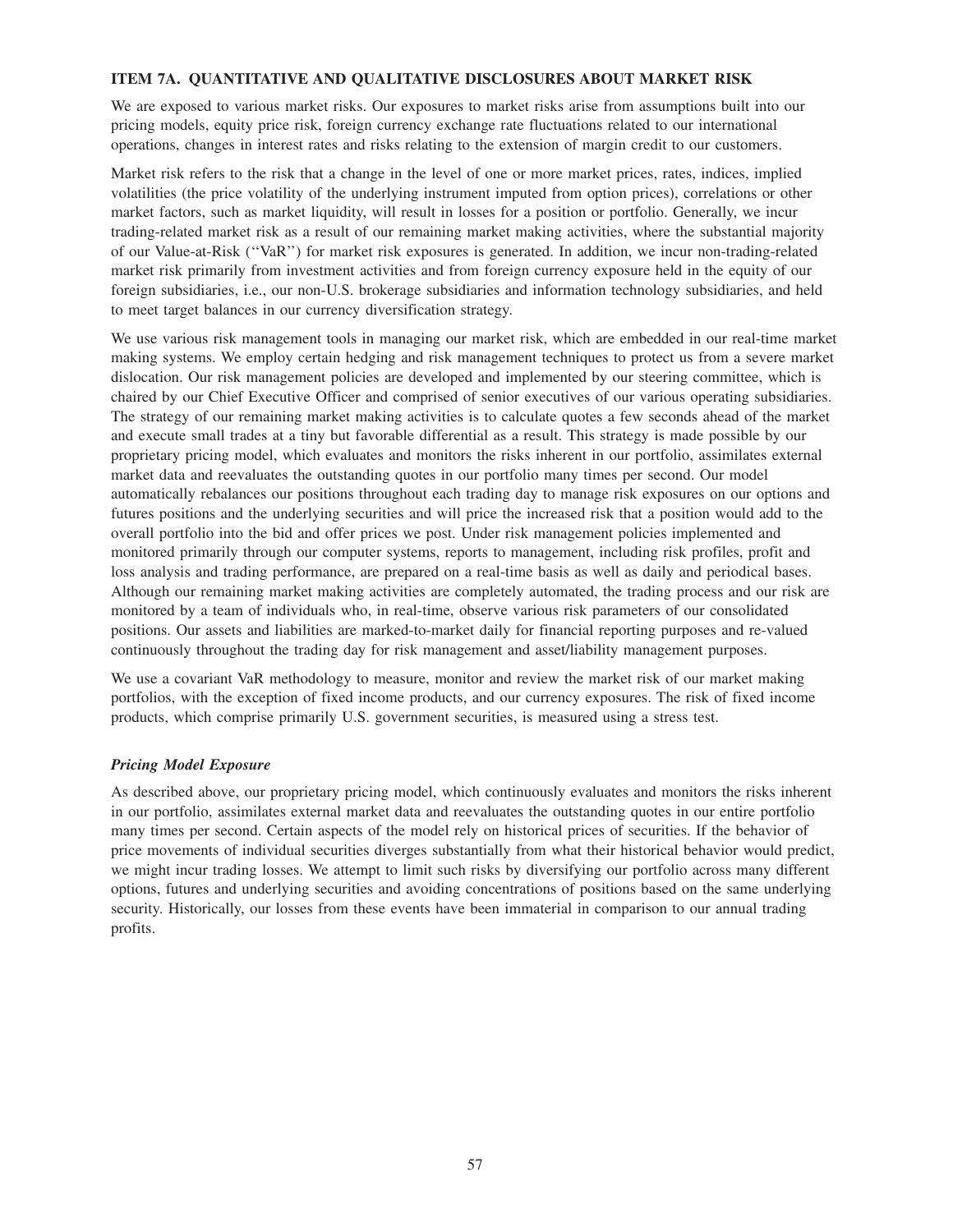### *Foreign Currency Exposure*

As a result of our international activities and accumulated earnings in our foreign subsidiaries, our income and net worth are exposed to fluctuations in foreign exchange rates. For example, some of our European and Asian operations are conducted by our Swiss subsidiary, IBKRFS. IBKRFS is regulated by the Swiss Financial Market Supervisory Authority as a securities dealer and its financial statements are presented in Swiss francs. Accordingly, IBKRFS is exposed to certain foreign exchange risks as described below:

- IBKRFS buys and sells securities denominated in various currencies and carries bank balances and borrows and lends such currencies in its regular course of business. At the end of each accounting period, IBKRFS' assets and liabilities are revalued into Swiss francs for presentation in its financial statements. The resulting foreign currency gains or losses are reported in IBKRFS' income statement and, as translated into U.S. dollars for U.S. GAAP purposes, in our consolidated statements of comprehensive income as a component of other income.
- IBKRFS' financial statements are presented in Swiss francs (i.e., its functional currency) as noted above. At the end of each accounting period, IBKRFS' net worth is translated at the then prevailing exchange rate into U.S. dollars and the resulting translation gain or loss is reported as OCI in our consolidated statements of financial condition and consolidated statements of comprehensive income. OCI is also produced by our other non-U.S. subsidiaries.

Historically, we have taken the approach of not hedging the above exposures, based on the notion that the cost of constantly hedging over the years would amount to more than the random impact of rate changes on our non-U.S. dollar balances. For instance, an increase in the value of the Swiss franc would be unfavorable to the earnings of IBKRFS but would be counterbalanced to some extent by the fact that the translation gain or loss into U.S. dollars is likely to move in the opposite direction.

Our risk management systems incorporate cash forex to hedge our currency exposure at little or no cost. Currency spot positions entered into as part of our currency diversification strategy are held by the parent holding company, IBG LLC. In connection with the development of our currency diversification strategy, we determined to base our net worth in GLOBALs, a basket of currencies.

Because we conduct business in many countries and many currencies and because we consider ourselves a global enterprise based in a diversified basket of currencies rather than a U.S. dollar based company, we actively manage our global currency exposure by maintaining our equity in GLOBALs. The U.S. dollar value of the GLOBAL decreased 1.31% as of December 31, 2021 compared to December 31, 2020. As of December 31, 2021, approximately 26% of our equity was denominated in currencies other than the U.S. dollar.

|                 |             |                | As of 12/31/2020                      |                 |                                        |                |                                       |                 |                                        |                                  |
|-----------------|-------------|----------------|---------------------------------------|-----------------|----------------------------------------|----------------|---------------------------------------|-----------------|----------------------------------------|----------------------------------|
| <b>Currency</b> | Composition | <b>FX</b> Rate | <b>GLOBAL</b> in<br><b>USD Equiv.</b> | $%$ of<br>Comp. | <b>Net Equity</b><br>(in USD millions) | <b>FX</b> Rate | <b>GLOBAL</b> in<br><b>USD Equiv.</b> | $%$ of<br>Comp. | <b>Net Equity</b><br>(in USD millions) | <b>CHANGE</b> in<br>$%$ of Comp. |
| $USD \dots$     | 0.72        | 1.0000         | 0.720                                 | 73.4%           | \$6,610                                | 1.0000         | 0.720                                 | 74.4%           | \$ 7,605                               | 1.0%                             |
| $EUR$           | 0.09        | 1.2216         | 0.110                                 | 11.2%           | 1,009                                  | 1.1372         | 0.102                                 | $10.6\%$        | 1,081                                  | $-0.6%$                          |
| $JPY$ .         | 3.91        | 0.0097         | 0.038                                 | $3.9\%$         | 348                                    | 0.0087         | 0.034                                 | $3.5\%$         | 359                                    | $-0.3\%$                         |
| $GBP$           | 0.02        | 1.3666         | 0.027                                 | 2.8%            | 251                                    | 1.3527         | 0.027                                 | 2.8%            | 286                                    | $0.0\%$                          |
| $CHF$           | 0.02        | 1.1298         | 0.023                                 | 2.3%            | 208                                    | 1.0963         | 0.022                                 | $2.3\%$         | 232                                    | $0.0\%$                          |
| $CNH$           | 0.13        | 0.1538         | 0.020                                 | $2.0\%$         | 184                                    | 0.1572         | 0.020                                 | $2.1\%$         | 216                                    | 0.1%                             |
| $INR. \ldots$ . | 1.10        | 0.0137         | 0.015                                 | $1.5\%$         | 138                                    | 0.0134         | 0.015                                 | $1.5\%$         | 156                                    | $0.0\%$                          |
| $CAD \ldots$    | 0.02        | 0.7853         | 0.012                                 | 1.2%            | 108                                    | 0.7912         | 0.012                                 | $1.2\%$         | 125                                    | $0.0\%$                          |
| $AUD$           | 0.02        | 0.7693         | 0.012                                 | 1.2%            | 106                                    | 0.7266         | 0.011                                 | 1.1%            | 115                                    | $-0.1\%$                         |
| $HKD$           | 0.04        | 0.1290         | 0.005                                 | $0.5\%$         | 41                                     | 0.1283         | 0.004                                 | $0.5\%$         | 47                                     | $0.0\%$                          |
|                 |             |                | 0.981                                 | 100.0%          | \$9,003                                |                | 0.968                                 | $100.0\%$       | \$10,222                               | $0.0\%$                          |

The table below presents a comparison of the U.S. dollar equivalent of the GLOBAL for the periods indicated.

The effects of our currency diversification strategy appear in two places in the consolidated financial statements: (1) as a component of other income in the consolidated statements of comprehensive income and (2) as OCI in the consolidated statements of financial condition and the consolidated statements of comprehensive income. The full effect of the GLOBAL is captured in the consolidated statements of comprehensive income.

Reported results on a comprehensive basis reflect the U.S. GAAP convention that requires the reporting of currency translation results contained in OCI as part of reportable earnings.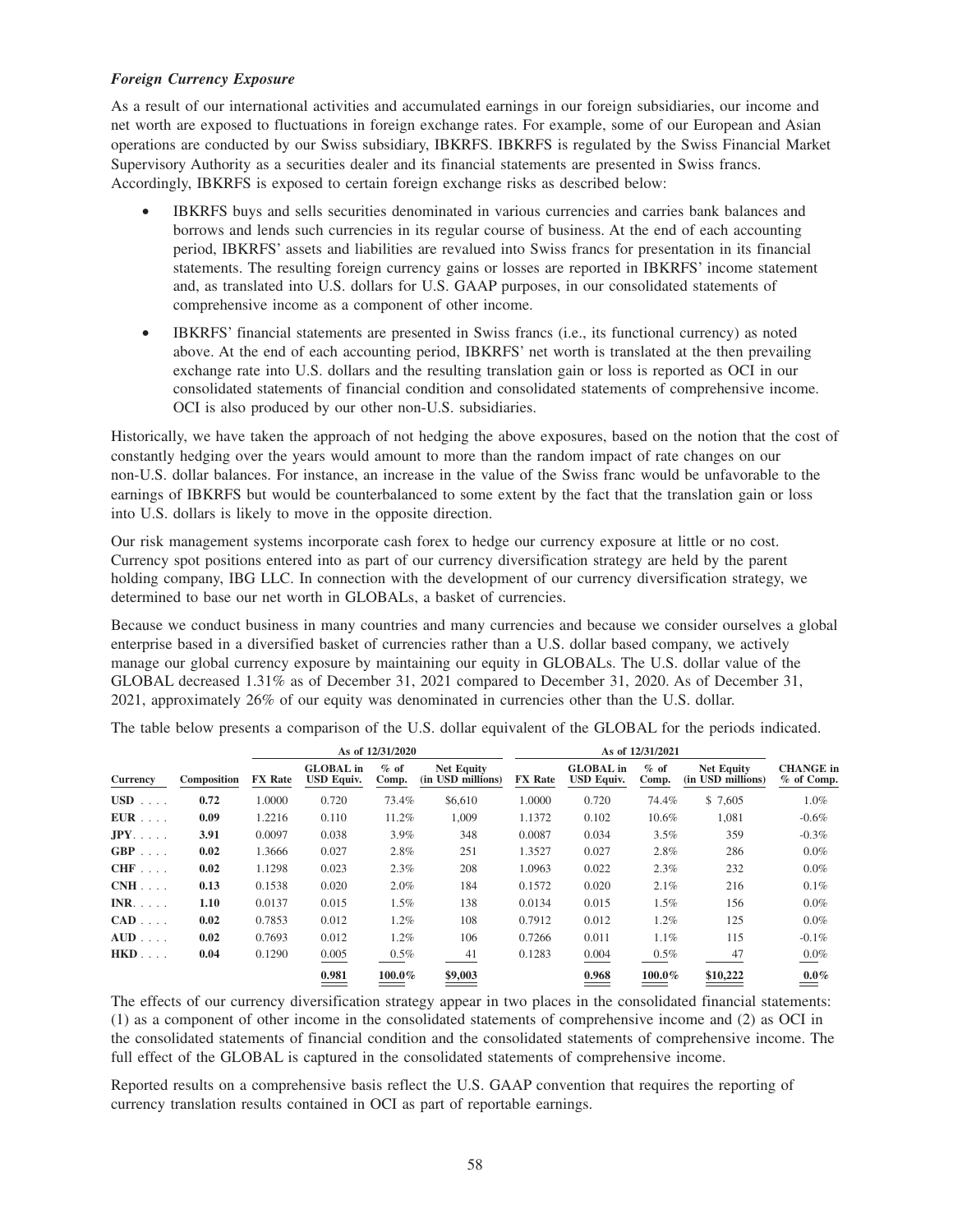### *Interest Rate Risk*

We had no variable-rate debt outstanding as of December 31, 2021.

We pay our customers interest based on benchmark overnight interest rates in various currencies, when interest rates are above a benchmark rate plus a small spread, on cash balances above \$10 thousand (or equivalent) in securities accounts holding more than \$100 thousand and at lower, tiered rates for accounts holding less than \$100 thousand (or equivalent) net asset value. In currencies with negative rates, we pass through the cost of holding certain cash balances to our customers; therefore, we charge our customers interest on these cash balances. In a normal rate environment, we typically invest a portion of these funds in U.S. government securities with maturities of up to two years. If interest rates were to increase rapidly and substantially, our net interest income would not increase proportionally with the interest rates for the portion of the funds invested at fixed yields. In addition, the mark-to-market changes in the value of these fixed rate securities will be reflected in other income, instead of net interest income. Our margin balances are priced to a benchmark rate plus a spread, with a minimum charge of 0.75% in U.S. dollars. At negative or near-zero benchmark rates, our interest sensitivity to rate increases is limited to the extent that a higher benchmark rate plus a spread may still be below the minimum charge.

Based on customer balances and investments outstanding as of December 31, 2021, and assuming reinvestment of maturing instruments in instruments of short-term duration, an unexpected increase of 0.25% over current U.S. dollar interest rate levels would increase our net interest income by approximately \$165 million both over the first year and on an annualized basis, assuming the full effect of reinvestment at higher rates. Our interest rate sensitivity estimate contains separate assumptions for U.S. dollar rates from other currencies' rates and it isolates the effects of a rate increase on reinvestments. We do not approximate mark-to-market impact from interest rate changes; if U.S. government securities whose prices were to fall under these scenarios were held to maturity, as intended, then the reduction in other income would be temporary, as the securities would mature at par value.

We also face the potential for reduced net interest income from customer deposits due to interest rate spread compression in a low rate environment. Based on customer balances and investments outstanding as of December 31, 2021, and assuming reinvestment of maturing instruments in instruments of short-term duration, an unexpected decrease in U.S. dollar interest rates of 0.25% would decrease our net interest income by approximately \$28 million over the first year and \$38 million on an annualized basis, assuming the full effect of reinvestment at lower rates.

We also face interest rate risk due to positions carried for our remaining market making activities to the extent that long or short stock positions may have been established for future or forward dates on options or futures contracts and the value of such positions is impacted by interest rates. The amount of such risk cannot be quantified, however, the reduction of market making positions has substantially reduced this exposure.

### *Dividend Risk*

We face dividend risk in our remaining market making activities as we derive revenues and incur expenses in the form of dividend income and expense, respectively, from our inventory of equity securities, and must make payments in lieu of dividends on short positions in equity securities within our portfolio. Projected future dividends are an important component of pricing equity options and other derivatives, and incorrect projections may lead to trading losses. The amount of such risk cannot be quantified, however, the reduction of market making positions has substantially reduced this exposure.

### *Margin Loans*

We extend margin loans to our customers, which are subject to various regulatory requirements. Margin loans are collateralized by cash and securities in the customers' accounts. The risks associated with margin credit increase during periods of fast market movements or in cases where collateral is concentrated and market movements occur. During such times, customers who utilize margin loans and who have collateralized their obligations with securities may find that the securities have a rapidly depreciating value and may not be sufficient to cover their obligations in the event of a liquidation. We are also exposed to credit risk when our customers execute transactions, such as short sales of options and equities that can expose them to risk beyond their invested capital.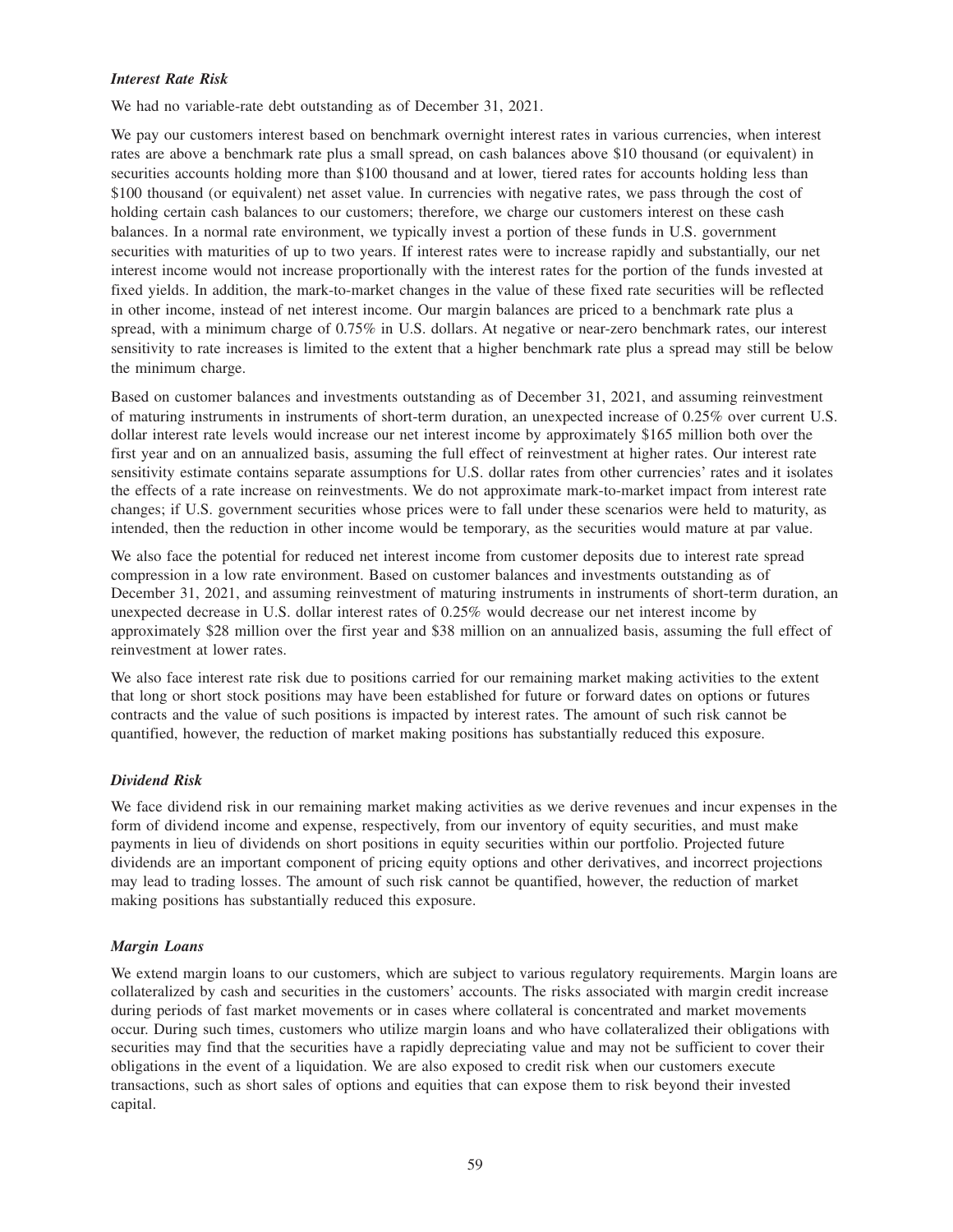We expect this kind of exposure to increase with the growth of our overall business. Because we indemnify and hold harmless our clearing houses and counterparties from certain liabilities or claims, the use of margin loans and short sales may expose us to significant off-balance-sheet risk if collateral requirements are not sufficient to fully cover losses that customers may incur and those customers fail to satisfy their obligations. As of December 31, 2021, we had \$54.9 billion in margin loans extended to our customers. The amount of risk to which we are exposed from the margin loans we extend to our customers and from short sale transactions by our customers is unlimited and not quantifiable as the risk is dependent upon analysis of a potentially significant and undeterminable rise or fall in stock prices. Our account level margin requirements meet or exceed those required by Regulation T of the Board of Governors of the Federal Reserve and FINRA portfolio margin rules, as applicable. As a matter of practice, we enforce real-time margin compliance monitoring and liquidate customers' positions if their equity falls below required margin requirements.

We have a comprehensive policy implemented in accordance with regulatory standards to assess and monitor the suitability of investors to engage in various trading activities. To mitigate our risk, we also continuously monitor customer accounts to detect excessive concentration, large orders or positions, patterns of day trading and other activities that indicate increased risk to us.

Our credit exposure is to a great extent mitigated by our real-time margining system, which automatically evaluates each account throughout the trading day and closes out positions automatically for accounts that are found to be under-margined. While this methodology is effective in most situations, it may not be effective in situations where no liquid market exists for the relevant securities or commodities or where, for any reason, automatic liquidation for certain accounts has been disabled. Our Risk Management Committee continually monitors and evaluates our risk management policies, including the implementation of policies and procedures to enhance the detection and prevention of potential events to mitigate margin loan losses.

#### *Value-at-Risk*

We estimate VaR using a historical approach, which uses the historical daily price returns of underlying assets as well as estimates of the end of day implied volatility for options. Our one-day VaR is defined as the unrealized loss in portfolio value that, based on historically observed market risk factors, would have been exceeded with a frequency of one percent, based on a calculation with a confidence interval of 99%.

Our VaR model generally takes into account exposures to equity and commodity price risk and foreign exchange rates.

We use VaR as one of a range of risk management tools. Among their benefits, VaR models permit the estimation of a portfolio's aggregate market risk exposure, incorporating a range of varied market risks and portfolio assets. One key element of the VaR model is that it reflects risk reduction due to portfolio diversification or hedging activities. However, VaR has various strengths and limitations, which include, but are not limited to: use of historical changes in market risk factors, which may not be accurate predictors of future market conditions, and may not fully incorporate the risk of extreme market events that are outsized relative to observed historical market behavior or reflect the historical distribution of results beyond the confidence interval; and reporting of losses in a single day, which does not reflect the risk of positions that cannot be liquidated or hedged in one day. A small proportion of market risk generated by trading positions is not included in VaR. The modeling of the risk characteristics of some positions relies on approximations that, under certain circumstances, could produce significantly different results from those produced using more precise measures. VaR is most appropriate as a risk measure for trading positions in liquid financial markets and will understate the risk associated with severe events, such as periods of extreme illiquidity.

The VaR calculation simulates the performance of the portfolio based on several years of daily price changes of the underlying assets and determines the VaR as the calculated loss that occurs at the 99<sup>th</sup> percentile.

Since the reported VaR statistics are estimates based on historical data, VaR should not be viewed as predictive of our future revenues or financial performance or of our ability to monitor and manage risk. There can be no assurance that our actual losses on a particular day will not exceed the indicated VaR or that such losses will not occur more than one time in 100 trading days. VaR does not predict the magnitude of losses which, should they occur, may be significantly greater than the VaR amount.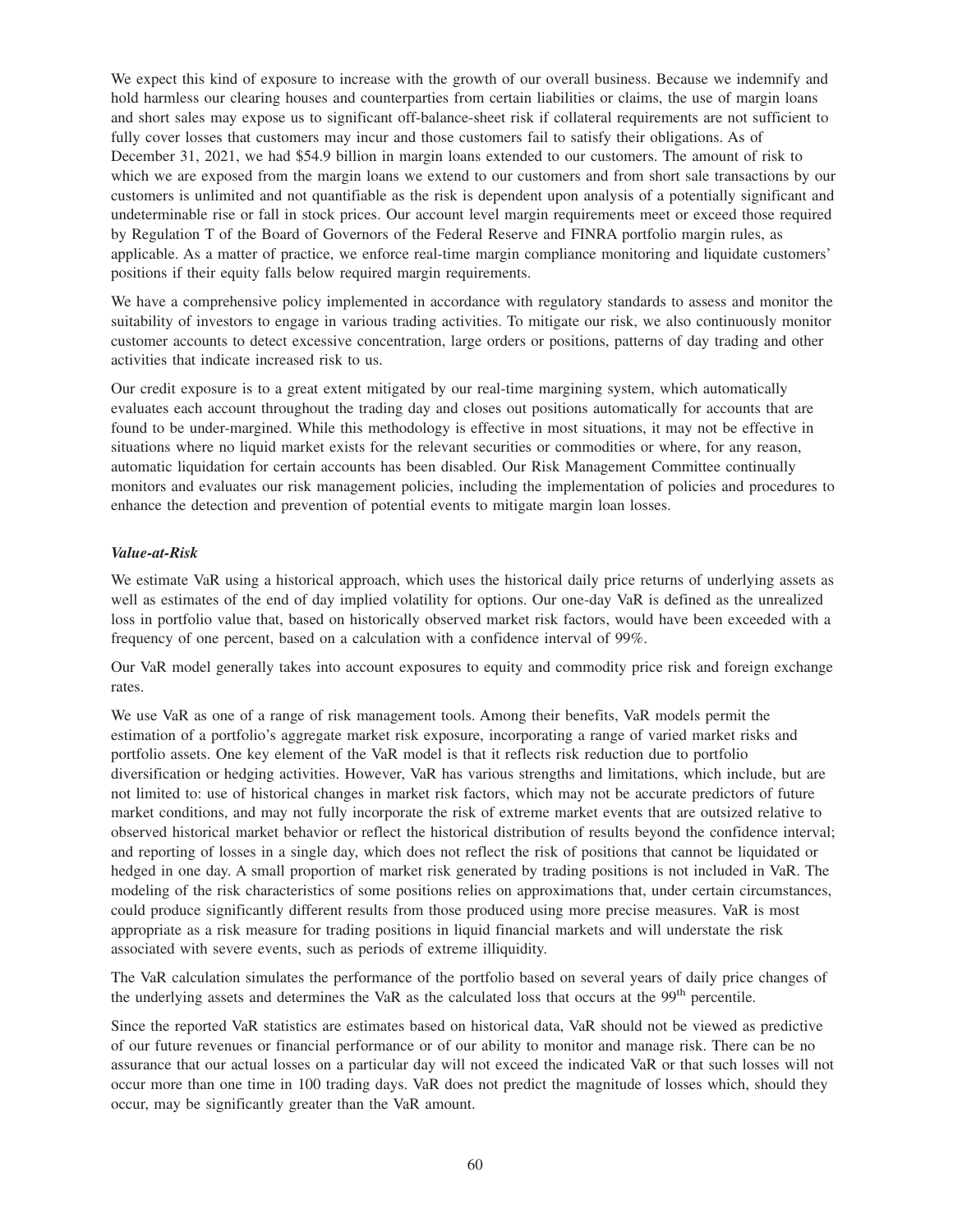### *Stress Test*

We estimate the market risk of our fixed income portfolio using a risk analysis model provided by a leading external vendor. For corporate bonds, this stress test is configured to calculate the change in value of each fixed income security in the portfolio over one day in seven scenarios each of which represents a parallel shift of the U.S. Treasury yield curve. The scenarios are shifts of +/−100, +/−200, and +/−300 basis points. For U.S. government securities, the stress test is configured to calculate the change in value of each fixed income security in the portfolio over one day in three scenarios each of which represents a parallel shift of the U.S. Treasury yield curve. The scenarios are shifts of +/−25 basis points.

#### **VaR and Stress Test Measures**

| <b>Market Risk Category</b> | At December 31.<br>2021 | At December 31.<br><b>2020</b> | Average<br>2021 | High<br>2021   |
|-----------------------------|-------------------------|--------------------------------|-----------------|----------------|
|                             |                         | (in millions)                  |                 |                |
| $\text{Trading}^{(1)}$      |                         |                                |                 |                |
|                             | \$8                     | S <sub>7</sub>                 | \$8             | \$10           |
|                             | $\frac{0}{1}$           | $\equiv$ 0                     | $\frac{0}{1}$   | $\overline{0}$ |
|                             | \$8                     | \$7                            | \$8             | \$10           |
| Non-Trading $^{(1)}$        |                         |                                |                 |                |
|                             | \$18                    | \$20                           | \$20            | \$59           |
|                             |                         | $\overline{\phantom{a}}$       |                 | $\overline{7}$ |
| Non-Trading Total           | \$25                    | \$22                           | \$23            | \$66           |

(1) The product categories displayed in the table as ''Trading'' reflect activities undertaken in the Company's market making activities.

The ''Non-trading'' category reflects investment activities and foreign currency exposures of the Company's non-market making subsidiaries (i.e., its brokerage subsidiaries and information technology subsidiaries). This category also includes corporate activities in foreign exchange designed to achieve the Company's currency diversification strategy.

The average and high VaR amounts for equities and currencies are based on end of day calculations performed in 2021. The fixed income stress amounts are based on the four quarter ending calculations performed in 2021.

- (2) Equities and currencies held for market making purposes are combined because these products are part of an integrated, hedged market making portfolio, on which the risk is measured using VaR.
- (3) The Trading Fixed Income category contains primarily foreign government securities held in connection with market making activities. The risks on these products were managed separately and measured using the stress test analysis.
- (4) The Non-Trading Fixed Income, Other category contains primarily U.S. government securities held in segregated safekeeping accounts for the exclusive benefit of our brokerage customers, on which the risk is measured using a stress test analysis.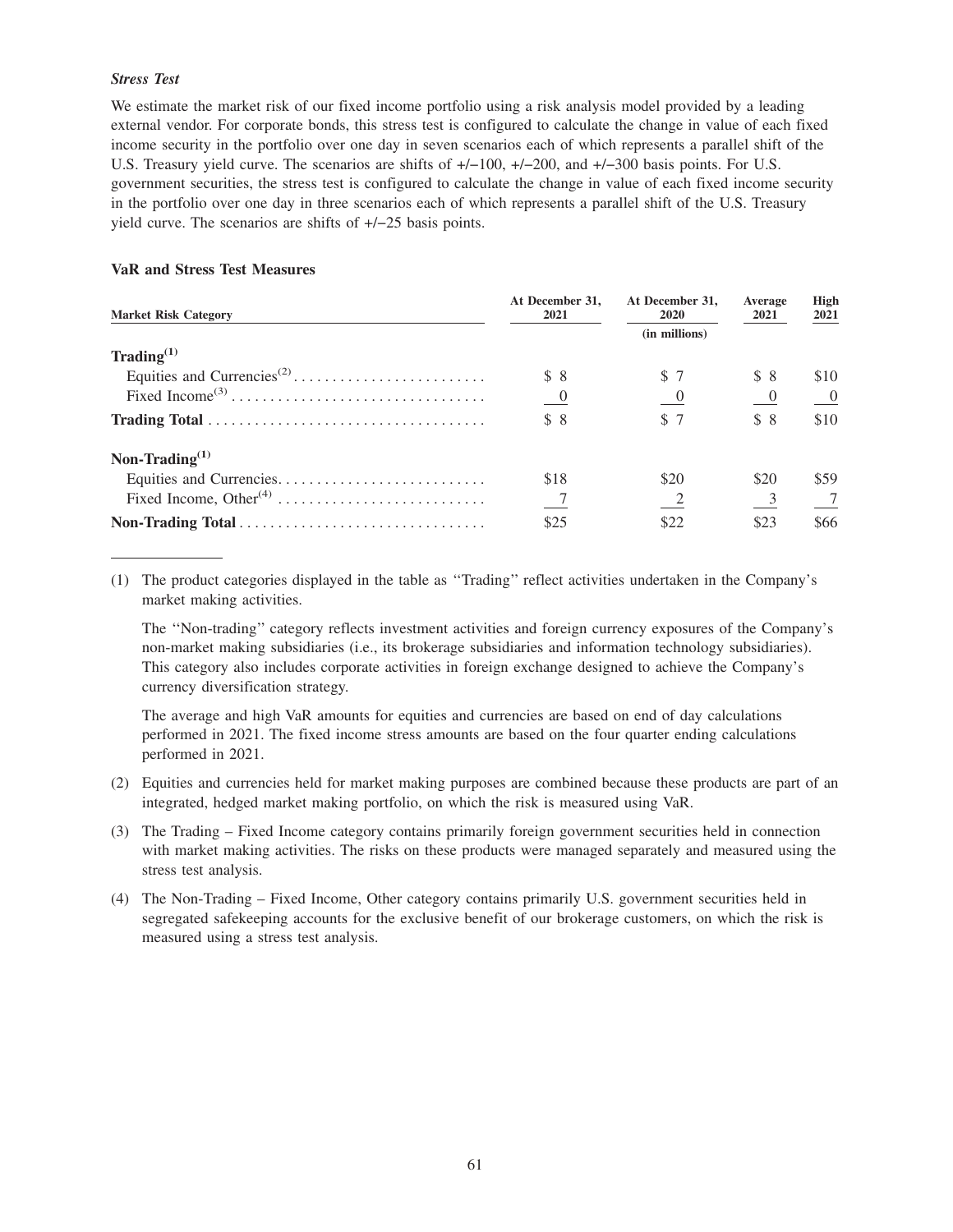# **ITEM 8. FINANCIAL STATEMENTS AND SUPPLEMENTARY DATA**

# **Index to Consolidated Financial Statements**

| 63 |
|----|
| 65 |
|    |
| 66 |
| 67 |
| 68 |
| 69 |
|    |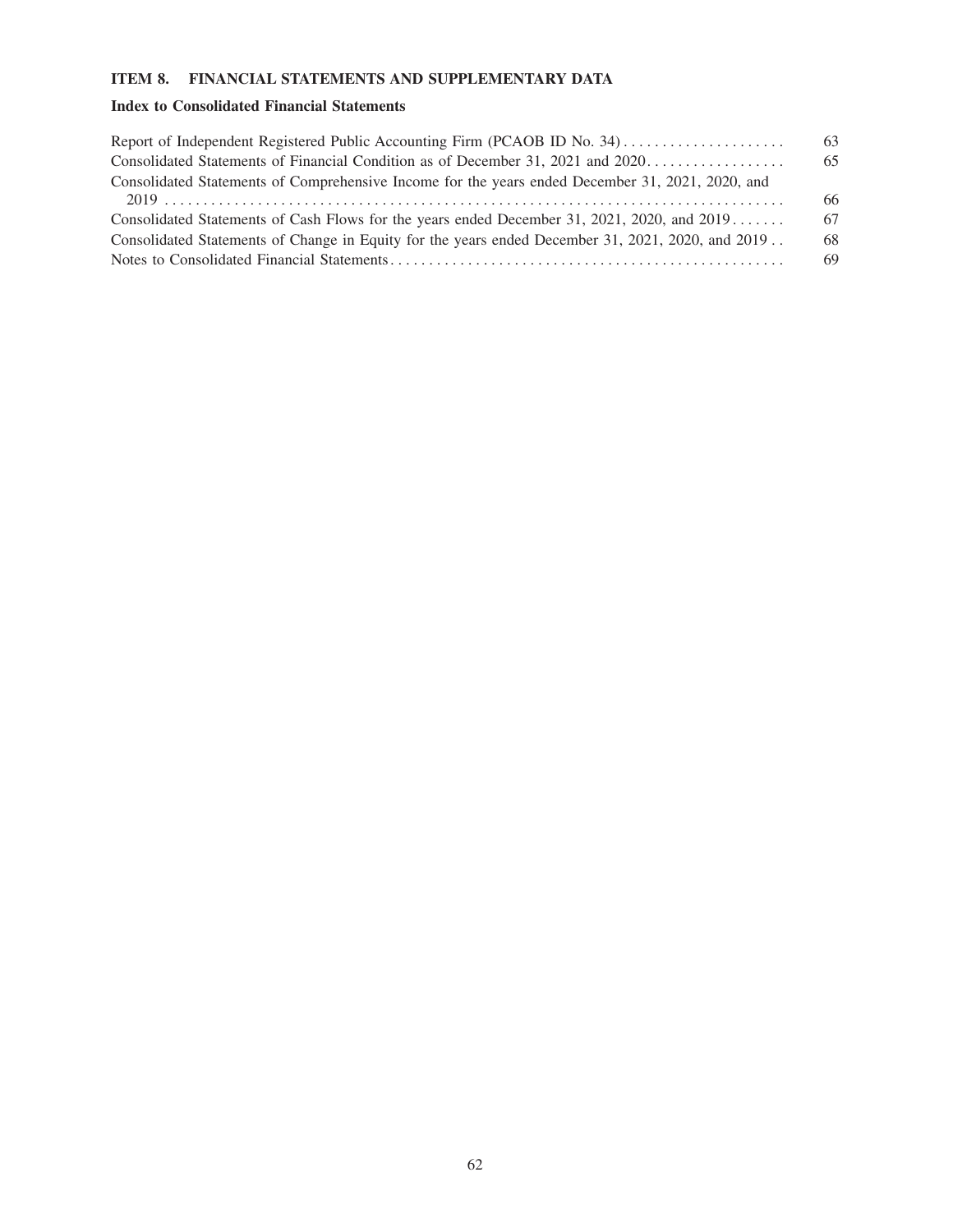### **REPORT OF INDEPENDENT REGISTERED PUBLIC ACCOUNTING FIRM**

To the Stockholders and the Board of Directors of Interactive Brokers Group, Inc. Greenwich, CT

### **Opinion on the Financial Statements**

We have audited the accompanying consolidated statements of financial condition of Interactive Brokers Group, Inc. and subsidiaries (the ''Company'') as of December 31, 2021 and 2020, the related consolidated statements of comprehensive income, changes in equity, and cash flows, for each of the three years in the period ended December 31, 2021, and the related notes (collectively referred to as the ''financial statements''). In our opinion, the financial statements present fairly, in all material respects, the financial position of the Company as of December 31, 2021 and 2020, and the results of its operations and its cash flows for each of the three years in the period ended December 31, 2021, in conformity with accounting principles generally accepted in the United States of America.

We have also audited, in accordance with the standards of the Public Company Accounting Oversight Board (United States) (PCAOB), the Company's internal control over financial reporting as of December 31, 2021, based on criteria established in *Internal Control — Integrated Framework (2013)* issued by the Committee of Sponsoring Organizations of the Treadway Commission and our report dated February 25, 2022, expressed an unqualified opinion on the Company's internal control over financial reporting.

### **Basis for Opinion**

These financial statements are the responsibility of the Company's management. Our responsibility is to express an opinion on the Company's financial statements based on our audits. We are a public accounting firm registered with the PCAOB and are required to be independent with respect to the Company in accordance with the U.S. federal securities laws and the applicable rules and regulations of the Securities and Exchange Commission and the PCAOB.

We conducted our audits in accordance with the standards of the PCAOB. Those standards require that we plan and perform the audit to obtain reasonable assurance about whether the financial statements are free of material misstatement, whether due to error or fraud. Our audits included performing procedures to assess the risks of material misstatement of the financial statements, whether due to error or fraud, and performing procedures that respond to those risks. Such procedures included examining, on a test basis, evidence regarding the amounts and disclosures in the financial statements. Our audits also included evaluating the accounting principles used and significant estimates made by management, as well as evaluating the overall presentation of the financial statements. We believe that our audits provide a reasonable basis for our opinion.

### **Critical Audit Matter**

The critical audit matter communicated below is a matter arising from the current-period audit of the financial statements that was communicated or required to be communicated to the audit committee and that (1) relates to accounts or disclosures that are material to the financial statements and (2) involved our especially challenging, subjective, or complex judgments. The communication of critical audit matters does not alter in any way our opinion on the financial statements, taken as a whole, and we are not, by communicating the critical audit matter below, providing a separate opinion on the critical audit matter or on the accounts or disclosures to which it relates.

### *Income taxes — Refer to Notes 2 and 11 to the consolidated financial statements*

### *Critical Audit Matter Description*

The Company's income tax expense, deferred tax assets and liabilities (net of valuation allowance, if any), and reserves for unrecognized tax benefits are based on enacted tax laws and reflects management's best assessment of estimated future taxes to be paid. The Company is subject to income taxes in both the U.S. and various foreign jurisdictions. The Company has deferred tax assets resulting from the tax basis step-up received in connection with the Company's public equity offerings. Determining income tax expense requires significant management judgments and estimates.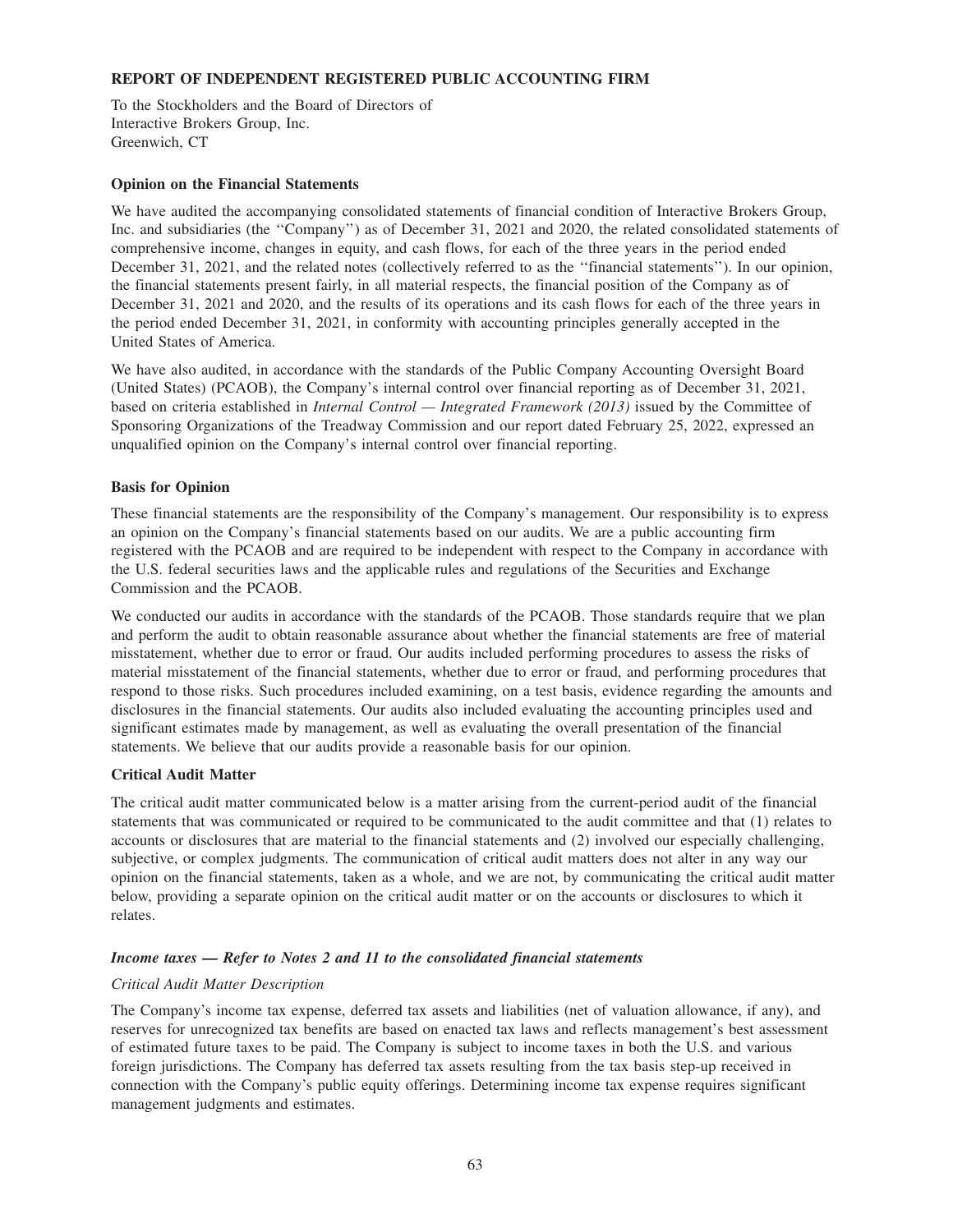We identified management's calculation of income tax expense, deferred tax assets and liabilities (net of valuation allowance, if any), and reserves for unrecognized tax benefits as a critical audit matter because of the significant judgments and estimates management makes to determine these amounts. Performing audit procedures to evaluate the reasonableness of management's interpretation of tax law in various foreign jurisdictions, and its estimate of the associated provisions, tax charges, and uncertain tax positions required a high degree of auditor judgment and increased effort, including the need to involve our income tax specialists.

### *How the Critical Audit Matter Was Addressed in the Audit*

Our audit procedures related to income taxes included, among others, the following:

- We tested the operating effectiveness of controls over income tax balances and disclosures, including the provision for income taxes, deferred tax assets and liabilities (including valuation allowance) and unrecognized tax benefits.
- With the assistance of our income tax specialists, we assessed the Company's income tax expense by:
	- Evaluating the Company's income tax provision calculation, including testing the appropriateness of income tax rates applied and of income allocations among the taxing jurisdictions, and the mathematical accuracy of the calculation.
	- Evaluating the Company's analyses supporting its conclusions as to the recognition and measurement of deferred tax assets and liabilities, including the calculation of the deferred tax asset related to the tax basis step-up received in connection with the Company's public equity offering.
	- Evaluating management's assessment of the Company's ability to utilize the net deferred tax assets in future years.
	- Evaluating the appropriateness of the Company having no significant unrecognized tax benefits.
	- Evaluating the Company's disclosures related to the provision for income taxes, deferred tax assets and liabilities (including valuation allowance) and unrecognized tax benefits.

/s/ Deloitte & Touche LLP New York, New York February 25, 2022

We have served as the Company's auditor since 1990.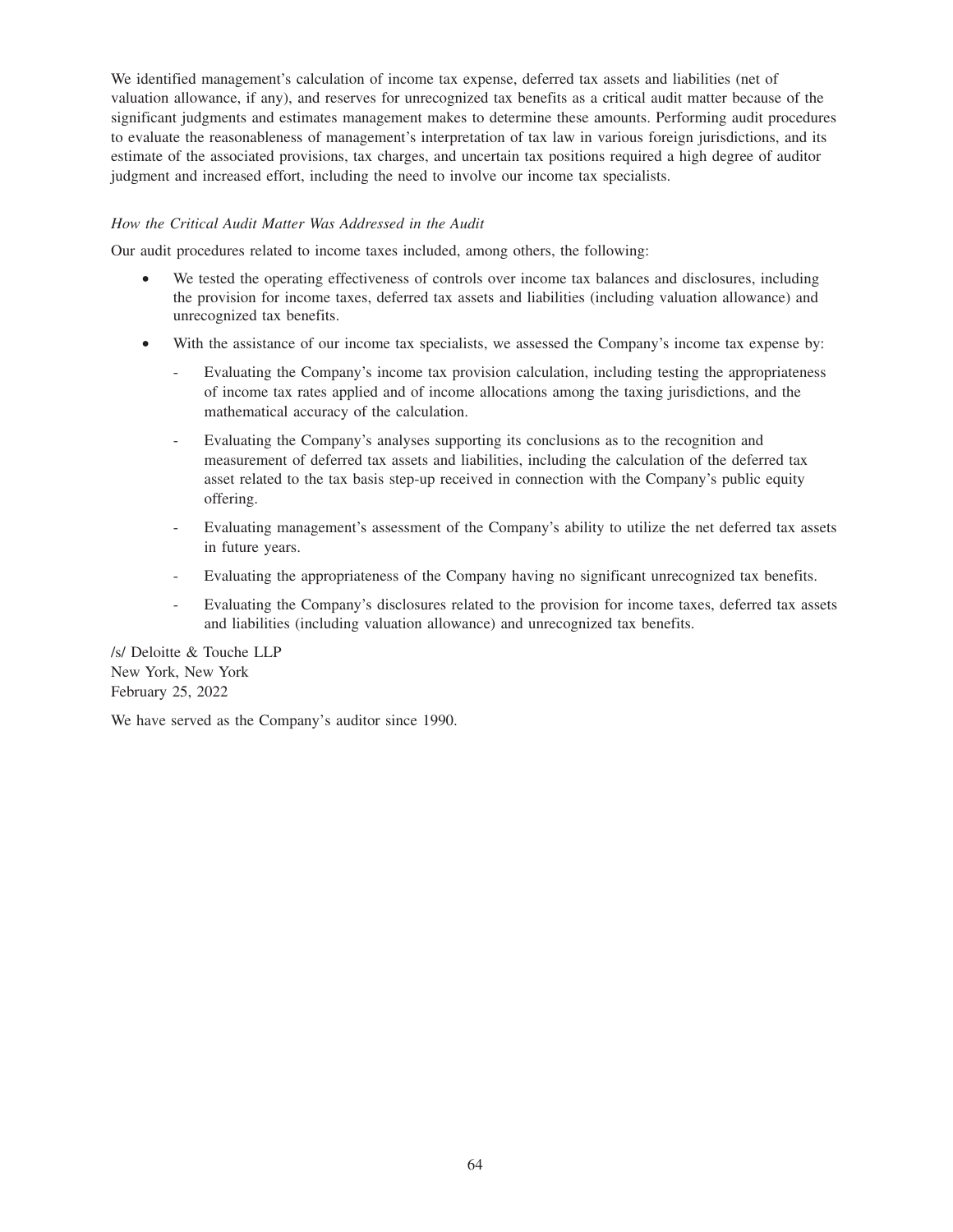#### **Interactive Brokers Group, Inc. and Subsidiaries Consolidated Statements of Financial Condition**

|                                                                                         | December 31, |           |  |
|-----------------------------------------------------------------------------------------|--------------|-----------|--|
| (in millions, except share amounts)                                                     | 2021         | 2020      |  |
| <b>Assets</b>                                                                           |              |           |  |
|                                                                                         | 2,395<br>\$  | \$4,292   |  |
|                                                                                         | 22,888       | 15,903    |  |
|                                                                                         | 15,121       | 27,821    |  |
|                                                                                         | 3,912        | 4,956     |  |
|                                                                                         | 4,380        | 792       |  |
| Financial instruments owned, at fair value                                              |              |           |  |
|                                                                                         | 559          | 544       |  |
|                                                                                         | 114          | 86        |  |
|                                                                                         | 673          | 630       |  |
| Receivables                                                                             |              |           |  |
| Customers, less allowance for credit losses of \$8 and \$17 as of December 31, 2021 and |              |           |  |
|                                                                                         | 54,935       | 39,333    |  |
|                                                                                         | 3,771        | 1,254     |  |
|                                                                                         | 127          | 104       |  |
|                                                                                         | 58,833       | 40,691    |  |
|                                                                                         | 911          | 594       |  |
|                                                                                         | \$109,113    | \$95,679  |  |
| Liabilities and equity                                                                  |              |           |  |
|                                                                                         | \$<br>27     | \$<br>118 |  |
|                                                                                         | 11,769       | 9,838     |  |
| Financial instruments sold, but not yet purchased, at fair value<br>Payables            | 182          | 153       |  |
|                                                                                         | 85,634       | 75,882    |  |
|                                                                                         | 557          | 182       |  |
|                                                                                         | 222          | 199       |  |
|                                                                                         | 492          | 298       |  |
|                                                                                         | 8            | -6        |  |
|                                                                                         | 86,913       | 76,567    |  |
|                                                                                         | 98,891       | 86,676    |  |
| Commitments, contingencies and guarantees (see Note 14)                                 |              |           |  |
| <b>Equity</b>                                                                           |              |           |  |
| Stockholders' equity                                                                    |              |           |  |
| Common stock, \$0.01 par value per share                                                |              |           |  |
| Class A – Authorized - 1,000,000,000, Issued - 98,359,572 and 90,909,889 shares,        |              |           |  |
| Outstanding – 98,204,658 and 90,773,105 shares as of December 31, 2021 and 2020         | 1            | 1         |  |
| Class B – Authorized, Issued and Outstanding – 100 shares as of December 31, 2021 and   |              |           |  |
|                                                                                         | 1,442        | 1,244     |  |
|                                                                                         | 953          | 683       |  |
| Accumulated other comprehensive income, net of income taxes of \$0 and \$0 as of        |              |           |  |
|                                                                                         | 4            | 26        |  |
| Treasury stock, at cost, 154,914 and 136,784 shares as of December 31, 2021 and 2020    | (5)          | (3)       |  |
|                                                                                         | 2,395        | 1,951     |  |
|                                                                                         | 7,827        | 7,052     |  |
|                                                                                         |              |           |  |
|                                                                                         | 10,222       | 9,003     |  |
|                                                                                         | \$109,113    | \$95,679  |  |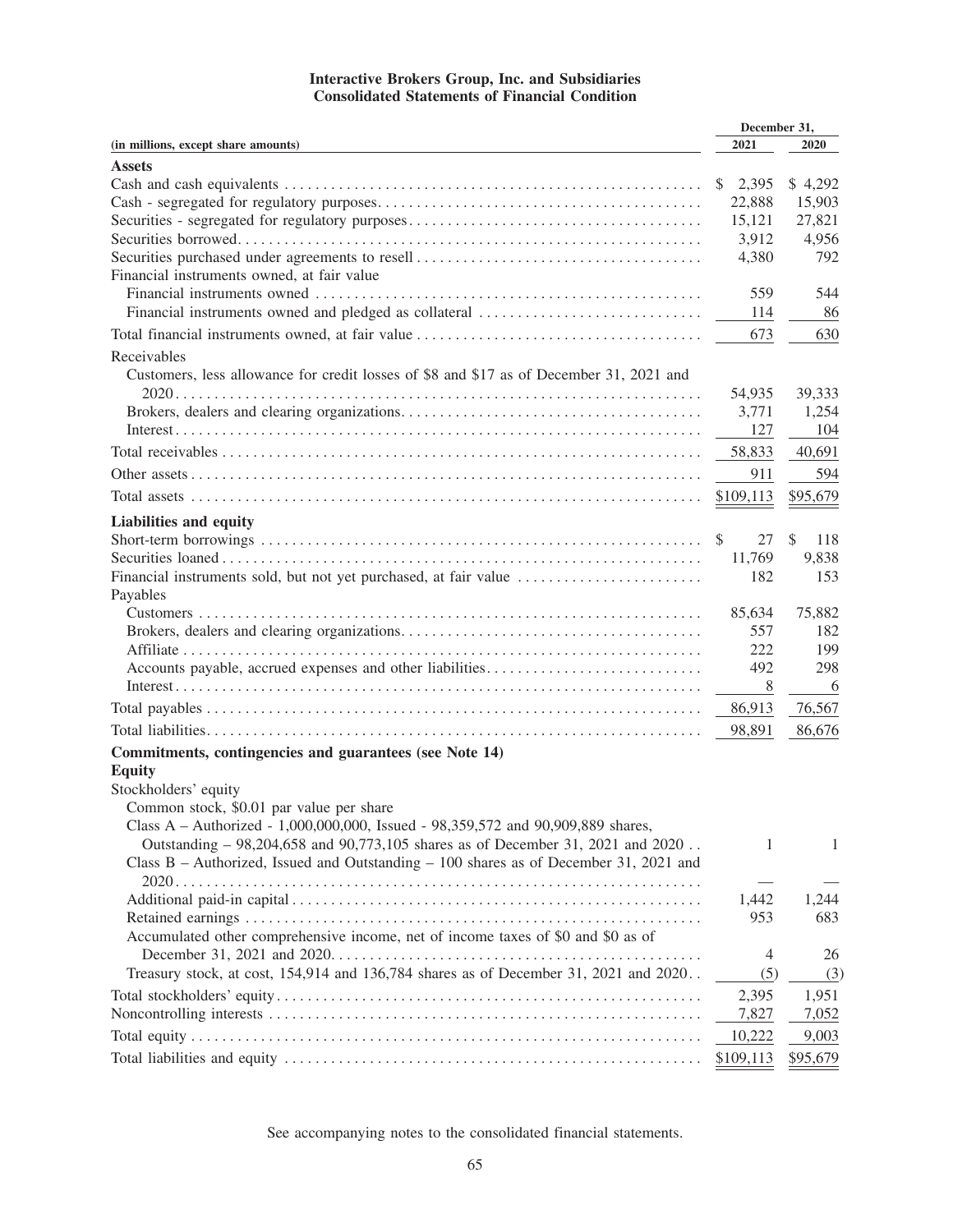|                                                                                                                       |                      | Year-Ended December 31, |                |  |
|-----------------------------------------------------------------------------------------------------------------------|----------------------|-------------------------|----------------|--|
| (in millions, except share or per share amounts)                                                                      | 2021                 | 2020                    | 2019           |  |
| Revenues                                                                                                              |                      |                         |                |  |
|                                                                                                                       | $1,350$ \$<br>S      | 1,112                   | 706<br>-S      |  |
|                                                                                                                       | 218                  | 175                     | 141            |  |
|                                                                                                                       | (2)                  | 59                      | 7              |  |
|                                                                                                                       | 1,566                | 1,346                   | 854            |  |
|                                                                                                                       | 1,372                | 1,133                   | 1,726          |  |
|                                                                                                                       | (224)                | (261)                   | (643)          |  |
|                                                                                                                       | 1,148                | 872                     | 1,083          |  |
|                                                                                                                       | 2,714                | 2,218                   | 1,937          |  |
| Non-interest expenses                                                                                                 |                      |                         |                |  |
|                                                                                                                       | 236                  | 293                     | 251            |  |
|                                                                                                                       | 399                  | 325                     | 288            |  |
|                                                                                                                       | 80                   | 69                      | 60             |  |
|                                                                                                                       | 33                   | 26                      | 25             |  |
|                                                                                                                       | 176                  | 236                     | 112            |  |
|                                                                                                                       | 3                    | 13                      | 44             |  |
|                                                                                                                       | 927                  | 962                     | 780            |  |
|                                                                                                                       | 1,787                | 1,256                   | 1,157          |  |
|                                                                                                                       | 151                  | 77                      | 68             |  |
|                                                                                                                       | 1,636                | 1,179                   | 1,089          |  |
| Less net income attributable to noncontrolling interests                                                              | 1,328                | 984                     | 928            |  |
|                                                                                                                       | 308<br>\$            | \$<br>195               | 161            |  |
| Earnings per share                                                                                                    |                      |                         |                |  |
|                                                                                                                       | \$<br>3.27           | \$<br>2.44              | 2.11           |  |
|                                                                                                                       |                      | $\mathbb{S}$            |                |  |
|                                                                                                                       | \$<br>3.24           | 2.42                    | 2.10           |  |
| Weighted average common shares outstanding                                                                            |                      |                         |                |  |
|                                                                                                                       | 94, 167, 572         | 79,939,289              | 76, 121, 570   |  |
|                                                                                                                       | 95,009,880           | 80,638,908              | 76,825,863     |  |
| Comprehensive income                                                                                                  |                      |                         |                |  |
|                                                                                                                       | 308<br>S             | 195<br>S                | S<br>161       |  |
| Other comprehensive income                                                                                            |                      |                         |                |  |
| Cumulative translation adjustment, before income taxes<br>Income taxes related to items of other comprehensive income | (22)                 | 26                      | 4              |  |
|                                                                                                                       |                      |                         |                |  |
|                                                                                                                       | (22)                 | 26                      | $\overline{4}$ |  |
| Comprehensive income available for common stockholders                                                                | $\frac{1}{2}$<br>286 | 221<br>$\frac{1}{2}$    | 165            |  |
| Comprehensive income attributable to noncontrolling interests                                                         |                      |                         |                |  |
| Net income attributable to noncontrolling interests                                                                   | 1,328<br>\$          | 984<br>$\mathcal{S}$    | \$<br>928      |  |
| Other comprehensive income - cumulative translation adjustment                                                        | (75)                 | 98                      | 20             |  |
| Comprehensive income attributable to noncontrolling interests                                                         | 1,253<br>\$          | \$<br>1,082             | 948            |  |

#### **Interactive Brokers Group, Inc. and Subsidiaries Consolidated Statements of Comprehensive Income**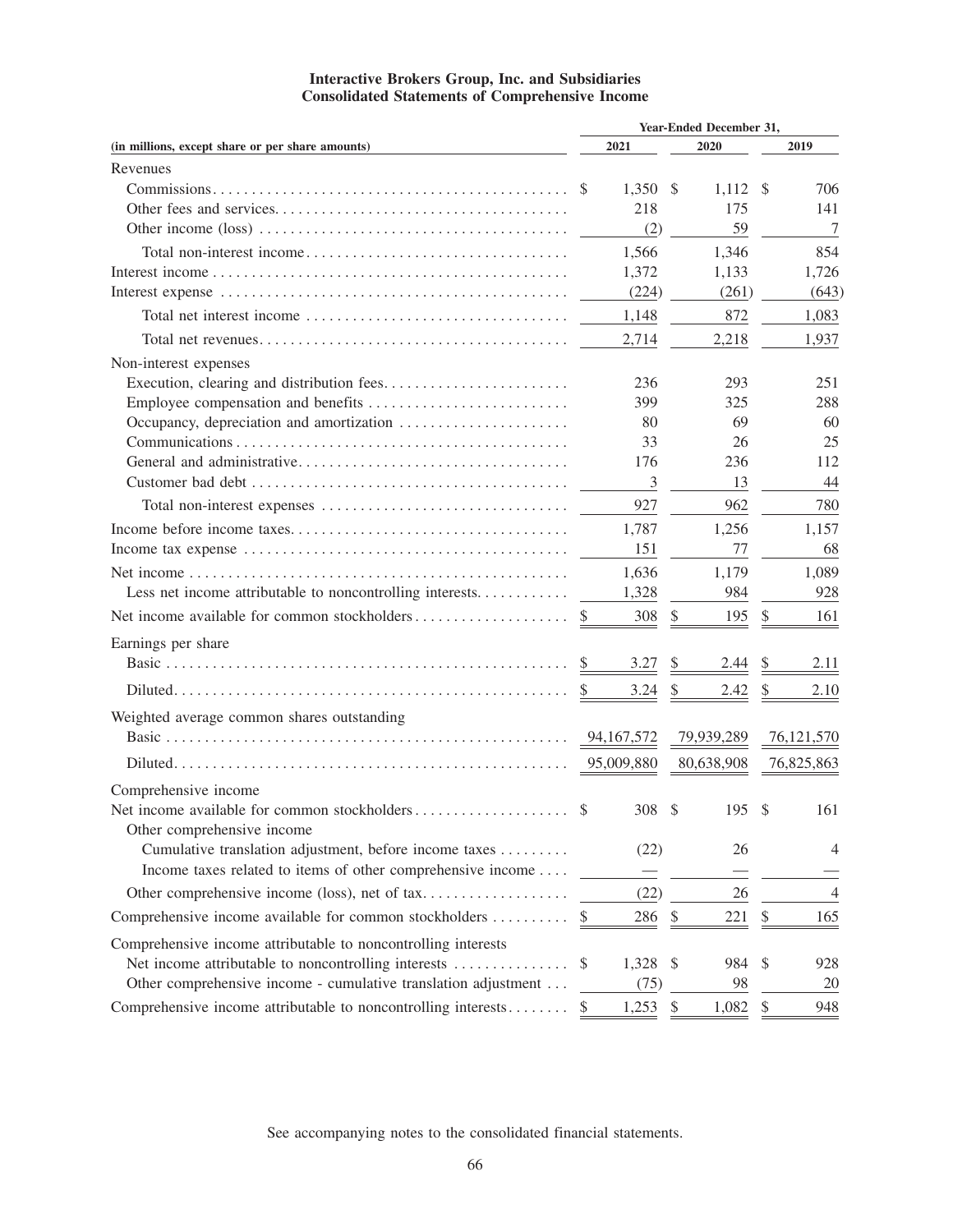#### **Interactive Brokers Group, Inc. and Subsidiaries Consolidated Statements of Cash Flows**

|                                                                                             |                          | Year-Ended December 31, |                               |
|---------------------------------------------------------------------------------------------|--------------------------|-------------------------|-------------------------------|
| (in millions)                                                                               | 2021                     | 2020                    | 2019                          |
| Cash flows from operating activities                                                        |                          |                         |                               |
|                                                                                             | \$1,636                  | \$1,179                 | \$1,089                       |
| Adjustments to reconcile net income to net cash from operating activities                   |                          |                         |                               |
|                                                                                             | 23                       | 9                       | 24                            |
|                                                                                             | 50                       | 42                      | 31                            |
|                                                                                             | 24                       | 20                      | 21                            |
|                                                                                             | 80<br>9                  | 65<br>(50)              | 60<br>(8)                     |
| (Gain) loss on remeasurement of Tax Receivable Agreement liability                          | (1)                      | 3                       |                               |
|                                                                                             | 3                        | 13                      | 44                            |
|                                                                                             |                          | 14                      | -1                            |
| Shares distributed to customers under IBKR Promotions                                       | 9                        |                         |                               |
| Change in operating assets and liabilities                                                  |                          |                         |                               |
|                                                                                             | 12,700                   | (9,997)                 | (2,229)                       |
|                                                                                             | 1,044                    | (1,040)                 | (585)                         |
|                                                                                             | (3,588)                  | 2,319                   | (1,869)                       |
|                                                                                             | (32)                     | 1,286                   | 210                           |
|                                                                                             | (15,605)                 | (8,041)                 | (4, 332)                      |
|                                                                                             | (2,540)                  | (515)                   | $\overline{4}$                |
|                                                                                             | (198)<br>1,931           | (11)<br>5,428           | (169)<br>373                  |
|                                                                                             | $\overline{\phantom{0}}$ | (1,909)                 | 1,909                         |
|                                                                                             | 29                       | (304)                   | (224)                         |
|                                                                                             | 9,754                    | 19,634                  | 8,255                         |
|                                                                                             | 568                      | (77)                    | 61                            |
|                                                                                             | 5,896                    | 8,068                   | 2,666                         |
|                                                                                             |                          |                         |                               |
| Cash flows from investing activities                                                        |                          |                         |                               |
|                                                                                             | (116)<br>5               | (5)<br>5                | (19)<br>$\overline{4}$        |
|                                                                                             | (77)                     | (50)                    | (74)                          |
|                                                                                             |                          |                         |                               |
|                                                                                             | (188)                    | (50)                    | (89)                          |
| Cash flows from financing activities                                                        |                          |                         |                               |
|                                                                                             | $\overline{4}$           | 6                       | (1)                           |
|                                                                                             | (38)                     | (32)                    | (31)                          |
| Repurchases of common stock for employee tax withholdings under stock incentive plans       | (374)<br>(27)            | (283)                   | (357)<br>(27)                 |
|                                                                                             | 26                       | (17)<br>18              | 26                            |
|                                                                                             | 1,428                    | 116                     |                               |
|                                                                                             | (1,524)                  | (20)                    |                               |
| Payments made under the Tax Receivable Agreement                                            | (18)                     | (17)                    | (29)                          |
|                                                                                             | (523)                    | (229)                   | (419)                         |
|                                                                                             |                          |                         |                               |
| Effect of exchange rate changes on cash, cash equivalents and restricted cash               | (97)                     | 124                     | 24                            |
| Net increase in cash, cash equivalents and restricted cash                                  | 5,088                    | 7,913                   | 2,182                         |
|                                                                                             | 20,195                   | 12,282                  | 10,100                        |
| Cash, cash equivalents and restricted cash at end of period                                 | \$25,283                 | \$20,195                | \$12,282                      |
| Cash, cash equivalents and restricted cash                                                  |                          |                         |                               |
|                                                                                             | 2,395                    | 4,292                   | 2,882                         |
|                                                                                             | 22,888                   | 15,903                  | 9,400                         |
|                                                                                             | \$25,283                 | \$20,195                | $\frac{$12,282}{}$            |
|                                                                                             |                          |                         |                               |
| Supplemental disclosures of cash flow information                                           |                          |                         |                               |
|                                                                                             | 222                      | 284                     | 654<br>S                      |
|                                                                                             | \$<br>114                | \$<br>64                | $\frac{1}{2}$<br>51           |
| Cash paid for amounts included in lease liabilities                                         | \$<br>24                 | \$<br>21                | \$<br>20                      |
|                                                                                             |                          |                         |                               |
| Non-cash financing activities                                                               |                          |                         |                               |
| Issuance of common stock in exchange of member interests in IBG LLC                         | \$<br>376                | 609<br>\$               | $\frac{1}{2}$<br>$\mathbf{I}$ |
|                                                                                             | \$<br>(376)              | \$<br>(609)             | \$<br>(1)                     |
| Adjustments to additional paid-in capital for changes in proportionate ownership in IBG LLC | \$<br>25                 | \$<br>21                | \$<br>24                      |
|                                                                                             |                          |                         |                               |
| Adjustments to noncontrolling interests for changes in proportionate ownership in IBG LLC   | \$<br>(25)               | \$<br>(21)              | \$<br>(24)                    |
|                                                                                             | \$<br>(3)                | \$<br>(5)               | \$                            |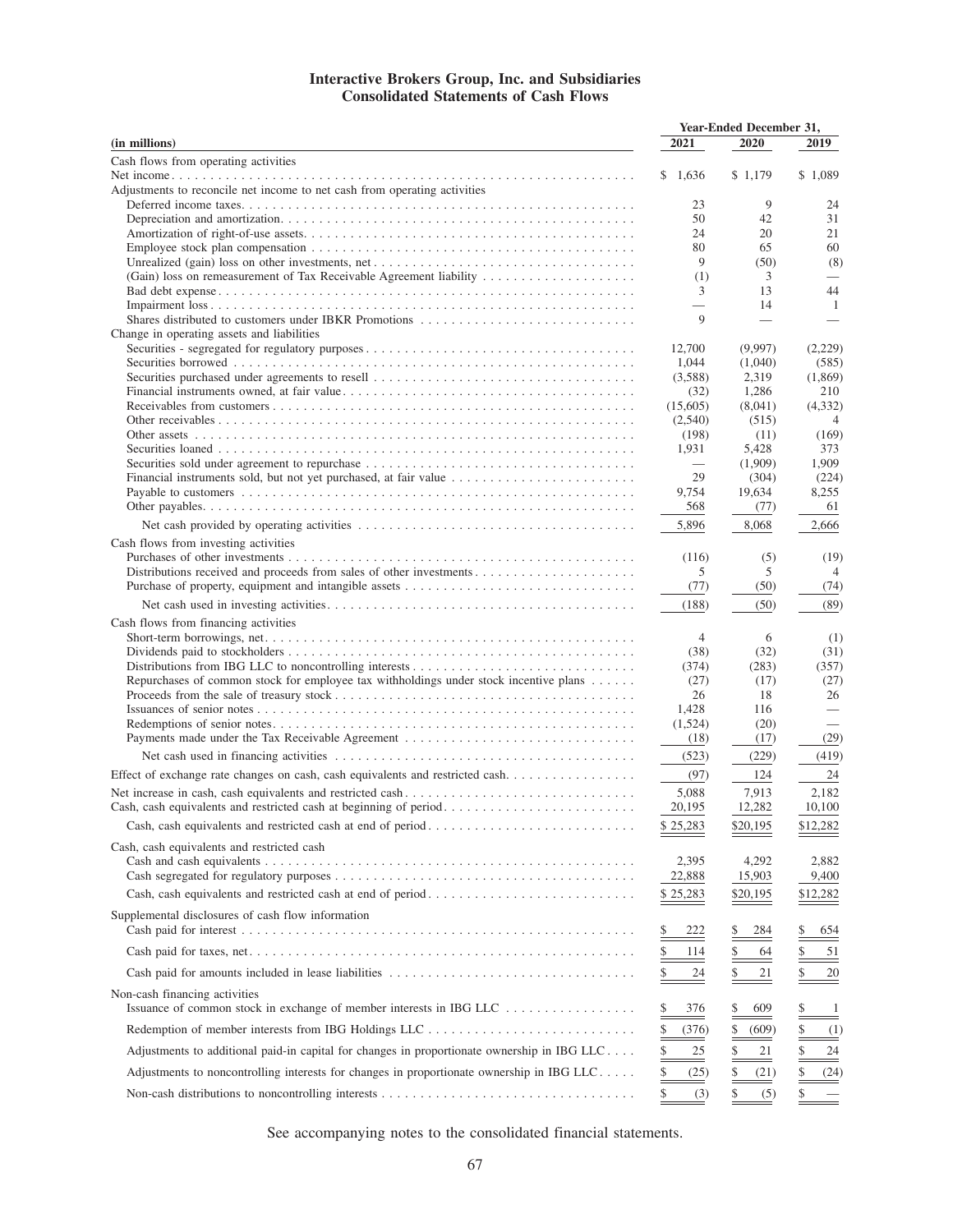### **Interactive Brokers Group, Inc. and Subsidiaries Consolidated Statements of Changes in Equity Three Years Ended December 31, 2021, 2020, and 2019**

|                                                                                                                                          | <b>Class A Common Stock</b> |                    |                              |              |                 | Accumulated                                            |            |                     |               |
|------------------------------------------------------------------------------------------------------------------------------------------|-----------------------------|--------------------|------------------------------|--------------|-----------------|--------------------------------------------------------|------------|---------------------|---------------|
|                                                                                                                                          | <b>Issued</b>               | Par                | <b>Additional</b><br>Paid-In |              |                 | Other<br>Treasury Retained Comprehensive Stockholders' | Total      | Non-<br>controlling | <b>Total</b>  |
| (in millions, except share amounts)                                                                                                      | <b>Shares</b>               | Value              | Capital                      | <b>Stock</b> | <b>Earnings</b> | <b>Income</b>                                          | Equity     | <b>Interests</b>    | <b>Equity</b> |
| Balance, December 31, 2018<br>Issuance of common stock in follow-on                                                                      | 75,230,400                  | \$1                | \$ 898                       | \$ (3)       | \$390           | \$(4)                                                  | \$1,282    | \$5,874             | \$7,156       |
| Common stock distributed pursuant to                                                                                                     | 21,075                      |                    | 1                            |              |                 |                                                        | 1          | (1)                 |               |
|                                                                                                                                          | 1,627,565                   |                    |                              |              |                 |                                                        |            |                     |               |
| Issuance of common stock - Promotions                                                                                                    | 10,000                      |                    |                              |              |                 |                                                        |            |                     |               |
| Compensation for stock grants vesting in<br>the future $\ldots \ldots \ldots \ldots \ldots \ldots \ldots$                                |                             |                    | 11                           |              |                 |                                                        | 11         | 49                  | 60            |
| Repurchases of common stock for<br>employee tax withholdings under stock<br>incentive plans. $\ldots$ . $\ldots$ . $\ldots$ . $\ldots$ . |                             |                    |                              | (27)         |                 |                                                        | (27)       |                     | (27)          |
| Sales of treasury stock                                                                                                                  |                             |                    |                              | 27           |                 |                                                        | 27         | (1)                 | 26            |
| Dividends paid to stockholders.                                                                                                          |                             |                    |                              |              | (31)            |                                                        | (31)       |                     | (31)          |
| Distributions from IBG LLC to<br>noncontrolling interests $\ldots \ldots \ldots$                                                         |                             |                    |                              |              |                 |                                                        |            | (357)               | (357)         |
| Adjustments for changes in proportionate<br>ownership in IBG LLC                                                                         |                             |                    | 24                           |              |                 |                                                        | 24         | (24)                |               |
| Comprehensive income                                                                                                                     |                             |                    |                              |              | 161             |                                                        | 165        | 948                 | 1,113         |
| Balance, December 31, 2019                                                                                                               | 76,889,040                  | \$1                | 934<br>\$                    | \$ (3)       | \$520           |                                                        | \$1,452    | \$6,488             | \$7,940       |
| Issuance of common stock in follow-on                                                                                                    |                             |                    |                              |              |                 |                                                        |            |                     |               |
| Common stock distributed pursuant to                                                                                                     | 12,710,608                  |                    | 264                          |              |                 |                                                        | 264        | (264)               |               |
| stock incentive plans. $\dots \dots \dots \dots$                                                                                         | 1,300,241                   |                    |                              |              |                 |                                                        |            |                     |               |
| Issuance of common stock - Promotions.<br>Net distribution of common stock - IBKR                                                        | 10,000                      |                    |                              | (1)          |                 |                                                        | (1)        | 1                   |               |
|                                                                                                                                          |                             |                    |                              | 1            |                 |                                                        | 1          |                     | 1             |
| Compensation for stock grants vesting in<br>the future $\ldots \ldots \ldots \ldots \ldots \ldots \ldots$                                |                             |                    | 12                           |              |                 |                                                        | 12         | 53                  | 65            |
| Deferred tax benefit retained - follow-on                                                                                                |                             |                    | 13                           |              |                 |                                                        | 13         |                     | 13            |
| Repurchases of common stock for<br>employee tax withholdings under stock<br>incentive plans                                              |                             |                    |                              | (17)         |                 |                                                        | (17)       |                     | (17)          |
| Sales of treasury stock                                                                                                                  |                             |                    |                              | 17           |                 |                                                        | 17         | 1                   | 18            |
| Dividends paid to stockholders.<br>Distributions from IBG LLC to<br>noncontrolling interests                                             |                             |                    |                              |              | (32)            |                                                        | (32)       | (288)               | (32)<br>(288) |
| Adjustments for changes in proportionate<br>ownership in IBG LLC $\ldots \ldots \ldots$                                                  |                             |                    | 21                           |              |                 |                                                        | 21         | (21)                |               |
| Comprehensive income                                                                                                                     |                             |                    |                              |              | 195             | 26                                                     | 221        | 1,082               | 1,303         |
| Balance, December 31, 2020                                                                                                               | 90,909,889                  | $\stackrel{$1}{=}$ | \$1,244                      | \$ (3)       | \$683           | \$ 26                                                  | \$1,951    | \$7,052             | 9,003<br>S    |
| Issuance of common stock in follow-on                                                                                                    |                             |                    |                              |              |                 |                                                        |            |                     |               |
| Common stock distributed pursuant to                                                                                                     | 6,079,542                   |                    | 145                          |              |                 |                                                        | 145        | (145)               |               |
| stock incentive plans.<br>Issuance of common stock - Promotions                                                                          | 1,220,141<br>150,000        |                    | 3                            | (11)         |                 |                                                        | (8)        | 8                   |               |
| Net distribution of common stock - IBKR                                                                                                  |                             |                    |                              | 9            |                 |                                                        | 9          |                     | 9             |
| Compensation for stock grants vesting in<br>the future $\ldots \ldots \ldots \ldots \ldots \ldots \ldots$                                |                             |                    | 18                           |              |                 |                                                        | 18         | 62                  | 80            |
| Deferred tax benefit retained - follow-on                                                                                                |                             |                    | 7                            |              |                 |                                                        | 7          |                     | 7             |
| Repurchases of common stock for<br>employee tax withholdings under stock                                                                 |                             |                    |                              |              |                 |                                                        |            |                     |               |
| incentive plans.<br>Sales of treasury stock                                                                                              |                             |                    |                              | (27)<br>27   |                 |                                                        | (27)<br>27 |                     | (27)<br>26    |
| Dividends paid to stockholders.                                                                                                          |                             |                    |                              |              | (38)            |                                                        | (38)       | (1)                 | (38)          |
| Distributions from IBG LLC to                                                                                                            |                             |                    |                              |              |                 |                                                        |            |                     |               |
| noncontrolling interests $\ldots \ldots \ldots$                                                                                          |                             |                    |                              |              |                 |                                                        |            | (377)               | (377)         |
| Adjustments for changes in proportionate<br>ownership in IBG LLC                                                                         |                             |                    | 25                           |              |                 |                                                        | 25         | (25)                |               |
| Comprehensive income                                                                                                                     |                             |                    |                              |              | 308             | (22)                                                   | 286        | 1,253               | 1,539         |
| Balance, December 31, 2021                                                                                                               | 98,359,572                  | \$1                | \$1,442                      | \$ (5)       | \$953           | -4                                                     | \$2,395    | \$7,827             | \$10,222      |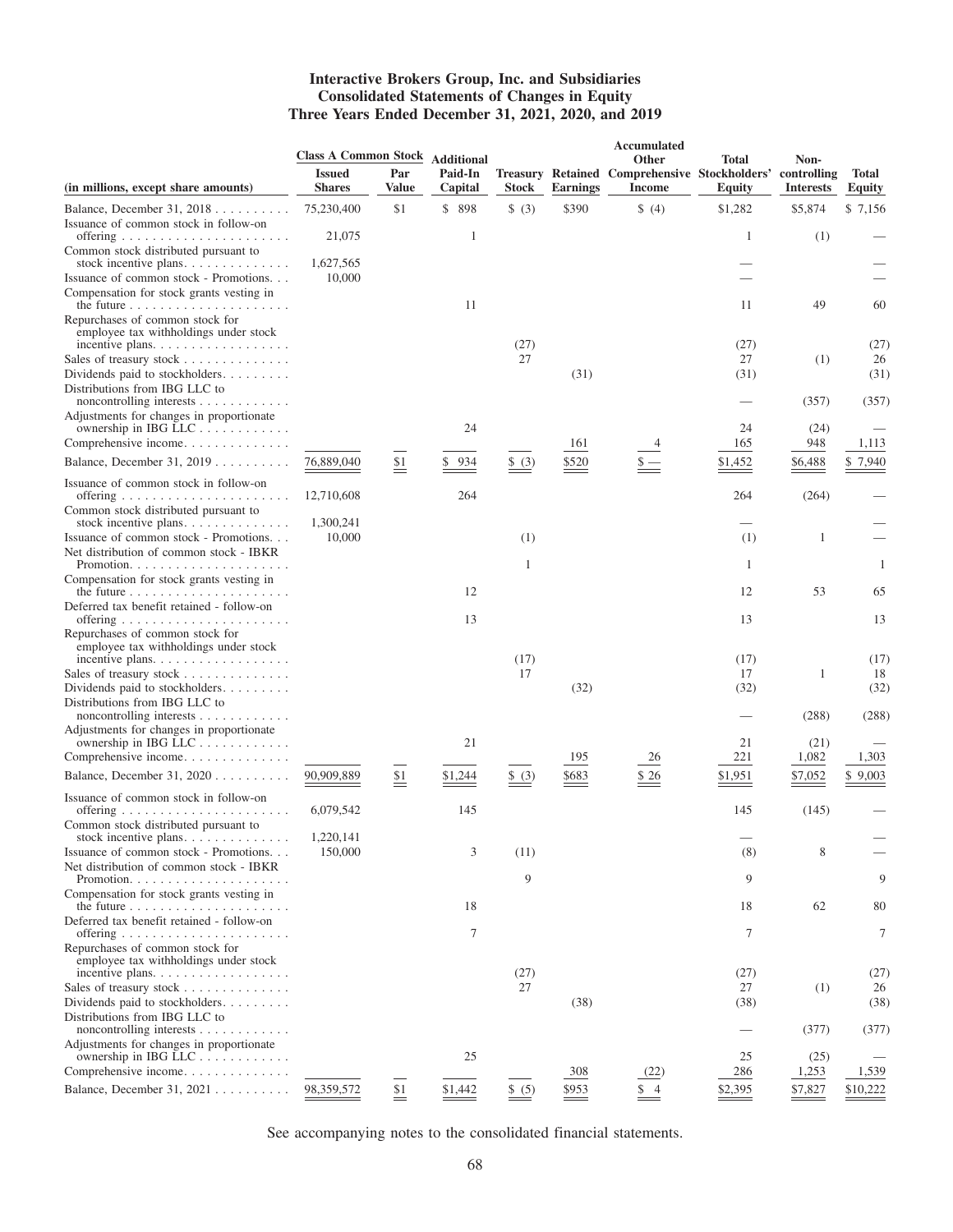### **Interactive Brokers Group, Inc. and Subsidiaries Notes to Consolidated Financial Statements**

## **1. Organization of Business**

Interactive Brokers Group, Inc. (''IBG, Inc.'') is a Delaware holding company whose primary asset is its ownership of approximately 23.5% of the membership interests of IBG LLC, which, in turn, owns operating subsidiaries (collectively, ''IBG LLC''). IBG, Inc. together with IBG LLC and its consolidated subsidiaries (collectively, ''the Company''), is an automated global electronic broker specializing in executing and clearing trades in stocks, options, futures, foreign exchange instruments, bonds, mutual funds and exchange-traded funds (''ETFs'') on more than 150 electronic exchanges and market centers around the world and offering custody, prime brokerage, securities and margin lending services to customers. In the United States of America (''U.S.''), the Company conducts its business primarily from its headquarters in Greenwich, Connecticut and from Chicago, Illinois. Abroad, the Company conducts its business through offices located in Canada, the United Kingdom, Ireland, Luxembourg, Switzerland, Hungary, India, China (Hong Kong and Shanghai), Japan, Singapore and Australia. As of December 31, 2021, the Company had 2,571 employees worldwide.

IBG LLC is a Connecticut limited liability company that conducts its business through its significant operating subsidiaries: Interactive Brokers LLC (''IB LLC''); IBKR Securities Services LLC (formerly, Timber Hill LLC) (''IBKRSS''); Interactive Brokers Canada Inc. (''IBC''); Interactive Brokers (U.K.) Limited (''IBUK''); Interactive Brokers Ireland Limited (''IBIE''); Interactive Brokers Luxembourg SARL (''IBLUX''); IBKR Financial Services AG (''IBKRFS''); Interactive Brokers Central Europe Zrt. (''IBCE''); Interactive Brokers (India) Private Limited (''IBI''); Interactive Brokers Hong Kong Limited (''IBHK''); Interactive Brokers Securities Japan, Inc. (''IBSJ''); Interactive Brokers Singapore Private Limited (''IBSG''); and Interactive Brokers Australia Pty Limited (''IBA'').

Certain operating subsidiaries are members of various securities and commodities exchanges in North America, Europe and the Asia/Pacific region and are subject to regulatory capital and other requirements (see Note 16). IB LLC, IBKRSS, IBC, IBUK, IBIE, IBLUX, IBCE, IBI, IBHK, IBSJ, IBSG and IBA carry securities accounts for customers or perform custodial functions relating to customer securities.

# **2. Significant Accounting Policies**

### *Basis of Presentation*

These consolidated financial statements are presented in U.S. dollars and have been prepared in accordance with accounting principles generally accepted in the U.S. (''U.S. GAAP'') and pursuant to the rules and regulations of the U.S. Securities and Exchange Commission (''SEC'') regarding financial reporting with respect to Form 10-K.

These consolidated financial statements include the accounts of the Company and its consolidated subsidiaries and reflect all adjustments of a normal and recurring nature that are, in the opinion of management, necessary for the fair presentation of the results for the periods presented.

# *Principles of Consolidation, including Noncontrolling Interests*

These consolidated financial statements include the accounts of IBG, Inc. and its majority and wholly-owned subsidiaries. As sole managing member of IBG LLC, IBG, Inc. exerts control over IBG LLC's operations. In accordance with Financial Accounting Standards Board (''FASB'') Accounting Standards Codification (''ASC'') Topic 810, ''Consolidation,'' the Company consolidates IBG LLC's financial statements and records the interests in IBG LLC that it does not own as noncontrolling interests.

The Company's policy is to consolidate all other entities in which it owns more than 50% unless it does not have control. All inter-company balances and transactions have been eliminated.

### *Use of Estimates*

The preparation of financial statements in conformity with U.S. GAAP requires management to make estimates and assumptions that affect the reported amounts and disclosures in these consolidated financial statements and accompanying notes. These estimates and assumptions are based on judgment and the best available information at the time. Therefore, actual results could differ materially from those estimates. Such estimates include the allowance for credit losses, valuation of certain investments, compensation accruals, current and deferred income taxes, and contingency reserves.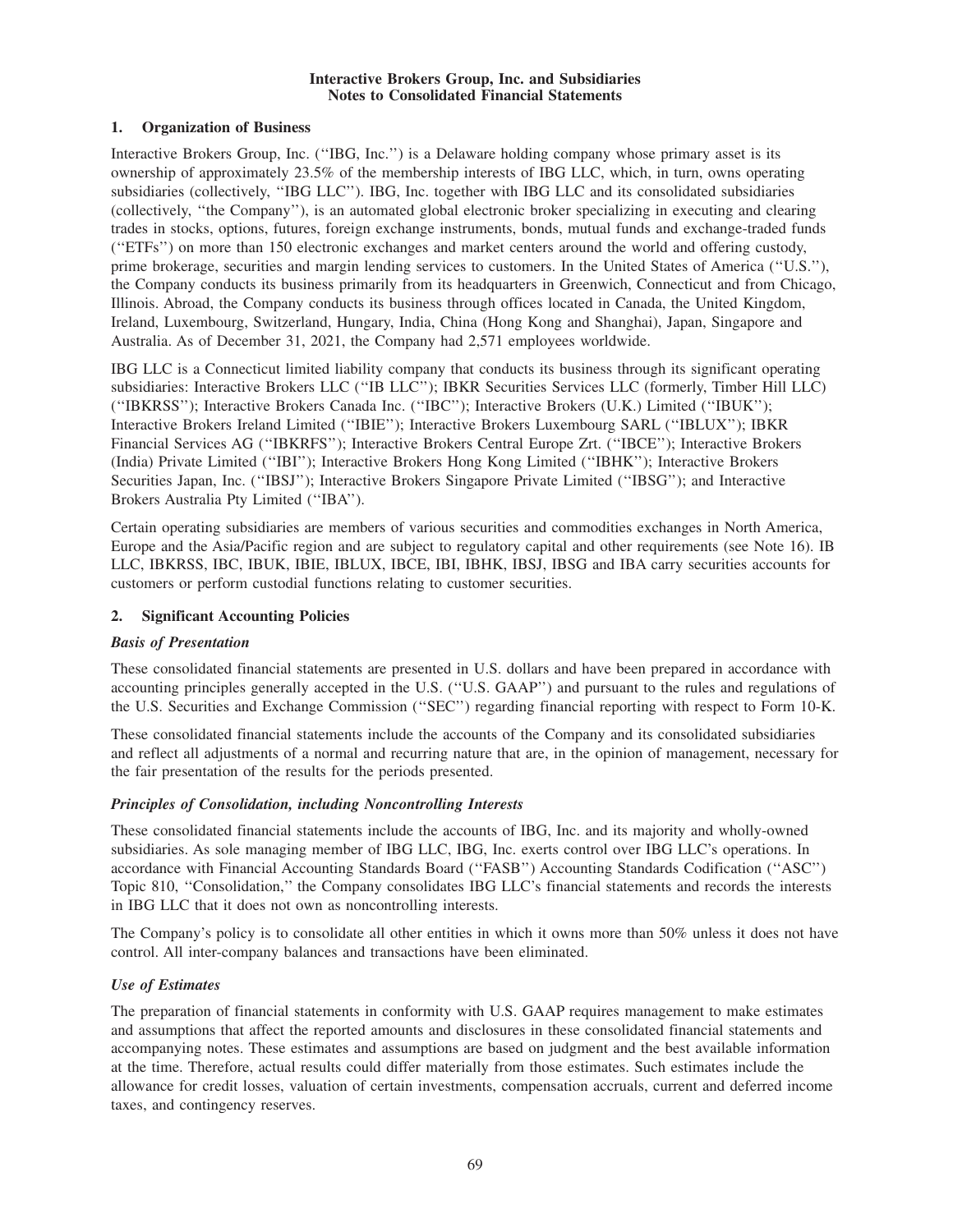#### **Interactive Brokers Group, Inc. and Subsidiaries Notes to Consolidated Financial Statements**

# **2. Significant Accounting Policies (Continued)**

## *Fair Value*

Substantially all of the Company's assets and liabilities, including financial instruments, are carried at fair value based on published market prices and are marked to market, or are assets and liabilities which are short-term in nature and are carried at amounts that approximate fair value.

The Company applies the fair value hierarchy in accordance with FASB ASC Topic 820, ''Fair Value Measurement'' (''ASC Topic 820''), to prioritize the inputs to valuation techniques used to measure fair value. The hierarchy gives the highest priority to unadjusted quoted prices in active markets for identical assets and liabilities and the lowest priority to unobservable inputs. The three levels of the fair value hierarchy are:

- Level 1 Unadjusted quoted prices in active markets that are accessible at the measurement date for identical, unrestricted assets or liabilities.
- Level 2 Quoted prices for similar assets in an active market, quoted prices in markets that are not considered to be active or financial instruments for which all significant inputs are observable, either directly or indirectly.
- Level 3 Prices or valuations that require inputs that are both significant to fair value measurement and unobservable.

Financial instruments owned, at fair value, and financial instruments sold, but not yet purchased, at fair value are generally classified as Level 1 of the fair value hierarchy. The Company's Level 1 financial instruments, which are valued using quoted market prices as published by exchanges and clearing houses or otherwise broadly distributed in active markets, include active listed stocks, options, warrants and U.S. and foreign government securities. The Company does not adjust quoted prices for financial instruments classified as Level 1 of the fair value hierarchy, even if the Company may hold a large position whereby a purchase or sale could reasonably be expected to impact quoted prices.

Currency forward contracts are valued using broadly distributed bank and broker prices and are classified as Level 2 of the fair value hierarchy since inputs to their valuation can generally be corroborated by market data. Precious metals are valued using an internal model, which incorporates the exchange-traded futures price of the underlying instruments, benchmark interest rates and estimated storage costs, and are classified as Level 2 of the fair value hierarchy since the significant inputs to their valuation are observable. Other securities that are not traded in active markets are also classified as Level 2 of the fair value hierarchy. Level 3 financial instruments are comprised of securities that have been delisted or otherwise are no longer tradable in active markets and have been valued by the Company based on internal estimates.

### *Earnings per Share*

Earnings per share (''EPS'') is computed in accordance with FASB ASC Topic 260, ''Earnings per Share.'' Basic EPS is computed by dividing the net income available for common stockholders by the weighted average number of shares outstanding for that period. Diluted EPS is calculated by dividing the net income available for common stockholders by the diluted weighted average shares outstanding for that period. Diluted EPS includes the determinants of basic EPS and, in addition, reflects the dilutive effect of shares of common stock estimated to be distributed in the future under the Company's stock-based compensation plans, with no adjustments to net income available for common stockholders for potentially dilutive common shares.

# *Current Expected Credit Losses*

The Company follows FASB ASC Topic 326 – ''Financial Instruments – Credit Losses'' (''ASC Topic 326'') which applies to financial assets measured at amortized cost, held-to-maturity debt securities and off-balance sheet credit exposures. For on-balance sheet assets, an allowance must be recognized at the origination or purchase of in-scope assets and represents the expected credit losses over the contractual life of those assets.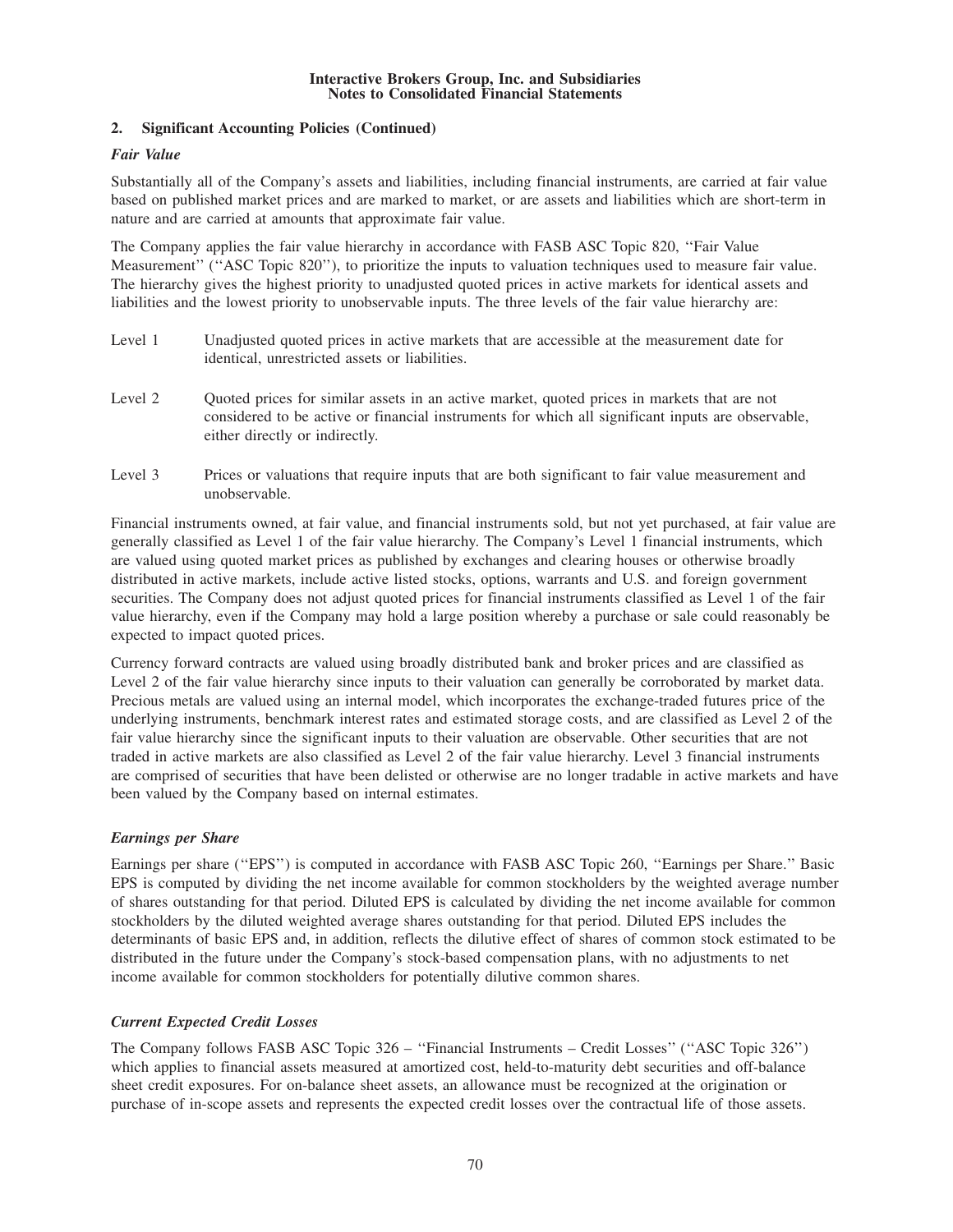# **2. Significant Accounting Policies (Continued)**

Expected credit losses on off-balance sheet credit exposures must be estimated over the contractual period the Company is exposed to credit risk as a result of a present obligation to extend credit. The impact to the current period is not material since the Company's in-scope assets are primarily subject to collateral maintenance provisions for which the Company elected to apply the practical expedient of reporting the difference between the fair value of the collateral and the amortized cost for the in-scope assets as the allowance for current expected credit losses.

# *Cash and Cash Equivalents*

Cash and cash equivalents consist of deposits with banks and all highly liquid investments, with maturities of three months or less, that are not segregated and deposited for regulatory purposes or to meet margin requirements at clearing houses and clearing banks.

## *Cash and Securities - Segregated for Regulatory Purposes*

As a result of customer activities, certain operating subsidiaries are obligated by rules mandated by their primary regulators to segregate or set aside cash or qualified securities to satisfy such regulations, which have been promulgated to protect customer assets. Restricted cash represents cash and cash equivalents that are subject to withdrawal or usage restrictions. Cash segregated for regulatory purposes meets the definition of restricted cash and is included in ''cash, cash equivalents and restricted cash'' in the consolidated statements of cash flows.

The table below presents the composition of the Company's securities segregated for regulatory purposes for the periods indicated.

|      | December 31,      |
|------|-------------------|
| 2021 | 2020              |
|      | (in millions)     |
|      |                   |
|      |                   |
|      | \$15,121 \$27,821 |

(1) These balances are collateralized by U.S. government securities.

## *Securities Borrowed and Securities Loaned*

Securities borrowed and securities loaned are recorded at the amount of the cash collateral advanced or received. Securities borrowed transactions require the Company to provide counterparties with collateral, which may be in the form of cash, letters of credit or other securities. With respect to securities loaned, the Company receives collateral, which may be in the form of cash or other securities in an amount generally in excess of the fair value of the securities loaned. The Company monitors the market value of securities borrowed and loaned daily, with additional collateral obtained or refunded as permitted contractually. The Company's policy is to net, in the consolidated statements of financial condition, securities borrowed and securities loaned contracts entered into with the same counterparty that meet the offsetting requirements prescribed in FASB ASC Topic 210-20, ''Balance Sheet – Offsetting'' (''ASC Topic 210-20'').

Securities lending fees received and paid by the Company are included in interest income and interest expense, respectively, in the consolidated statements of comprehensive income.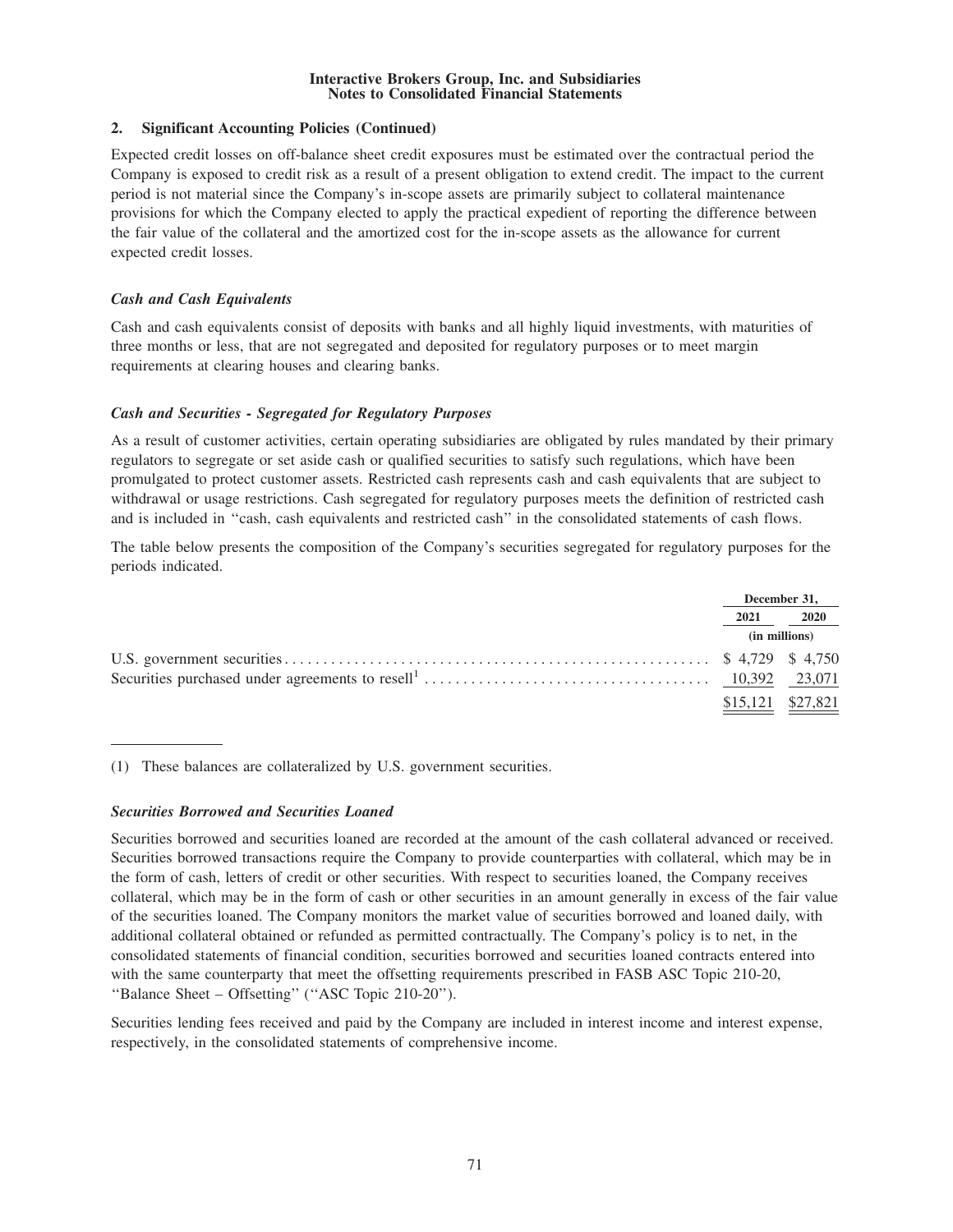# **2. Significant Accounting Policies (Continued)**

#### *Securities Purchased Under Agreements to Resell and Securities Sold Under Agreements to Repurchase*

Securities purchased under agreements to resell and securities sold under agreements to repurchase, which are reported as collateralized financing transactions, are recorded at contract value, which approximates fair value. To ensure that the fair value of the underlying collateral remains sufficient, the collateral is valued daily with additional collateral obtained or excess collateral returned, as permitted under contractual provisions. The Company's policy is to net, in the consolidated statements of financial condition, securities purchased under agreements to resell transactions and securities sold under agreements to repurchase transactions entered into with the same counterparty that meet the offsetting requirements prescribed in ASC Topic 210-20.

#### *Financial Instruments Owned and Financial Instruments Sold, But Not Yet Purchased, at Fair Value*

Financial instrument transactions are accounted for on a trade date basis. Financial instruments owned and financial instruments sold, but not yet purchased are stated at fair value based upon quoted market prices, or if not available, are valued by the Company based on internal estimates (see Fair Value above). The Company's financial instruments pledged to counterparties where the counterparty has the right, by contract or custom, to sell or repledge the financial instruments are reported as financial instruments owned and pledged as collateral in the consolidated statements of financial condition.

#### *Customer Receivables and Payables*

Receivables from and payables to customers include amounts due on cash and margin transactions, including futures contracts transacted on behalf of customers. Securities owned by customers, including those that collateralize margin loans or other similar transactions, are not reported in the consolidated statements of financial condition. Amounts receivable from customers that are determined by management to be uncollectible are recorded as customer bad debt expense in the consolidated statements of comprehensive income.

#### *Receivables from and Payables to Brokers, Dealers and Clearing Organizations*

Receivables from and payables to brokers, dealers and clearing organizations include net receivables and payables from unsettled trades, including amounts related to futures and options on futures contracts executed on behalf of customers, amounts receivable for securities not delivered by the Company to the purchaser by the settlement date ("fails to deliver") and cash deposits. Payables to brokers, dealers and clearing organizations also include amounts payable for securities not received by the Company from a seller by the settlement date (''fails to receive'').

#### *Investments*

The Company makes certain strategic investments related to its business which are included in other assets in the consolidated statements of financial condition. The Company accounts for these investments as follows:

- Under the equity method of accounting as required under FASB ASC Topic 323, "Investments Equity Method and Joint Ventures.'' These investments, including where the investee is a limited partnership or limited liability company, are recorded at the fair value amount of the Company's initial investment and are adjusted each period for the Company's share of the investee's income or loss. Contributions paid to and distributions received from equity method investees are recorded as additions or reductions, respectively, to the respective investment balance.
- At fair value, if the investment in equity securities has a readily determinable fair value.
- At adjusted cost, if the investment does not have a readily determinable fair value. Adjusted cost represents the historical cost, less impairment if any. If the Company identifies observable price changes in orderly transactions for the identical or a similar investment of the same issuer, the Company measures the equity security at fair value as of the date that the observable transaction occurred in accordance with FASB ASC Topic 321, ''Investments in Equity Securities.''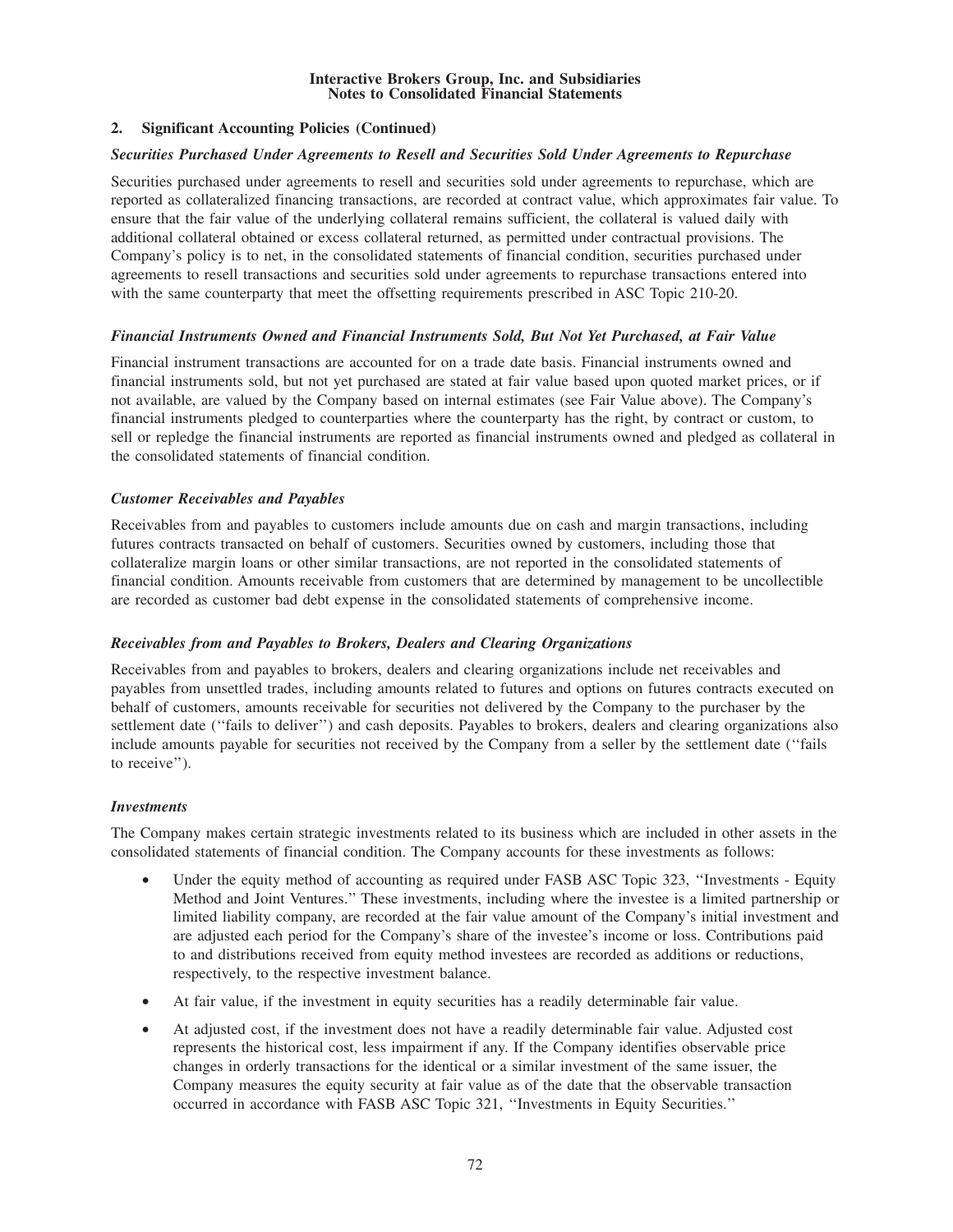## **2. Significant Accounting Policies (Continued)**

A judgmental aspect of accounting for investments is evaluating whether a decline in the value of an investment has occurred. The evaluation of impairment is dependent on specific quantitative and qualitative factors and circumstances surrounding an investment, including recurring operating losses, credit defaults and subsequent rounds of financing. Most of the Company's equity investments do not have readily determinable market values. All investments are reviewed for changes in circumstances or occurrence of events that suggest the Company's investment may not be recoverable. An impairment loss, if any, is recognized in the period the determination is made.

The table below presents the composition of the Company's investments for the periods indicated.

| December 31, |                     |
|--------------|---------------------|
| 2021         | 2020                |
|              | (in millions)       |
| \$123        | \$11                |
|              | 10                  |
| 49           | 80                  |
|              | $\frac{3}{2}$       |
| 8192         | $\underline{\$104}$ |

- (1) The Company's share of income or losses is included in other income in the consolidated statements of comprehensive income.
- (2) These investments do not qualify for the equity method of accounting and the dividends received are included in other income in the consolidated statements of comprehensive income.

# *Property, Equipment and Intangible Assets*

Property, equipment and intangible assets, which are included in other assets in the consolidated statements of financial condition, consist of leasehold improvements, computer equipment, software developed for the Company's internal use, office furniture and equipment.

Property and equipment are recorded at historical cost, less accumulated depreciation and amortization. Additions and improvements that extend the lives of assets are capitalized, while expenditures for repairs and maintenance are expensed as incurred. Depreciation and amortization are computed using the straight-line method. Equipment is depreciated over the estimated useful lives of the assets, while leasehold improvements are amortized over the lesser of the estimated economic useful life of the asset or the term of the lease. Computer equipment is depreciated over three to five years and office furniture and equipment are depreciated over five to seven years. Intangible assets with a finite life are amortized on a straight-line basis over their estimated useful lives of three to five years, and tested for recoverability whenever events indicate that the carrying amounts may not be recoverable. Qualifying costs for internally developed software are capitalized and amortized over the expected useful life of the developed software, not to exceed three years. Upon retirement or disposition of property and equipment, the cost and related accumulated depreciation are removed from the consolidated statements of financial condition and any resulting gain or loss is recorded in other income in the consolidated statements of comprehensive income. Fully depreciated (or amortized) assets are retired periodically throughout the year.

## *Leases*

The Company reviews all relevant contracts to determine if the contract contains a lease at its inception date. A contract contains a lease if the contract conveys to the company the right to control the use of an underlying asset for a period of time in exchange for consideration. If the Company determines that a contract contains a lease, it recognizes, in the consolidated statements of financial condition, a lease liability and a corresponding right-of-use asset on the commencement date of the lease. The lease liability is initially measured at the present value of the future lease payments over the lease term using the rate implicit in the lease or, if not readily determinable, the Company's secured incremental borrowing rate. An operating lease right-of-use asset is initially measured at the value of the lease liability minus any lease incentives and initial direct costs incurred plus any prepaid rent.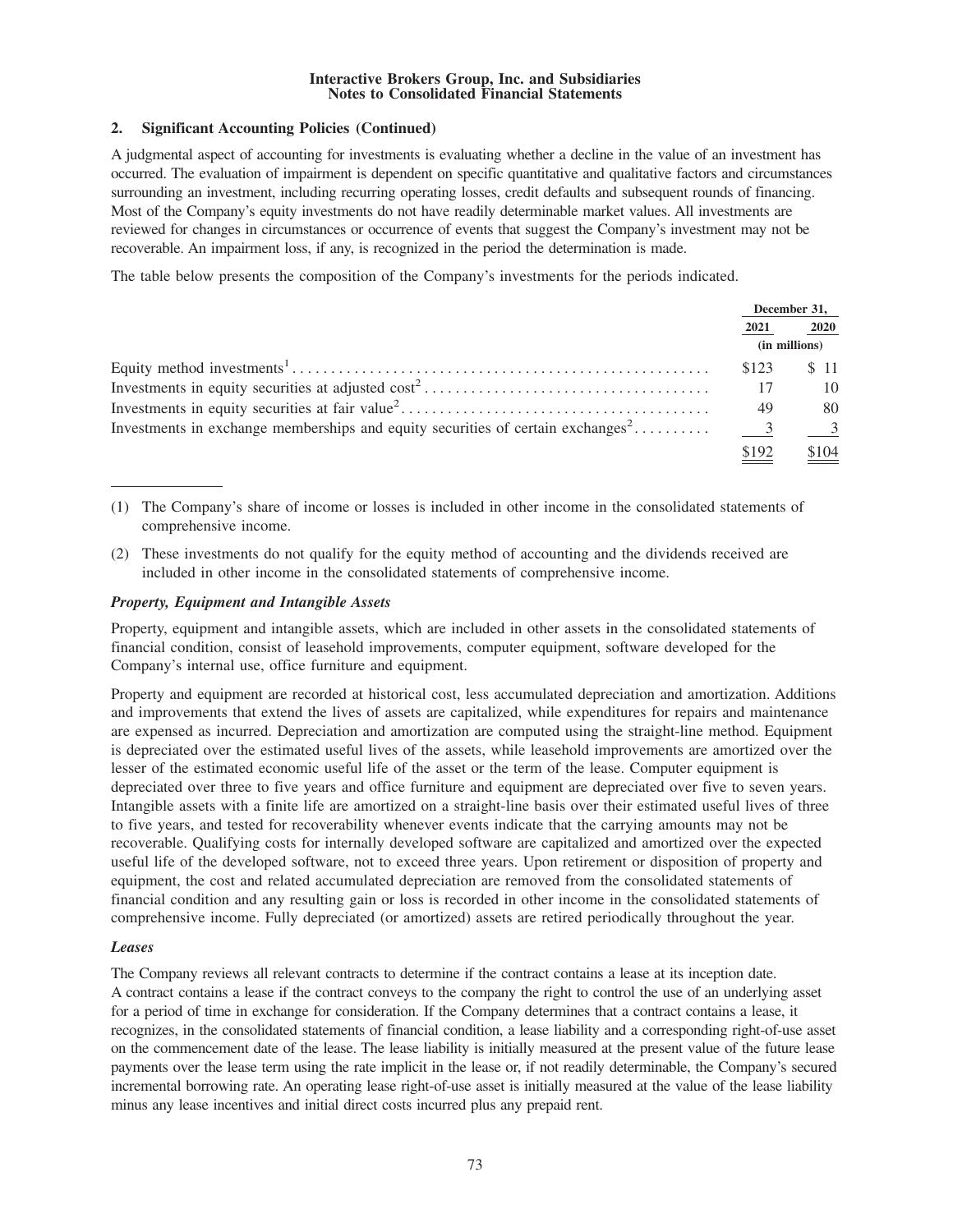## **2. Significant Accounting Policies (Continued)**

The Company's leases are classified as operating leases and consist of real estate leases for office space, data centers and other facilities. Each lease liability is measured using the Company's secured incremental borrowing rate, which is based on an internally developed yield curve using interest rates of third parties' corporate debt issued with a similar risk profile as the Company and a duration similar to the lease term. The Company's leases have remaining terms of one to nine years, some of which include options to extend the lease term, and some of which include options to terminate the lease upon notice. The Company considers these options when determining the lease term used to calculate the right-of-use asset and the lease liability when the Company is reasonably certain it will exercise such option.

The Company's operating leases contain both lease components and non-lease components. Non-lease components are distinct elements of a contract that are not related to securing the use of the underlying assets, such as common area maintenance and other management costs. The Company elected to measure the lease liability by combining the lease and non-lease components as a single lease component. As such, the Company includes the fixed payments and any payments that depend on a rate or index that relate to the lease and non-lease components in the measurement of the lease liability. Some of the non-lease components are variable and not based on an index or rate, and as a result, are not included in the measurement of the right-of-use asset or lease liability.

Operating lease expense is recognized on a straight-line basis over the lease term and is included in occupancy, depreciation and amortization expense in the Company's consolidated statements of comprehensive income.

#### *Comprehensive Income and Foreign Currency Translation*

The Company's operating results are reported in the consolidated statements of comprehensive income pursuant to FASB ASC Topic 220, ''Comprehensive Income.''

Comprehensive income consists of two components: net income and other comprehensive income (''OCI''). The Company's OCI is comprised of gains and losses resulting from translating foreign currency financial statements of non-U.S. subsidiaries, net of related income taxes, where applicable. In general, the practice and intention of the Company is to reinvest the earnings of its non-U.S. subsidiaries in those operations; therefore, tax is usually not accrued on OCI.

The Company's non-U.S. domiciled subsidiaries have a functional currency that is other than the U.S. dollar. Such subsidiaries' assets and liabilities are translated into U.S. dollars at period-end exchange rates, and revenues and expenses are translated at average exchange rates prevailing during the period. Adjustments that result from translating amounts from a subsidiary's functional currency to the U.S. dollar (as described above) are reported net of tax, where applicable, in accumulated OCI in the consolidated statements of financial condition. In December of 2020, the Company liquidated its Canadian subsidiary, Timber Hill Canada Company, and accordingly reclassified the accumulated OCI loss of \$34 million to other income in the consolidated statements of comprehensive income.

#### *Revenue Recognition*

#### *Commissions*

Commissions earned for executing and/or clearing transactions are accrued on a trade date basis and are reported as commissions in the consolidated statements of comprehensive income. Commissions also include payments for order flow income received from IBKR Lite<sup>SM</sup> liquidity providers. The Company's IBKR Lite<sup>SM</sup> offering provides commission-free trades on U.S. exchange-listed stocks and ETFs and generates no commission revenues from customers on these trades. See Note 8 for further information on revenue from contracts with customers.

#### *Other Fees and Services*

The Company earns fee income on services provided to customers, which includes market data fees, risk exposure fees, payments for order flow from exchange-mandated programs, minimum activity fees, and other fees and services charged to customers. Fee income is recognized either daily or monthly. See Note 8 for further information on revenue from contracts with customers.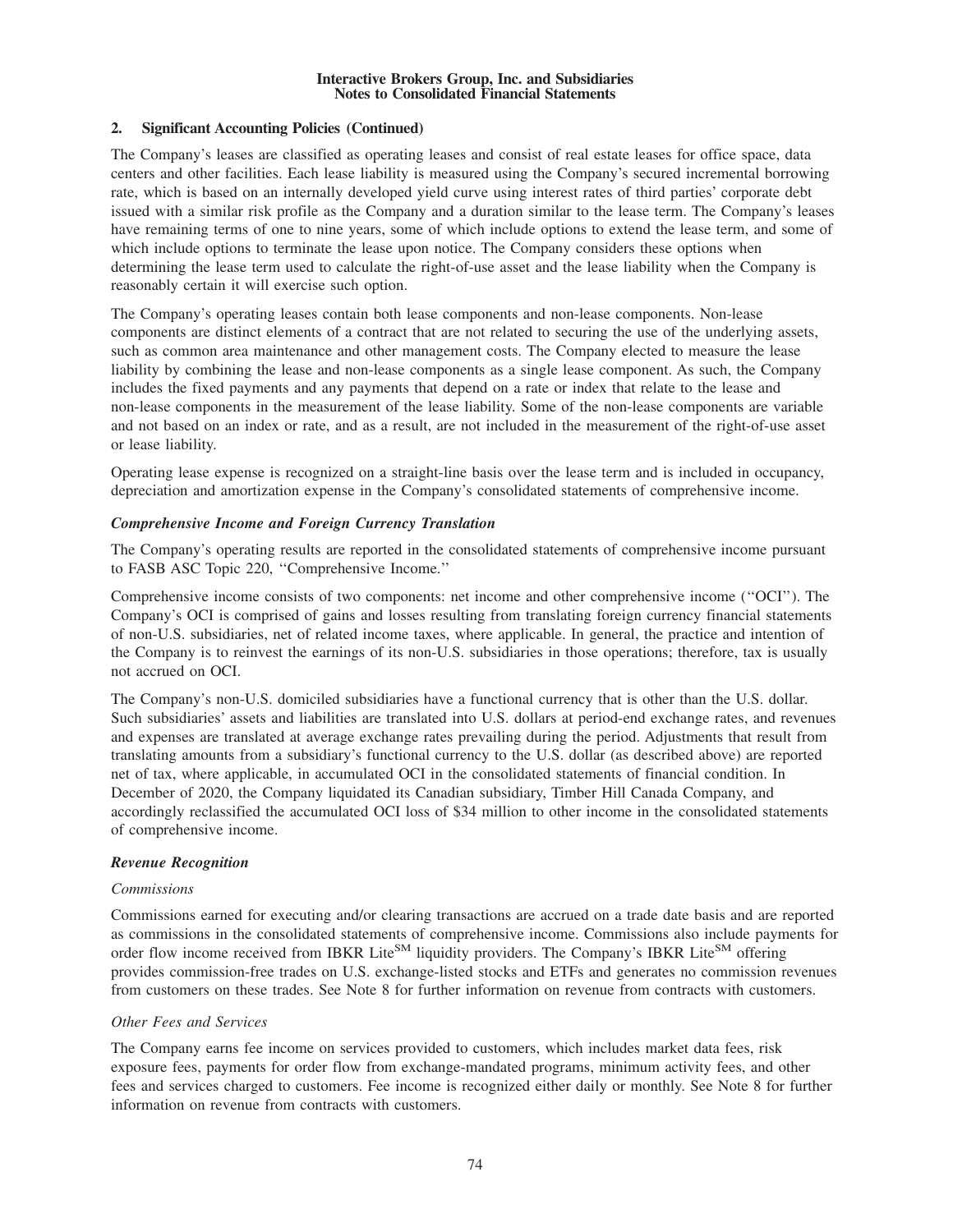# **2. Significant Accounting Policies (Continued)**

#### *Interest Income and Expense*

The Company earns interest income and incurs interest expense primarily in connection with its electronic brokerage customer business and its securities lending activities, which are recorded on an accrual basis and are included in interest income and interest expense, respectively, in the consolidated statements of comprehensive income.

## *Principal Transactions*

Principal transactions include gains and losses as a result of changes in the fair value of financial instruments owned, at fair value, financial instruments sold, but not yet purchased, at fair value, and other investments measured at fair value (i.e., unrealized gains and losses) and realized gains and losses related to the Company's principal transactions. Included are net gains and losses on stocks, options, U.S. and foreign government securities, futures, foreign exchange, precious metals and other derivative instruments. Dividends are integral to the valuation of stocks. Accordingly, dividend income and expense attributable to financial instruments owned, at fair value and financial instruments sold, but not yet purchased, at fair value, are reported on a net basis in other income in the consolidated statements of comprehensive income.

## *Foreign Currency Gains and Losses*

Foreign currency balances are assets and liabilities in currencies other than the Company's functional currency. At every reporting date, the Company revalues its foreign currency balances to its functional currency at the spot exchange rate and records the associated foreign currency gains and losses. These foreign currency gains and losses are reported in the consolidated statements of comprehensive income, as follows: (a) foreign currency gains and losses related to the Company's currency diversification strategy are reported in other income; (b) foreign currency gains and losses arising from currency swap transactions are reported in interest income or interest expense; and (c) all other foreign currency gains and losses are reported in other income.

## *Rebates*

Rebates consist of volume discounts, credits, or payments received from exchanges or other market centers related to the placement and/or removal of liquidity from the marketplace and are recorded on an accrual basis. Rebates are recorded net within execution, clearing and distribution fees in the consolidated statements of comprehensive income. Rebates received for trades executed on behalf of customers that elect tiered pricing are passed, in whole or part, to these customers, and such pass-through amounts are recorded net within commissions in the consolidated statements of comprehensive income.

## *Stock-Based Compensation*

The Company follows FASB ASC Topic 718, ''Compensation - Stock Compensation'' (''ASC Topic 718''), to account for its stock-based compensation plans. ASC Topic 718 requires all share-based payments to employees to be recognized in the consolidated financial statements using a fair value-based method. Grants, which are denominated in U.S. dollars, are communicated to employees in the year of the grant, thereby establishing the fair value of each grant. The fair value of awards granted to employees are generally expensed as follows: 50% in the year of grant in recognition of the plans' post-employment provisions (as described below) and the remaining 50% over the related vesting period utilizing the ''graded vesting'' method permitted under ASC Topic 718. In the case of ''retirement eligible'' employees (those employees older than 59), 100% of awards are expensed when granted.

Awards granted under stock-based compensation plans are subject to the plans' post-employment provisions in the event an employee ceases employment with the Company. The plans provide that employees who discontinue employment with the Company without cause and continue to meet the terms of the plans' post-employment provisions will be eligible to earn 50% of previously granted but not yet earned awards, unless the employee is over the age of 59, in which case the employee would be eligible to receive 100% of previously granted but not yet earned awards.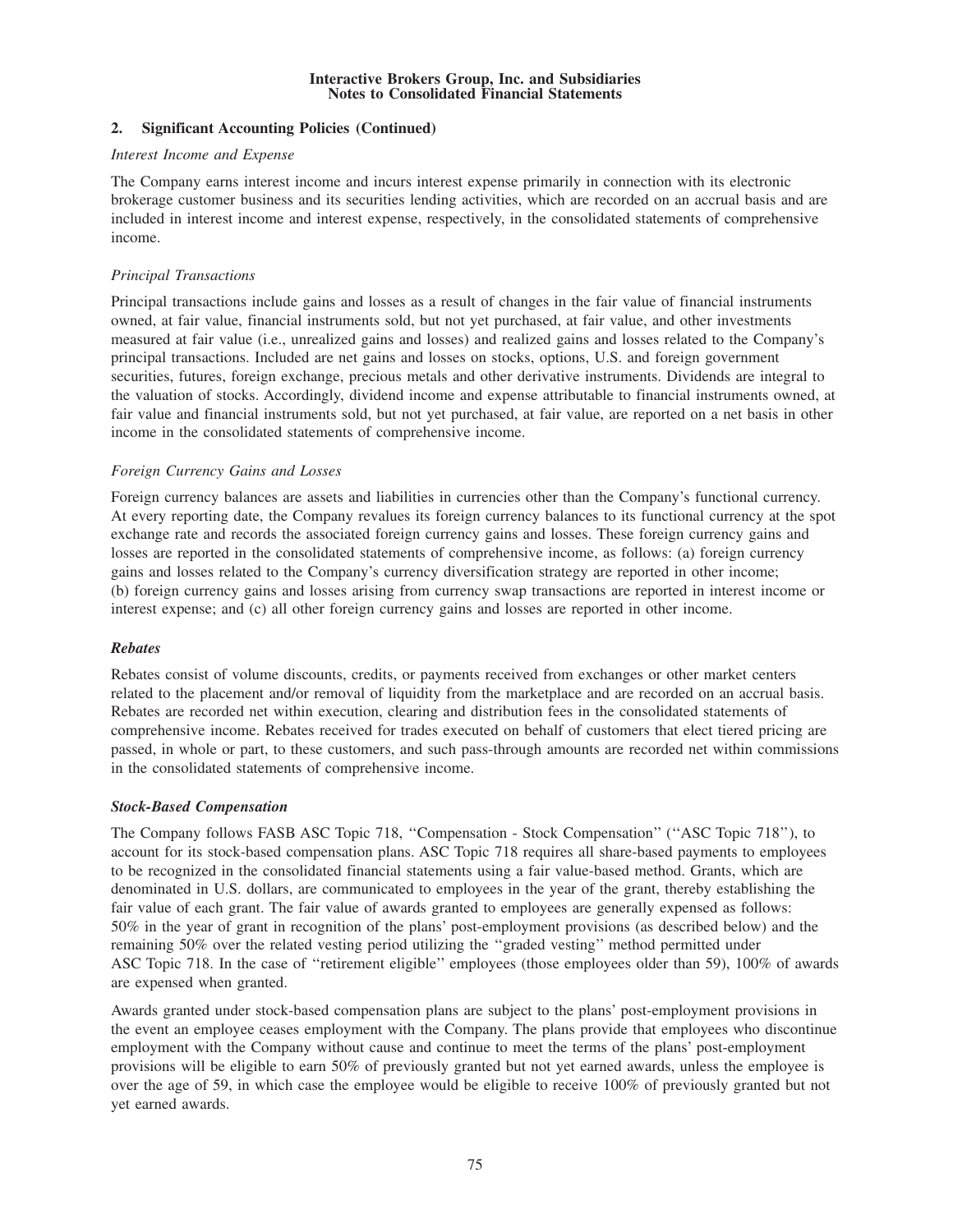# **2. Significant Accounting Policies (Continued)**

## *Income Taxes*

The Company accounts for income taxes in accordance with FASB ASC Topic 740, ''Income Taxes'' (''ASC Topic 740'')*.* The Company's income tax expense, deferred tax assets and liabilities, and reserves for unrecognized tax benefits are based on enacted tax laws (see Note 11) and reflect management's best assessment of estimated future taxes to be paid. The Company is subject to income taxes in the U.S. and numerous foreign jurisdictions. Determining income tax expense requires significant judgment and estimates.

Deferred income tax assets and liabilities arise from temporary differences between the tax and financial statement recognition of underlying assets and liabilities. In evaluating the ability to recover deferred tax assets within the jurisdictions from which they arise, the Company considers all available positive and negative evidence, including scheduled reversals of deferred tax liabilities, projected future taxable income, tax-planning strategies and results of recent operations. In projecting future taxable income, historical results are adjusted for changes in accounting policies and incorporate assumptions including the amount of future state, federal and foreign pre-tax operating income, the reversal of temporary differences, and the implementation of feasible and prudent tax-planning strategies. These assumptions require significant judgment about the forecasts of future taxable income and are consistent with the plans and estimates the Company is using to manage the underlying businesses. In evaluating the objective evidence that historical results provide, three years of cumulative operating income (loss) are considered. Deferred income taxes have not been provided for U.S. tax liabilities or for additional foreign taxes on the unremitted earnings of foreign subsidiaries that have been indefinitely reinvested.

The calculation of the Company's tax liabilities involves dealing with uncertainties in the application of complex tax laws and regulations in a multitude of jurisdictions across the Company's global operations. Changes in tax laws and rates could also affect recorded deferred tax assets and liabilities in the future.

The Company records tax liabilities in accordance with ASC Topic 740 and adjusts these liabilities when management's judgment changes as a result of the evaluation of new information not previously available. Because of the complexity of some of these uncertainties, the ultimate resolution may result in payments that are different from the current estimates of these tax liabilities. These differences will be reflected as increases or decreases to income tax expense in the period in which new information becomes available.

The Company recognizes a tax benefit from an uncertain tax position only when it is more likely than not that the position will be sustained upon examination, including resolutions of any related appeals or litigation processes, on the basis of the technical merits. A tax position that meets this standard is measured at the largest amount of benefit that will more likely than not be realized on settlement.

The Company recognizes interest related to income tax matters as interest income or interest expense and penalties related to income tax matters as income tax expense in the consolidated statements of comprehensive income.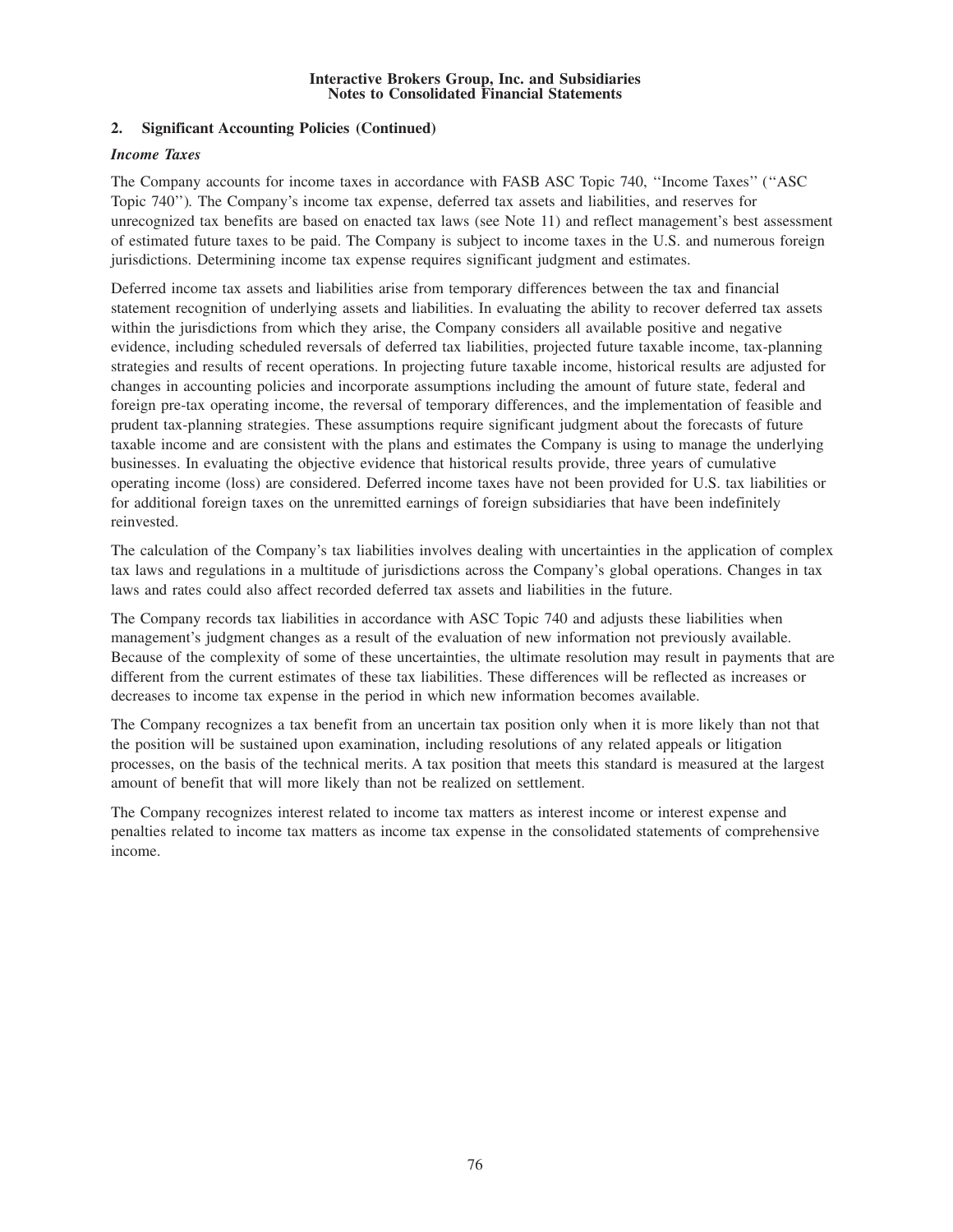# **2. Significant Accounting Policies (Continued)**

# *FASB Standards Adopted During 2021*

| <b>Standard</b>             | Summary of guidance                                | <b>Effect on financial statements</b> |
|-----------------------------|----------------------------------------------------|---------------------------------------|
| Income Taxes (Topic 740)    | Simplifies the accounting for income.<br>$\bullet$ | • Adopted January 1, 2021.            |
|                             | taxes by removing certain exceptions               | • The adoption of the changes did     |
| <i>Issued December 2019</i> | to the general principles in Topic                 | not have a material impact on the     |
|                             | 740.                                               | Company's consolidated financial      |
|                             |                                                    | statements.                           |

# *FASB Standards issued but not adopted as of December 31, 2021*

| <b>Standard</b>                             | <b>Summary of guidance</b>                                                                                                                         | <b>Effect on financial statements</b>                                                                                          |
|---------------------------------------------|----------------------------------------------------------------------------------------------------------------------------------------------------|--------------------------------------------------------------------------------------------------------------------------------|
| <b>Business Combinations</b><br>(Topic 805) | Requires companies to recognize and<br>$\bullet$<br>measure contract assets and contract                                                           | Effective date: January 1, 2023.<br>$\bullet$<br>The changes are not expected to<br>$\bullet$<br>have a material impact on the |
| <i>Issued October 2021</i>                  | liabilities acquired in a business<br>combination in accordance with<br>Topic 606, "Revenue from Contracts"<br>with Customers". At the acquisition | Company's consolidated financial<br>statements.                                                                                |
|                                             | date, an acquirer should account for<br>the related revenue contracts as if it<br>had originated the contracts.                                    |                                                                                                                                |

## **3. Trading Activities and Related Risks**

Trading activities expose the Company to market and credit risks. These risks are managed in accordance with established risk management policies and procedures. To accomplish this, management has established a risk management process that includes:

- a regular review of the risk management process by executive management as part of its oversight role;
- defined risk management policies and procedures supported by a rigorous analytic framework; and
- articulated risk tolerance levels as defined by executive management that are regularly reviewed to ensure that the Company's risk-taking is consistent with its business strategy, its capital structure, and current and anticipated market conditions.

# *Market Risk*

The Company is exposed to various market risks. Exposures to market risks arise from equity price risk, foreign currency exchange rate fluctuations and changes in interest rates. The Company seeks to mitigate market risk associated with trading inventories by employing hedging strategies that correlate rate, price and spread movements of trading inventories and related financing and hedging activities. The Company uses a combination of cash instruments and exchange-traded derivatives to hedge its market exposures. The Company does not apply hedge accounting. The following discussion describes the types of market risk faced:

## *Equity Price Risk*

Equity price risk arises from the possibility that equity security prices will fluctuate, affecting the value of equity securities and other instruments that derive their value from a particular stock, a defined basket of stocks, or a stock index. The Company is subject to equity price risk primarily in financial instruments owned, at fair value and financial instruments sold, but not yet purchased, at fair value. The Company attempts to limit such risks by continuously reevaluating prices and by diversifying its portfolio across many different options, futures and underlying securities and avoiding concentrations of positions based on the same underlying security.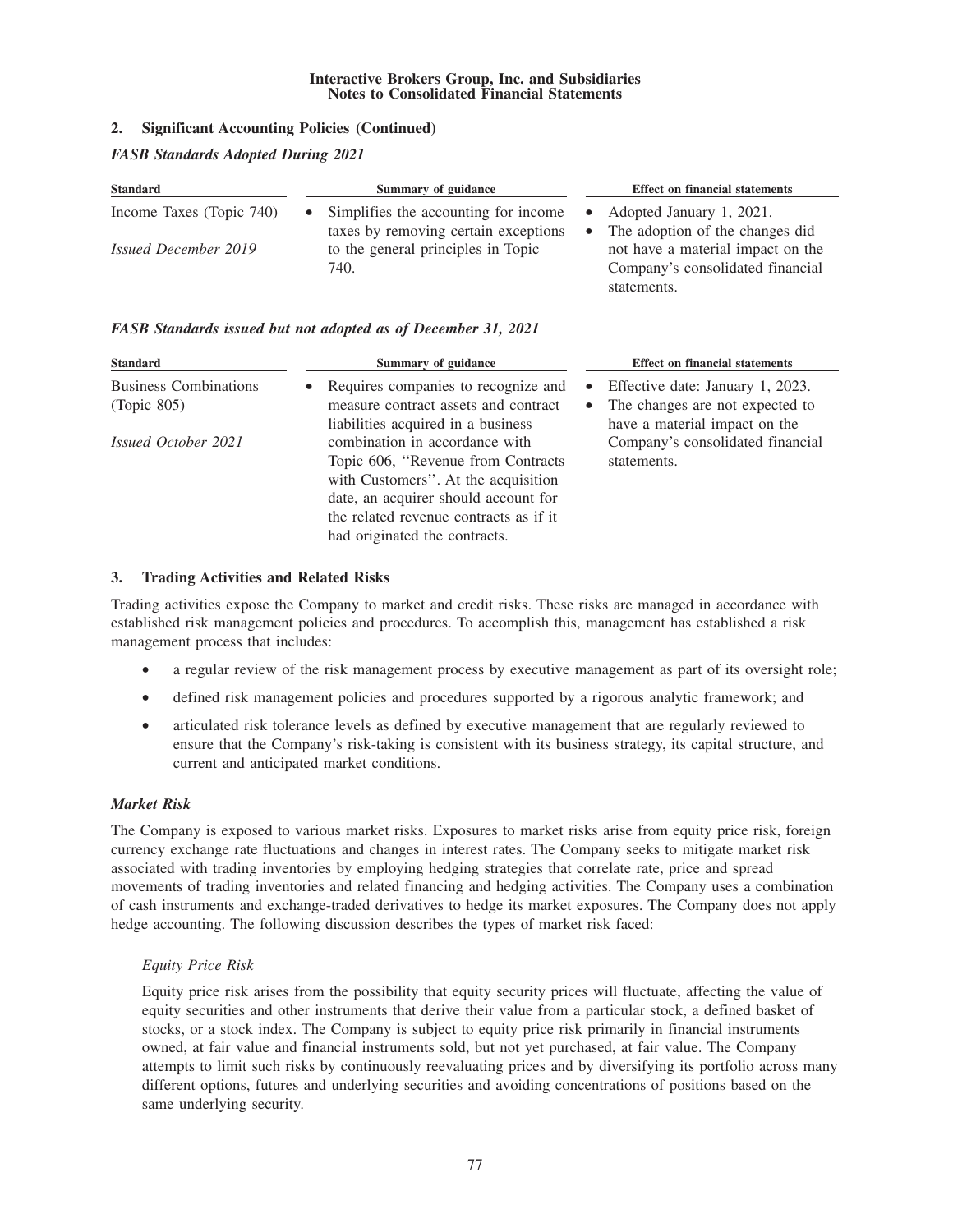## **3. Trading Activities and Related Risks (Continued)**

### *Interest Rate Risk*

Interest rate risk arises from the possibility that changes in interest rates will affect the value of financial instruments. The Company is exposed to interest rate risk on cash and margin balances, positions carried in equity and fixed income securities, options, futures and on its borrowings. These risks are managed through investment policies and by entering into interest rate futures contracts.

### *Currency Risk*

Currency risk arises from the possibility that fluctuations in foreign exchange rates will impact the value of financial instruments. The Company manages this risk using spot (i.e., cash) currency transactions, currency futures contracts and currency forward contracts. The Company actively manages its currency exposure using a currency diversification strategy that is based on a defined basket of ten currencies internally referred to as the ''GLOBAL.'' These strategies minimize the fluctuation of the Company's net worth as expressed in GLOBALs, thereby diversifying its risk in alignment with these global currencies, weighted by the Company's view of their importance. As the Company's financial results are reported in U.S. dollars, the change in the value of the GLOBAL as expressed in U.S. dollars affects the Company's earnings. The impact of this currency diversification strategy in the Company's earnings is included in other income in the consolidated statements of comprehensive income.

## *Credit Risk*

The Company is exposed to the risk of loss if a customer, counterparty or issuer fails to perform its obligations under contractual terms (''default risk''). Both cash instruments and derivatives expose the Company to default risk. The Company has established policies and procedures for mitigating credit risk on principal transactions, including reviewing and establishing limits for credit exposure, maintaining collateral and continually assessing the creditworthiness of counterparties.

The Company's credit risk is limited as contracts entered into are settled directly at securities and commodities clearing houses or are settled through member firms and banks with substantial financial and operational resources. Over-the-counter transactions, such as securities lending and contracts for differences (''CFDs''), are marked to market daily and are conducted with counterparties that have undergone a thorough credit review. The Company seeks to control the risks associated with its customer margin activities by requiring customers to maintain collateral in compliance with regulatory and internal guidelines.

In the normal course of business, the Company executes, settles and finances various customer securities transactions. Execution of these transactions includes the purchase and sale of securities which exposes the Company to default risk arising from the potential that customers or counterparties may fail to satisfy their obligations. In these situations, the Company may be required to purchase or sell financial instruments at unfavorable market prices to satisfy obligations to customers or counterparties. Liabilities to other brokers and dealers related to unsettled transactions (i.e., securities fails to receive) are recorded at the amount for which the securities were purchased, and are paid upon receipt of the securities from other brokers or dealers. In the case of aged securities fails to receive, the Company may purchase the underlying security in the market and seek reimbursement for any losses from the counterparty.

For cash management purposes, the Company enters into short-term securities purchased under agreements to resell and securities sold under agreements to repurchase transactions (''repos'') in addition to securities borrowing and lending arrangements, all of which may result in credit exposure in the event the counterparty to a transaction is unable to fulfill its contractual obligations. Repos are collateralized by securities with a market value in excess of the obligation under the contract. Similarly, securities lending agreements are collateralized by deposits of cash or securities. The Company attempts to minimize credit risk associated with these activities by monitoring collateral values daily and requiring additional collateral to be deposited with or returned to the Company as permitted under contractual provisions.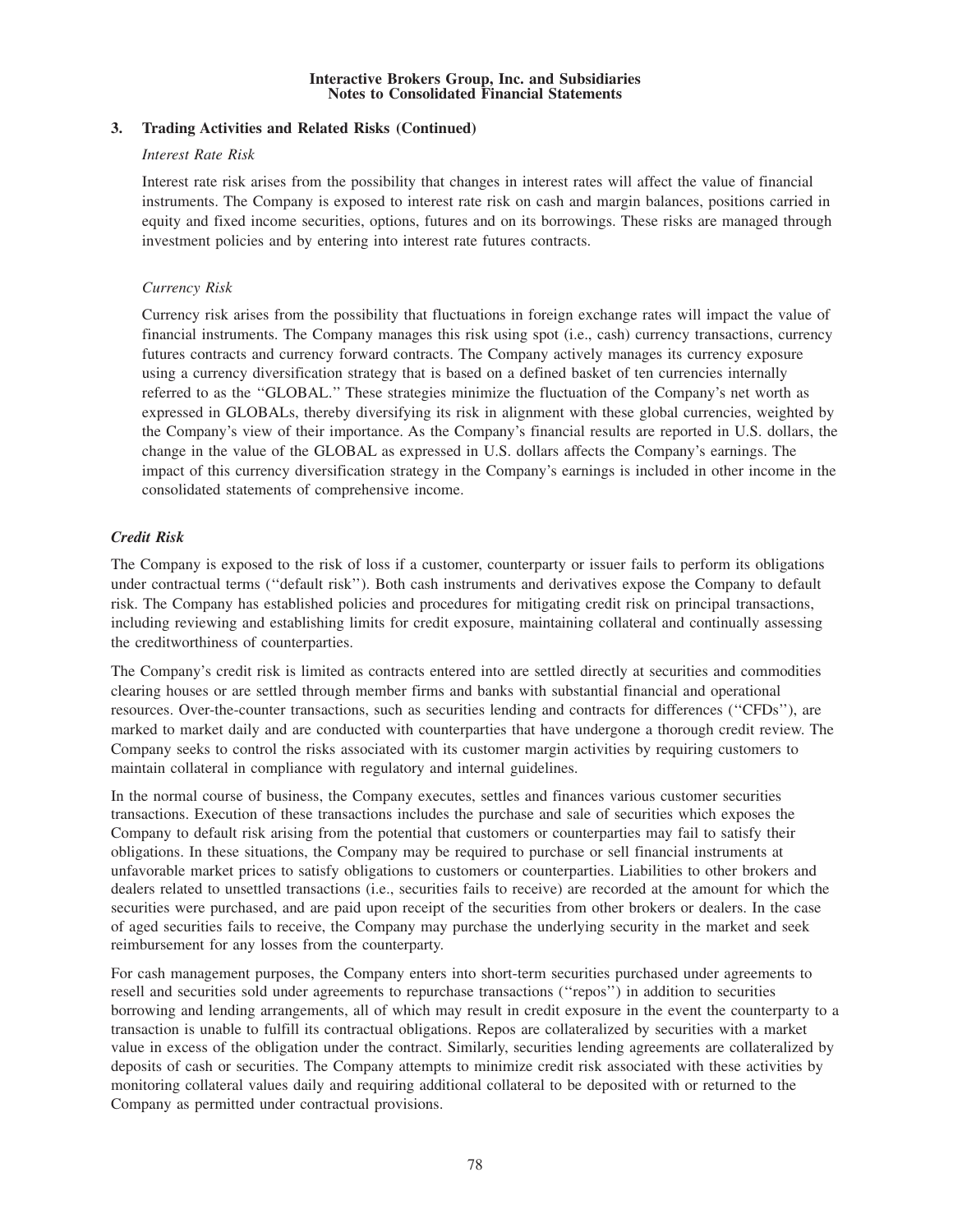# **3. Trading Activities and Related Risks (Continued)**

### *Concentrations of Credit Risk*

The Company's exposure to credit risk associated with its trading and other activities is measured on an individual counterparty basis, as well as by groups of counterparties that share similar attributes. Concentrations of credit risk can be affected by changes in political, industry, or economic factors. To reduce the potential for risk concentration, credit limits are established and exposure is monitored in light of changing counterparty and market conditions. As of December 31, 2021, the Company did not have any material concentrations of credit risk outside the ordinary course of business.

## *Off-Balance Sheet Risks*

The Company may be exposed to a risk of loss not reflected in the consolidated financial statements to settle futures and certain over-the-counter contracts at contracted prices, which may require repurchase or sale of the underlying products in the market at prevailing prices. Accordingly, these transactions result in off-balance sheet risk as the Company's cost to liquidate such contracts may exceed the amounts reported in the Company's consolidated statements of financial condition.

## **4. Equity and Earnings per Share**

In connection with IBG, Inc.'s initial public offering of Class A common stock (''IPO'') in May 2007, it purchased 10.0% of the membership interests in IBG LLC from IBG Holdings LLC (''Holdings''), became the sole managing member of IBG LLC and began to consolidate IBG LLC's financial results into its financial statements. Holdings owns all of IBG, Inc.'s Class B common stock, which has voting rights in proportion to its ownership interests in IBG LLC. The table below presents the amount of IBG LLC membership interests held by IBG, Inc. and Holdings as of December 31, 2021.

|  | IBG, Inc. Holdings Total |  |
|--|--------------------------|--|
|  | $23.5\%$ 76.5% 100.0%    |  |
|  |                          |  |

These consolidated financial statements reflect the results of operations and financial position of IBG, Inc., including consolidation of its investment in IBG LLC and its subsidiaries. The noncontrolling interests in IBG LLC attributable to Holdings are reported as a component of total equity in the consolidated statements of financial condition.

#### *Recapitalization and Post-IPO Capital Structure*

Immediately before and immediately following the consummation of the IPO, IBG, Inc., Holdings, IBG LLC and the members of IBG LLC consummated a series of transactions collectively referred to herein as the ''Recapitalization.'' In connection with the Recapitalization, IBG, Inc., Holdings and the historical members of IBG LLC entered into an exchange agreement, dated as of May 3, 2007 (the ''Exchange Agreement''), under which the historical members of IBG LLC received membership interests in Holdings in exchange for their membership interests in IBG LLC. Additionally, IBG, Inc. became the sole managing member of IBG LLC.

In connection with the consummation of the IPO, Holdings used the net proceeds to redeem 10.0% of members' interests in Holdings in proportion to their interests. Immediately following the Recapitalization and IPO, Holdings owned approximately 90% of IBG LLC and 100% of IBG, Inc.'s Class B common stock.

Since the consummation of the IPO and Recapitalization, IBG, Inc.'s equity capital structure has been comprised of Class A and Class B common stock. All shares of common stock have a par value of \$0.01 per share and have identical rights to earnings and dividends and in liquidation. As of December 31, 2021 and 2020, 1,000,000,000 shares of Class A common stock were authorized, of which 98,359,572 and 90,909,889 shares have been issued; and 98,204,658 and 90,773,105 shares were outstanding, respectively. Class B common stock is comprised of 100 authorized shares, of which 100 shares were issued and outstanding as of December 31, 2021 and 2020. In addition, 10,000 shares of preferred stock have been authorized, of which no shares are issued or outstanding as of December 31, 2021 and 2020.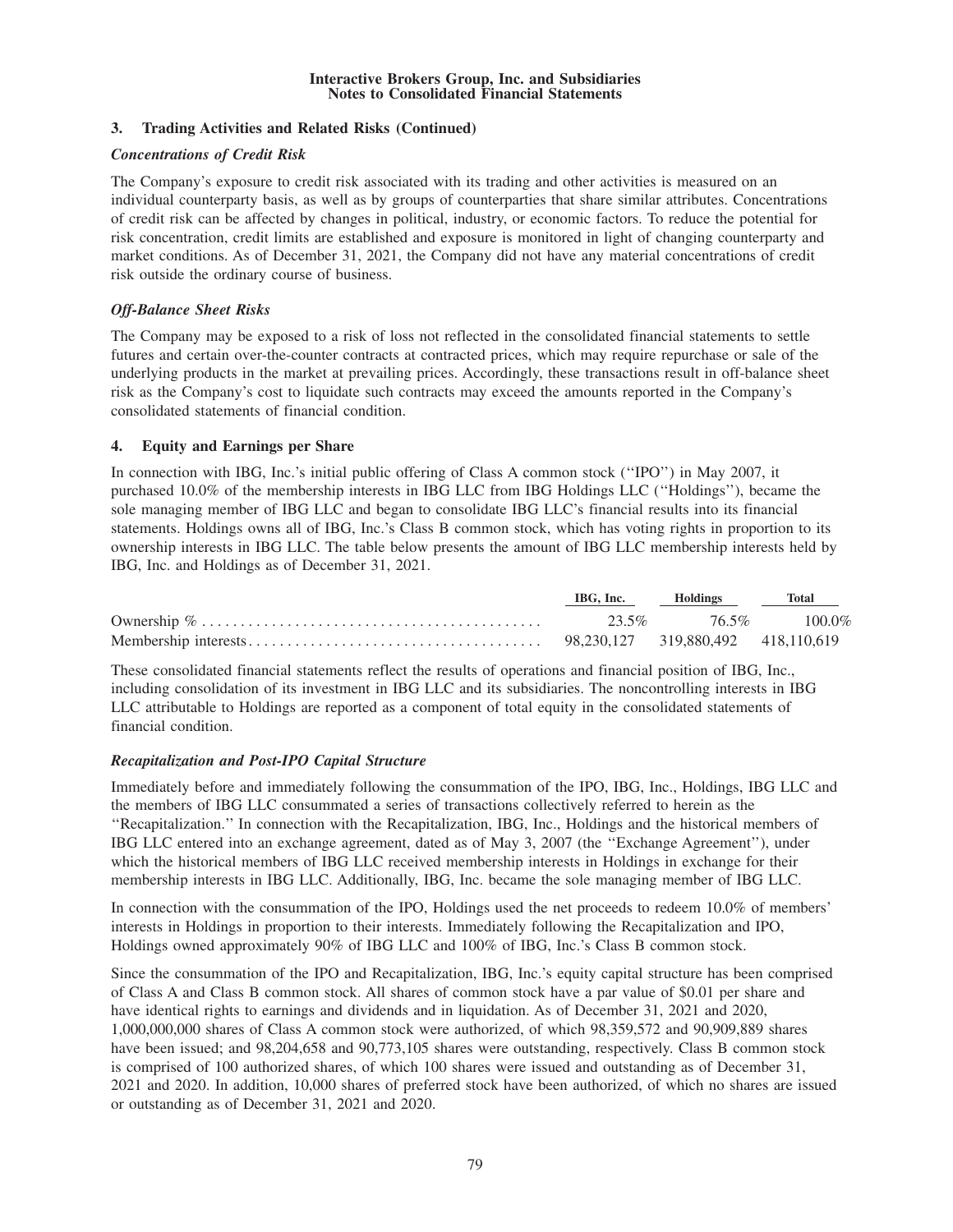## **4. Equity and Earnings per Share (Continued)**

As a result of a federal income tax election made by IBG LLC applicable to the acquisition of IBG LLC member interests by IBG, Inc., the income tax basis of the assets of IBG LLC acquired by IBG, Inc. have been adjusted based on the amount paid for such interests. Deferred tax assets were recorded as of the IPO date and in connection with subsequent redemptions of Holdings member interests in exchange for common stock. These deferred tax assets are included in other assets in the Company's consolidated statements of financial condition and are being amortized as additional deferred income tax expense over 15 years from the IPO date and from the additional redemption dates, respectively, as allowable under current tax law. As of December 31, 2021 and 2020, the unamortized balance of these deferred tax assets was \$209 million and \$190 million, respectively.

IBG, Inc. also entered into an agreement (the ''Tax Receivable Agreement'') with Holdings to pay Holdings (for the benefit of the former members of IBG LLC) 85% of the tax savings that IBG, Inc. actually realizes as the result of tax basis increases. These payables to Holdings are reported as payable to affiliate in the Company's consolidated statements of financial condition. The remaining 15% is accounted for as a permanent increase to additional paid-in capital in the Company's consolidated statements of financial condition.

The cumulative amounts of deferred tax assets, payables to Holdings and additional paid-in capital arising from stock offerings from the date of the IPO through December 31, 2021 were \$634 million, \$539 million and \$95 million, respectively. Amounts payable under the Tax Receivable Agreement are payable to Holdings annually following the filing of IBG, Inc.'s federal income tax return. The Company has paid Holdings a cumulative total of \$223 million through December 31, 2021 under the terms of the Tax Receivable Agreement.

The Exchange Agreement, as amended, provides for future redemptions of member interests and for the purchase of member interests in IBG LLC by IBG, Inc. from Holdings, which could result in IBG, Inc. acquiring the remaining member interests in IBG LLC that it does not own. On an annual basis, members of Holdings can request redemption of their interests.

At the time of IBG, Inc.'s IPO in 2007, three hundred sixty (360) million shares of authorized common stock were reserved for future sales and redemptions. From 2008 through 2010, Holdings redeemed 5,013,259 IBG LLC interests with a total value of \$114 million, which redemptions were funded using cash on hand at IBG LLC. Upon cash redemption, these IBG LLC interests were retired. From 2011 through 2020, IBG, Inc. issued 28,127,765 shares of common stock (with a fair value of \$1.1 billion) directly to Holdings in exchange for an equivalent number of member interests in IBG LLC.

On July 27, 2020, the Company filed a Prospectus Supplement on Form 424B (File Number 333-240121) with the SEC to re-register up to 990,000 shares of common stock, offering the opportunity for eligible persons to receive awards in the form of an offer to receive such shares by participating in one or more promotions that are designed to attract new customers to the Company's brokerage platform, increase assets held with the Company's brokerage business and enhance customer loyalty. From 2019 through 2021, the Company issued 170,000 shares to IBG LLC for distribution to eligible customers of certain of its subsidiaries.

On July 30, 2021, the Company filed a Prospectus Supplement on Form 424B5 with the SEC to issue 6,079,542 shares of common stock (with a fair value of \$376 million) in exchange for an equivalent number of shares of member interests in IBG LLC.

As a consequence of these redemption transactions and distribution of shares to employees (see Note 10), IBG, Inc.'s interest in IBG LLC has increased to approximately 23.5%, with Holdings owning the remaining 76.5% as of December 31, 2021. The redemptions also increased the Holdings interest held by Mr. Thomas Peterffy and his affiliates from approximately 84.6% at the IPO to approximately 90.5% as of December 31, 2021.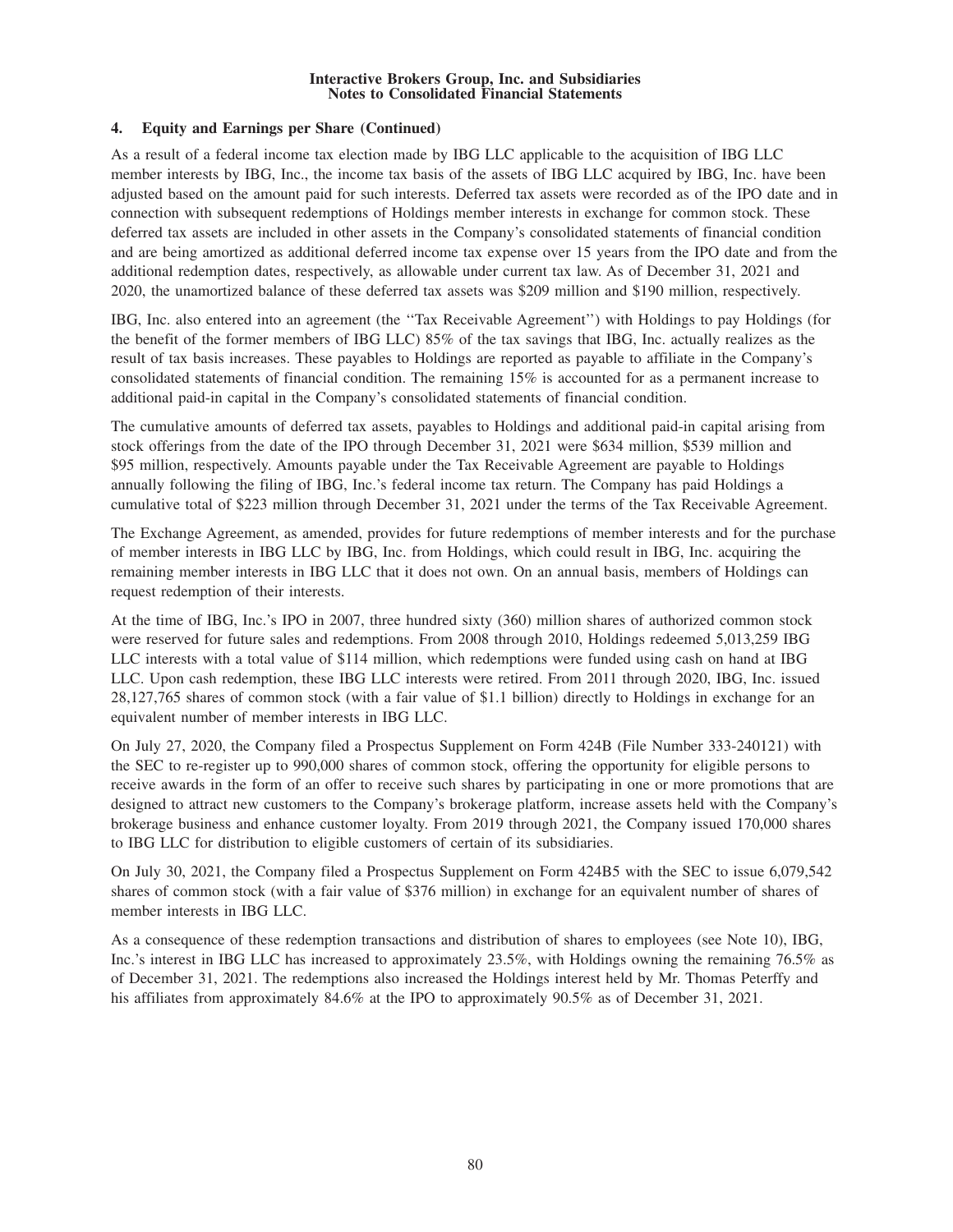# **4. Equity and Earnings per Share (Continued)**

# *Earnings per Share*

Basic earnings per share is calculated utilizing net income available for common stockholders divided by the weighted average number of shares of Class A and Class B common stock outstanding for that period.

|                                                                                                                      | Year-Ended December 31,                          |            |              |  |  |
|----------------------------------------------------------------------------------------------------------------------|--------------------------------------------------|------------|--------------|--|--|
|                                                                                                                      | 2021                                             | 2020       | 2019         |  |  |
|                                                                                                                      | (in millions, except share or per share amounts) |            |              |  |  |
| Basic earnings per share                                                                                             |                                                  |            |              |  |  |
| Net income available for common stockholders                                                                         | 308                                              | 195        | 161          |  |  |
| Weighted average shares of common stock outstanding                                                                  |                                                  |            |              |  |  |
| Class A. $\ldots$ $\ldots$ $\ldots$ $\ldots$ $\ldots$ $\ldots$ $\ldots$ $\ldots$ $\ldots$ $\ldots$ $\ldots$ $\ldots$ | 94,167,472                                       | 79.939.189 | 76, 121, 470 |  |  |
|                                                                                                                      | 100                                              | 100        | 100          |  |  |
|                                                                                                                      | 94, 167, 572                                     | 79,939,289 | 76, 121, 570 |  |  |
|                                                                                                                      | 3.27                                             | 2.44       | 2.11         |  |  |

Diluted earnings per share are calculated utilizing the Company's basic net income available for common stockholders divided by diluted weighted average shares outstanding with no adjustments to net income available to common stockholders for potentially dilutive common shares.

|                                                                | <b>Year-Ended December 31.</b> |                                                  |            |  |
|----------------------------------------------------------------|--------------------------------|--------------------------------------------------|------------|--|
|                                                                | 2021                           | 2020                                             | 2019       |  |
|                                                                |                                | (in millions, except share or per share amounts) |            |  |
| Diluted earnings per share                                     |                                |                                                  |            |  |
| Net income available for common stockholders                   | 308                            | \$<br>195                                        | 161        |  |
| Weighted average shares of common stock outstanding<br>Class A |                                |                                                  |            |  |
| Potentially dilutive common shares                             | 94, 167, 472                   | 79.939.189                                       | 76,121,470 |  |
| Issuable pursuant to employee stock incentive plans            | 842,308                        | 699,619                                          | 704.293    |  |
|                                                                | 100                            | 100                                              | 100        |  |
|                                                                | 95,009,880                     | 80,638,908                                       | 76,825,863 |  |
|                                                                | 3.24                           | 2.42                                             | 2.10       |  |

## *Member Distributions and Stockholder Dividends*

During the three years ended December 31, 2021, 2020, and 2019, IBG LLC made distributions totaling \$489 million, \$356 million and \$438 million to its members, of which IBG, Inc.'s proportionate share was \$112 million, \$68 million and \$81 million, respectively. The Company paid quarterly cash dividends of \$0.10 per share of common stock, totaling \$38 million, \$32 million and \$31 million during 2021, 2020, and 2019, respectively.

On January 18, 2022, the Company declared a cash dividend of \$0.10 per common share, payable on March 14, 2022 to stockholders of record as of March 1, 2022.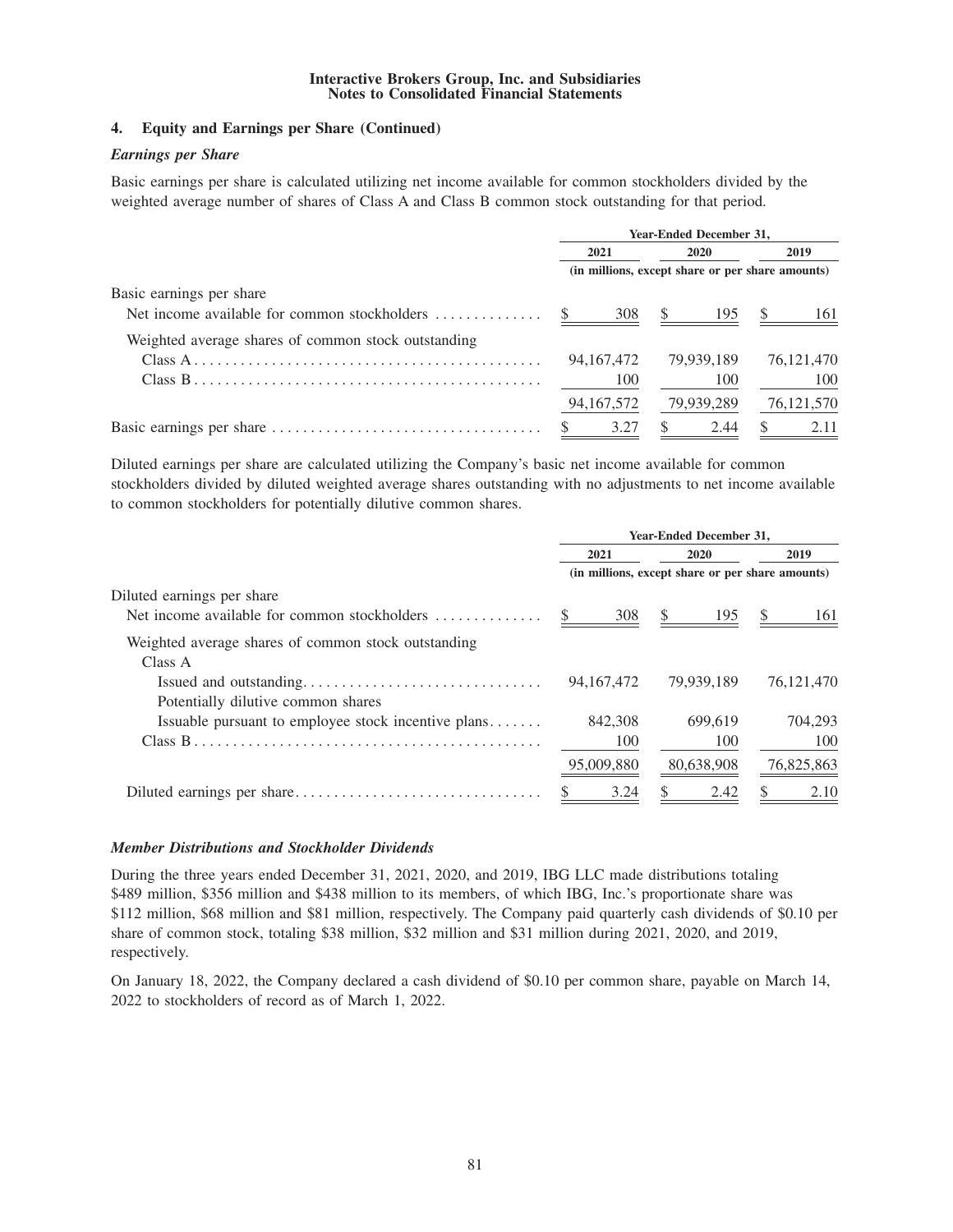## **5. Comprehensive Income**

The table below presents comprehensive income and earnings per share on comprehensive income for the periods indicated.

|                                                                                                     | <b>Year-Ended December 31.</b> |                     |                                                  |  |              |
|-----------------------------------------------------------------------------------------------------|--------------------------------|---------------------|--------------------------------------------------|--|--------------|
|                                                                                                     | 2021                           |                     | <b>2020</b>                                      |  | 2019         |
|                                                                                                     |                                |                     | (in millions, except share or per share amounts) |  |              |
| Comprehensive income available for common stockholders                                              |                                | 286<br><sup>S</sup> | 221                                              |  | 165          |
| Earnings per share on comprehensive income                                                          |                                |                     |                                                  |  |              |
|                                                                                                     | 3.04                           |                     | 2.77                                             |  | 2.18         |
| $Diluted \dots \dots \dots \dots \dots \dots \dots \dots \dots \dots \dots \dots \dots \dots \dots$ | 3.01                           |                     | 2.74                                             |  | 2.16         |
| Weighted average common shares outstanding                                                          |                                |                     |                                                  |  |              |
|                                                                                                     | 94, 167, 572                   |                     | 79,939,289                                       |  | 76, 121, 570 |
| Diluted.                                                                                            | 95,009,880                     |                     | 80,638,908                                       |  | 76,825,863   |

## **6. Financial Assets and Financial Liabilities**

## *Financial Assets and Liabilities Measured at Fair Value on a Recurring Basis*

The tables below present, by level within the fair value hierarchy (see Note 2), financial assets and liabilities, measured at fair value on a recurring basis for the periods indicated. As required by ASC Topic 820, financial assets and financial liabilities are classified in their entirety based on the lowest level of input that is significant to the respective fair value measurement.

|                                                  | Financial Assets at Fair Value as of |                          |         |              |
|--------------------------------------------------|--------------------------------------|--------------------------|---------|--------------|
|                                                  | December 31, 2021                    |                          |         |              |
|                                                  | Level 1                              | Level 2                  | Level 3 | <b>Total</b> |
|                                                  |                                      |                          |         |              |
|                                                  | \$4,729                              |                          |         | \$4.729      |
| Financial instruments owned, at fair value       |                                      |                          |         |              |
|                                                  | 548                                  |                          |         | 548          |
|                                                  | 22                                   |                          |         | 22           |
|                                                  | 54                                   |                          |         | 54           |
|                                                  |                                      | 10                       |         | 10           |
|                                                  |                                      | $\frac{39}{2}$           |         | 39           |
| Total financial instruments owned, at fair value | 624                                  | $\frac{49}{5}$           |         | 673          |
|                                                  | 215                                  | $\overline{\phantom{a}}$ |         | 215          |
|                                                  | \$5,568                              | \$49                     |         | \$5,617      |

|                                                                        | Financial Liabilities at Fair Value as of<br>December 31, 2021 |      |         |              |
|------------------------------------------------------------------------|----------------------------------------------------------------|------|---------|--------------|
|                                                                        | Level 2<br><b>Level 1</b>                                      |      | Level 3 | <b>Total</b> |
|                                                                        | (in millions)                                                  |      |         |              |
| Financial instruments sold, but not yet purchased, at fair value       |                                                                |      |         |              |
|                                                                        | \$144                                                          |      |         | \$144        |
|                                                                        | 22                                                             |      |         | 22           |
|                                                                        |                                                                | 6    |         | 6            |
|                                                                        |                                                                | -10  |         | 10           |
| Total financial instruments sold, but not yet purchased, at fair value | 166                                                            | -16  |         | 182          |
| Accounts payable, accrued expenses and other liabilities               | 166                                                            |      |         | 166          |
| Total financial liabilities at fair value                              | \$332                                                          | \$16 |         | \$348        |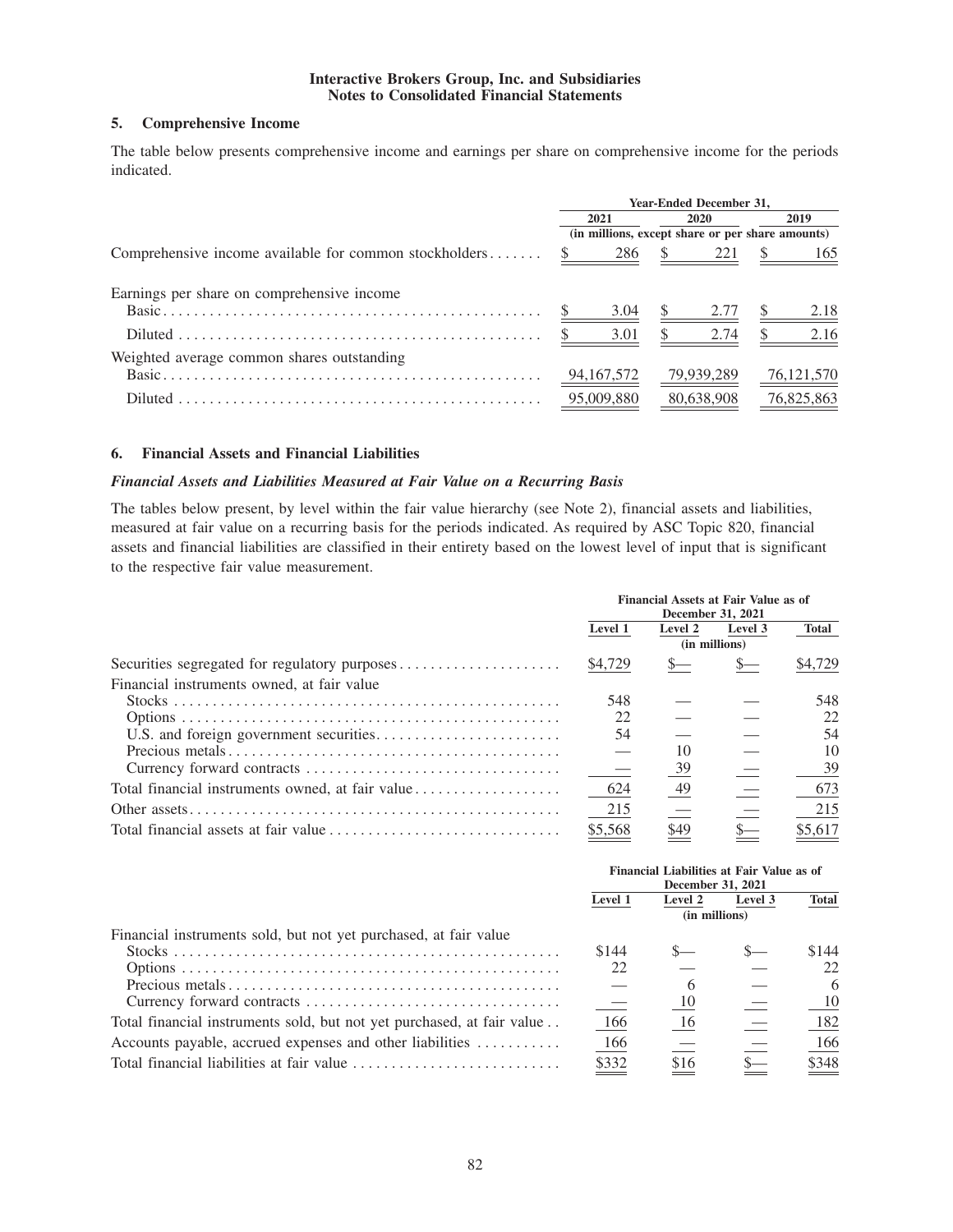## **6. Financial Assets and Financial Liabilities (Continued)**

|                                                  | <b>Financial Assets at Fair Value as of</b><br>December 31, 2020 |                    |     |              |
|--------------------------------------------------|------------------------------------------------------------------|--------------------|-----|--------------|
|                                                  | Level 1                                                          | Level 2<br>Level 3 |     | <b>Total</b> |
|                                                  | (in millions)                                                    |                    |     |              |
|                                                  | \$4,750                                                          | $S-$               |     | \$4,750      |
| Financial instruments owned, at fair value       |                                                                  |                    |     |              |
|                                                  | 558                                                              |                    |     | 559          |
|                                                  | 28                                                               |                    |     | 28           |
|                                                  | 33                                                               |                    |     | 33           |
|                                                  |                                                                  |                    |     |              |
|                                                  |                                                                  |                    |     | 9            |
| Total financial instruments owned, at fair value | 619                                                              | $\overline{9}$     |     | 630          |
|                                                  | 80                                                               |                    |     | 80           |
|                                                  | \$5,449                                                          | \$9                | \$2 | \$5,460      |

|                                                                        | Financial Liabilities at Fair Value as of<br>December 31, 2020 |         |         |                                 |
|------------------------------------------------------------------------|----------------------------------------------------------------|---------|---------|---------------------------------|
|                                                                        | Level 1                                                        | Level 2 | Level 3 | <b>Total</b>                    |
|                                                                        | (in millions)                                                  |         |         |                                 |
| Financial instruments sold, but not yet purchased, at fair value       |                                                                |         |         |                                 |
|                                                                        | \$120                                                          |         |         | \$120                           |
|                                                                        | 26                                                             |         |         | 26                              |
|                                                                        |                                                                |         |         |                                 |
| Total financial instruments sold, but not yet purchased, at fair value | 146                                                            |         |         | 153                             |
|                                                                        | \$146                                                          | \$7     |         | $\underline{\underline{\$153}}$ |

# *Level 3 Financial Assets and Financial Liabilities*

The Company's Level 3 financial assets are comprised of delisted and illiquid securities reported within financial instruments owned, at fair value in the consolidated statements of financial condition. As of December 31, 2020, Level 3 financial assets included \$1 million in corporate bonds and \$1 million in stocks, which were not traded in active markets and were valued by the Company based on internal estimates.

#### *Financial Assets and Liabilities Not Measured at Fair Value*

The tables below represent the carrying value, fair value and fair value hierarchy category of certain financial assets and liabilities that are not recorded at fair value in the Company's consolidated statements of financial condition for the periods indicated. The tables below exclude certain financial instruments such as equity method investments and all non-financial assets and liabilities.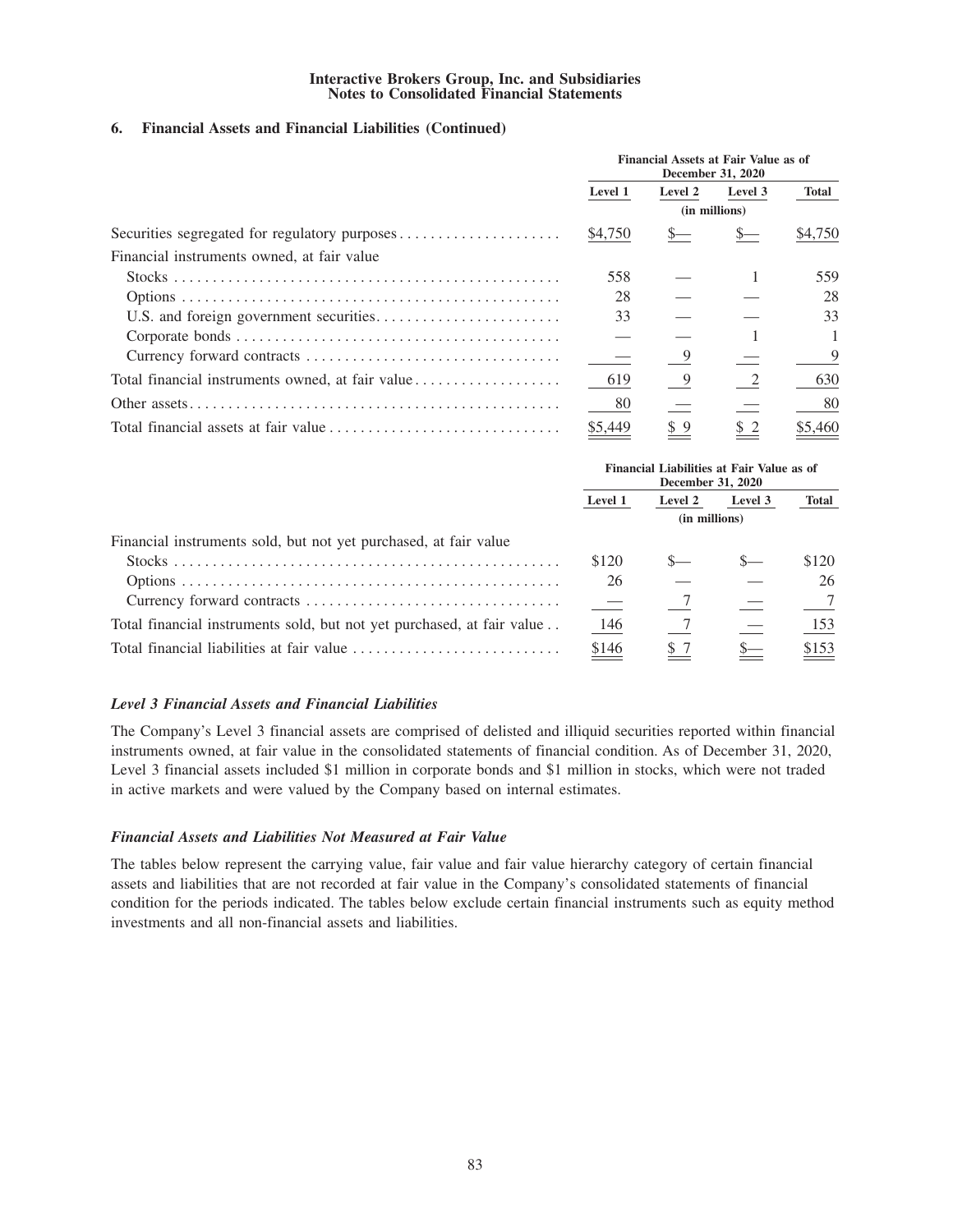# **6. Financial Assets and Financial Liabilities (Continued)**

|                                                         | December 31, 2021   |                     |               |                     |                 |
|---------------------------------------------------------|---------------------|---------------------|---------------|---------------------|-----------------|
|                                                         | Carrying            | Fair                |               |                     |                 |
|                                                         | <b>Value</b>        | <b>Value</b>        | Level 1       | Level 2             | Level 3         |
|                                                         |                     |                     | (in millions) |                     |                 |
| Financial assets, not measured at fair value            |                     |                     |               |                     |                 |
|                                                         | 2,395               | 2,395<br>S.         | \$2,395       | <sup>\$</sup>       |                 |
| Cash - segregated for regulatory purposes               | 22,888              | 22,888              | 22,888        |                     |                 |
| Securities - segregated for regulatory purposes         | 10,392              | 10,392              |               | 10,392              |                 |
| Securities borrowed                                     | 3,912               | 3,912               |               | 3,912               |                 |
| Securities purchased under agreements to resell         | 4,380               | 4,380               |               | 4,380               |                 |
| Receivables from customers                              | 54,935              | 54,935              |               | 54,935              |                 |
| Receivables from brokers, dealers and clearing          |                     |                     |               |                     |                 |
|                                                         | 3,771               | 3,771               |               | 3,771               |                 |
| Interest receivable                                     | 127                 | 127                 |               | 127                 |                 |
|                                                         | 20                  | 20                  |               |                     | 18              |
| Total financial assets, not measured at fair value      | \$102,820           | \$102,820           | \$25,283      | \$77,519            | $\frac{$18}{2}$ |
| Financial liabilities, not measured at fair value       |                     |                     |               |                     |                 |
| Short-term borrowings                                   | <sup>\$</sup><br>27 | <sup>\$</sup><br>27 | $\mathbb{S}$  | $\mathcal{S}$<br>27 |                 |
| Securities loaned                                       | 11,769              | 11,769              |               | 11,769              |                 |
|                                                         | 85,634              | 85,634              |               | 85,634              |                 |
| Payables to brokers, dealers and clearing               |                     |                     |               |                     |                 |
|                                                         | 557                 | 557                 |               | 557                 |                 |
| Interest payable                                        | 8                   | 8                   |               | 8                   |                 |
| Total financial liabilities, not measured at fair value | \$97,995            | 97,995<br>\$.       | \$            | \$97,995            |                 |

|                                                         |                          |                      | December 31, 2020 |           |                             |
|---------------------------------------------------------|--------------------------|----------------------|-------------------|-----------|-----------------------------|
|                                                         | Carrying<br><b>Value</b> | Fair<br><b>Value</b> | Level 1           | Level 2   | Level 3                     |
|                                                         |                          |                      | (in millions)     |           |                             |
| Financial assets, not measured at fair value            |                          |                      |                   |           |                             |
| Cash and cash equivalents                               | \$4,292                  | \$4,292              | \$4,292           | \$.       |                             |
| Cash - segregated for regulatory purposes               | 15,903                   | 15,903               | 15,903            |           |                             |
| Securities - segregated for regulatory purposes         | 23,071                   | 23,071               |                   | 23,071    |                             |
| Securities borrowed                                     | 4,956                    | 4,956                |                   | 4,956     |                             |
| Securities purchased under agreements to resell         | 792                      | 792                  |                   | 792       |                             |
| Receivables from customers                              | 39,333                   | 39,333               |                   | 39,333    |                             |
| Receivables from brokers, dealers and clearing          |                          |                      |                   |           |                             |
|                                                         | 1,254                    | 1,254                |                   | 1,254     |                             |
| Interest receivable                                     | 104                      | 104                  |                   | 104       |                             |
|                                                         | 13                       | 13                   |                   | 2         | 11                          |
| Total financial assets, not measured at fair value      | \$89,718                 | \$89,718             | \$20,195          | \$69,512  | $\underline{\frac{$11}}{2}$ |
| Financial liabilities, not measured at fair value       |                          |                      |                   |           |                             |
| Short-term borrowings                                   | 118<br>S.                | $\mathcal{S}$<br>118 | \$                | S.<br>118 |                             |
| Securities loaned                                       | 9,838                    | 9,838                |                   | 9,838     |                             |
| Payables to customers                                   | 75,882                   | 75,882               |                   | 75,882    |                             |
| Payables to brokers, dealers and clearing               |                          |                      |                   |           |                             |
|                                                         | 182                      | 182                  |                   | 182       |                             |
| Interest payable                                        | 6                        | 6                    |                   | 6         |                             |
| Total financial liabilities, not measured at fair value | \$86,026                 | \$86,026             | \$                | \$86,026  |                             |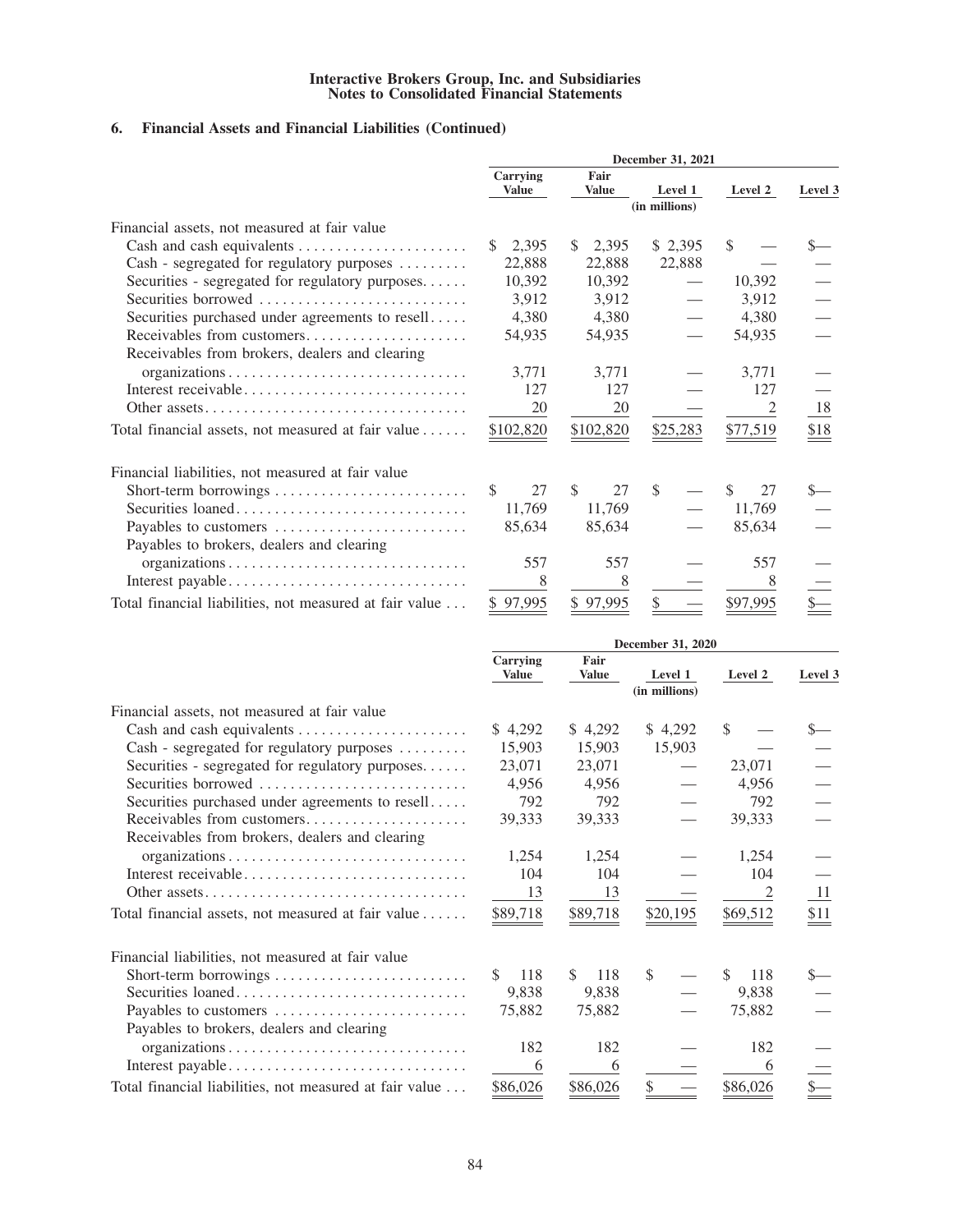### **6. Financial Assets and Financial Liabilities (Continued)**

#### *Netting of Financial Assets and Financial Liabilities*

The Company's policy is to net securities borrowed and securities loaned, and securities purchased under agreements to resell and securities sold under agreements to repurchase that meet the offsetting requirements prescribed in ASC Topic 210-20. In the tables below, the amounts of financial instruments that are not offset in the consolidated statements of financial condition, but could be netted against cash or financial instruments with specific counterparties under master netting agreements, according to the terms of the agreements, including clearing houses (exchange-traded options, warrants and discount certificates) or over the counter currency forward contract counterparties, are presented to provide financial statement readers with the Company's net payable or receivable with counterparties for these financial instruments.

The tables below present the netting of financial assets and financial liabilities for the periods indicated.

|                                                                        |                                                                                                  |                                                                                                                         | December 31, 2021                                                                                                                   |                                                                                                                                                  |                   |
|------------------------------------------------------------------------|--------------------------------------------------------------------------------------------------|-------------------------------------------------------------------------------------------------------------------------|-------------------------------------------------------------------------------------------------------------------------------------|--------------------------------------------------------------------------------------------------------------------------------------------------|-------------------|
|                                                                        | Gross<br><b>Amounts</b><br>of Financial<br><b>Assets and</b><br><b>Liabilities</b><br>Recognized | <b>Amounts</b><br>Offset in the<br><b>Consolidated</b><br><b>Statement</b> of<br><b>Financial Condition<sup>2</sup></b> | <b>Net Amounts</b><br>Presented in the<br><b>Consolidated</b><br><b>Statement</b> of<br><b>Financial Condition</b><br>(in millions) | <b>Amounts Not</b><br>Offset in the<br><b>Consolidated Statement</b><br>of Financial Condition<br><b>Cash or Financial</b><br><b>Instruments</b> | <b>Net Amount</b> |
| Offsetting of financial assets                                         |                                                                                                  |                                                                                                                         |                                                                                                                                     |                                                                                                                                                  |                   |
| Securities segregated for<br>regulatory purposes -<br>purchased under  |                                                                                                  |                                                                                                                         |                                                                                                                                     |                                                                                                                                                  |                   |
| agreements to resell                                                   | $$10,392$ <sup>1</sup>                                                                           |                                                                                                                         | \$10,392                                                                                                                            | \$(10,392)                                                                                                                                       | $s =$             |
| Securities borrowed                                                    | 3,912                                                                                            |                                                                                                                         | 3,912                                                                                                                               | (3,642)                                                                                                                                          | 270               |
| Securities purchased under                                             |                                                                                                  |                                                                                                                         |                                                                                                                                     |                                                                                                                                                  |                   |
| agreements to resell                                                   | 4,380                                                                                            |                                                                                                                         | 4,380                                                                                                                               | (4,380)                                                                                                                                          |                   |
| Financial instruments<br>owned, at fair value                          |                                                                                                  |                                                                                                                         |                                                                                                                                     |                                                                                                                                                  |                   |
| Options                                                                | 22                                                                                               |                                                                                                                         | 22                                                                                                                                  | (19)                                                                                                                                             | 3                 |
| Currency forward                                                       |                                                                                                  |                                                                                                                         |                                                                                                                                     |                                                                                                                                                  |                   |
| $contracts \ldots \ldots \ldots$                                       | 39                                                                                               |                                                                                                                         | 39                                                                                                                                  |                                                                                                                                                  | 39                |
| $Total \dots \dots \dots \dots \dots \dots \dots$                      | \$18,745                                                                                         |                                                                                                                         | \$18,745                                                                                                                            | \$(18,433)                                                                                                                                       | \$312             |
| Offsetting of financial<br>liabilities                                 |                                                                                                  |                                                                                                                         |                                                                                                                                     |                                                                                                                                                  |                   |
| Securities loaned                                                      | \$11,769                                                                                         |                                                                                                                         | \$11,769                                                                                                                            | \$(10,992)                                                                                                                                       | \$777             |
| Financial instruments sold,<br>but not yet purchased,<br>at fair value |                                                                                                  |                                                                                                                         |                                                                                                                                     |                                                                                                                                                  |                   |
| Options                                                                | 22                                                                                               |                                                                                                                         | 22                                                                                                                                  | (19)                                                                                                                                             | 3                 |
| Currency forward                                                       |                                                                                                  |                                                                                                                         |                                                                                                                                     |                                                                                                                                                  |                   |
| $contracts \ldots \ldots \ldots$                                       | 10                                                                                               |                                                                                                                         | 10                                                                                                                                  |                                                                                                                                                  | 10                |
| $Total \dots \dots \dots \dots \dots \dots \dots$                      | \$11,801                                                                                         |                                                                                                                         | \$11,801                                                                                                                            | \$(11,011)                                                                                                                                       | \$790             |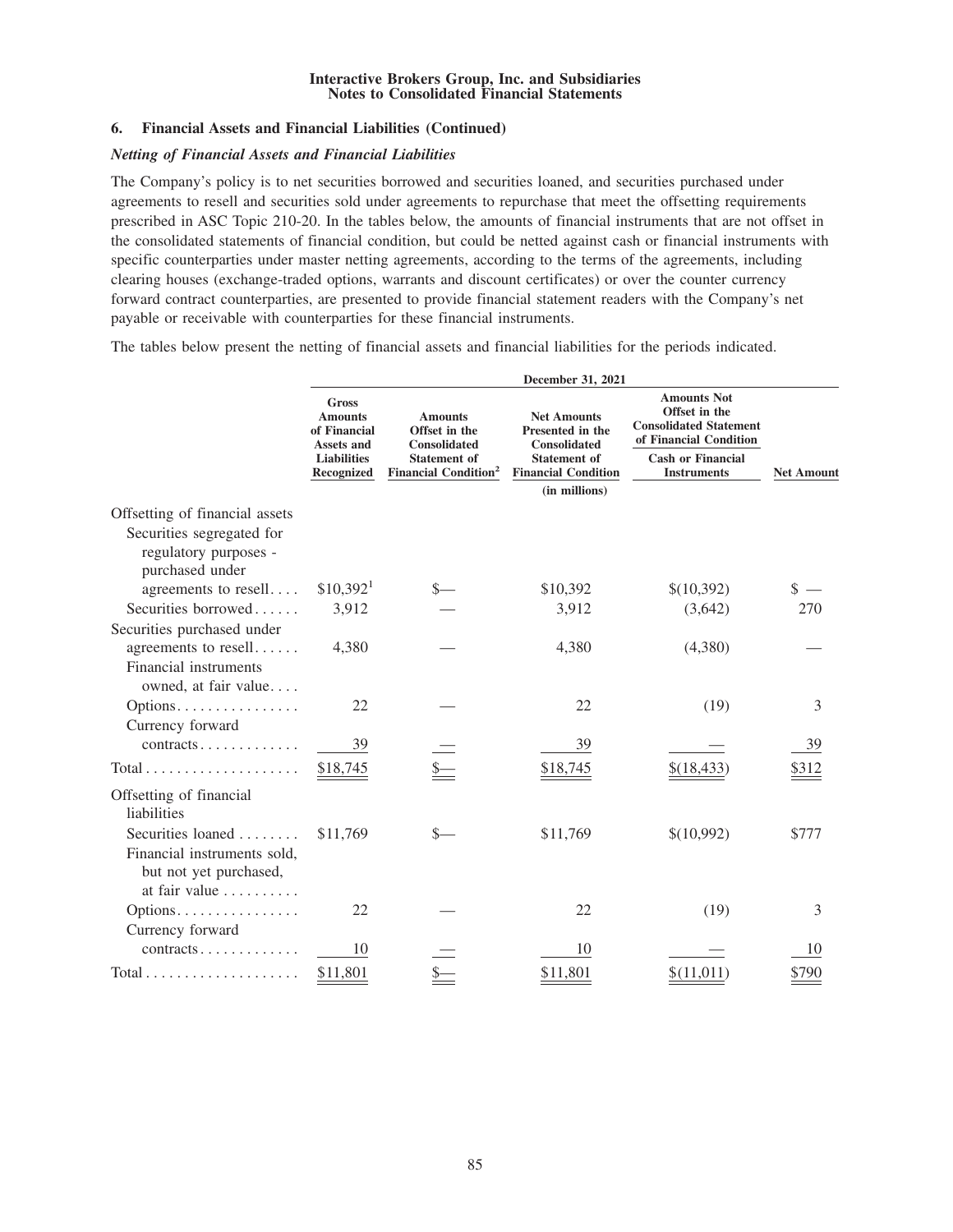#### **6. Financial Assets and Financial Liabilities (Continued)**

|                                                                        |                                                                                    |                                                                               | December 31, 2020                                                                    |                                                                                                                            |            |
|------------------------------------------------------------------------|------------------------------------------------------------------------------------|-------------------------------------------------------------------------------|--------------------------------------------------------------------------------------|----------------------------------------------------------------------------------------------------------------------------|------------|
|                                                                        | Gross<br><b>Amounts</b><br>of Financial<br><b>Assets and</b><br><b>Liabilities</b> | <b>Amounts</b><br>Offset in the<br><b>Consolidated</b><br><b>Statement of</b> | <b>Net Amounts</b><br>Presented in the<br><b>Consolidated</b><br><b>Statement of</b> | <b>Amounts Not</b><br>Offset in the<br><b>Consolidated Statement</b><br>of Financial Condition<br><b>Cash or Financial</b> |            |
|                                                                        | Recognized                                                                         | <b>Financial Condition<sup>2</sup></b>                                        | <b>Financial Condition</b><br>(in millions)                                          | <b>Instruments</b>                                                                                                         | Net Amount |
| Offsetting of financial assets                                         |                                                                                    |                                                                               |                                                                                      |                                                                                                                            |            |
| Securities segregated for<br>regulatory purposes -<br>purchased under  |                                                                                    |                                                                               |                                                                                      |                                                                                                                            |            |
| agreements to resell                                                   | $$23,071$ <sup>1</sup>                                                             |                                                                               | \$23,071                                                                             | \$(23,071)                                                                                                                 |            |
| Securities borrowed                                                    | 4,956                                                                              |                                                                               | 4,956                                                                                | (4,716)                                                                                                                    | 240        |
| Securities purchased under<br>agreements to resell                     | 792                                                                                |                                                                               | 792                                                                                  | (792)                                                                                                                      |            |
| Financial instruments<br>owned, at fair value                          |                                                                                    |                                                                               |                                                                                      |                                                                                                                            |            |
| Options                                                                | 28                                                                                 |                                                                               | 28                                                                                   | (25)                                                                                                                       | 3          |
| Currency forward                                                       |                                                                                    |                                                                               |                                                                                      |                                                                                                                            |            |
| $contracts \ldots \ldots \ldots$                                       | 9                                                                                  |                                                                               | 9                                                                                    |                                                                                                                            | 9          |
| $Total \dots \dots \dots \dots \dots \dots \dots$                      | \$28,856                                                                           |                                                                               | \$28,856                                                                             | \$(28,604)                                                                                                                 | \$252      |
| Offsetting of financial<br>liabilities                                 |                                                                                    |                                                                               |                                                                                      |                                                                                                                            |            |
| Securities loaned                                                      | \$9,838                                                                            |                                                                               | \$9,838                                                                              | \$ (9,246)                                                                                                                 | \$592      |
| Financial instruments sold,<br>but not yet purchased,<br>at fair value |                                                                                    |                                                                               |                                                                                      |                                                                                                                            |            |
| Options                                                                | 26                                                                                 |                                                                               | 26                                                                                   | (25)                                                                                                                       | 1          |
| Currency forward                                                       |                                                                                    |                                                                               |                                                                                      |                                                                                                                            |            |
| $contracts \ldots \ldots \ldots$                                       | 7                                                                                  |                                                                               | $\boldsymbol{7}$                                                                     |                                                                                                                            |            |
| $Total \dots \dots \dots \dots \dots \dots \dots$                      | \$9,871                                                                            |                                                                               | \$9,871                                                                              | (9,271)<br>\$                                                                                                              | \$600      |

(1) As of December 31, 2021 and 2020, the Company had \$10.4 billion and \$23.1 billion, respectively, of securities purchased under agreements to resell that were segregated to satisfy regulatory requirements. These securities are included in ''Securities - segregated for regulatory purposes'' in the consolidated statements of financial condition.

(2) The Company did not have any balances eligible for netting in accordance with ASC Topic 210-20 at December 31, 2021 and 2020.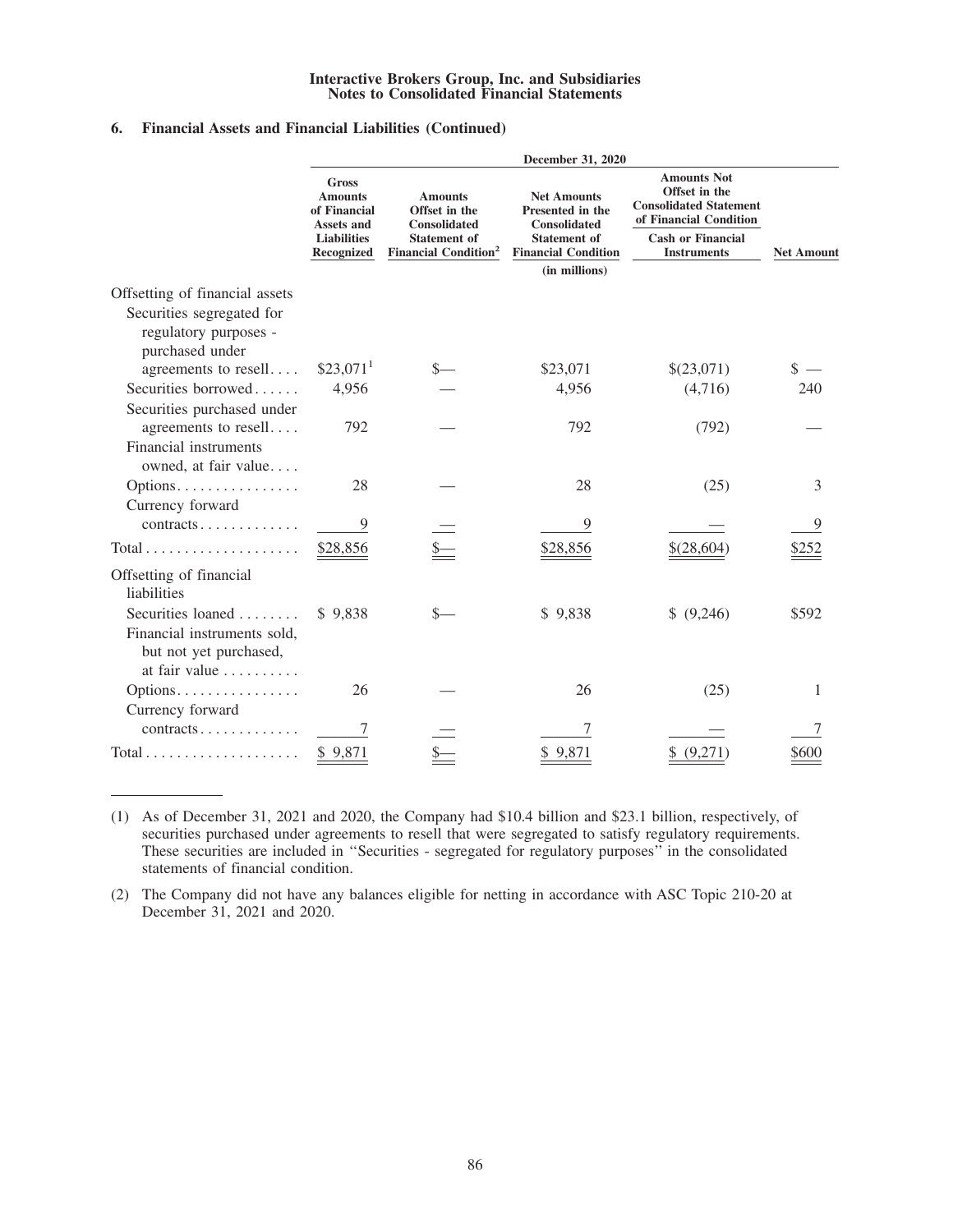### **6. Financial Assets and Financial Liabilities (Continued)**

### *Secured Financing Transactions – Maturities and Collateral Pledged*

The tables below present gross obligations for securities loaned transactions by remaining contractual maturity and class of collateral pledged for the periods indicated.

|                         | December 31, 2021                     |                      |                                        |                 |          |  |
|-------------------------|---------------------------------------|----------------------|----------------------------------------|-----------------|----------|--|
|                         | <b>Remaining Contractual Maturity</b> |                      |                                        |                 |          |  |
|                         | Overnight<br>and Open                 | Less than<br>30 days | $30 - 90 \text{days}$<br>(in millions) | Over 90<br>days | Total    |  |
| Securities loaned       |                                       |                      |                                        |                 |          |  |
|                         | \$11.715                              |                      |                                        |                 | \$11,715 |  |
|                         | 51                                    |                      |                                        |                 |          |  |
|                         |                                       |                      |                                        |                 |          |  |
| Total securities loaned | \$11,769                              |                      |                                        |                 | 1.769    |  |

|                         | December 31, 2020<br><b>Remaining Contractual Maturity</b> |                      |                   |                 |              |  |
|-------------------------|------------------------------------------------------------|----------------------|-------------------|-----------------|--------------|--|
|                         |                                                            |                      |                   |                 |              |  |
|                         | Overnight<br>and Open                                      | Less than<br>30 days | $30 - 90$<br>days | Over 90<br>days | <b>Total</b> |  |
|                         | (in millions)                                              |                      |                   |                 |              |  |
| Securities loaned       |                                                            |                      |                   |                 |              |  |
|                         | \$9,811                                                    |                      |                   |                 | \$9,811      |  |
|                         | 27                                                         |                      |                   |                 |              |  |
| Total securities loaned | \$9,838                                                    |                      |                   |                 | \$9,838      |  |

#### **7. Collateralized Transactions**

The Company enters into securities borrowing and lending transactions and agreements to repurchase and resell securities to finance trading inventory, to obtain securities for settlement and to earn residual interest rate spreads. In addition, the Company's customers pledge their securities owned to collateralize margin loans. Under these transactions, the Company either receives or provides collateral, including equity, corporate debt and U.S. government securities. Under typical agreements, the Company is permitted to sell or repledge securities received as collateral and use these securities to secure securities purchased under agreements to resell, enter into securities lending transactions or deliver these securities to counterparties to cover short positions.

The Company also engages in securities financing transactions with and for customers through margin lending. Customer receivables generated from margin lending activity are collateralized by customer-owned securities held by the Company. Customers' required margin levels and established credit limits are monitored continuously by risk management staff using automated systems. Pursuant to the Company's policy and as enforced by such systems, customers are required to deposit additional collateral or reduce positions, when necessary, to avoid automatic liquidation of their positions.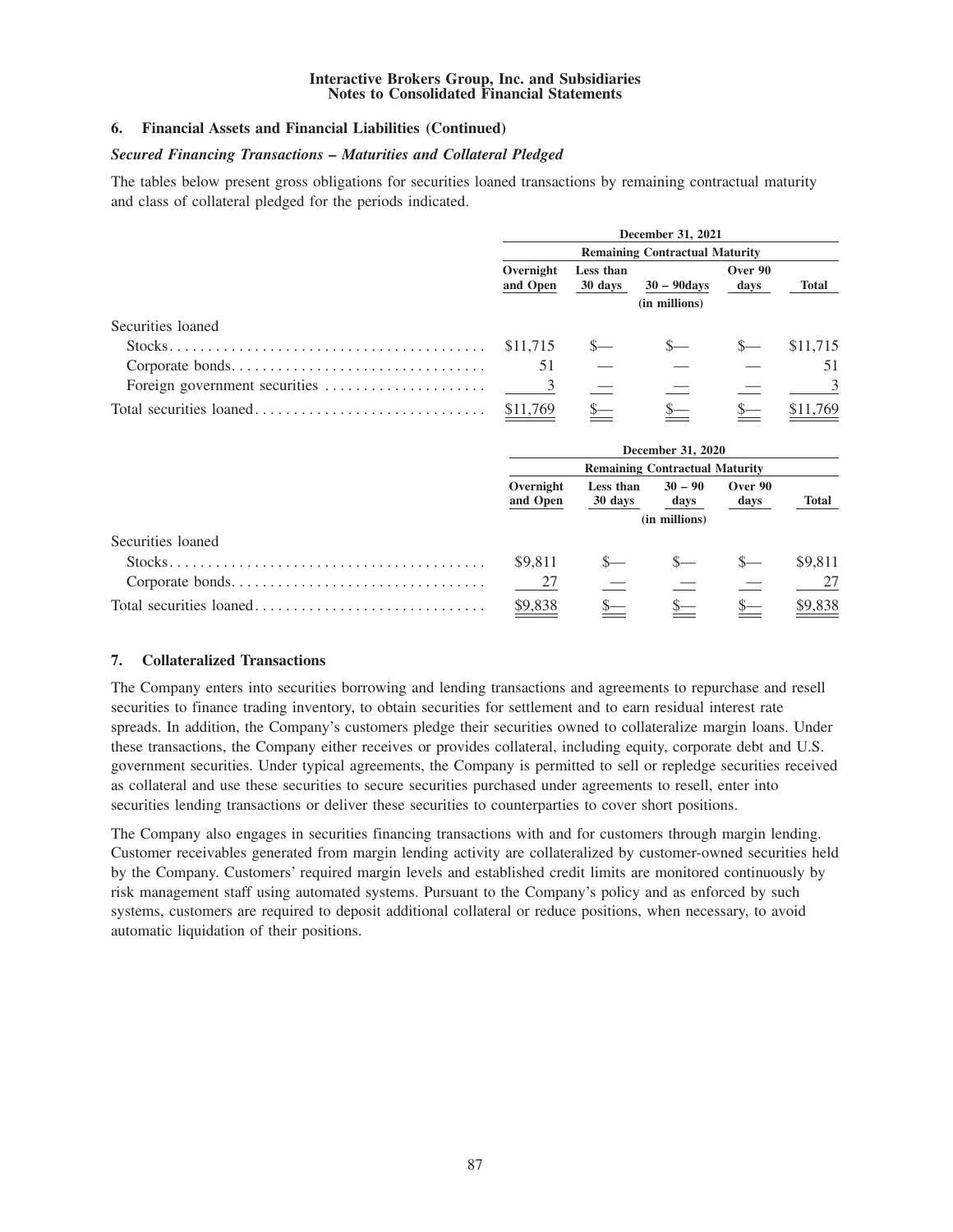### **7. Collateralized Transactions (Continued)**

Margin loans are extended to customers on a demand basis and are not committed facilities. Factors considered in the acceptance or rejection of margin loans are the amount of the loan, the degree of leverage being employed in the customer account and an overall evaluation of the customer's portfolio to ensure proper diversification or, in the case of concentrated positions, appropriate liquidity of the underlying collateral. Additionally, transactions relating to concentrated or restricted positions are limited or prohibited by raising the level of required margin collateral (to 100% in the extreme case). The underlying collateral for margin loans is evaluated with respect to the liquidity of the collateral positions, valuation of securities, volatility analysis and an evaluation of industry concentrations. Adherence to the Company's collateral policies significantly limits the Company's credit exposure to margin loans in the event of a customer's default. Under margin lending agreements, the Company may request additional margin collateral from customers and may sell securities that have not been paid for or purchase securities sold but not delivered from customers, if necessary. As of December 31, 2021 and 2020, approximately \$54.9 billion and \$39.3 billion, respectively, of customer margin loans were outstanding.

The table below presents a summary of the amounts related to collateralized transactions for the periods indicated.

|                                                                           | December 31, 2021               |                                                                | December 31, 2020 |                             |  |  |
|---------------------------------------------------------------------------|---------------------------------|----------------------------------------------------------------|-------------------|-----------------------------|--|--|
|                                                                           | <b>Permitted</b><br>to Repledge | Sold or<br><b>Permitted</b><br><b>Repledged</b><br>to Repledge |                   | Sold or<br><b>Repledged</b> |  |  |
|                                                                           | (in millions)                   |                                                                |                   |                             |  |  |
|                                                                           | \$69.582                        | \$6.192                                                        | \$64,436          | \$4,859                     |  |  |
| Securities purchased under agreements to resell transactions <sup>1</sup> | 14.715                          | 13.956                                                         | 23,859            | 23,832                      |  |  |
|                                                                           | 65,899                          | 15,936                                                         | 47,609            | 14,182                      |  |  |
|                                                                           | \$150,196                       | \$36,084                                                       | \$135,904         | \$42,873                    |  |  |

<sup>(1)</sup> As of December 31, 2021, \$10.4 billion or 74% (as of December 31, 2020, \$23.1 billion or 97%) of securities acquired through agreements to resell that are shown as repledged have been deposited in a separate bank account for the exclusive benefit of customers in accordance with SEC Rule 15c3-3.

In the normal course of business, the Company pledges qualified securities with clearing organizations to satisfy daily margin and clearing fund requirements. As of December 31, 2021 and 2020, the majority of the Company's U.S. and foreign government securities owned were pledged to clearing organizations.

The table below presents financial instruments owned and pledged as collateral, including amounts pledged to affiliates, where the counterparty has the right to repledge, for the periods indicated.

|      | December 31,  |
|------|---------------|
| 2021 | 2020          |
|      | (in millions) |
| \$60 | \$53          |
| 54   |               |
|      |               |

#### **8. Revenues from Contracts with Customers**

Revenue from contracts with customers is recognized when, or as, the Company satisfies its performance obligations by transferring the promised services to the customers. A service is transferred to a customer when, or as, the customer obtains control of that service. A performance obligation may be satisfied at a point in time or over time. Revenue from a performance obligation satisfied at a point in time is recognized at the point in time that the Company determines the customer obtains control over the promised service. Revenue from a performance obligation satisfied over time is recognized by measuring the Company's progress in satisfying the performance obligation in a manner that depicts the transfer of the services to the customer. The amount of revenue recognized reflects the consideration the Company expects to receive in exchange for those promised services (i.e., the ''transaction price''). In determining the transaction price, the Company considers multiple factors, including the effects of variable consideration, if any.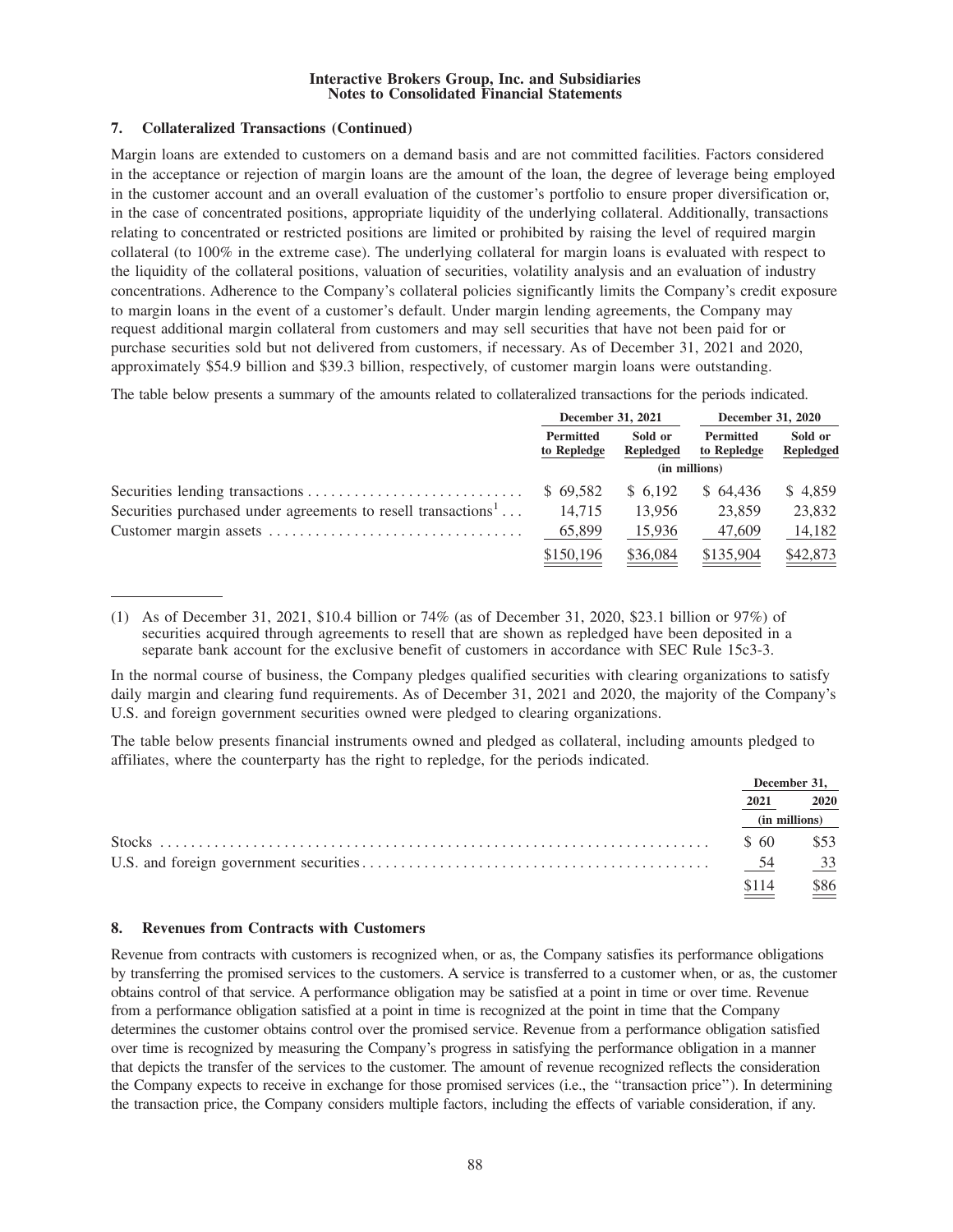### **8. Revenues from Contracts with Customers (Continued)**

The Company's revenues from contracts with customers are recognized when the performance obligations are satisfied at an amount that reflects the consideration expected to be received in exchange for such services. The majority of the Company's performance obligations are satisfied at a point in time and are typically collected from customers by debiting their brokerage account with the Company.

## *Nature of Services*

The Company's main sources of revenues from contracts with customers are as follows:

- *Commissions* are charged to customers for order execution services and trade clearing and settlement services. These services represent a single performance obligation as the services are not separately identifiable in the context of the contract. The Company recognizes revenue at a point in time at the execution of the order (i.e., trade date). Commissions are generally collected from cleared customers on trade date and from non-cleared customers monthly. Commissions also include payments for order flow received from IBKR Lite<sup>SM</sup> liquidity providers.
- *Market data fees* are charged to customers for market data services to which they subscribe that the Company delivers. The Company recognizes revenue monthly as the performance obligation is satisfied over time by continually providing market data for the period. Market data fees are collected monthly, generally in advance.
- *Risk exposure fees* are charged to customers who carry positions with a market risk that exceeds defined thresholds. The Company recognizes revenue daily as the performance obligation is satisfied at a point in time by the Company taking on the additional risk of account liquidation and potential losses due to insufficient margin. Risk exposure fees are collected daily.
- *Payments for order flow* are earned from various options exchanges based upon options trading volume originated by the Company that meets certain criteria. The Company recognizes revenue daily as the performance obligation is satisfied at a point in time on customer orders that qualify for payments subject to exchange-mandated programs. Payments for order flow are collected monthly, in arrears.
- *Minimum activity fees* are charged to customers that do not generate the required minimum monthly commission. The Company recognizes revenue monthly as the performance obligation is satisfied at a point in time by servicing customer accounts that do not generate the required minimum monthly commissions. Minimum activity fees are collected monthly, in arrears. Effective July 1, 2021, the Company eliminated minimum activity fees for most account types.

The Company also earns revenues from other services, including order cancelation or modification fees, position transfer fees, telecommunications fees, withdrawal fees and bank sweep program fees, among others.

#### *Disaggregation of Revenue*

The tables below present revenue from contracts with customers by geographic location and major types of services for the periods indicated.

|                                  | <b>Year-Ended December 31</b> |                       |       |
|----------------------------------|-------------------------------|-----------------------|-------|
|                                  | 2021                          | 2020<br>(in millions) | 2019  |
| Geographic location <sup>1</sup> |                               |                       |       |
|                                  | \$951                         | \$806                 | \$603 |
|                                  | 617                           | 481                   | 244   |
|                                  |                               |                       |       |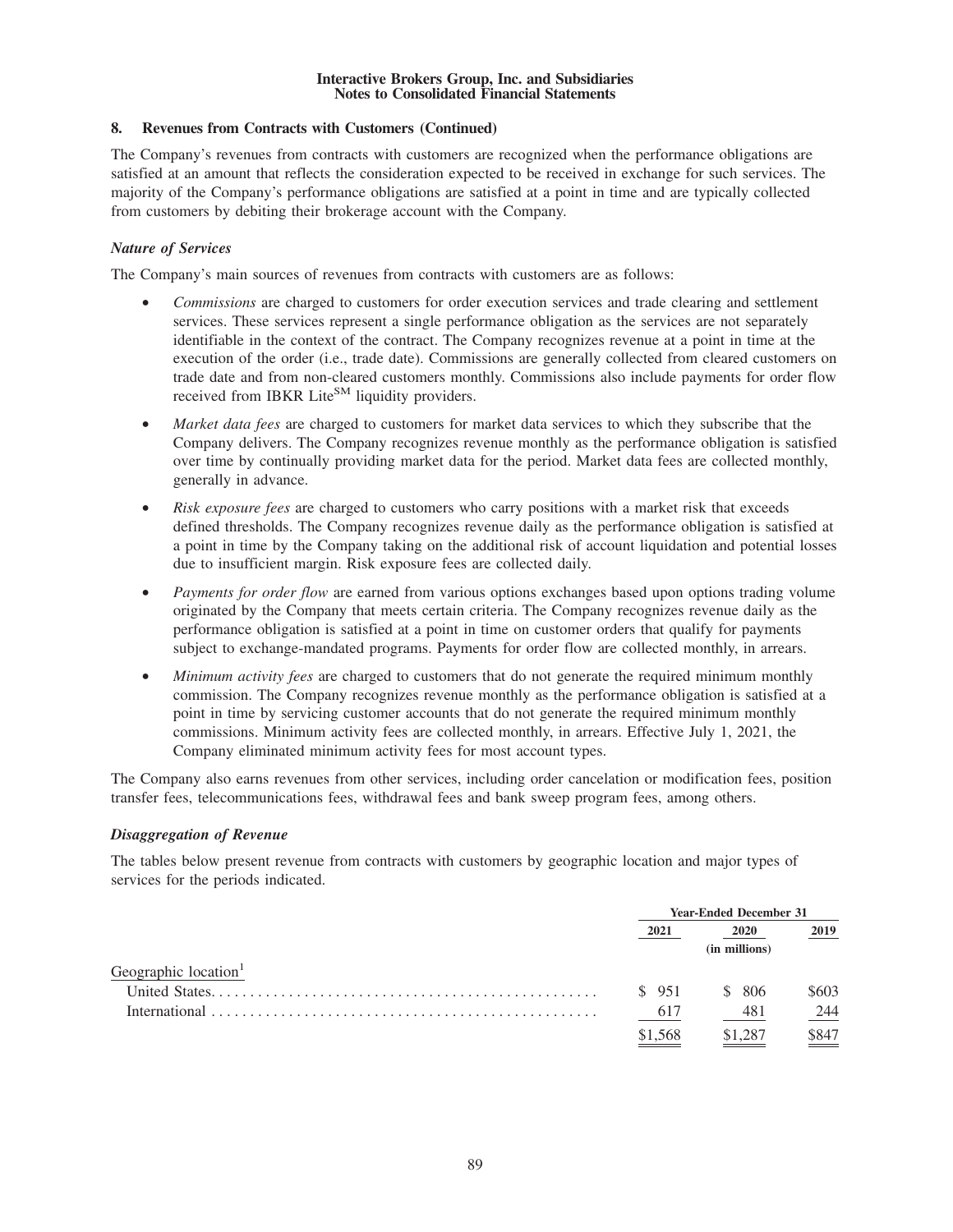## **8. Revenues from Contracts with Customers (Continued)**

|                         | <b>Year-Ended December 31</b> |               |       |  |
|-------------------------|-------------------------------|---------------|-------|--|
|                         | 2021                          | 2020          |       |  |
|                         |                               | (in millions) |       |  |
| Major types of services |                               |               |       |  |
|                         | \$1,350                       | \$1,112       | \$706 |  |
|                         | 78                            | 61            | 45    |  |
|                         | 38                            | 12            | 16    |  |
|                         | 40                            |               |       |  |
|                         | 18                            | 28            |       |  |
|                         |                               |               | 32    |  |
|                         |                               |               |       |  |

(1) Based on the location of the subsidiaries in which the revenues are recorded.

(2) Included in other fees and services in the consolidated statements of comprehensive income.

# *Receivables and Contract Balances*

Receivables arise when the Company has an unconditional right to receive payment under a contract with a customer and are derecognized when the cash is received. Receivables of \$19 million and \$13 million, as of December 31, 2021 and 2020, respectively, are reported in other assets in the consolidated statements of financial condition.

Contract assets arise when the revenue associated with the contract is recognized before the Company's unconditional right to receive payment under a contract with a customer (i.e., unbilled receivable) and are derecognized when either it becomes a receivable or the cash is received. Contract assets are reported in other assets in the consolidated statements of financial condition. As of December 31, 2021 and 2020, contract asset balances were not material.

Contract liabilities arise when customers remit contractual cash payments in advance of the Company satisfying its performance obligations under the contract and are derecognized when the revenue associated with the contract is recognized either when a milestone is met triggering the contractual right to bill the customer or when the performance obligation is satisfied. Contract liabilities are reported in accounts payable, accrued expenses and other liabilities in the consolidated statements of financial condition. As of December 31, 2021 and 2020, contract liability balances were not material.

## **9. Other Income (Loss)**

The table below presents the components of other income (loss) for the periods indicated.

| Year-Ended December 31, |               |               |
|-------------------------|---------------|---------------|
| 2021                    | 2020          | 2019          |
|                         | (in millions) |               |
|                         | \$86          | S 67          |
|                         |               | (60)          |
|                         | (8)           |               |
|                         | \$ 59         | $\frac{1}{2}$ |

Principal transactions include (1) trading gains and losses from the Company's remaining market making activities; (2) realized and unrealized gains and losses on financial instruments that (a) are held for purposes other than the Company's market making activities, (b) are subject to restrictions, or (c) are accounted for under the equity method; and (3) dividends on investments accounted at cost less impairment.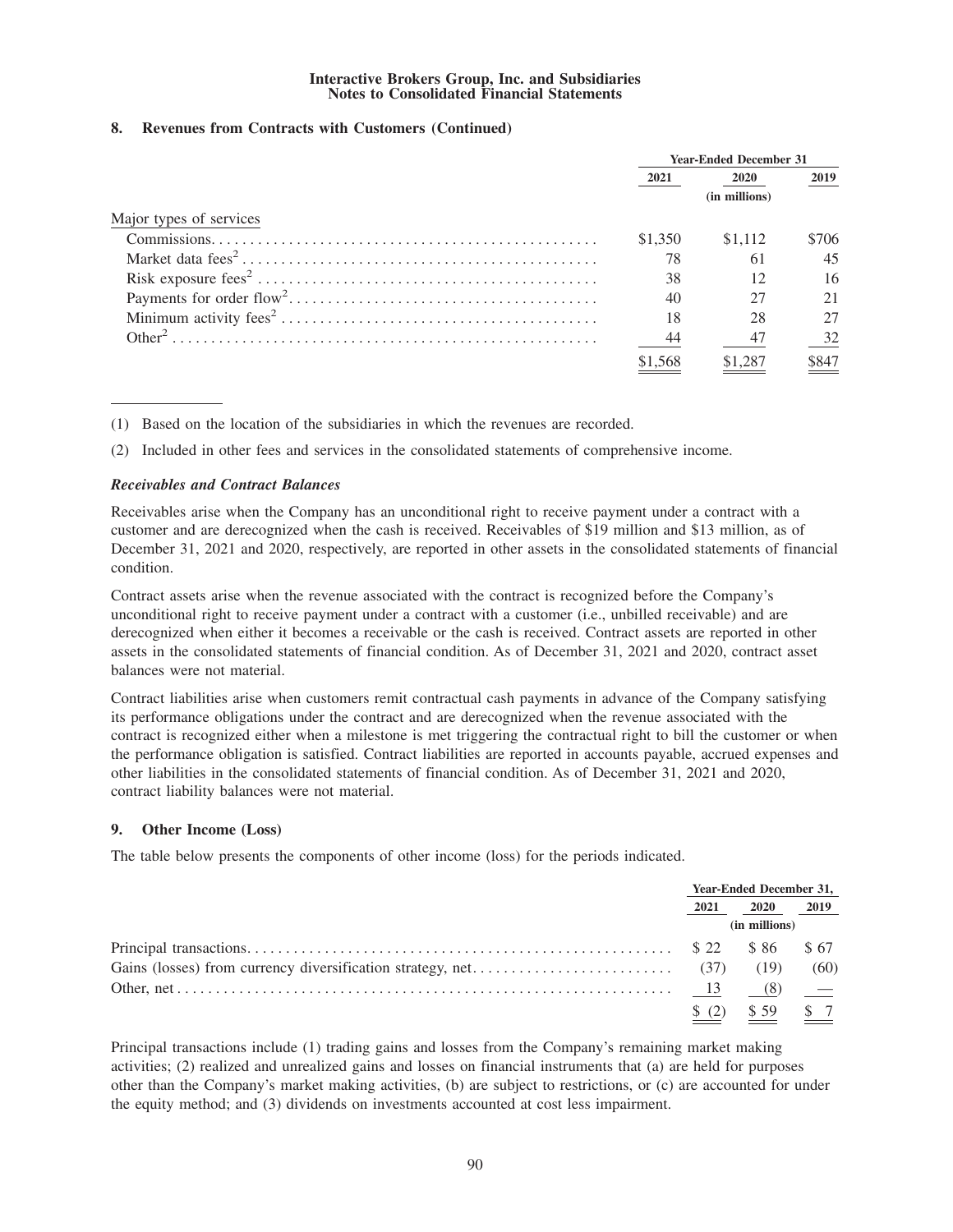### **10. Employee Incentive Plans**

#### *Defined Contribution Plan*

The Company offers substantially all employees of U.S.-based operating subsidiaries who have met minimum service requirements the opportunity to participate in defined contribution retirement plans qualifying under the provisions of Section 401(k) of the Internal Revenue Code. The general purpose of this plan is to provide employees with an incentive to make regular savings in order to provide additional financial security during retirement. This plan provides for the Company to match 50% of the employees' pre-tax contribution, up to a maximum of 10% of eligible earnings. The employee is vested in the matching contribution incrementally over six years of service. Included in employee compensation and benefits expenses in the consolidated statements of comprehensive income were \$5 million, \$5 million and \$4 million of plan contributions for the years ended December 31, 2021, 2020, and 2019, respectively.

#### *2007 Stock Incentive Plan*

Under the Company's Stock Incentive Plan, up to 30 million shares of the Company's Class A common stock may be issued to satisfy vested restricted stock units granted to directors, officers, employees, contractors and consultants of the Company. The purpose of the Stock Incentive Plan is to promote the Company's long-term financial success by attracting, retaining and rewarding eligible participants.

As a result of the Company's organizational structure, a description of which can be found in ''Business – Our Organizational Structure'' in Part I, Item 1 of the Company's Annual Report on Form 10-K, there is no material dilutive effect upon ownership of common stockholders of issuing shares under the Stock Incentive Plan. The issuances do not dilute the book value of the ownership of common stockholders since the restricted stock units are granted at market value, and upon their vesting and the related issuance of shares of common stock, the ownership of IBG, Inc. in IBG LLC, increases proportionately to the shares issued. As a result of such proportionate increase in share ownership, the dilution upon issuance of common stock is borne by IBG LLC's majority member (i.e., noncontrolling interest), Holdings, and not by IBG, Inc. or its common stockholders. Additionally, dilution of earnings that may take place after issuance of common stock is reflected in EPS reported in the Company's financial statements. The EPS dilution can be neither estimated nor projected, but historically it has not been material.

The Stock Incentive Plan is administered by the Compensation Committee of the Company's Board of Directors. The Compensation Committee has discretionary authority to determine the eligibility to participate in the Stock Incentive Plan and establishes the terms and conditions of the awards, including the number of awards granted to each participant and all other terms and conditions applicable to such awards in individual grant agreements. Awards are expected to be made primarily through grants of restricted stock units. Stock Incentive Plan awards are subject to issuance over time. All previously granted but not yet earned awards may be canceled by the Company upon the participant's termination of employment or violation of certain applicable covenants before issuance, unless determined otherwise by the Compensation Committee.

The Stock Incentive Plan provides that, upon a change in control, the Compensation Committee may, at its discretion, fully vest any granted but not yet earned awards under the Stock Incentive Plan, or provide that any such granted but not yet earned awards will be honored or assumed, or new rights substituted by the new employer on a substantially similar basis and terms and conditions substantially comparable to those of the Stock Incentive Plan.

The Company expects to continue to grant awards on or about December 31 of each year to eligible participants as part of an overall plan of equity compensation. In 2021, the Company's Compensation Committee approved a change to the vesting schedule for the Stock Incentive Plan. For awards granted on December 31, 2021 onwards, restricted stock units vest and become distributable to participants 20% on each vesting date, which is on or about May 9 of each year, assuming continued employment with the Company and compliance with non-competition and other applicable covenants. The vesting and distribution of grants prior to December 31, 2021 remain in accordance with the following schedule: (a) 10% on the first vesting date, which is on or about May 9 of each year; and (b) an additional 15% on each of the following six anniversaries of the first vesting.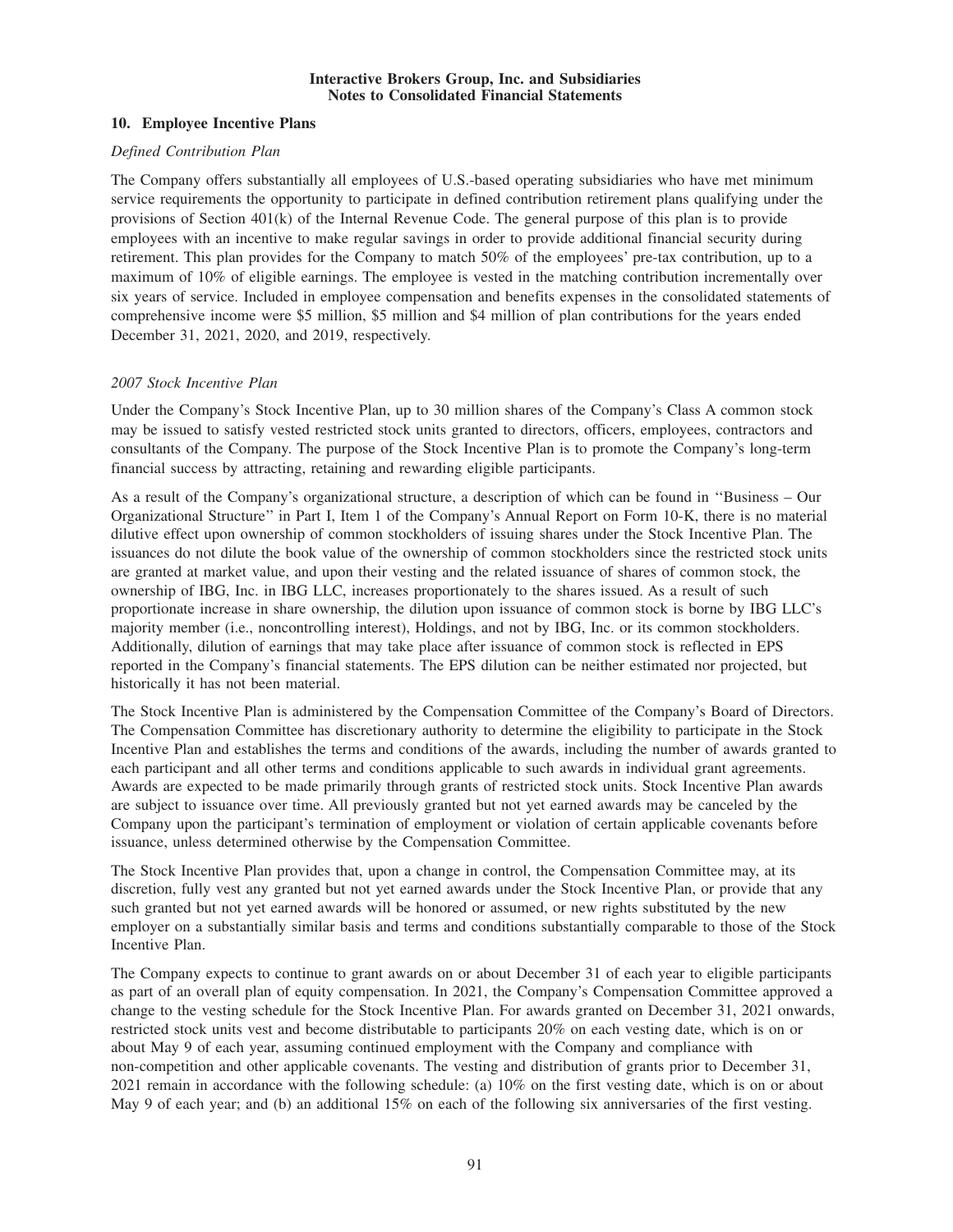### **10. Employee Incentive Plans (Continued)**

Awards granted to directors vest and are distributed as follows: (a) one-time award granted to external directors on December 31 of the year of appointment vests over a five-year period (20% per year) commencing one year after the date of grant, and (b) annual awards granted to all directors on December 31 of each year are fully vested and distributed immediately on grant date. A total of 32,544 restricted stock units have been granted to the directors cumulatively since the plan's inception.

The table below presents Stock Incentive Plan awards granted and the related fair values since the plan's inception.

| <b>Units</b>             | <b>Fair Value at</b><br>Date of Grant<br>(\$ millions) |
|--------------------------|--------------------------------------------------------|
|                          | \$623                                                  |
|                          | - 65                                                   |
| $1.229.177$ <sup>1</sup> | 71                                                     |
| 1,077,048                | $-83$                                                  |
| 29.324.335               | \$841                                                  |

(1) Stock Incentive Plan number of granted restricted stock units related to 2020 was adjusted by 7,034 restricted stock units during the year ended December 31, 2021.

Estimated future grants under the Stock Incentive Plan are accrued for ratably during each year (see Note 2). In accordance with the vesting schedule, outstanding awards vest and are distributed to participants yearly on or about May 9 of each year. At the end of each year, no vested awards remain undistributed.

Compensation expense related to the Stock Incentive Plan recognized in the consolidated statements of comprehensive income was \$80 million, \$65 million and \$60 million for the years ended December 31, 2021, 2020, and 2019, respectively. Estimated future compensation costs for unvested awards, net of credits for canceled awards, as of December 31, 2021 are \$42 million.

The table below summarizes the Stock Incentive Plan activity for the periods indicated.

| <b>Stock</b><br><b>Incentive Plan</b><br><b>Units</b> | <b>Intrinsic Value</b><br>of SIP Shares<br>which Vested and<br>were Distributed<br>$($$ millions) <sup>1</sup> |
|-------------------------------------------------------|----------------------------------------------------------------------------------------------------------------|
| 5,472,706                                             |                                                                                                                |
| 1.374.217<br>(91, 443)<br>(1,627,565)                 | \$91                                                                                                           |
| 5,127,915                                             |                                                                                                                |
| $1,229,177^2$<br>(82, 496)<br>(1,300,241)             | \$53                                                                                                           |
| 4,974,355                                             |                                                                                                                |
| 1,077,048<br>(55, 177)<br>(1,220,141)                 | \$85                                                                                                           |
| 4,776,085                                             |                                                                                                                |

(1) Intrinsic value of SIP units distributed represents the compensation value reported to the participants.

<sup>(2)</sup> Stock Incentive Plan number of granted restricted stock units related to 2020 was adjusted by 7,034 restricted stock units during the year ended December 31, 2021.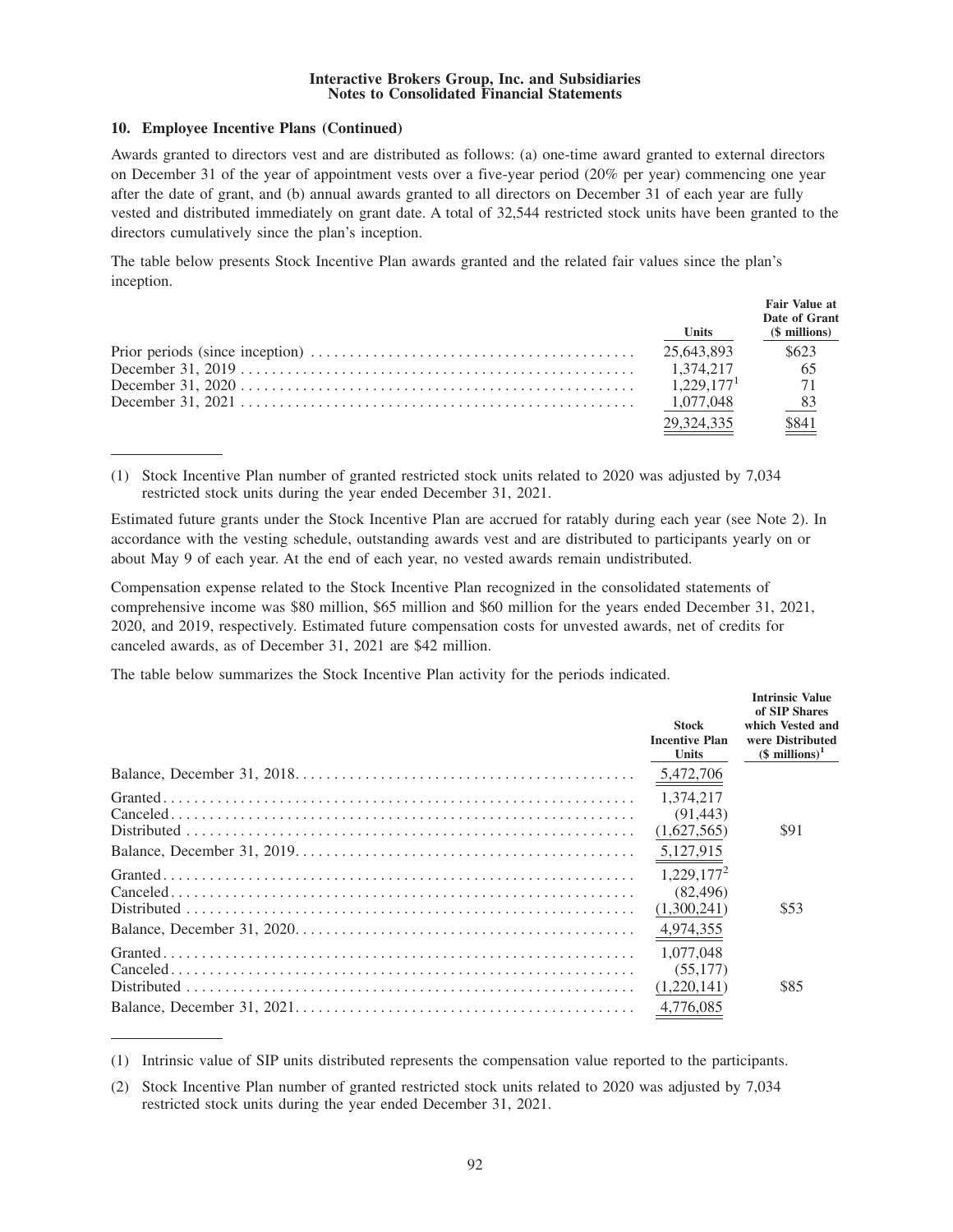# **10. Employee Incentive Plans (Continued)**

Awards previously granted but not yet earned under the stock plans are subject to the plans' post-employment provisions in the event a participant ceases employment with the Company. Through December 31, 2021, a total of 1,153,839 restricted stock units have been distributed under these post-employment provisions. These distributions are included in the table above.

# **11. Income Taxes**

Income tax expense for the three years ended December 31, 2021, 2020, and 2019 differs from the U.S. federal statutory rate primarily due to the taxation treatment of income attributable to noncontrolling interests in IBG LLC. These noncontrolling interests are held directly through a U.S. partnership. Accordingly, the income attributable to these noncontrolling interests is reported in the consolidated statements of comprehensive income, but the related U.S. income tax expense attributable to these noncontrolling interests is not reported by the Company as it is generally the obligation of the noncontrolling interests. Income tax expense is also affected by the differing effective tax rates in foreign, state and local jurisdictions where certain of the Company's subsidiaries are subject to corporate taxation.

Deferred income taxes arise primarily due to the amortization of the deferred tax assets recognized in connection with the common stock offerings (see Note 4), differences in the valuation of financial assets and liabilities, and for other temporary differences arising from the deductibility of compensation and depreciation expenses in different periods for accounting and income tax return purposes.

Under U.S. GAAP, the Company is allowed to make an accounting policy election of either (1) treating taxes due on future U.S. inclusions in taxable income related to global intangible low tax income as a current-period expense when incurred (the ''period cost method'') or (2) factoring such amounts into the Company's measurement of its deferred taxes (the ''deferred method''). The Company has elected the period cost method.

The table below presents the components of the provision for income taxes for the periods indicated.

|          | Year-Ended December 31, |               |      |
|----------|-------------------------|---------------|------|
|          | 2021                    | 2020          | 2019 |
|          |                         | (in millions) |      |
| Current  |                         |               |      |
|          | \$ 62                   | \$21          | \$19 |
|          | 8                       |               |      |
|          | 58                      | 43            |      |
|          | 128                     | 68            | -44  |
| Deferred |                         |               |      |
|          | 15                      | 21            | 24   |
|          |                         | (7)           |      |
|          | $-4$                    | (5)           |      |
|          | 23                      |               | 24   |
|          | \$151                   |               |      |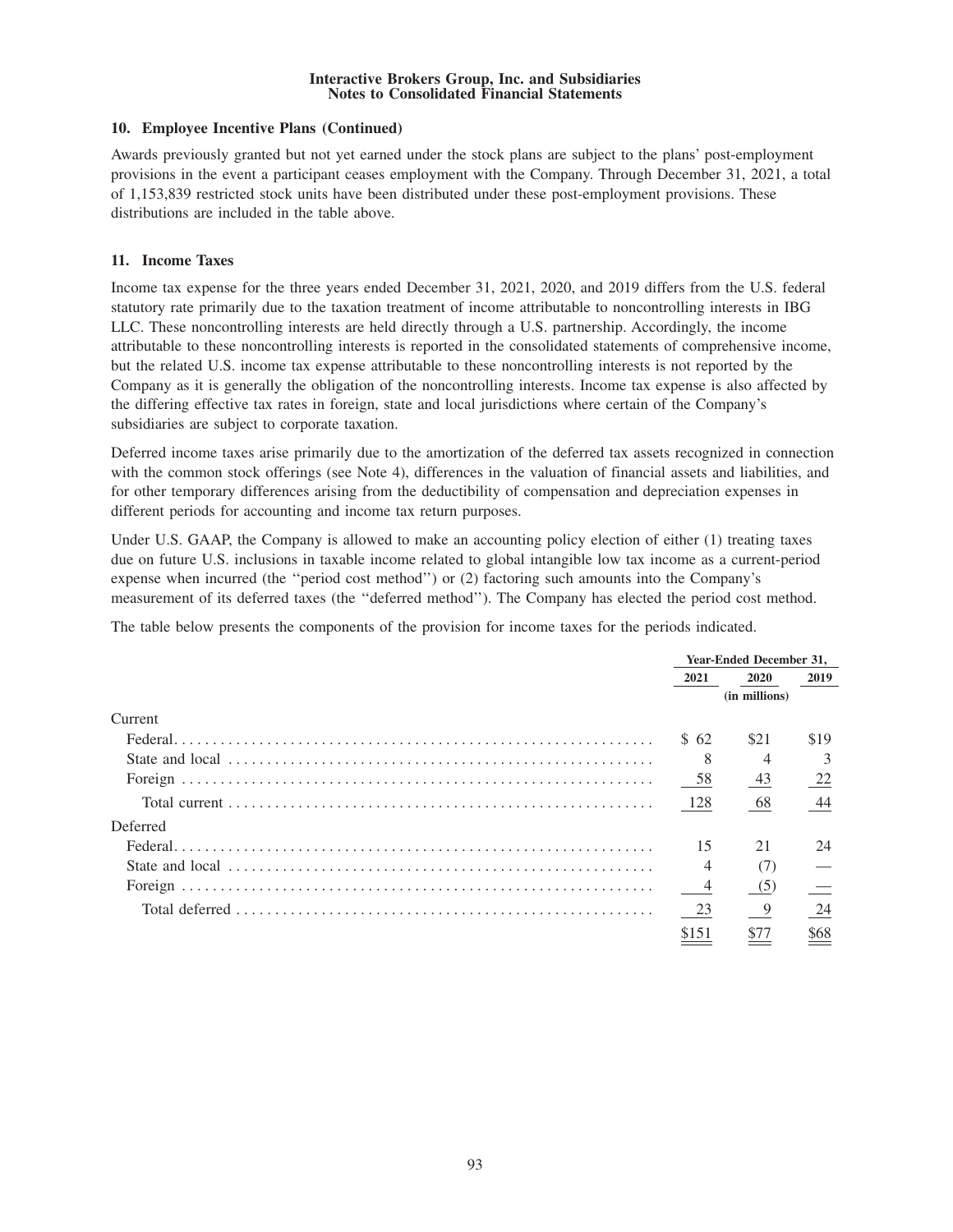## **11. Income Taxes (Continued)**

The table below presents a reconciliation of the statutory U.S. Federal income tax rate of 21% to the Company's effective tax rate for the periods indicated.

| <b>Year-Ended December 31,</b> |                |  |
|--------------------------------|----------------|--|
|                                | 2021 2020 2019 |  |
|                                |                |  |
|                                |                |  |
|                                |                |  |
|                                |                |  |
|                                |                |  |

The table below presents significant components of the Company's deferred tax assets and liabilities, which are reported in other assets and in accounts payable, accrued expenses and other liabilities, respectively, in the consolidated statements of financial condition for the periods indicated.

|                                                      | December 31.   |               |                          |
|------------------------------------------------------|----------------|---------------|--------------------------|
|                                                      | 2021           | <b>2020</b>   | 2019                     |
|                                                      |                | (in millions) |                          |
| Deferred tax assets                                  |                |               |                          |
| Arising from the acquisition of interests in IBG LLC | \$209          | \$190         | \$116                    |
|                                                      |                | 9             | $\overline{\mathcal{L}}$ |
|                                                      | 22             | - 16          | -11                      |
|                                                      | 242            | 215           | 132                      |
| Deferred tax liabilities                             |                |               |                          |
|                                                      |                |               |                          |
|                                                      |                |               | $\overline{\mathbf{3}}$  |
|                                                      | $\frac{12}{2}$ | - 10          | $\overline{4}$           |
|                                                      | \$230          | \$205         | \$128                    |

As of and for the years ended December 31, 2021 and 2020, the Company had no material valuation allowances on deferred tax assets.

The Company is subject to taxation in the U.S. and various states and foreign jurisdictions. As of December 31, 2021, the Company is no longer subject to U.S. Federal and State income tax examinations for tax years before 2015, and to non-U.S. income tax examinations for tax years before 2011.

As of December 31, 2021, accumulated earnings held by non-U.S. subsidiaries totaled \$1.6 billion (as of December 31, 2020 \$1.5 billion), of which \$1.5 billion of such earnings are indefinitely reinvested abroad due to regulatory and other capital requirements in foreign jurisdictions. As a result, the Company has not provided for its proportionate share of additional foreign taxes or deferred U.S. tax on Internal Revenue Code (''IRC'') Section 986 gains/losses on previously taxed earnings and any local foreign withholding taxes associated with the repatriation of such earnings. If the Company were to record a deferred tax liability due to a hypothetical repatriation of such earnings, the estimated amount of such taxes would be up to \$16 million as of December 31, 2021.

Under U.S. GAAP, a tax benefit from an uncertain tax position may be recognized when it is more likely than not that the position will be sustained upon examination, including resolution of any related appeals or litigation processes, based on the technical merits of the position. Based upon the Company's review of its federal, state, local and foreign income tax returns and tax filing positions, the Company has recorded a \$12 million tax liability for an uncertain tax position for an IRS audit primarily related to the IRC Section 965 Transition Tax. The Company expects to settle approximately \$12 million of such uncertain tax position within the next twelve months.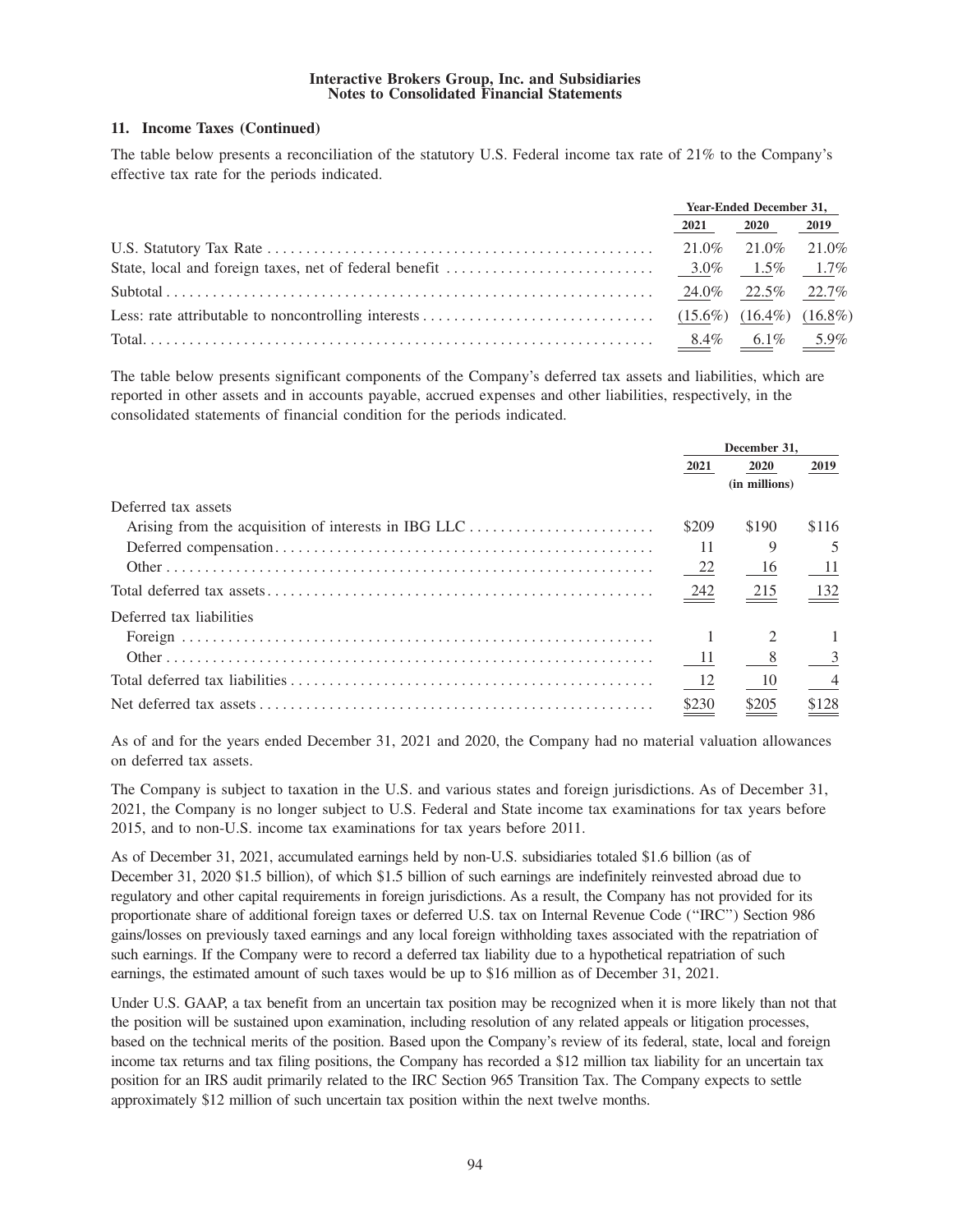# **12. Leases**

All of the Company's leases are classified as operating leases and primarily consist of real estate leases for corporate offices, data centers and other facilities. As of December 31, 2021, the weighted-average remaining lease term on these leases is approximately 7 years and the weighted-average discount rate used to measure the lease liabilities is approximately 4.03%. For the year ended December 31, 2021, right-of-use assets obtained under new operating leases were \$25 million. The Company's lease agreements do not contain any residual value guarantees, restrictions, or covenants.

The table below presents balances reported in the consolidated statements of financial condition related to the Company's leases for the periods indicated.

| December 31.  |      |
|---------------|------|
| 2021          | 2020 |
| (in millions) |      |
| \$101         |      |
| \$123         | 120. |

<sup>(1)</sup> Right-of-use assets are included in other assets and lease liabilities are included in accounts payable, accrued expenses and other liabilities in the Company's consolidated statements of financial condition.

The table below presents balances reported in the consolidated statements of comprehensive income related to the Company's leases for the periods indicated.

| <b>Year-Ended December 31.</b> |               |      |
|--------------------------------|---------------|------|
| 2021                           | 2020          | 2019 |
|                                | (in millions) |      |
|                                | \$26          | S25  |
|                                |               |      |
|                                | \$30          |      |

The table below reconciles the undiscounted cash flows of the Company's leases to the present value of its operating lease payments for the period indicated.

| December 31, 2021 |
|-------------------|
| (in millions)     |
| \$25              |
| 24                |
| - 19              |
| -16               |
|                   |
|                   |
|                   |
|                   |
| \$123             |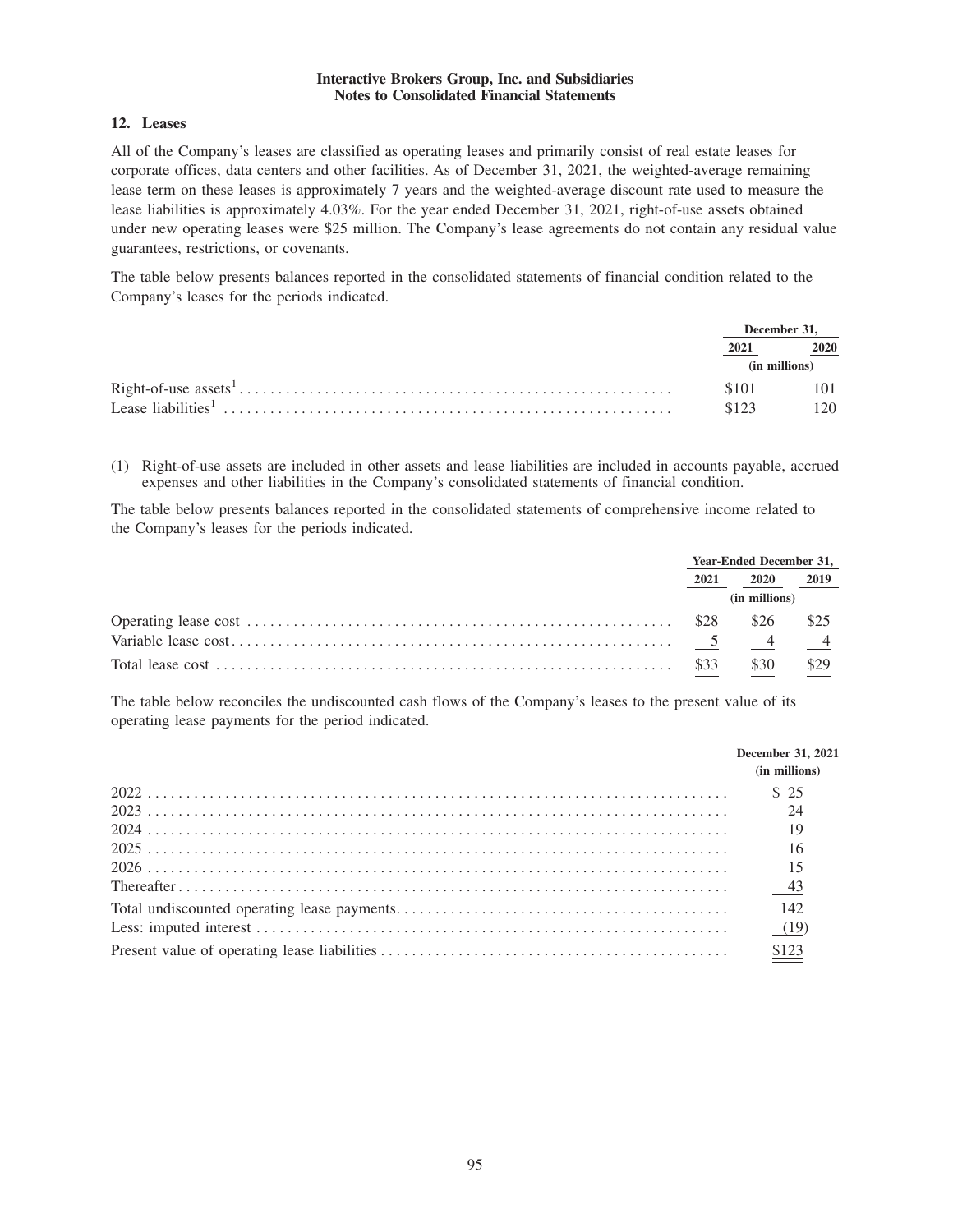# **13. Property, Equipment and Intangible Assets**

Property, equipment and intangible assets, which are included in other assets in the consolidated statements of financial condition, consist of leasehold improvements, computer equipment, software developed for the Company's internal use, office furniture and equipment. The table below presents balances related to property, equipment and intangible assets for the periods indicated.

| December 31,   |               |
|----------------|---------------|
| 2021           | <b>2020</b>   |
|                | (in millions) |
| \$43           | \$42          |
| 67             | 41            |
| 15             | - 14          |
| 125            | 97            |
| (40)           | (30)          |
| 85             | 67            |
| 77             | 73            |
| $\overline{4}$ |               |
| (35)           | (36)          |
| $-46$          | 37            |
| \$131          | \$104         |

Depreciation and amortization of \$50 million, \$42 million and \$31 million, for the three years ended December 31, 2021, 2020, and 2019, respectively, is included in occupancy, depreciation and amortization expenses in the consolidated statements of comprehensive income. Amortization expense related to the Company's intangible assets as of December 31, 2021 is expected to be approximately \$24 million, \$15 million, \$6 million and \$1 million, for years ended December 31, 2022, 2023, 2024, and 2025, respectively.

# **14. Commitments, Contingencies and Guarantees**

## *Legal, Regulatory and Governmental Matters*

The Company is subject to certain pending and threatened legal, regulatory and governmental actions and proceedings that arise out of the normal course of business. Given the inherent difficulty of predicting the outcome of such matters, particularly in proceedings where claimants seek substantial or indeterminate damages, or which are in their early stages, the Company is generally not able to quantify the actual loss or range of loss related to such legal proceedings, the manner in which they will be resolved, the timing of their final resolution or the ultimate settlement. Management believes that the resolution of these matters will not have a material effect, if any, on the Company's business or financial condition, but may have a material impact on the results of operations for a given period.

The Company accounts for potential losses related to litigation in accordance with FASB ASC Topic 450, ''Contingencies.'' As of December 31, 2021 and 2020, accruals for potential losses related to legal, regulatory and governmental actions and proceedings matters were not material.

## *Trading Technologies Matter*

On February 3, 2010, Trading Technologies International, Inc. (''Trading Technologies'') filed a complaint in the U.S. District Court for the Northern District of Illinois, Eastern Division, against IBG LLC and IB LLC (the ''Defendants''). The complaint, as amended, alleged that the Defendants infringed twelve U.S. patents held by Trading Technologies. Trading Technologies sought damages and injunctive relief. The Defendants asserted numerous defenses to Trading Technologies' claims.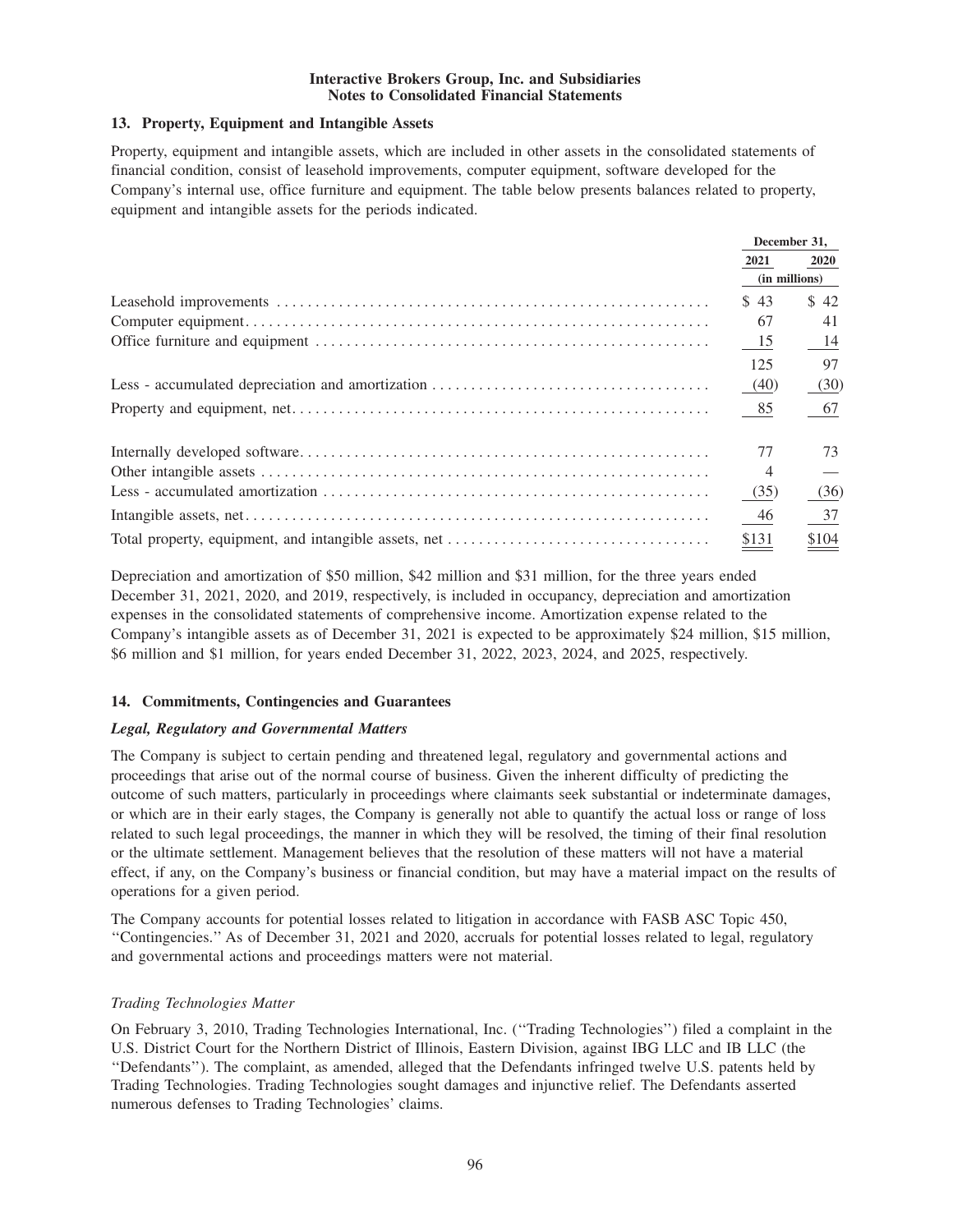### **14. Commitments, Contingencies and Guarantees (Continued)**

The asserted patents were the subject of petitions before the United States Patent and Trademark Office (''USPTO'') seeking Covered Business Method Review (''CBM Review''). The USPTO Patent Trial Appeal Board (''PTAB'') found all claims of ten of the twelve asserted patents to be invalid. Of the remaining two patents, 53 of the 56 claims of one patent were held invalid and the other patent survived CBM Review proceedings. Appeals were filed by either the Defendants or Trading Technologies on all PTAB determinations.

The United States Court of Appeals for the Federal Circuit affirmed the PTAB's CBM Review determinations that eight patents were invalid and vacated the CBM Review determinations of invalidity for four patents, concluding that these patents were not eligible for CBM Review. The District Court proceedings on the four patents where the CBM Review determinations had been vacated thereafter resumed in March 2019. All four patents have since expired.

In June 2021, the District Court granted summary judgment in favor of the Defendants, finding that two of the remaining four patents were invalid. The District Court trial with respect to the two remaining patents began on August 6, 2021. At trial, Trading Technologies sought damages of \$962.4 million and a finding of willful infringement to support a later request for an award of enhanced damages. The Defendants believed and continue to believe that Trading Technologies' damages request was unrealistic and without merit, and was inconsistent with license agreements involving the same patents and with prior settlement agreements with unrelated third parties.

On September 7, 2021, the jury rendered its verdict finding that the Defendants infringed the two patents, but did not willfully infringe either patent, finding that the two patents were not invalid and awarding \$6.6 million in damages to Trading Technologies.

On October 5, 2021, Trading Technologies filed motions for a new trial on damages and willfulness, and to amend the judgment to include pre-judgment and post-judgment interest. On October 7, 2021, Trading Technologies filed a Bill of Costs seeking to recover certain litigation costs. The defendants opposed each of these motions. On January 11, 2022, the District Court granted in part and denied in part Trading Technologies' motion seeking pre-judgment and post-judgment interest, denying the amount Trading Technologies was seeking, but awarding Trading Technologies pre-judgment interest in the amount of \$2.1 million and post-judgment interest in an amount to be calculated pursuant to the Court's orders. On February 22, 2022, the District Court denied in its entirety Trading Technologies' motion seeking a new trial on damages and willfulness. Trading Technologies' Bill of Costs motion is still pending. The Defendants continue to believe in the invalidity of the two patents that were the subject of the jury verdict, and which have expired, and are considering their options, including appropriate forums, for proving the ultimate invalidity of such patents.

While it is difficult to predict the ultimate outcome of the matter and litigation is inherently uncertain, the Company believes in the merits of its positions and will defend them vigorously.

#### *Class Action Matter*

On December 18, 2015, a former individual customer filed a purported class action complaint against IB LLC, IBG, Inc., and Thomas Frank, Ph.D., the Company's Executive Vice President and Chief Information Officer, in the U.S. District Court for the District of Connecticut. The complaint alleges that the purported class of IB LLC's customers were harmed by alleged ''flaws'' in the computerized system used to close out (i.e., liquidate) positions in customer brokerage accounts that have margin deficiencies. The complaint seeks, among other things, undefined compensatory damages and declaratory and injunctive relief.

On September 28, 2016, the District Court issued an order granting the Company's motion to dismiss the complaint in its entirety, and without providing plaintiff leave to amend. On September 28, 2017, plaintiff appealed to the United States Court of Appeals for the Second Circuit. On September 26, 2018, the Court of Appeals affirmed the dismissal of plaintiff's claims of breach of contract and commercially unreasonable liquidation but vacated and remanded back to the District Court plaintiff's claims for negligence. On November 30, 2018, the plaintiff filed a second amended complaint. The Company filed a motion to dismiss the new complaint on January 15, 2019, which was denied on September 30, 2019.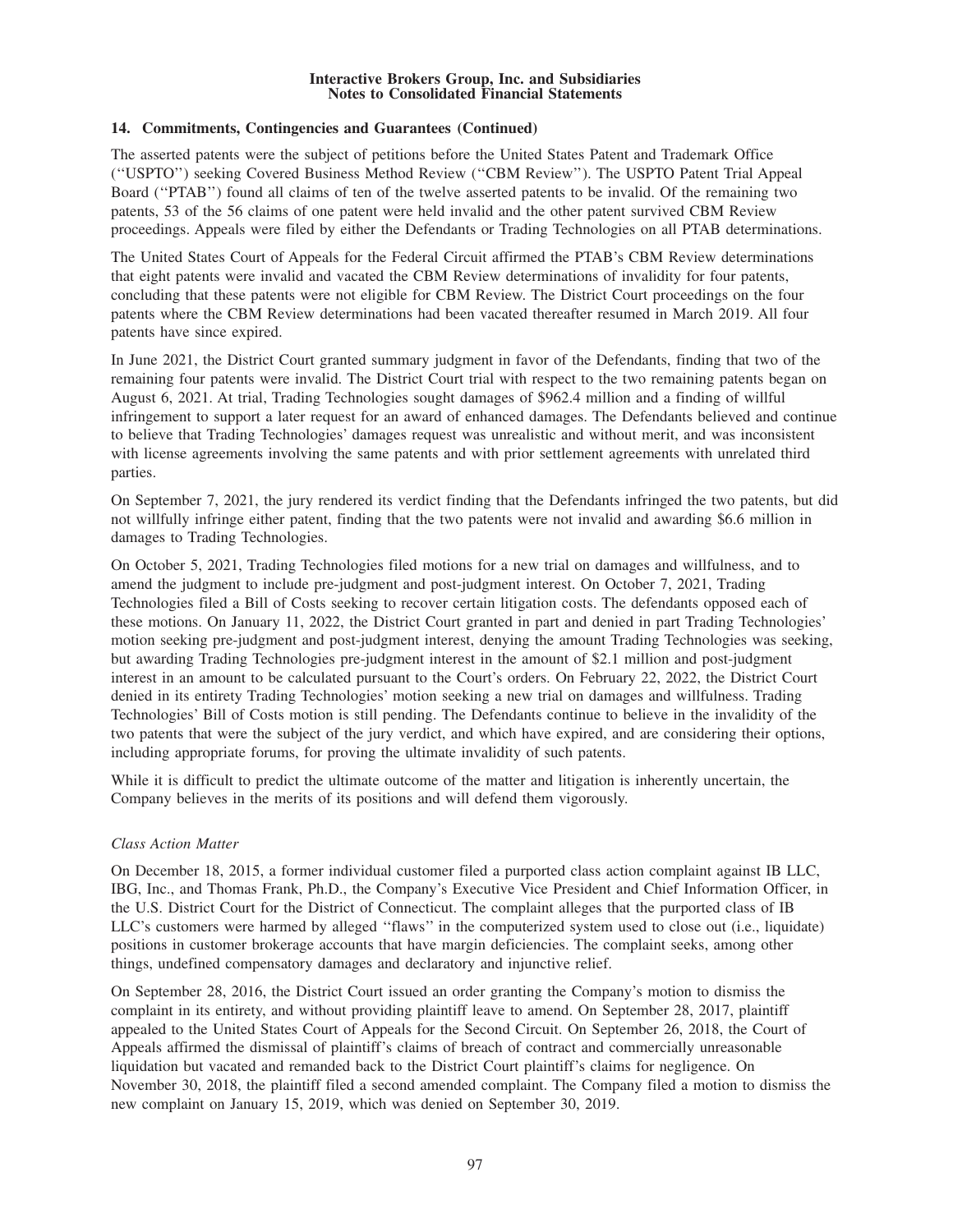# **14. Commitments, Contingencies and Guarantees (Continued)**

On December 9, 2019, the Company filed a motion requesting that the District Court certify to the Connecticut Supreme Court two questions of Connecticut law directly relevant to the motion to dismiss. The Court denied the Company's motion to certify on May 15, 2020. Currently, Plaintiff's motion for class certification is due on March 18, 2022. The Company does not believe that a purported class action is appropriate given the great differences in portfolios, markets and many other circumstances surrounding the liquidation of any particular customer's margin-deficient account. IB LLC and the related defendants intend to continue to defend themselves vigorously against the case and, consistent with past practice in connection with this type of unwarranted action, any potential claims for counsel fees and expenses incurred in defending the case may be fully pursued against the plaintiff.

#### *''Short Squeeze'' Antitrust Litigation*

Beginning in late January 2021, more than three dozen federal class-action lawsuits were filed in different jurisdictions against various brokers and other market participants claiming that the defendants acted improperly in restricting trading in the shares of and options on GameStop Corp. and other companies that were subject to unusual trading in January 2021 in what has been referred to as the ''Reddit-related short-squeeze''. Most of these cases assert federal antitrust claims, including alleging an illegal antitrust conspiracy among the defendants, as well as various state and federal securities-related claims. IB LLC and its affiliates have been named as defendants in several of these class action lawsuits. The cases were consolidated into a multidistrict litigation (''MDL'') and were transferred to the Southern District of Florida on April 1, 2021 for pre-trial proceedings. By the Order dated May 18, 2021, the Court divided the cases into four tranches: (1) antitrust claims (''Antitrust Tranche''); (2) state-law claims against Robinhood entities (''Robinhood Tranche''); (3) state-law claims against other defendants (''Other Broker Tranche''); and (4) federal securities law claims (''Federal Securities Tranche''). The same Order appointed lead plaintiffs' counsel for the Antitrust, Robinhood, and Other Broker Tranches. On July 13, 2021, the plaintiffs voluntarily dismissed the Robinhood Tranche case. Master complaints for the Antitrust and Other Broker Tranche cases were filed on July 26, 2021. IB LLC was named as a defendant in the antitrust complaint and in two of the initial Federal Securities Tranche complaints, but not in the Other Broker Tranche complaint. On August 30, 2021, IB LLC and the other defendants named in the antitrust consolidated complaint filed a motion to dismiss the case. On September 21, 2021, the antitrust plaintiffs filed a ''corrected'' complaint and an opposition to defendants' motion to dismiss. The defendants filed a reply brief on October 5, 2021. By order dated November 17, 2021, the Court granted the defendants' motion to dismiss but allowed plaintiffs to file a final amended complaint. On January 20, 2022, plaintiffs filed an amended consolidated complaint that did not name IB LLC as a defendant. Lead plaintiffs' counsel in the Federal Securities Tranche filed a consolidated complaint on November 30, 2021. That complaint also did not include IB LLC as a defendant. As a result, IB LLC is no longer a party to any of these ''short squeeze'' class action lawsuits.

## *Regulatory Matters*

The Company is subject to regulatory oversight and examination by numerous governmental and self-regulatory authorities. As announced on August 10, 2020, the Company agreed to settle certain matters related to its historical anti-money laundering and Bank Secrecy Act practices and procedures with FINRA, the SEC and the CFTC. As part of the settlements, the Company agreed to pay penalties of \$15 million to FINRA, \$11.5 million to the SEC and \$11.5 million to the CFTC, plus approximately \$700,000 in disgorgement. In addition, the Company agreed to continue the retention of an independent consultant to review the implementation of its enhanced compliance practices and procedures. The Company is also cooperating with a United States Department of Justice inquiry concerning these matters, and while its outcome cannot be predicted, the Company does not believe that the resolution of this inquiry is likely to have a materially adverse effect on its financial results.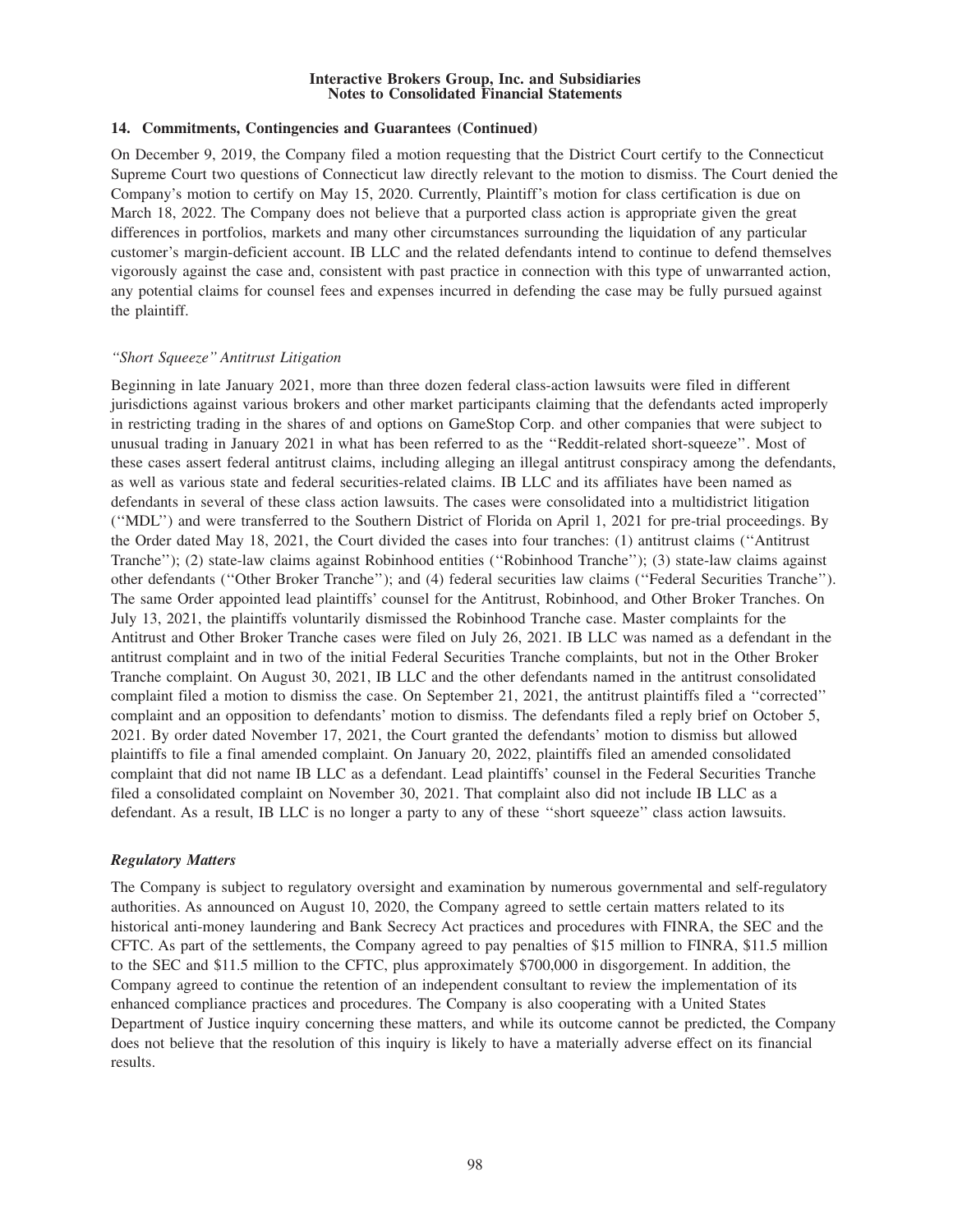# **14. Commitments, Contingencies and Guarantees (Continued)**

### *Guarantees*

Certain of the operating subsidiaries provide guarantees to securities and commodities clearing houses and exchanges which meet the accounting definition of a guarantee under FASB ASC Topic 460, ''Guarantees.''

Under standard membership agreements, clearing house and exchange members are required to guarantee collectively the performance of other members. Under the agreements, if a member becomes unable to satisfy its obligations, other members would be required to meet shortfalls. In the opinion of management, the operating subsidiaries' liability under these arrangements is not quantifiable and could exceed the cash and securities they have posted as collateral. However, the potential for these operating subsidiaries to be required to make payments under these arrangements is remote. Accordingly, no contingent liability is carried in the consolidated statements of financial condition for these arrangements.

In connection with its retail brokerage business, IB LLC or other electronic brokerage operating subsidiaries perform securities and commodities execution, clearance and settlement on behalf of their customers for whom they commit to settle trades submitted by such customers with the respective clearing houses. If a customer fails to fulfill its settlement obligations, the respective operating subsidiary must fulfill those settlement obligations. No contingent liability is carried on the consolidated statements of financial condition for such customer obligations.

#### *Other Commitments*

Certain clearing houses, clearing banks and firms used by certain operating subsidiaries are given a security interest in certain assets of those operating subsidiaries held by those clearing organizations. These assets may be applied to satisfy the obligations of those operating subsidiaries to the respective clearing organizations.

### **15. Geographic Information**

The Company operates its automated global business in the U.S. and international markets on more than 150 electronic exchanges and market centers. A significant portion of the Company's net revenues is generated by subsidiaries operating outside the U.S. International operations are conducted in 32 countries in Europe, Asia/Pacific and the Americas (outside the U.S.). The following table presents total net revenues and income before income taxes by geographic area for the periods indicated.

Significant transactions and balances between the operating subsidiaries occur, primarily as a result of certain operating subsidiaries holding exchange or clearing organization memberships, which are utilized to provide execution and clearing services to subsidiaries. Intra-region income and expenses and related balances have been eliminated in this geographic information to reflect the external business conducted in each geographic region. The geographic analysis presented below is based on the location of the subsidiaries in which the transactions are recorded. This geographic information does not reflect the way the Company's business is managed.

|                            |         | <b>Year-Ended December 31.</b> |         |
|----------------------------|---------|--------------------------------|---------|
|                            | 2021    | 2020                           | 2019    |
|                            |         | (in millions)                  |         |
| Net revenues               |         |                                |         |
|                            | \$1,881 | \$1,584                        | \$1,524 |
|                            |         | 634                            | 413     |
|                            | \$2,714 | \$2,218                        | \$1,937 |
| Income before income taxes |         |                                |         |
|                            | \$1,474 | \$1.032                        | \$997   |
|                            |         | 224                            | 160     |
|                            | \$1,787 | \$1,256                        | \$1,157 |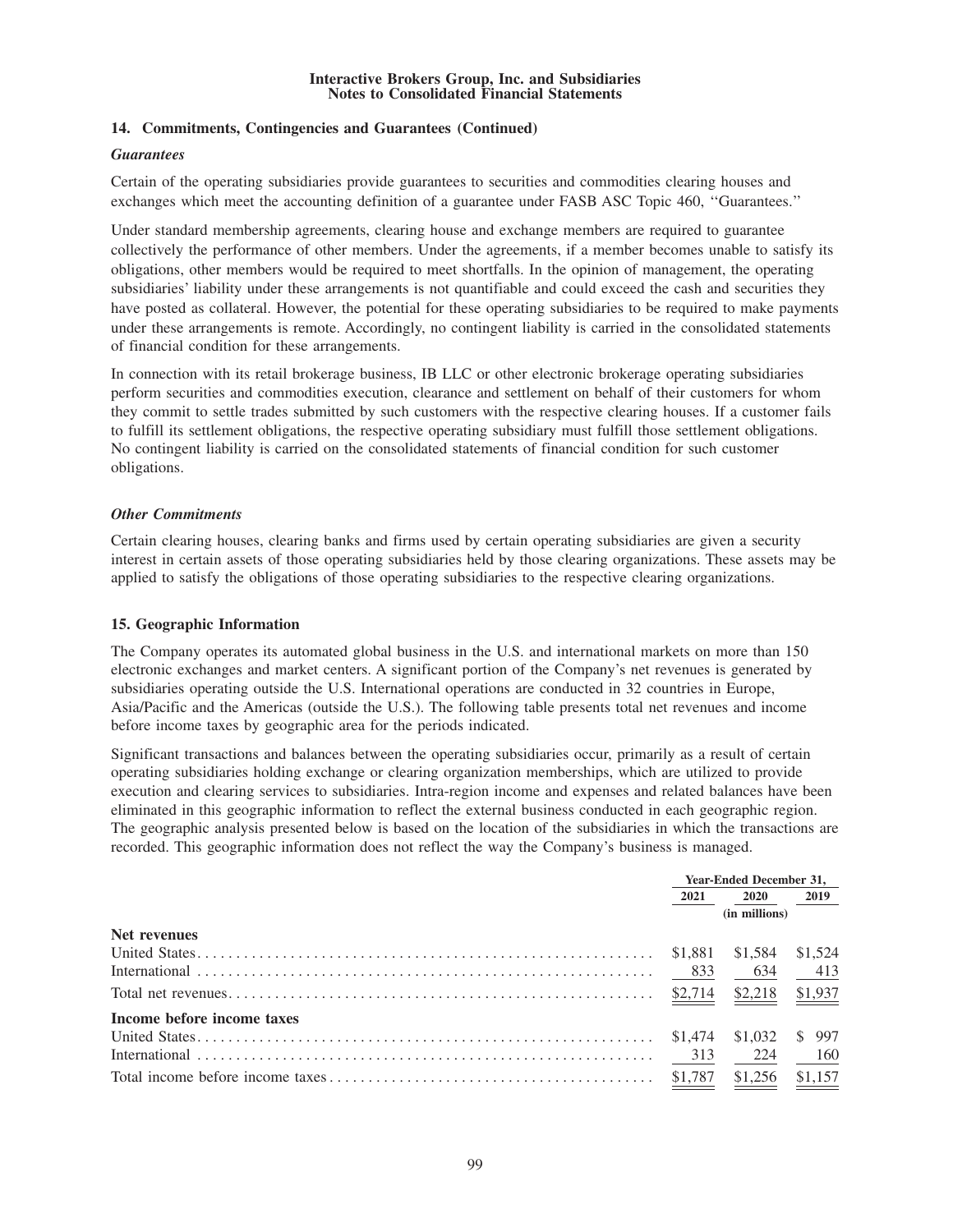## **16. Regulatory Requirements**

As of December 31, 2021, aggregate excess regulatory capital for all operating subsidiaries was \$7.0 billion.

IB LLC, IBKRSS and Interactive Brokers Corp. are subject to the Uniform Net Capital Rule (Rule 15c3-1) under the Exchange Act. IB LLC is also subject to the CFTC's minimum financial requirements (Regulation 1.17). IBC is subject to the Investment Industry Regulatory Organization of Canada risk-adjusted capital requirement. IBKRFS is subject to the Swiss Financial Market Supervisory Authority eligible equity requirement, IBUK is subject to the United Kingdom Financial Conduct Authority Capital Requirements Directive, IBIE is subject to the Central Bank of Ireland financial resources requirement, IBLUX is subject to the Luxembourg Commission de Surveillance du Secteur Financier financial resources requirement, IBCE is subject to the Hungarian National Bank financial resource requirement, IBI is subject to the National Stock Exchange of India net capital requirements, IBHK is subject to the Hong Kong Securities Futures Commission liquid capital requirement, IBSJ is subject to the Japanese Financial Supervisory Agency capital requirements, IBSG is subject to the Monetary Authority of Singapore capital requirements, and IBA is subject to the Australian Securities Exchange liquid capital requirement.

The table below summarizes capital, capital requirements and excess regulatory capital as of December 31. 2021.

| <b>Net Capital/</b><br><b>Eligible Equity</b> | Requirement<br>(in millions) | <b>Excess</b> |
|-----------------------------------------------|------------------------------|---------------|
| \$5.581                                       | \$1.001                      | \$4,580       |
| 598                                           |                              | 586           |
| 860                                           | 278                          | 582           |
| 1.553                                         | 276                          | 1,277         |
| SS 592                                        | \$1,567                      | .025          |

Regulatory capital requirements could restrict the operating subsidiaries from expanding their business and declaring dividends if their net capital does not meet regulatory requirements. Also, certain operating subsidiaries are subject to other regulatory restrictions and requirements.

As of December 31, 2021, all regulated operating subsidiaries were in compliance with their respective regulatory capital requirements.

## **17. Related Party Transactions**

Receivable from affiliate, reported in other assets in the consolidated statements of financial condition, represents amounts advanced to Holdings and payable to affiliate represents amounts payable to Holdings under the Tax Receivable Agreement (see Note 4).

Included in receivables from and payables to customers in the consolidated statements of financial condition as of December 31, 2021 and 2020 were accounts receivable from directors, officers and their affiliates of \$28 million and \$283 million, respectively, and payables of \$1,197 million and \$999 million, respectively. The Company may extend credit to these related parties in connection with margin and securities loans. Such loans are (i) made in the ordinary course of business, (ii) are made on substantially the same terms, including interest rates and collateral, as those prevailing at the time for comparable loans with persons not related to the company, and (iii) do not involve more than the normal risk of collectability or present other unfavorable features. Included in short-term borrowings as of December 31, 2021 and 2020 are senior notes purchased by directors, officers and their affiliates of \$0 and \$16 million, respectively.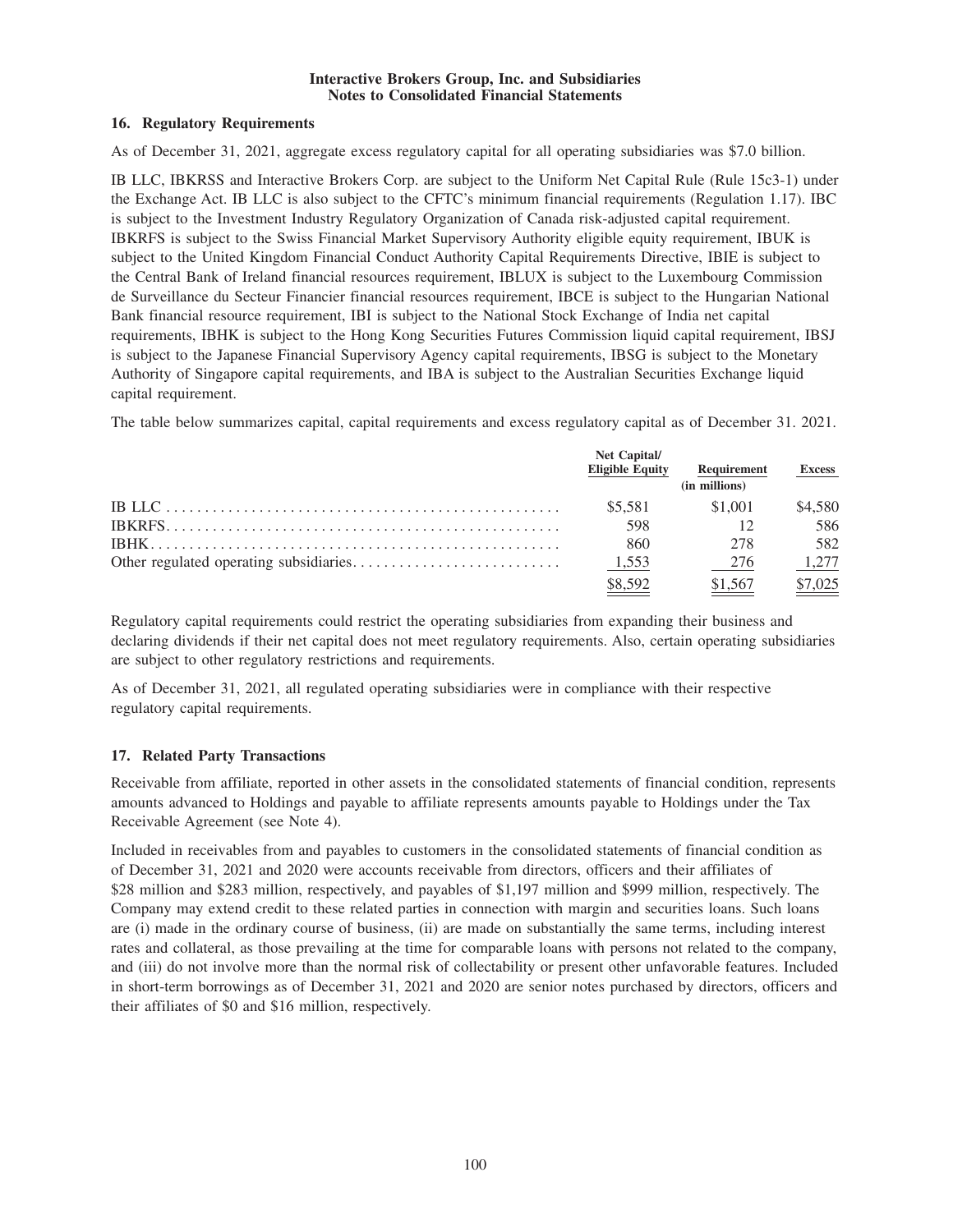## **18. Senior Notes Payable**

IBG LLC from time to time may offer senior notes in private placements to certain qualified customers of IB LLC at an issue price of \$1 thousand per note. The senior notes will mature no later than the thirtieth day following the issuance date. IBG LLC, at its option, may redeem the senior notes at any time, at a redemption price equal to 100% of the principal amount of the senior notes to be redeemed, plus accrued interest. The senior notes will pay a fixed rate of interest during their tenure. The interest rate is calculated by adding the benchmark rate to a rate (spread) that IBG LLC will announce from time to time. The benchmark rate is the effective federal funds rate as reported by the Federal Reserve Bank of New York on the morning of the date of the offering. IBG LLC intends to use the proceeds for general financing purposes when interest spread opportunities arise.

The carrying value of the senior notes approximates fair value since the notes are short-term in nature. During the year ended December 31, 2021 IBG LLC issued senior notes of \$1,428 million and redeemed senior notes of \$1,524 million, respectively. The senior notes carried a weighted average interest rate of 1%. As of December 31, 2021 and 2020, IBG LLC had senior notes outstanding of \$0 and \$96 million, respectively, all of which carried a 1% per annum interest rate, and are included in short-term borrowings in the consolidated statements of financial condition. Interest expense on the senior notes for the year ended December 31, 2021 and 2020 was \$1 million and \$0 million, respectively.

# **19. Subsequent Events**

The Company has evaluated subsequent events for adjustment to or disclosure in its consolidated financial statements through the date the consolidated financial statements were issued.

Except as disclosed in Note 4 and Note 14, no other recordable or disclosable events occurred.

\*\*\*\*\*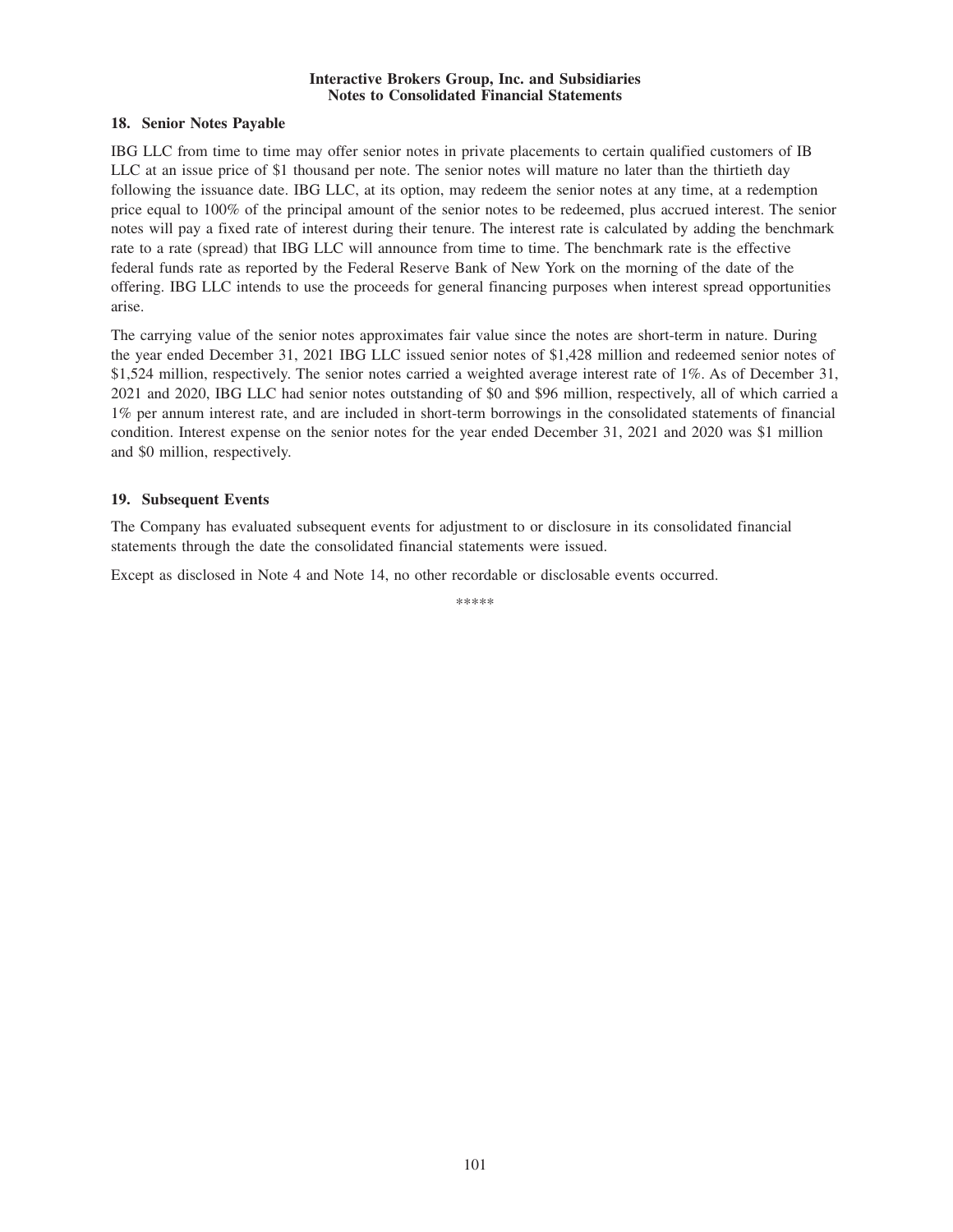## **ITEM 9. CHANGES IN AND DISAGREEMENTS WITH ACCOUNTANTS ON ACCOUNTING AND FINANCIAL DISCLOSURE**

None.

## **ITEM 9A. CONTROLS AND PROCEDURES**

#### **Conclusion Regarding the Effectiveness of Disclosure Controls and Procedures**

The Company maintains disclosure controls and procedures that are designed to provide reasonable assurance that information required to be disclosed in the reports it files or submits under the Securities Exchange Act of 1934 (the ''Exchange Act'') is recorded, processed, summarized and reported accurately and within the time periods specified in the SEC's rules and forms. Disclosure controls and procedures include, without limitation, controls and procedures designed to ensure that information required to be disclosed by the Company in the reports that it files or submits under the Exchange Act is accumulated and communicated to management, including the Chief Executive Officer ("CEO") and Chief Financial Officer ("CFO"), as appropriate, to allow timely decisions regarding required disclosure.

Under the supervision and with the participation of our management, including our CEO and our CFO, we conducted an evaluation of our disclosure controls and procedures; as such term is defined under Exchange Act Rule 13a-15(e). Based on this evaluation, our CEO and our CFO concluded that our disclosure controls and procedures were effective as of the end of the period covered by this annual report.

#### **Management's Report on Internal Control over Financial Reporting**

Our management is responsible for establishing and maintaining adequate internal control over financial reporting. IBG, Inc.'s internal control over financial reporting is designed to provide reasonable assurance regarding the reliability of financial reporting and the preparation of financial statements for external purposes in accordance with U.S. generally accepted accounting principles.

Our internal control over financial reporting includes those policies and procedures that pertain to the maintenance of records that, in reasonable detail, accurately and fairly reflect the transactions and dispositions of the assets of IBG, Inc.; provide reasonable assurance that transactions are recorded as necessary to permit preparation of financial statements in accordance with U.S. generally accepted accounting principles, and that our receipts and expenditures are being made only in accordance with authorizations of IBG, Inc.'s management and directors; and provide reasonable assurance regarding prevention or timely detection of unauthorized acquisition, use or disposition of our assets that could have a material effect on our financial statements.

In 2012, the Company's management created the Accounting Policy Committee (the ''APC'') to provide a robust framework for the design and implementation of all relevant controls. The APC is comprised of six (6) experienced subject matter experts from within the Company's accounting and regulatory disciplines, and includes the CFO and the Chief Accounting Officer. The APC is responsible for assessing the effects of complex transactions and related accounting guidance on the Company's financial statements and to report the results of its assessments to management and to the Audit Committee. The APC's mandate includes review and approval of the adoption and implementation of accounting guidance (new or newly applicable) by the Company.

Because of its inherent limitations, internal control over financial reporting may not prevent or detect misstatements. Projections of any evaluation of effectiveness to future periods are subject to the risk that controls may become inadequate because of changes in conditions, or that the degree of compliance with the policies or procedures may deteriorate.

Management, including our CEO and our CFO, assessed the effectiveness of IBG, Inc.'s internal control over financial reporting as of December 31, 2021. In making this assessment, management used the criteria set forth in Internal Control-Integrated Framework (2013) issued by the Committee of Sponsoring Organizations of the Treadway Commission (''COSO''). Based on management's assessment and those criteria, management concluded that IBG, Inc. maintained effective internal control over financial reporting as of December 31, 2021.

The effectiveness of the Company's internal control over financial reporting as of December 31, 2021, has been audited by Deloitte & Touche LLP, an independent registered public accounting firm, as stated in their report, which appears herein.

## **Changes to Internal Control over Financial Reporting**

No changes to our internal control over financial reporting for the year ended December 31, 2021 have materially affected, or are reasonably likely to materially affect, our internal control over financial reporting.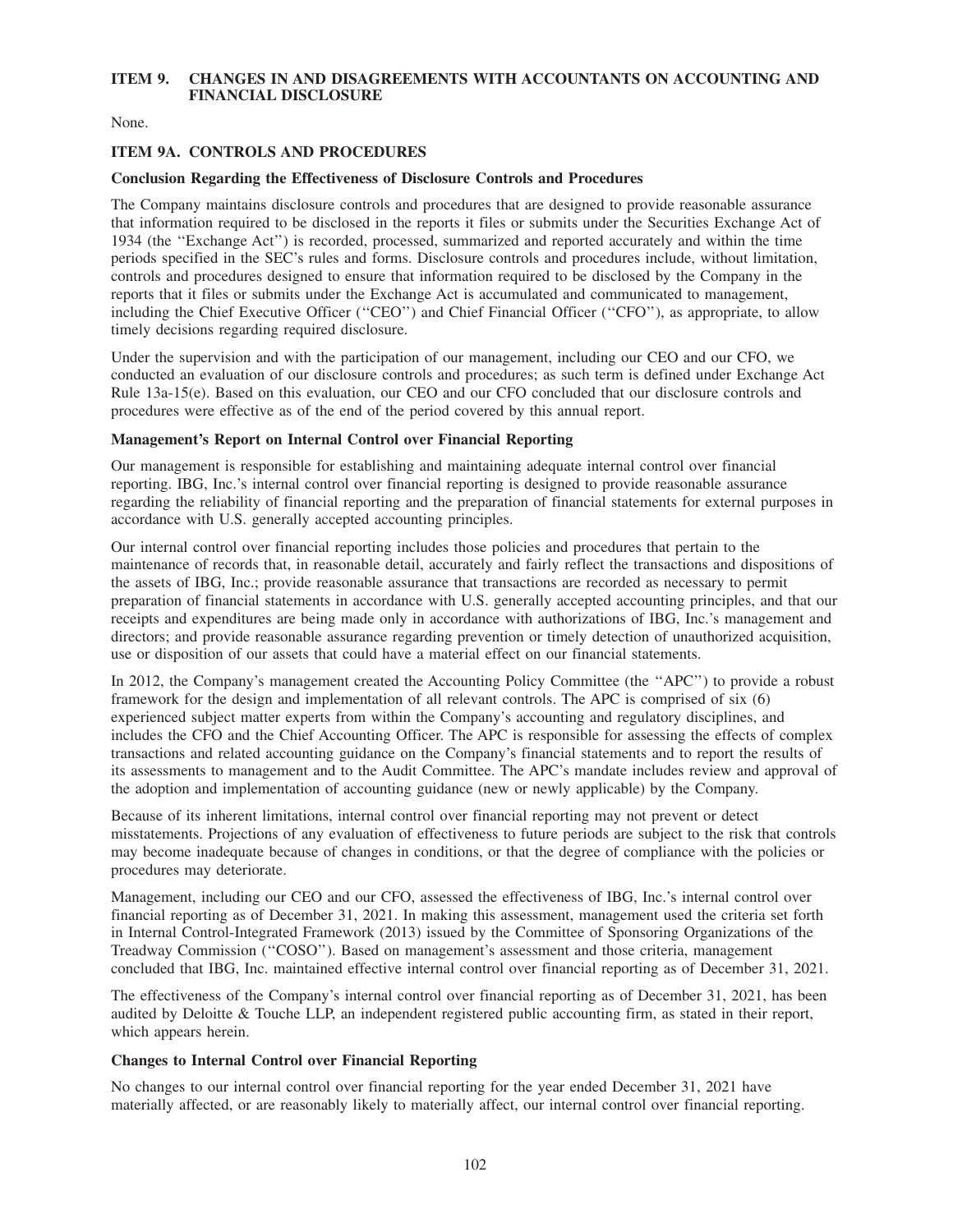#### **REPORT OF INDEPENDENT REGISTERED PUBLIC ACCOUNTING FIRM**

To the Stockholders and the Board of Directors of Interactive Brokers Group, Inc. Greenwich, CT

#### **Opinion on Internal Control over Financial Reporting**

We have audited the internal control over financial reporting of Interactive Brokers Group, Inc. and subsidiaries (the ''Company'') as of December 31, 2021, based on criteria established in *Internal Control — Integrated Framework (2013)* issued by the Committee of Sponsoring Organizations of the Treadway Commission (COSO). In our opinion, the Company maintained, in all material respects, effective internal control over financial reporting as of December 31, 2021, based on criteria established in *Internal Control — Integrated Framework (2013)* issued by COSO.

We have also audited, in accordance with the standards of the Public Company Accounting Oversight Board (United States) (PCAOB), the consolidated statements of financial condition as of December 31, 2021 and 2020 and the related consolidated statements of comprehensive income, cash flows, and changes in equity for each of the three years in the period ended December 31, 2021, of the Company and our report dated February 25, 2022, expressed an unqualified opinion on those financial statements.

#### **Basis for Opinion**

The Company's management is responsible for maintaining effective internal control over financial reporting and for its assessment of the effectiveness of internal control over financial reporting, included in the accompanying Management's Report on Internal Control over Financial Reporting. Our responsibility is to express an opinion on the Company's internal control over financial reporting based on our audit. We are a public accounting firm registered with the PCAOB and are required to be independent with respect to the Company in accordance with the U.S. federal securities laws and the applicable rules and regulations of the Securities and Exchange Commission and the PCAOB.

We conducted our audit in accordance with the standards of the PCAOB. Those standards require that we plan and perform the audit to obtain reasonable assurance about whether effective internal control over financial reporting was maintained in all material respects. Our audit included obtaining an understanding of internal control over financial reporting, assessing the risk that a material weakness exists, testing and evaluating the design and operating effectiveness of internal control based on the assessed risk, and performing such other procedures as we considered necessary in the circumstances. We believe that our audit provides a reasonable basis for our opinion.

## **Definition and Limitations of Internal Control over Financial Reporting**

A company's internal control over financial reporting is a process designed to provide reasonable assurance regarding the reliability of financial reporting and the preparation of financial statements for external purposes in accordance with generally accepted accounting principles. A company's internal control over financial reporting includes those policies and procedures that (1) pertain to the maintenance of records that, in reasonable detail, accurately and fairly reflect the transactions and dispositions of the assets of the company; (2) provide reasonable assurance that transactions are recorded as necessary to permit preparation of financial statements in accordance with generally accepted accounting principles, and that receipts and expenditures of the company are being made only in accordance with authorizations of management and directors of the company; and (3) provide reasonable assurance regarding prevention or timely detection of unauthorized acquisition, use, or disposition of the company's assets that could have a material effect on the financial statements.

Because of its inherent limitations, internal control over financial reporting may not prevent or detect misstatements. Also, projections of any evaluation of effectiveness to future periods are subject to the risk that controls may become inadequate because of changes in conditions, or that the degree of compliance with the policies or procedures may deteriorate.

/s/ Deloitte & Touche LLP New York, New York February 25, 2022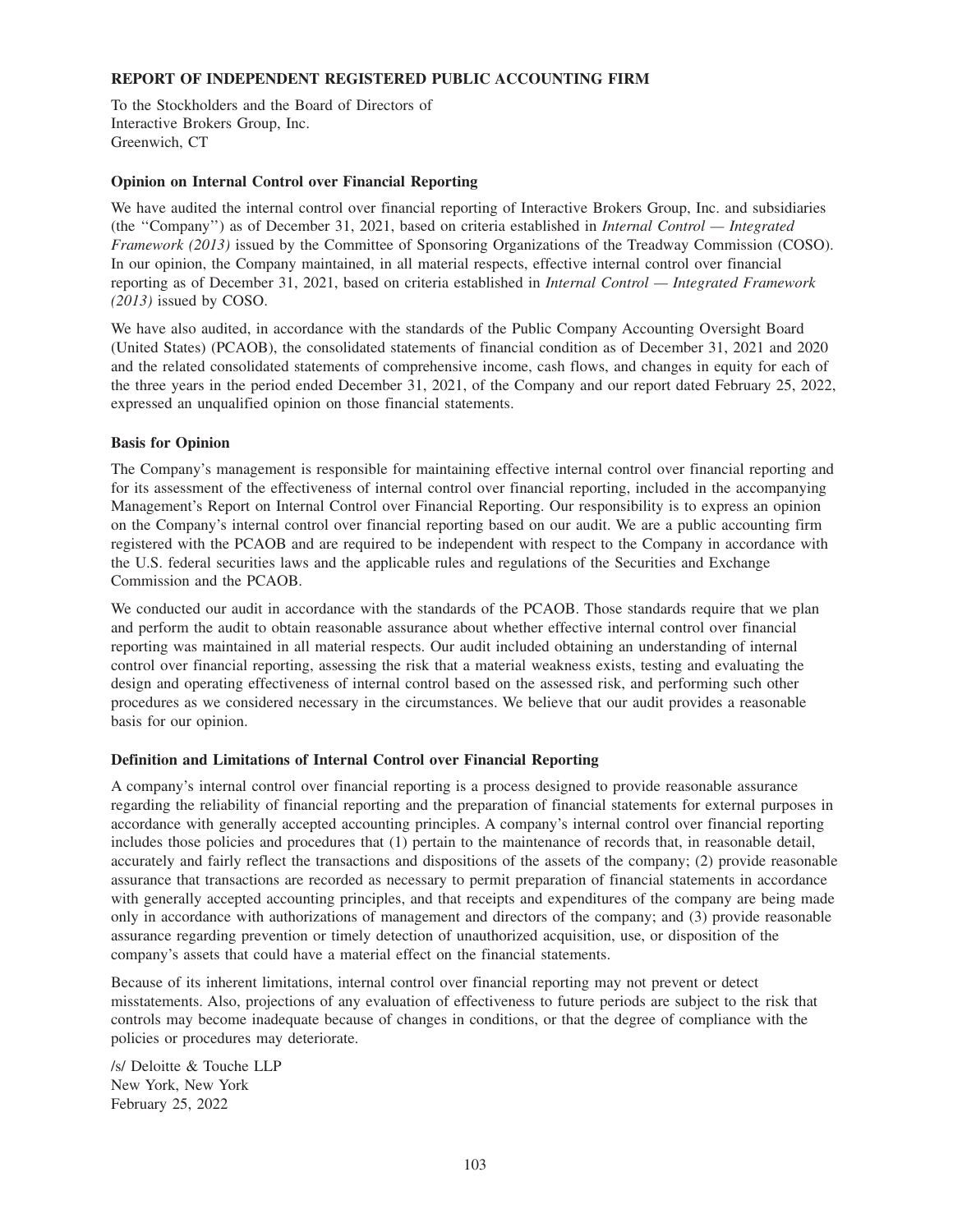### **ITEM 9B. OTHER INFORMATION**

Not applicable.

# **PART III**

## **ITEM 10. DIRECTORS, EXECUTIVE OFFICERS AND CORPORATE GOVERNANCE**

Information related to the Company's directors and nominees under the following captions in the Company's Proxy Statement is incorporated by reference herein:

- ''Item 1 Election of Directors''
- "Item 1 Election of Directors Board Meetings and Committees"

## **Code of Ethics**

IBG, Inc.'s Code of Ethics and Business Conduct applies to all directors, officers and employees, including its Chief Executive Officer, its Chief Financial Officer and its Chief Accounting Officer. Information relating to our Code of Business Conduct and Ethics is included in Part I, Item 1 of this Annual Report on Form 10-K. We will post any amendments to the Code of Ethics and Business Conduct, and any waivers that are required to be disclosed by the rules of either the SEC or Nasdaq on the investor relations section of our website located at www.interactivebrokers.com/ir.

# **ITEM 11. EXECUTIVE COMPENSATION**

Information relating to director and executive officer compensation under the following captions in the Company's Proxy Statement is incorporated by reference herein:

- ''Compensation of Directors''
- ''Executive Compensation''

## **ITEM 12. SECURITY OWNERSHIP OF CERTAIN BENEFICIAL OWNERS AND MANAGEMENT AND RELATED STOCKHOLDER MATTERS**

Other information relating to security ownership of certain beneficial owners and management is set forth under the caption ''Beneficial Ownership of Directors, Executive Officers and Owners of More than Five Percent'' in the Company's Proxy Statement and such information is incorporated by reference herein.

## **ITEM 13. TRANSACTIONS WITH RELATED PERSONS, PROMOTERS AND CERTAIN CONTROL PERSONS**

Information regarding certain relationships and related transactions under the following caption in the Company's Proxy Statement and such information is incorporated by reference herein:

• ''Certain Relationships and Related Transactions''

## **ITEM 14. PRINCIPAL ACCOUNTANT FEES AND SERVICES**

Information regarding principal accounting fees and under the following caption in the Company's Proxy Statement is incorporated by reference herein:

• ''Item 2 - Ratification of Appointment of Independent Registered Public Accounting Firm''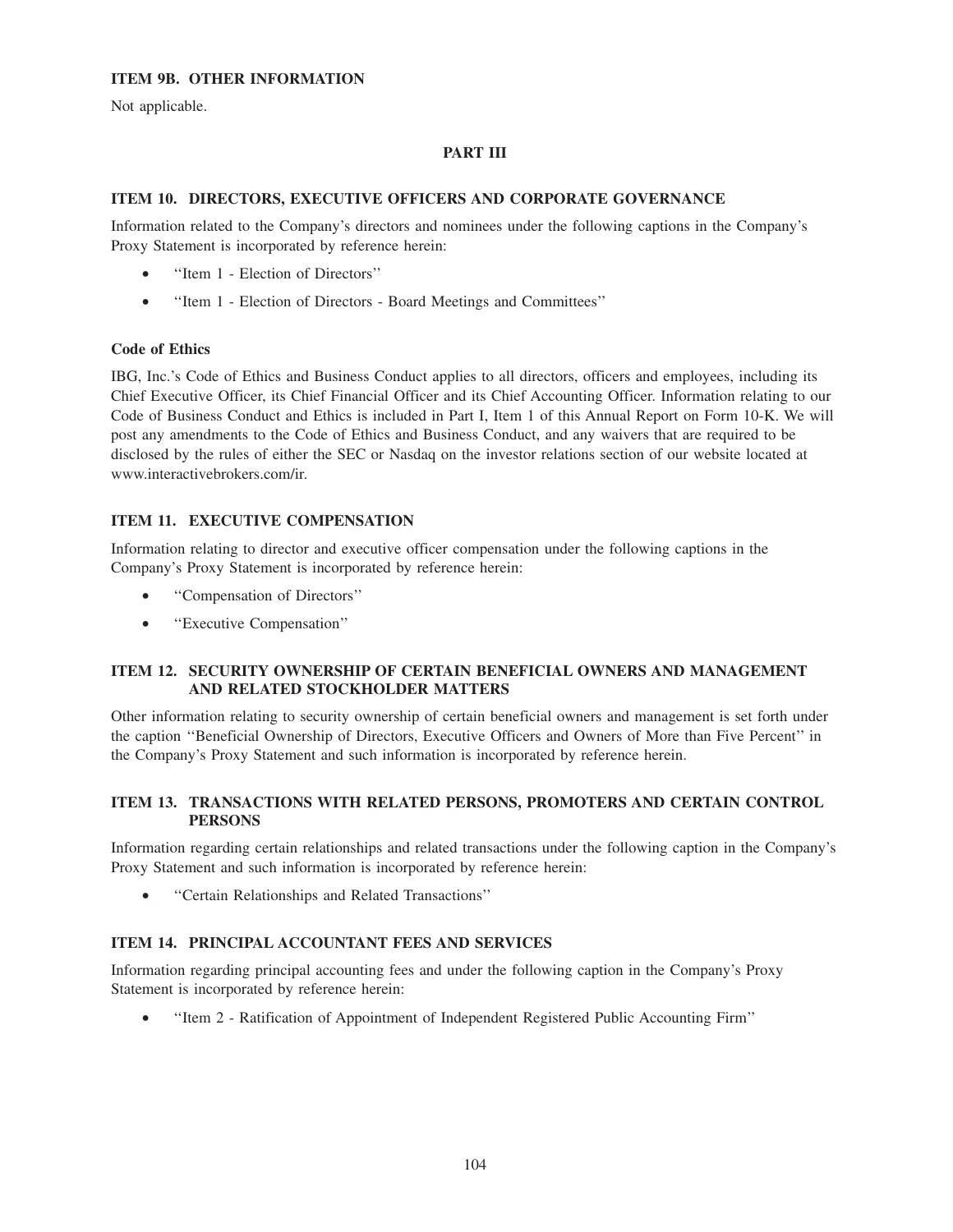## **PART IV**

# **ITEM 15. EXHIBITS AND FINANCIAL STATEMENT SCHEDULES**

### **Documents filed as part of this report**

# **1. Consolidated Financial Statements**

The consolidated financial statements required to be filed in the Annual Report on Form 10-K are listed on page F-62 hereof and in Part II, Item 8 hereof.

# **2. Financial Statement Schedule**

The financial statement schedule required in the Annual Report on Form 10-K is listed on page F-107 hereof. The required schedule appears on pages F-107 through F-5 hereof.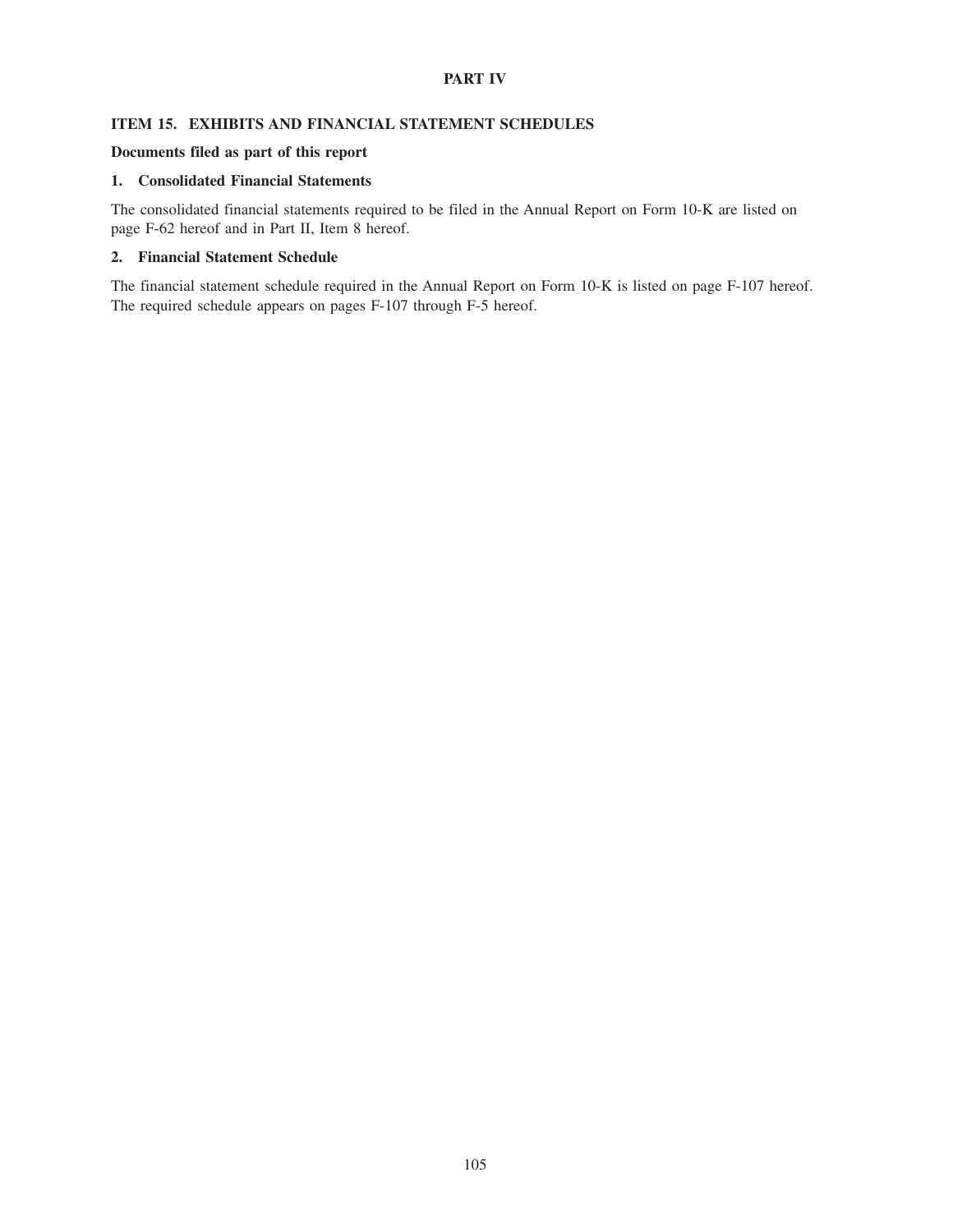#### **3. Exhibits**

| <b>Exhibit</b><br><b>Number</b> | <b>Description</b>                                                                                                                                                                                                                                                                      |
|---------------------------------|-----------------------------------------------------------------------------------------------------------------------------------------------------------------------------------------------------------------------------------------------------------------------------------------|
| 3.1                             | Amended and Restated Certificate of Incorporation of Interactive Brokers Group, Inc. (filed as<br>Exhibit 3.1 to Amendment No. 2 to the Registration Statement on Form S-1 filed by the Company<br>on April 4, 2007).**                                                                 |
| 3.2                             | Amended bylaws of Interactive Brokers Group, Inc. (filed as Exhibit 3.1 to the Form 8-K filed by<br>the Company on February 24, 2016).**                                                                                                                                                |
| 4.1                             | Description of the Registrant's Securities.                                                                                                                                                                                                                                             |
| 10.1                            | Amended and Restated Operating Agreement of IBG LLC (filed as Exhibit 10.1 to the<br>Quarterly Report on Form 10-Q for the Quarterly Period Ended March 31, 2007 filed by the<br>Company on June 15, 2007).**                                                                           |
| 10.2                            | Form of Limited Liability Company Operating Agreement of IBG Holdings LLC (filed as<br>Exhibit 10.5 to Amendment No. 1 to the Registration Statement on Form S-1 filed by the Company<br>on February 12, 2007).**                                                                       |
| 10.3                            | Exchange Agreement by and among Interactive Brokers Group, Inc., IBG Holdings LLC, IBG LLC<br>and the Members of IBG LLC (filed as Exhibit 10.3 to the Quarterly Report on Form 10-Q for the<br>Quarterly Period Ended September 30, 2009 filed by the Company on November 11, 2009).** |
| 10.4                            | Tax Receivable Agreement by and between Interactive Brokers Group, Inc. and IBG Holdings LLC<br>(filed as Exhibit 10.3 to the Quarterly Report on Form 10-Q for the Quarterly Period Ended<br>March 31, 2007 filed by the Company on June 15, 2007).**                                  |
| 10.5                            | Amended Interactive Brokers Group, Inc. 2007 Stock Incentive Plan. (filed as Exhibit 10.5 to<br>Form 10-K for the Year Ended December 31, 2014 filed by the Company on March 2, 2015)**+                                                                                                |
| 10.6                            | Interactive Brokers Group, Inc. 2007 ROI Unit Stock Plan. (filed as Exhibit 10.9 to<br>Amendment No. 2 to the Registration Statement on Form S-1 filed by the Company on April 4,<br>$2007$ ).**+                                                                                       |
| 10.7                            | Interactive Brokers Group, Inc. Amendment to the Exchange Agreement (filed as Exhibit 10.1 to the<br>Form 8-K filed by the Company on June 6, 2012).**+                                                                                                                                 |
| 10.8                            | Second Amendment to Exchange Agreement by and among Interactive Brokers Group, Inc.,<br>IBG Holdings LLC, IBG (filed as Exhibit 10.1 to the Quarterly Report on Form 10-Q for the<br>Quarterly Period Ended September 31, 2015 filed by the Company on November 9, 2015).**             |
| 10.9                            | First Amendment to Limited Liability Company Agreement of IBG Holdings LLC (filed as<br>Exhibit 10.2 to the Quarterly Report on Form 10-Q for the Quarterly Period Ended September 31,<br>2015 filed by the Company on November 9, 2015).**                                             |
| 21.1                            | Subsidiaries of the registrant.                                                                                                                                                                                                                                                         |
| 23.1                            | Consent of Independent Registered Public Accounting Firm.                                                                                                                                                                                                                               |
| 31.1                            | Certification of Chief Executive Officer, pursuant to Section 302 of the Sarbanes-Oxley Act of 2002.                                                                                                                                                                                    |
| 31.2                            | Certification of Chief Financial Officer, pursuant to Section 302 of the Sarbanes-Oxley Act of 2002.                                                                                                                                                                                    |
| 32.1                            | Certification of Chief Executive Officer, pursuant to Section 906 of the Sarbanes-Oxley Act of 2002.                                                                                                                                                                                    |
| 32.2                            | Certification of Chief Financial Officer, pursuant to Section 906 of the Sarbanes-Oxley Act of 2002.                                                                                                                                                                                    |
| 101.INS                         | <b>XBRL</b> Instance Document*                                                                                                                                                                                                                                                          |
| 101.SCH                         | <b>XBRL</b> Extension Schema*                                                                                                                                                                                                                                                           |
| 101.CAL                         | XBRL Extension Calculation Linkbase*                                                                                                                                                                                                                                                    |
| 101.DEF                         | XBRL Extension Definition Linkbase*                                                                                                                                                                                                                                                     |
| 101.LAB                         | XBRL Extension Label Linkbase*                                                                                                                                                                                                                                                          |
| 101.PRE                         | XBRL Extension Presentation Linkbase*                                                                                                                                                                                                                                                   |
| $1 \cap 4$                      | Correspondent Latin Data Ditcher the correspondent VDDI to a com-<br>and added middle the Latine VDDI                                                                                                                                                                                   |

<sup>104</sup> Cover Page Interactive Data File - the cover page XBRL tags are embedded within the Inline XBRL document.

<sup>\*\*</sup> Previously filed; incorporated herein by reference.

<sup>†</sup> These exhibits relate to management contracts or compensatory plans or arrangements.

<sup>\*</sup> Attached as Exhibit 101 to this Annual Report on Form 10-K for the annual period ended December 31, 2021, are the following materials formatted in iXBRL (Inline eXtensible Business Reporting Language) (i) the Consolidated Statements of Financial Condition, (ii) the Consolidated Statements of Comprehensive Income, (iii) the Consolidated Statements of Cash Flows, (iv) the Consolidated Statements of Changes in Stockholders' Equity and (v) Notes to the Consolidated Financial Statements tagged in detail levels 1-4.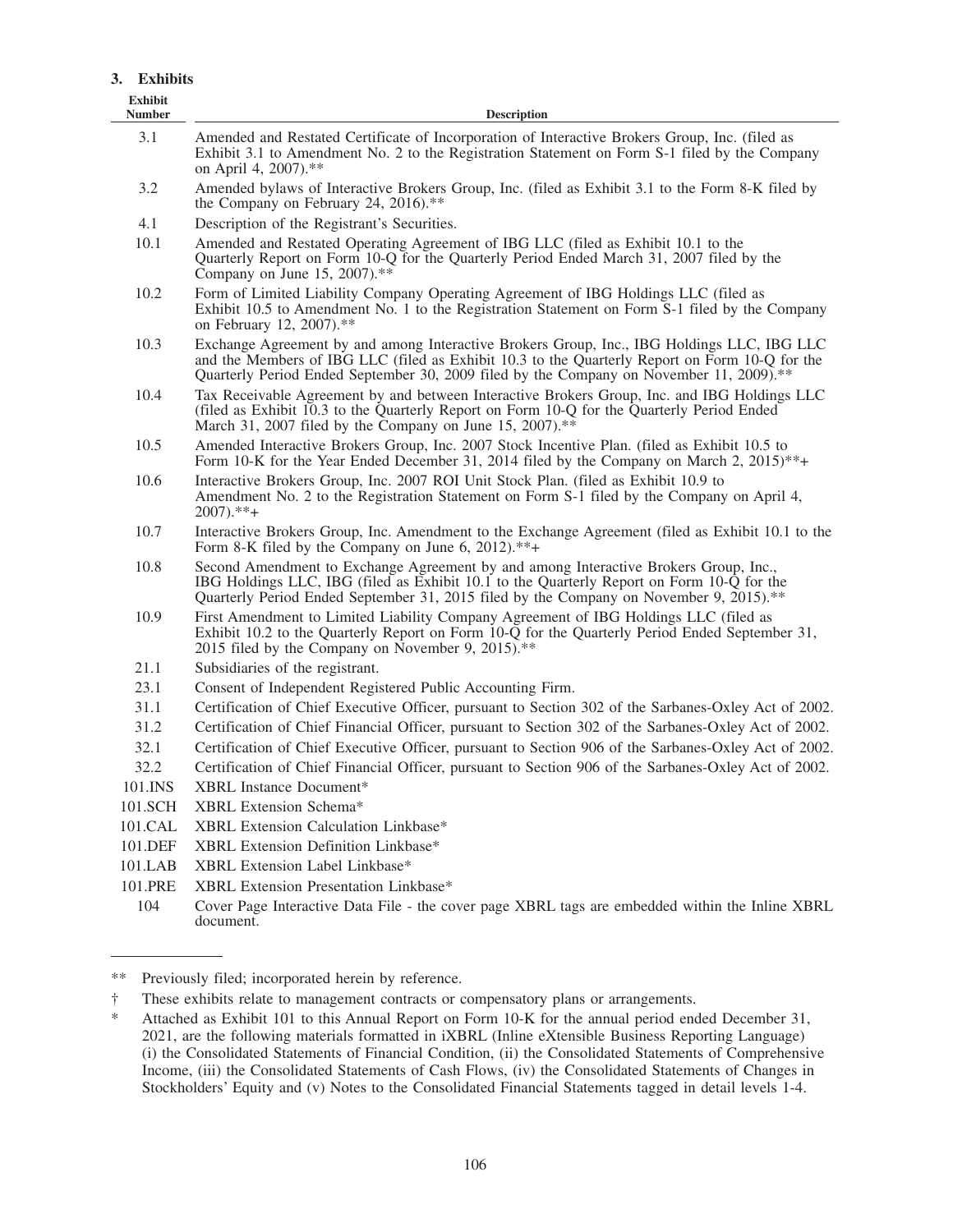## **ITEMS. 15 (a)(1) and 15 (a)(2) INDEX TO FINANCIAL STATEMENTS AND FINANCIAL STATEMENT SCHEDULE**

## **Financial Statement Schedule**

| Schedule I—Condensed Financial Information of Registrant (Parent Company Only)                |       |
|-----------------------------------------------------------------------------------------------|-------|
| Report of Independent Registered Public Accounting Firm (PCAOB ID No. 34)                     | $F-1$ |
| Condensed Statements of Financial Condition as of December 31, 2021 and 2020                  | $F-2$ |
| Condensed Statements of Comprehensive Income for the Years ended December 31, 2021, 2020, and |       |
|                                                                                               | $F-3$ |
| Condensed Statements of Cash Flow for the Years ended December 31, 2021, 2020, and 2019       | $F-4$ |
|                                                                                               | $F-5$ |

# **ITEM 16. 10-K SUMMARY**

None.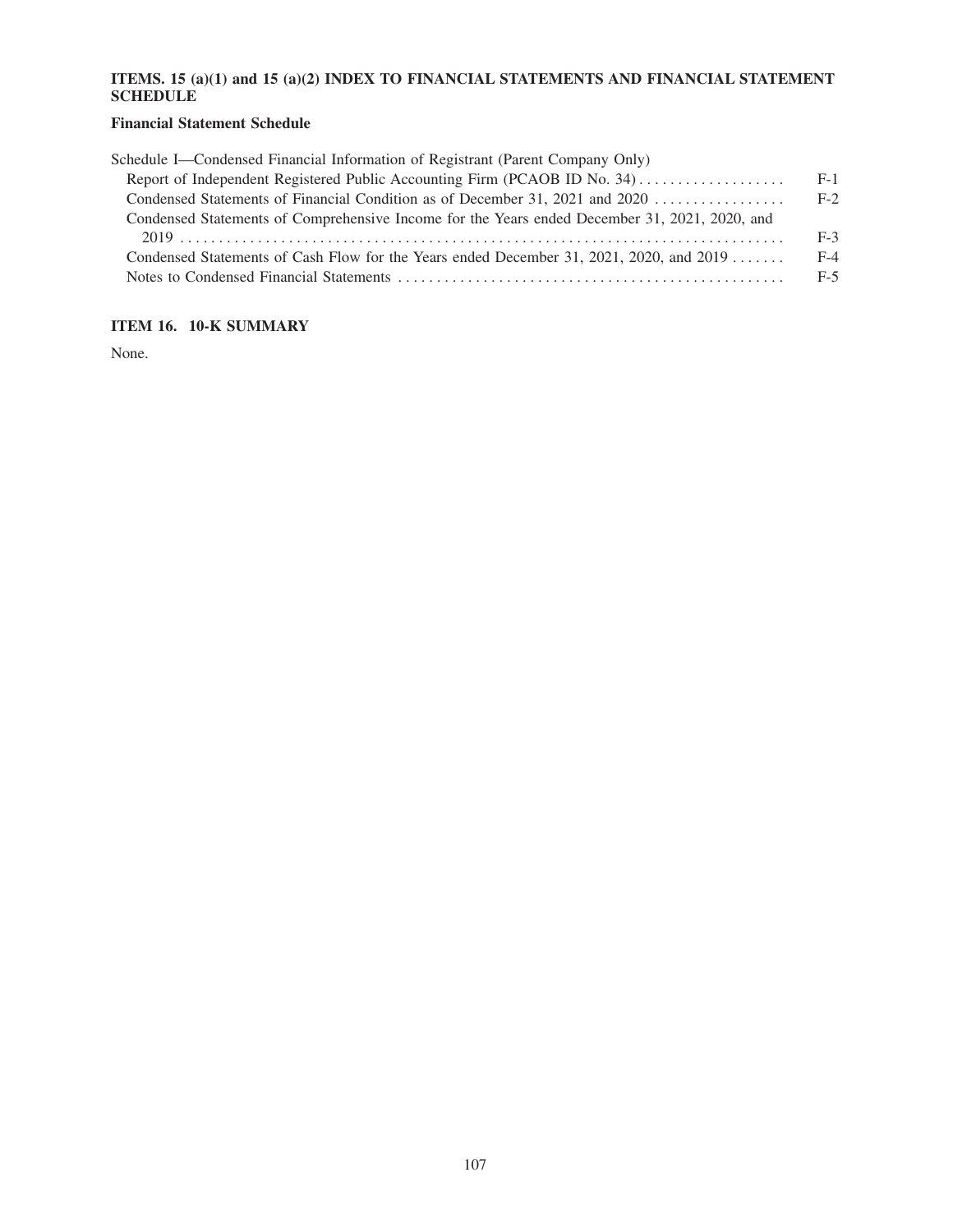### **REPORT OF INDEPENDENT REGISTERED PUBLIC ACCOUNTING FIRM**

To the Stockholders and the Board of Directors of Interactive Brokers Group, Inc. Greenwich, CT

## **Opinion on the Financial Statement Schedules**

We have audited the consolidated financial statements of Interactive Brokers Group, Inc. and subsidiaries (the ''Company'') as of December 31, 2021 and 2020, and for each of the three years in the period ended December 31, 2021, and the Company's internal control over financial reporting as of December 31, 2021, and have issued our reports thereon dated February 25, 2022; such consolidated financial statements and reports are included elsewhere in this Form 10-K. Our audits also included the financial statement schedules of the Company listed in the Index at Item 15. These condensed financial statement schedules are the responsibility of the Company's management. Our responsibility is to express an opinion on the Company's financial statement schedules based on our audits. In our opinion, such condensed financial statement schedules, when considered in relation to the consolidated financial statements taken as a whole, present fairly, in all material respects, the information set forth therein.

/s/ Deloitte & Touche LLP New York, New York February 25, 2022

We have served as the Company's auditor since 1990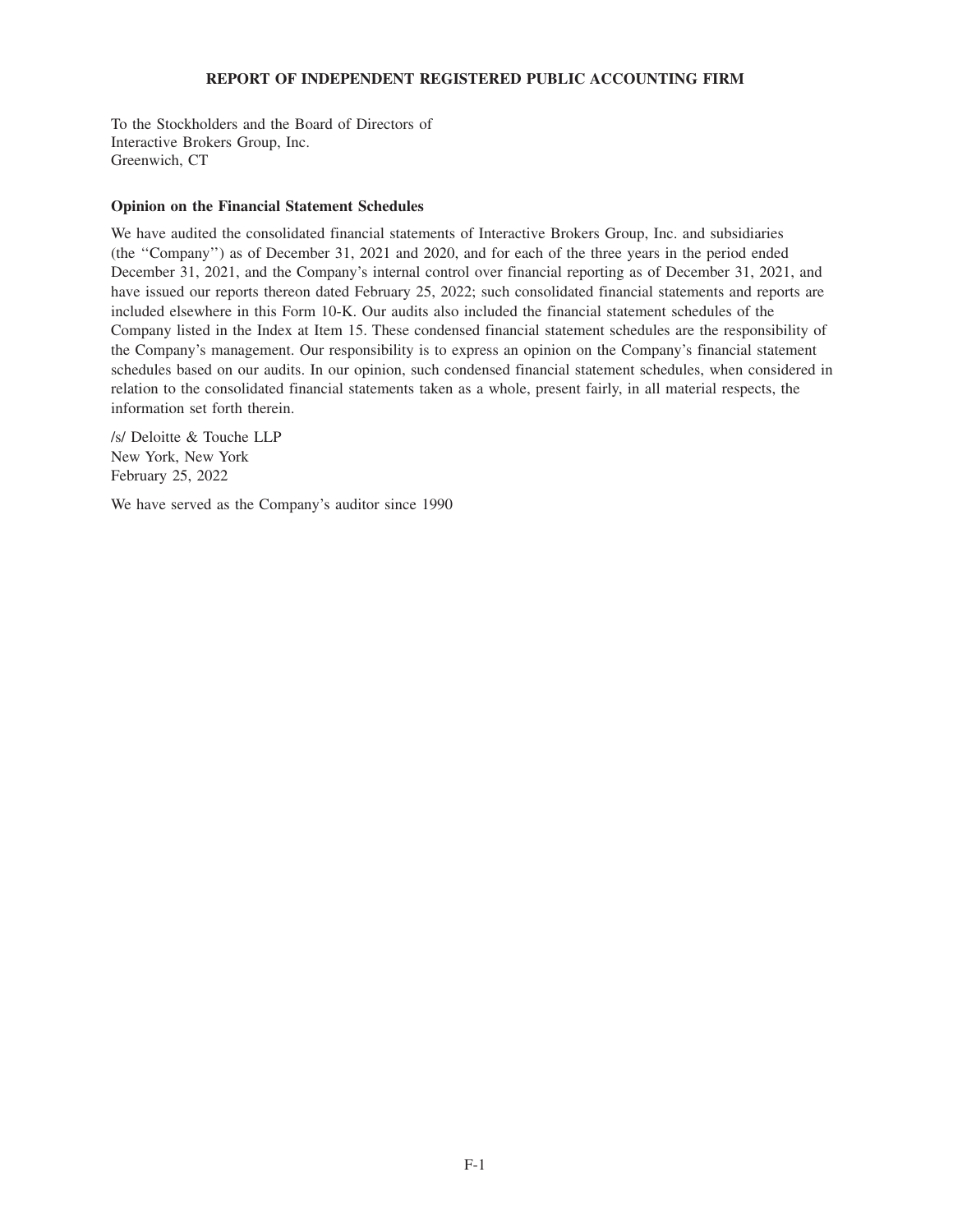## **INTERACTIVE BROKERS GROUP, INC. (Parent Company Only) CONDENSED STATEMENTS OF FINANCIAL CONDITION**

|                                                                                       | December 31,    |                                 |
|---------------------------------------------------------------------------------------|-----------------|---------------------------------|
| (in millions, except share amounts)                                                   | 2021            | 2020                            |
| <b>Assets</b>                                                                         |                 |                                 |
|                                                                                       | $\mathcal{S}$   | <sup>\$</sup><br>$\overline{4}$ |
|                                                                                       | 2,400           | 1,962                           |
|                                                                                       | 236             | 205                             |
|                                                                                       | \$2,636         | \$2,171                         |
| <b>Liabilities and Equity</b>                                                         |                 |                                 |
| Liabilities:                                                                          |                 |                                 |
|                                                                                       | $\frac{1}{222}$ | \$199                           |
|                                                                                       | 19              | 21                              |
|                                                                                       | 241             | 220                             |
| Stockholders' equity:                                                                 |                 |                                 |
| Common stock, \$0.01 par value per share:                                             |                 |                                 |
| Class A – Authorized - 1,000,000,000, Issued - 98,359,572 and 90,909,889 shares,      |                 |                                 |
| Outstanding – 98,204,658 and 90,773,105 shares as of December 31, 2021 and 2020       | 1               | 1                               |
| Class B – Authorized, Issued and Outstanding – 100 shares as of December 31, 2021 and |                 |                                 |
|                                                                                       |                 |                                 |
|                                                                                       | 1.442           | 1.244                           |
|                                                                                       | 953             | 683                             |
| Accumulated other comprehensive income, net of income taxes of \$0 and \$0 as of      |                 |                                 |
|                                                                                       | $\overline{4}$  | 26                              |
| Treasury stock, at cost, 154,914 and 136,784 shares as of December 31, 2021 and 2020  | (5)             | (3)                             |
|                                                                                       | 2,395           | 1,951                           |
|                                                                                       | \$2,636         | \$2,171                         |

See accompanying notes to the condensed financial statements.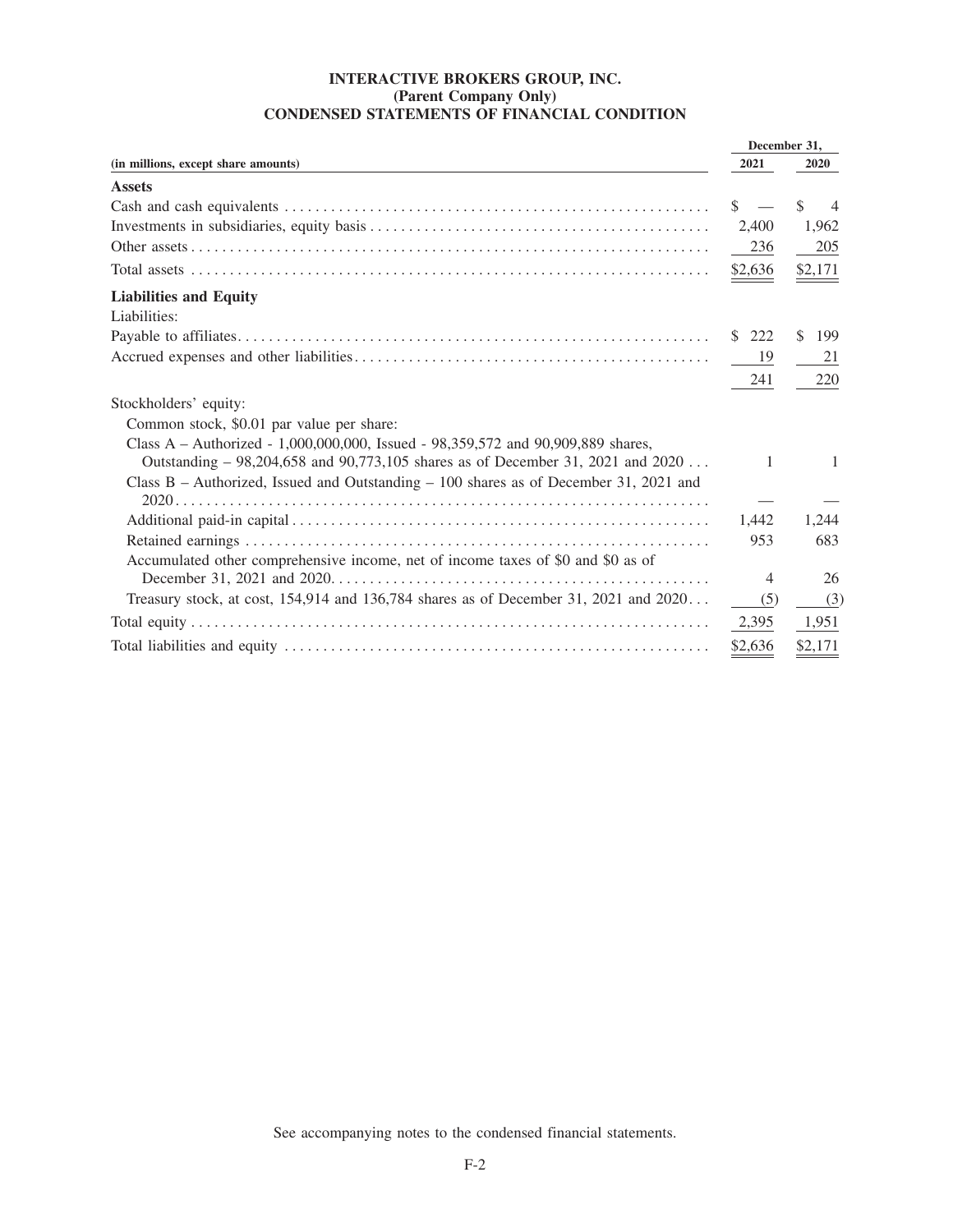## **INTERACTIVE BROKERS GROUP, INC. (Parent Company Only) CONDENSED STATEMENTS OF COMPREHENSIVE INCOME**

|                                                                                                | <b>Year-Ended December 31,</b> |                                 |                                 |
|------------------------------------------------------------------------------------------------|--------------------------------|---------------------------------|---------------------------------|
| (in millions)                                                                                  | 2021                           | <b>2020</b>                     | 2019                            |
| Income (loss) before income from subsidiaries                                                  | $\mathcal{S}$ —                | S(3)                            | \$ (2)                          |
|                                                                                                | 383                            | 237                             | 208                             |
|                                                                                                | 75                             | $-39$                           | $\frac{45}{2}$                  |
|                                                                                                | $\underline{\$308}$            | $\underline{\underline{\$195}}$ | $\underline{\underline{\$161}}$ |
| Net income available for common stockholders $\dots \dots \dots \dots \dots \dots \dots \dots$ | \$308                          | \$195                           | \$161                           |
| Cumulative translation adjustment, net of tax                                                  | (22)                           | 26                              | $\frac{4}{1}$                   |
| Comprehensive income available for common stockholders                                         | $\frac{$286}{2}$               | $\frac{$221}{2}$                | $\underline{\underline{\$165}}$ |

See accompanying notes to the condensed financial statements.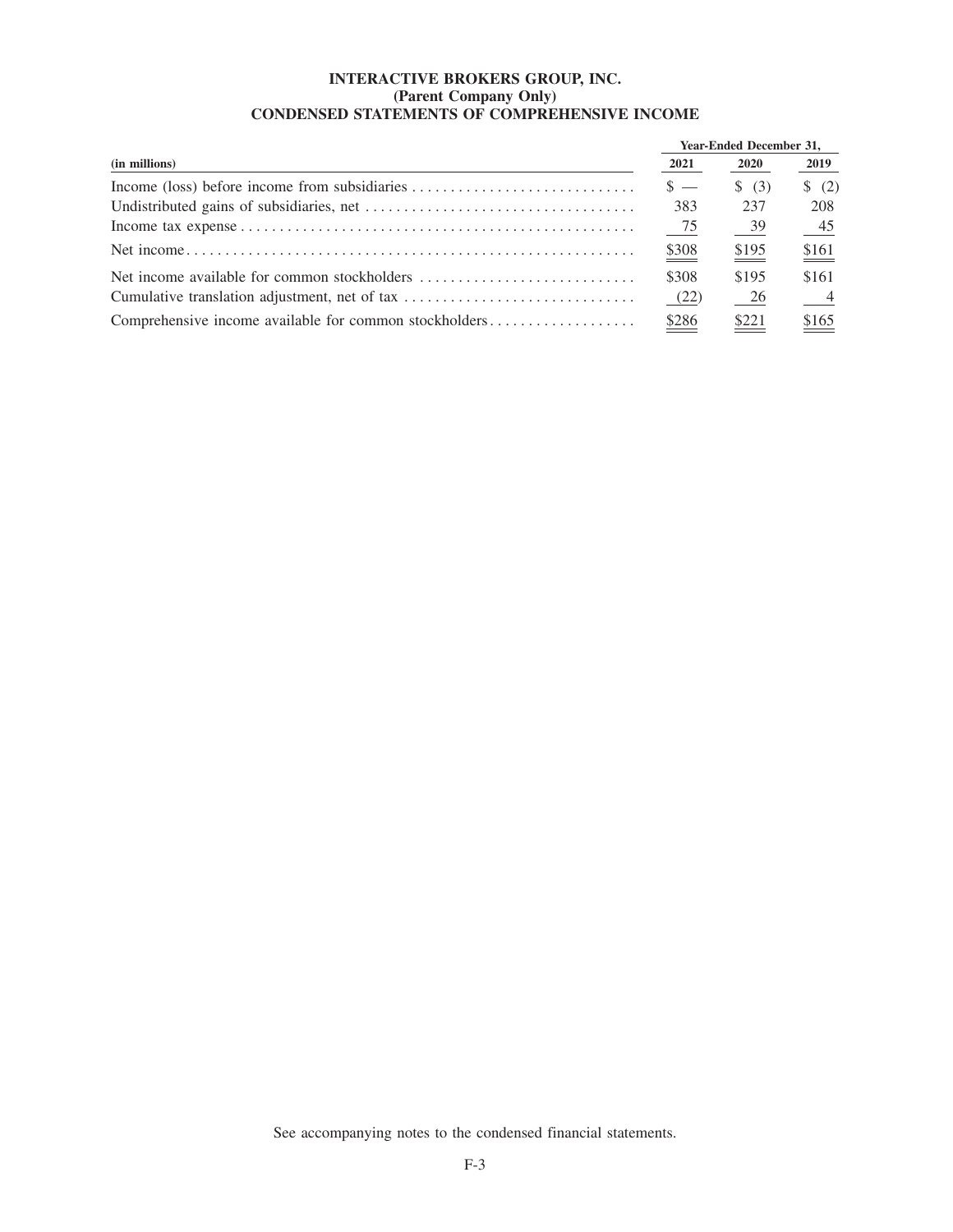## **INTERACTIVE BROKERS GROUP, INC. (Parent Company Only) CONDENSED STATEMENTS OF CASH FLOWS**

|                                                                              | <b>Year-Ended December 31.</b> |                |                |
|------------------------------------------------------------------------------|--------------------------------|----------------|----------------|
| (in millions)                                                                | 2021                           | 2020           | 2019           |
| Cash flows from operating activities                                         |                                |                |                |
|                                                                              | \$ 308                         | \$195          | \$161          |
| Adjustments to reconcile net income to net cash used in operating activities |                                |                |                |
|                                                                              | (383)                          | (237)          | (208)          |
|                                                                              | 18                             | 15             | 23             |
| (Gain) loss on remeasurement of Tax Receivable Agreement liability           | (1)                            | 3              |                |
|                                                                              | 21                             | (17)           | (1)            |
|                                                                              | (37)                           | (41)           | (25)           |
|                                                                              | 111                            | 67             | 81             |
|                                                                              | (56)                           | (49)           | (60)           |
| Effect of exchange rate changes on cash and cash equivalents                 | (22)                           | 26             | $\overline{4}$ |
|                                                                              | (4)                            | 3              |                |
| Cash and cash equivalents at beginning of period                             | 4                              |                |                |
|                                                                              | $s -$                          | $\overline{4}$ |                |
| Supplemental disclosures of cash flow information                            |                                |                |                |
|                                                                              |                                |                |                |
|                                                                              | \$57                           | -16            | <sup>20</sup>  |
| Non-cash investing activities:                                               |                                |                |                |
|                                                                              | $\perp$                        |                |                |

See accompanying notes to the condensed financial statements.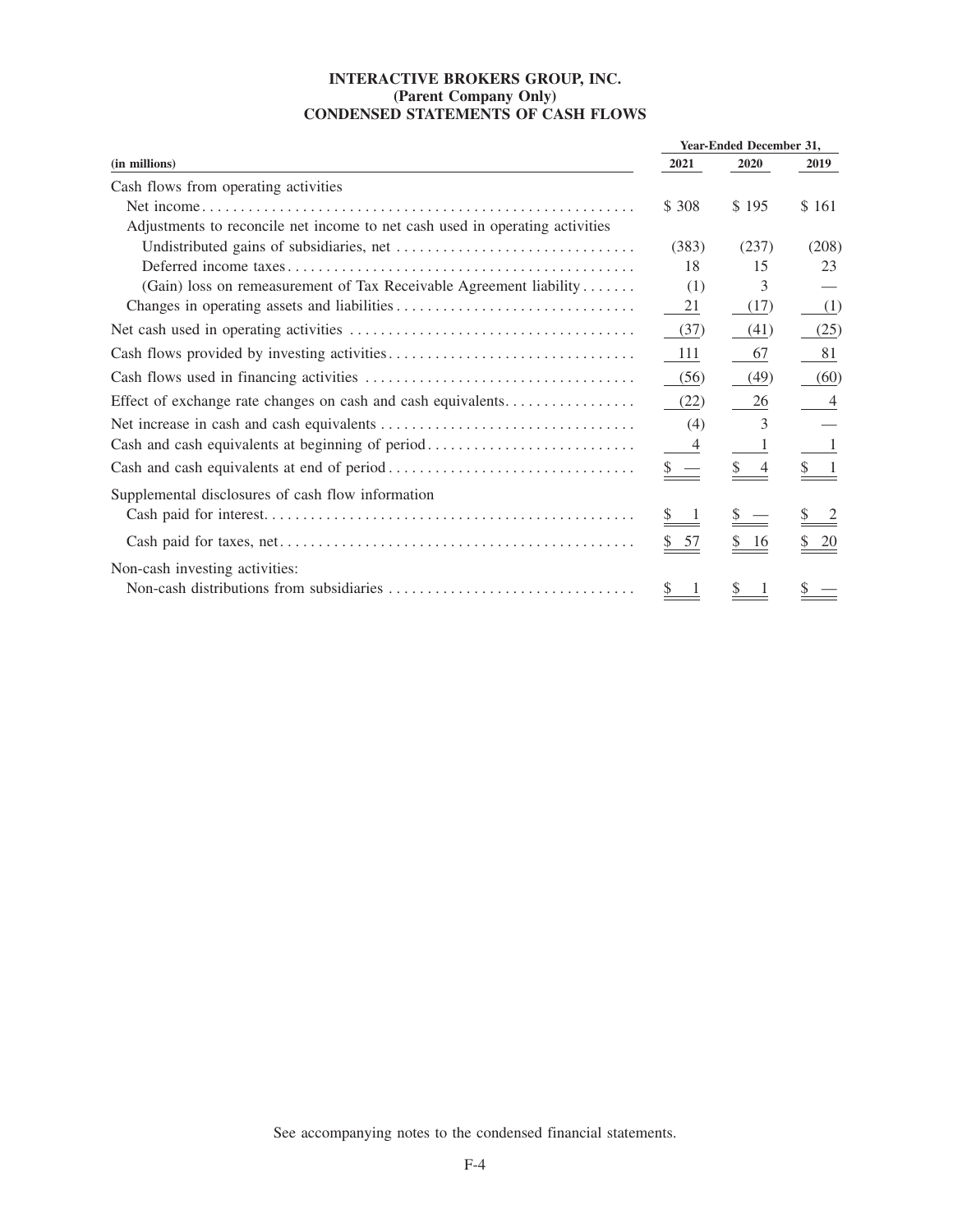## **INTERACTIVE BROKERS GROUP, INC. (Parent Company Only) NOTES TO CONDENSED FINANCIAL STATEMENTS**

## **1. Basis of Presentation**

The accompanying condensed financial statements (the ''Parent Company Financial Statements'') of Interactive Brokers Group, Inc. (''IBG, Inc.''), a Delaware holding company, including the notes thereto, should be read in conjunction with the consolidated financial statements of IBG, Inc. and its subsidiaries (the ''Company'') and the notes thereto. IBG, Inc.'s primary asset is its ownership interest in IBG LLC, an automated global electronic broker specializing in executing and clearing trades in stocks, options, futures, foreign exchange instruments, bonds, mutual funds and exchange-traded funds (''ETFs'') on more than 150 electronic exchanges and market centers around the world and offering custody, prime brokerage, securities and margin lending services to customers.

The preparation of the Parent Company Financial Statements in conformity with accounting principles generally accepted in the United States requires management to make estimates and assumptions that affect the reported amounts and disclosures in the condensed financial statements and accompanying notes.

## *Income Taxes*

Refer to Note 2 to the consolidated financial statements.

## **2. Related Party Transactions**

As of December 31, 2021, receivables from affiliates was immaterial and as of December 31, 2020, there were no receivables from affiliates. Dividends received from IBG LLC for the three years ended December 31, 2021, 2020, and 2019, were \$112 million, \$67 million and \$81 million, respectively.

As of December 31, 2021, and 2020, respectively, payable to affiliates of \$222 million and \$199 million consisted primarily of amounts payable to Holdings under the Tax Receivable Agreement.

## **3. Stockholders' Equity**

Refer to Note 4 to the consolidated financial statements.

## **4. Employee Incentive Plans**

Refer to Note 10 to the consolidated financial statements.

#### **5. Commitments, Contingencies and Guarantees**

Refer to Note 14 to the consolidated financial statements.

#### **6. Subsequent Events**

As required by FASB ASC Topic, ''Subsequent Events,'' IBG, Inc. has evaluated subsequent events for adjustment to or disclosure in its condensed financial statements through the date the condensed financial statements were issued.

Except as disclosed in Note 4 and Note 14 to the consolidated financial statements, no other recordable or disclosable events occurred.

\*\*\*\*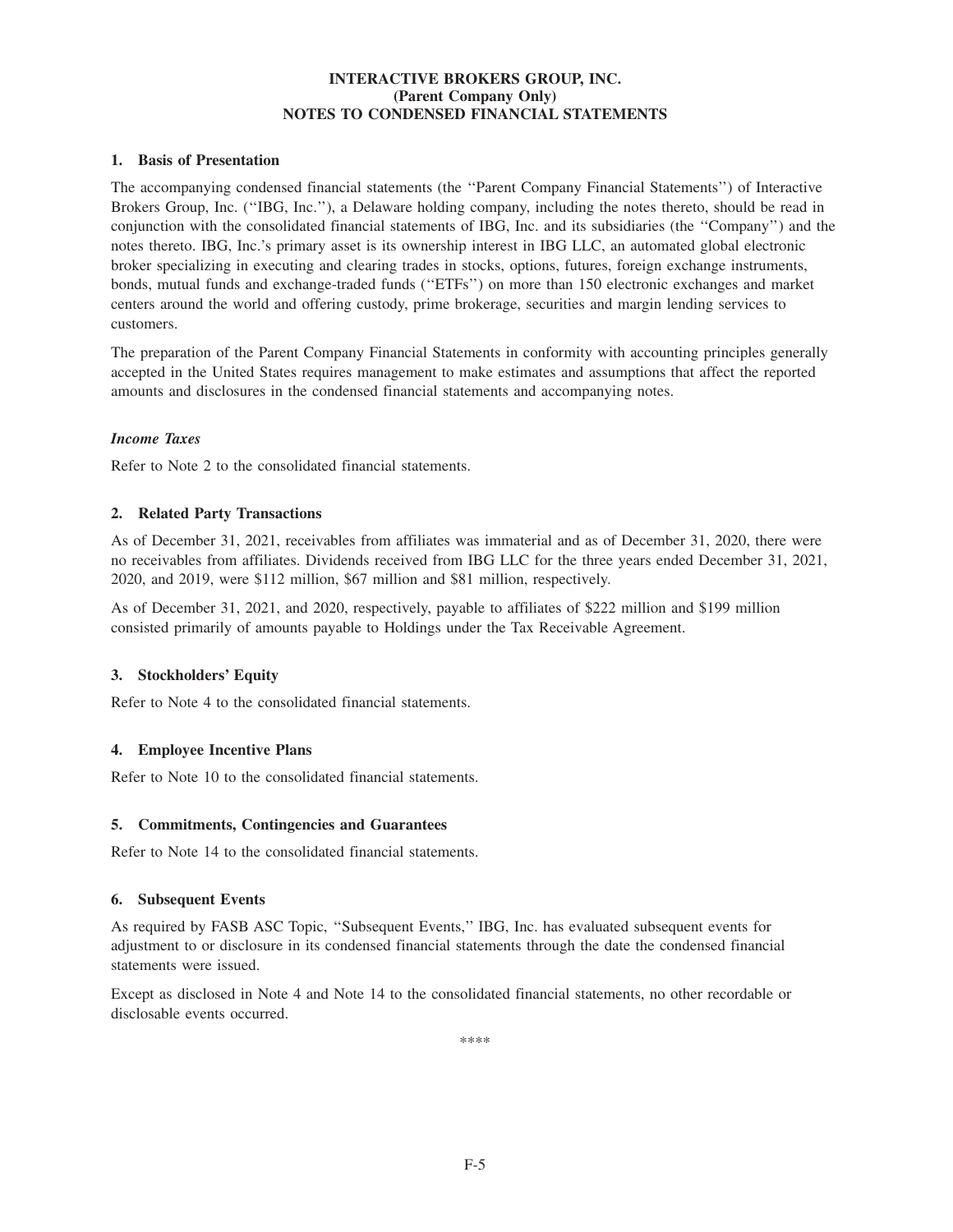### **SIGNATURES**

Pursuant to the requirements of Section 13 or 15(d) the Securities Exchange Act of 1934, the registrant has duly caused this report to be signed on its behalf by the undersigned thereunto duly authorized.

## INTERACTIVE BROKERS GROUP, INC.

/s/ Paul J. Brody

Name: Paul J. Brody Title: *Chief Financial Officer, Treasurer and Secretary* (Signing both in his capacity as a duly authorized officer and as principal financial officer of the registrant)

Date: February 25, 2022

Pursuant to the requirements of the Securities Exchange Act of 1934, this report has been signed by the following persons on behalf of the registrant and in the capacities and on the dates indicated:

| <b>Signature</b>                             | <b>Title</b>                                                           | Date              |
|----------------------------------------------|------------------------------------------------------------------------|-------------------|
| /s/ THOMAS PETERFFY<br>Thomas Peterffy       | Chairman of the Board of Directors                                     | February 25, 2022 |
| /s/ MILAN GALIK<br>Milan Galik               | Chief Executive Officer and President<br>(Principal Executive Officer) | February 25, 2022 |
| /s/ DENIS MENDONCA<br>Denis Mendonca         | Chief Accounting Officer<br>(Principal Accounting Officer)             | February 25, 2022 |
| /s/ LAWRENCE E. HARRIS<br>Lawrence E. Harris | Director                                                               | February 25, 2022 |
| /s/ GARY KATZ<br>Gary Katz                   | Director                                                               | February 25, 2022 |
| /s/ PHILIP UHDE<br>Philip Uhde               | Director                                                               | February 25, 2022 |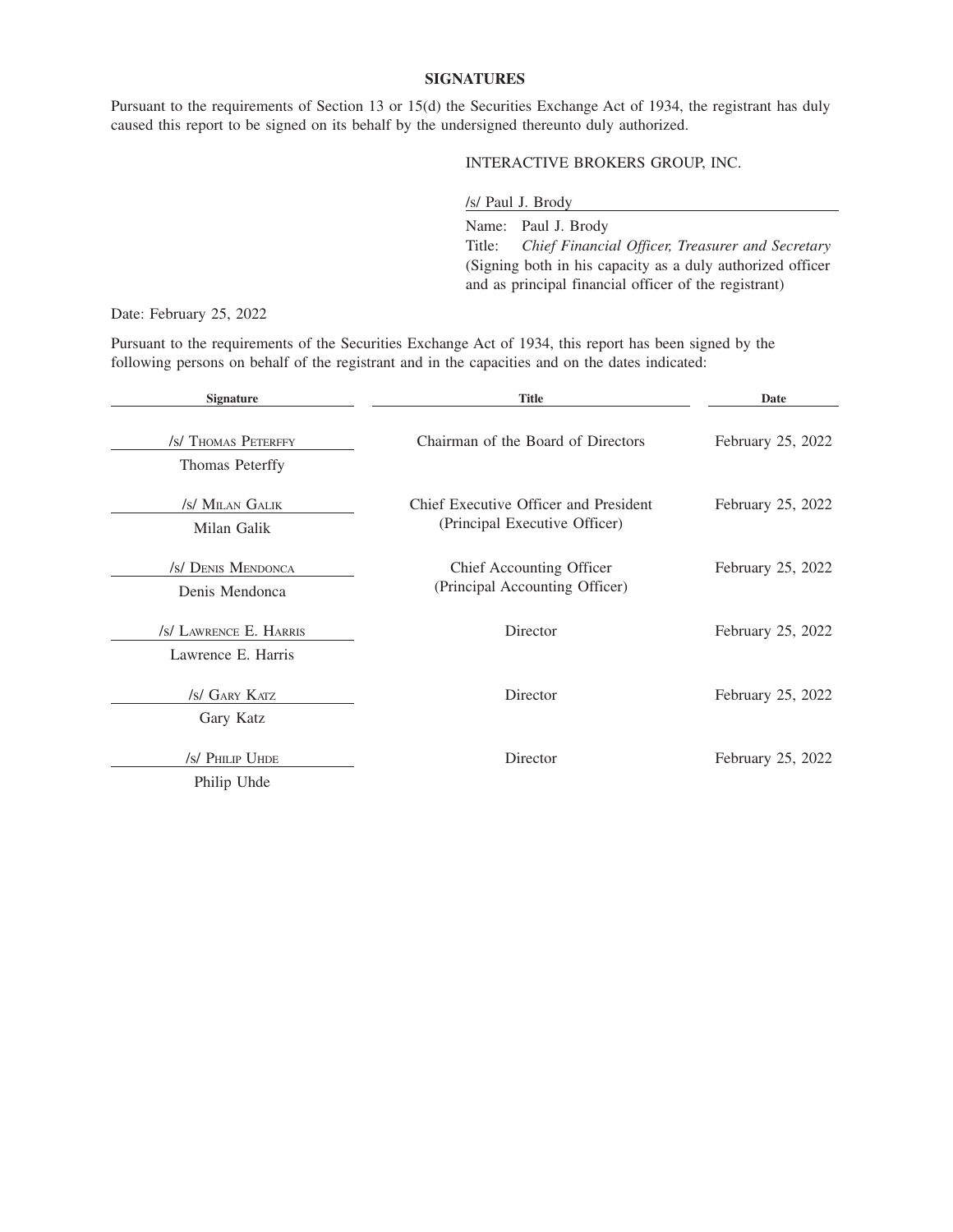#### **DESCRIPTION OF CAPITAL STOCK**

The following is a summary of Interactive Brokers Group, Inc.'s capital stock and provisions of our certificate of incorporation and bylaws, as each is currently in effect. This summary does not purport to be complete and is qualified in its entirety by the provisions of our certificate of incorporation and bylaws, copies of which are incorporated by reference as exhibits to this Annual Report on Form 10-K. When we use the terms ''we,'' ''us,'' and ''our,'' we mean solely Interactive Brokers Group, Inc. and not our subsidiaries.

Our authorized capital stock consists of 1,000,000,000 shares of Class A common stock, par value \$0.01 per share, 100 shares of Class B common stock, par value \$0.01 per share and 10,000 shares of preferred stock. In this section, when we refer to ''common stock,'' we are referring to Class A common stock and Class B common stock, taken as a whole.

#### **Common Stock**

Except as otherwise provided in our organizational documents and applicable law, all shares of common stock are identical and entitle the holder to the same rights and privileges and subjects them to the same limitations and restrictions. The principle difference between the Class A and Class B common stock concerns relative voting rights.

#### **Class A common stock**

#### *Voting rights*

The holders of Class A common stock are entitled to one vote per share. Holders of shares of Class A common stock are not entitled to cumulate their votes in the election of directors. Generally, all matters to be voted on by stockholders must be approved by a majority (or, in the case of election of directors, by a plurality) of the votes entitled to be cast by all shares of Class A common stock and Class B common stock present in person or represented by proxy, voting together as a single class. Except as otherwise provided by law, amendments to our amended and restated certificate of incorporation must be approved by a majority of the combined voting power of all shares of Class A common stock and Class B common stock, voting together as a single class. However, amendments to the amended and restated certificate of incorporation that would alter or change the powers, preferences or special rights of the Class A common stock so as to affect them adversely also must be approved by a majority of the votes entitled to be cast by the holders of the shares affected by the amendment, voting as a separate class. Notwithstanding the foregoing, any amendment to our amended and restated certificate of incorporation to increase or decrease the authorized shares of any class of common stock (but not below the number of shares thereof then outstanding) shall be approved upon the affirmative vote of the holders of a majority of the shares of Class A common stock and Class B common stock, voting together as a single class.

### *Dividend rights*

Subject to the rights of any Preferred Stock, holders of Class A common stock share ratably (based on the number of shares of common stock held) in any dividend declared by our board of directors. Dividends consisting of shares of Class A common stock may be paid only as follows: (i) shares of Class A common stock may be paid only to holders of shares of Class A common stock; and (ii) shares are paid proportionally with respect to each outstanding share of Class A common stock. We may not subdivide or combine shares of either class of common stock without at the same time proportionally subdividing or combining shares of the other class. Dividends payable to holders of Class B common stock can only be paid if dividends in the same amount per share are simultaneously paid to holders of Class A common stock.

#### *Liquidation rights*

On our liquidation, dissolution or winding up and subject to the rights of any Preferred Stock, all holders of Class A common stock are entitled to share ratably in any assets available for distribution to holders of shares of common stock.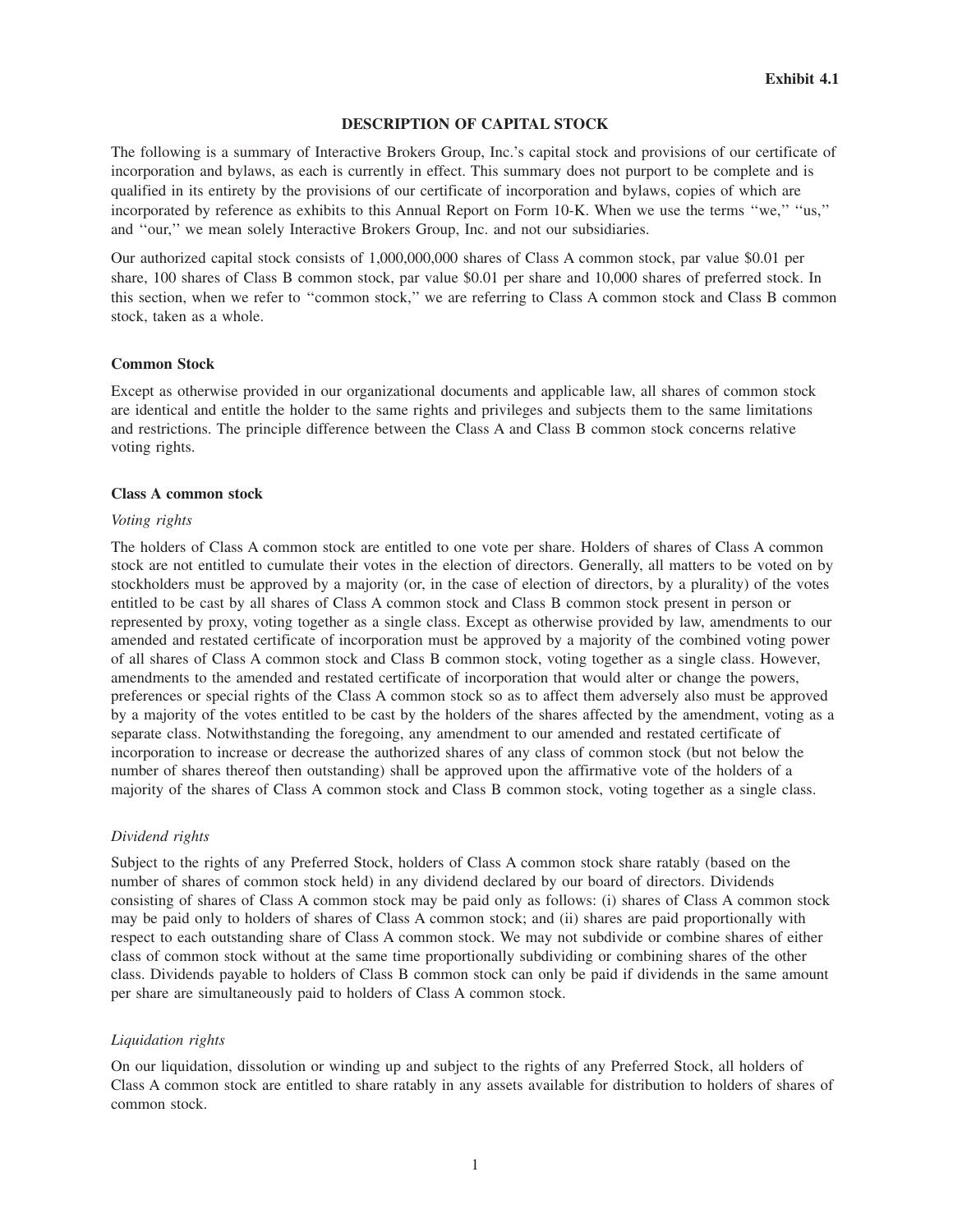### *Other matters*

In accordance with the amended and restated limited liability company agreement pursuant to which IBG LLC is governed, we intend to keep the number of outstanding IBG LLC membership interests owned by us equal to the number of outstanding shares of our common stock at all times. This means that as we issue additional shares of our common stock we would expect to use the proceeds to acquire a corresponding number of shares in IBG LLC. To the extent this occurs, existing common stockholders experience no material dilution with regard to their equity interest in IBG LLC as a result of the issuance of additional shares of our common stock.

In the event of our merger or consolidation with or into another company in connection with which shares of either class of common stock are converted into or exchangeable for shares of stock, other securities or property (including cash), all holders of common stock, regardless of class, are entitled to receive the same kind and amount of shares of stock and other securities and property (including cash), provided that if shares of either class of common stock are exchanged for shares of capital stock, such shares exchanged for or changed into may differ to the extent that the Class A common stock and the Class B common stock differ.

No shares of either class of common stock are subject to redemption or have preemptive rights to purchase additional shares of either class of common stock. All outstanding shares of Class A common stock have been legally issued, fully paid and nonassessable.

#### **Class B common stock**

## *Voting rights*

The holders of Class B common stock, in the aggregate, are entitled to the number of votes equal to the number of IBG LLC membership interests held by such holders. IBG Holdings LLC, as the sole holder of the Class B common stock, is entitled to approximately 320 million votes, as of December 31, 2021.

Holders of shares of Class B common stock are not entitled to cumulate their votes in the election of directors. Generally, all matters to be voted on by stockholders must be approved by a majority (or, in the case of election of directors, by a plurality) of the votes entitled to be cast by all shares of Class B common stock and Class A common stock present in person or represented by proxy, voting together as a single class. Except as otherwise provided by law, amendments to the amended and restated certificate of incorporation must be approved by a majority of the combined voting power of all shares of Class B common stock and Class A common stock, voting together as a single class. However, amendments to the certificate of incorporation that would alter or change the powers, preferences or special rights of the Class B common stock so as to affect them adversely also must be approved by a majority of the votes entitled to be cast by the holders of the shares affected by the amendment, voting as a separate class. Notwithstanding the foregoing, any amendment to our amended and restated certificate of incorporation to increase or decrease the authorized shares of any class of common stock (but not below the number of shares thereof then outstanding) shall be approved upon the affirmative vote of the holders of a majority of the shares of Class B common stock and Class A common stock, voting together as a single class.

## *Dividend rights*

Subject to the rights of any Preferred Stock, holders of Class B common stock share ratably (based on the number of shares of common stock held) in any dividend declared by the board of directors. Dividends consisting of shares of Class B common stock may be paid only as follows: (i) shares of Class B common stock may be paid only to holders of shares of Class B common stock; and (ii) shares are paid proportionally with respect to each outstanding share of Class B common stock. We may not subdivide or combine shares of either class of common stock without at the same time proportionally subdividing or combining shares of the other class. Dividends payable to holders of Class B common stock can only be paid if dividends in the same amount per share are simultaneously paid to holders of Class A common stock.

## *Liquidation rights*

On our liquidation, dissolution or winding up and subject to the rights of any Preferred Stock, all holders of Class B common stock are entitled to share ratably in any assets available for distribution to holders of shares of common stock.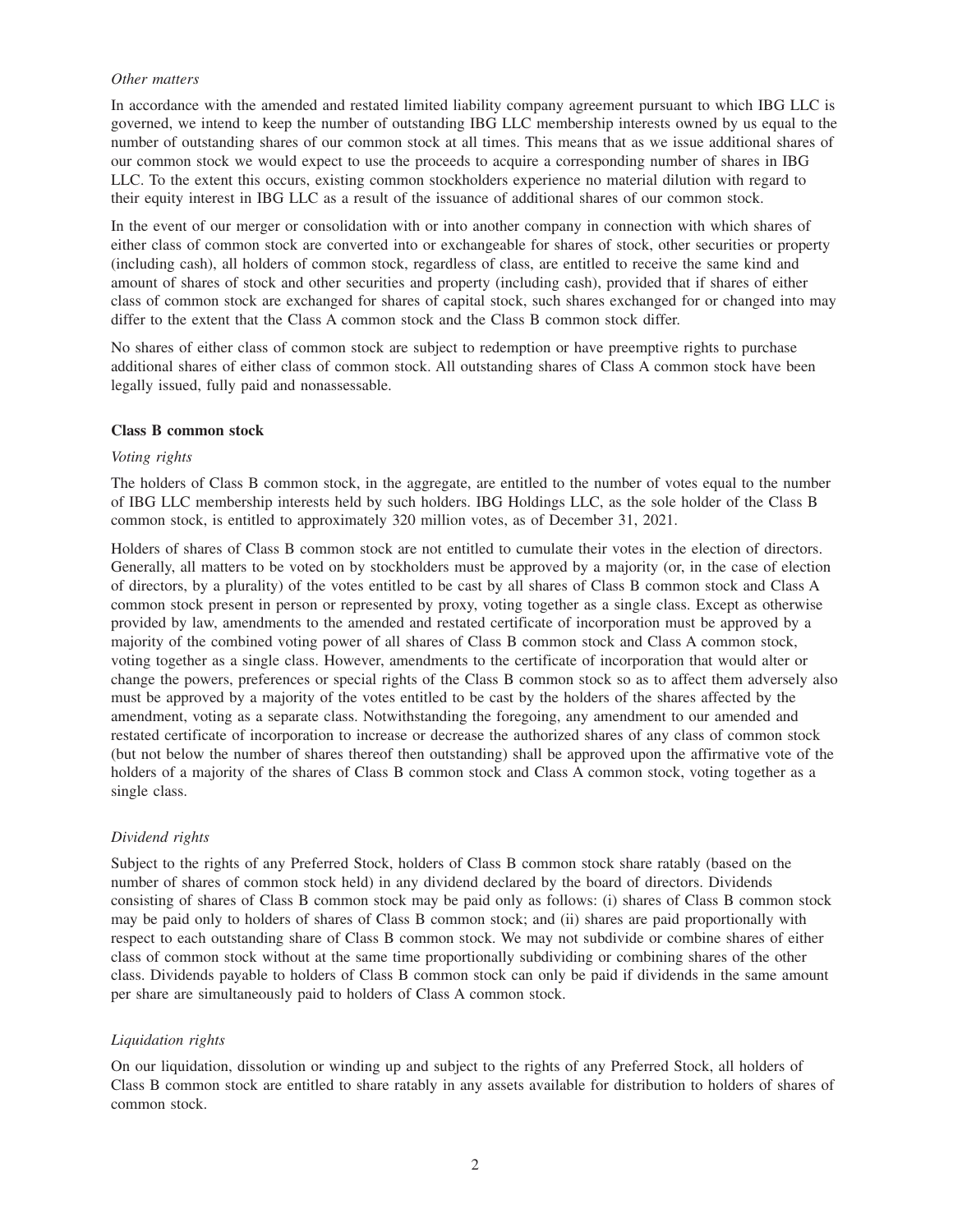### *Other matters*

In the event of our merger or consolidation with or into another company in connection with which shares of either class of common stock are converted into or exchangeable for shares of stock, other securities or property (including cash), all holders of common stock, regardless of class, are entitled to receive the same kind and amount of shares of stock and other securities and property (including cash), provided that, if shares of either class of common stock are exchanged for shares of capital stock, such shares exchanged for or changed into may differ to the extent that the Class A common stock and the Class B common stock differ.

No shares of either class of common stock are subject to redemption or will have preemptive rights to purchase additional shares of either class of common stock. All outstanding shares of Class B common stock have been legally issued and are fully paid and nonassessable.

## **Preferred Stock**

Our board of directors has the authority, without further action by our stockholders, to issue our preferred stock in one or more series and to fix the rights, preferences, privileges, and restrictions thereof. These rights, preferences, and privileges include dividend rights, conversion rights, voting rights, terms of redemption, liquidation preferences, sinking fund terms, and the number of shares constituting any series or the designation of such series, any or all of which may be greater than the rights of our common stock. The issuance of our preferred stock could adversely affect the voting power of our holders of common stock and the likelihood that such holders will receive dividend payments and payments upon liquidation. In addition, the issuance of our preferred stock could have the effect of delaying, deferring, or preventing a change in our control.

## **Anti-takeover Effects of the Amended and Restated Certificate of Incorporation and Amended and Restated Bylaws**

Certain provisions of our amended and restated certificate of incorporation and our bylaws could have anti-takeover effects. These provisions are intended to enhance the likelihood of continuity and stability in the composition of our corporate policies formulated by our board of directors. In addition, these provisions also are intended to ensure that our board of directors will have sufficient time to fulfill its fiduciary duties to us and our stockholders. These provisions also are designed to reduce our vulnerability to an unsolicited proposal for our takeover that does not contemplate the acquisition of all of our outstanding shares or an unsolicited proposal for the restructuring or sale of all or part of us. The provisions are also intended to discourage certain tactics that may be used in proxy fights. However, these provisions could delay or frustrate the removal of incumbent directors or the assumption of control of us by the holder of a large block of common stock, and could also discourage or make more difficult a merger, tender offer, or proxy contest, even if such event would be favorable to the interest of our stockholders.

*Special meetings of stockholders*. Our bylaws preclude our stockholders from calling special meetings of stockholders or requiring the board of directors or any officer to call such a meeting or from proposing business at such a meeting. Our bylaws provide that only a majority of our board of directors, the chairman of the board or the chief executive officer can call a special meeting of stockholders. Because our stockholders do not have the right to call a special meeting, a stockholder cannot force stockholder consideration of a proposal over the opposition of the board of directors by calling a special meeting of stockholders prior to the time a majority of the board of directors, the chairman of the board or the chief executive officer believes the matter should be considered or until the next annual meeting provided that the requestor met the notice requirements. The restriction on the ability of stockholders to call a special meeting means that a proposal to replace board members also can be delayed until the next annual meeting.

*Other limitations on stockholder actions*. Advance notice is required for stockholders to nominate directors or to submit proposals for consideration at meetings of stockholders. This provision may have the effect of precluding the conduct of certain business at a meeting if the proper notice is not provided and may also discourage or deter a potential acquirer from conducting a solicitation of proxies to elect the acquirer's own slate of directors or otherwise attempting to obtain control of our company. In addition, the ability of our stockholders to remove directors without cause is precluded.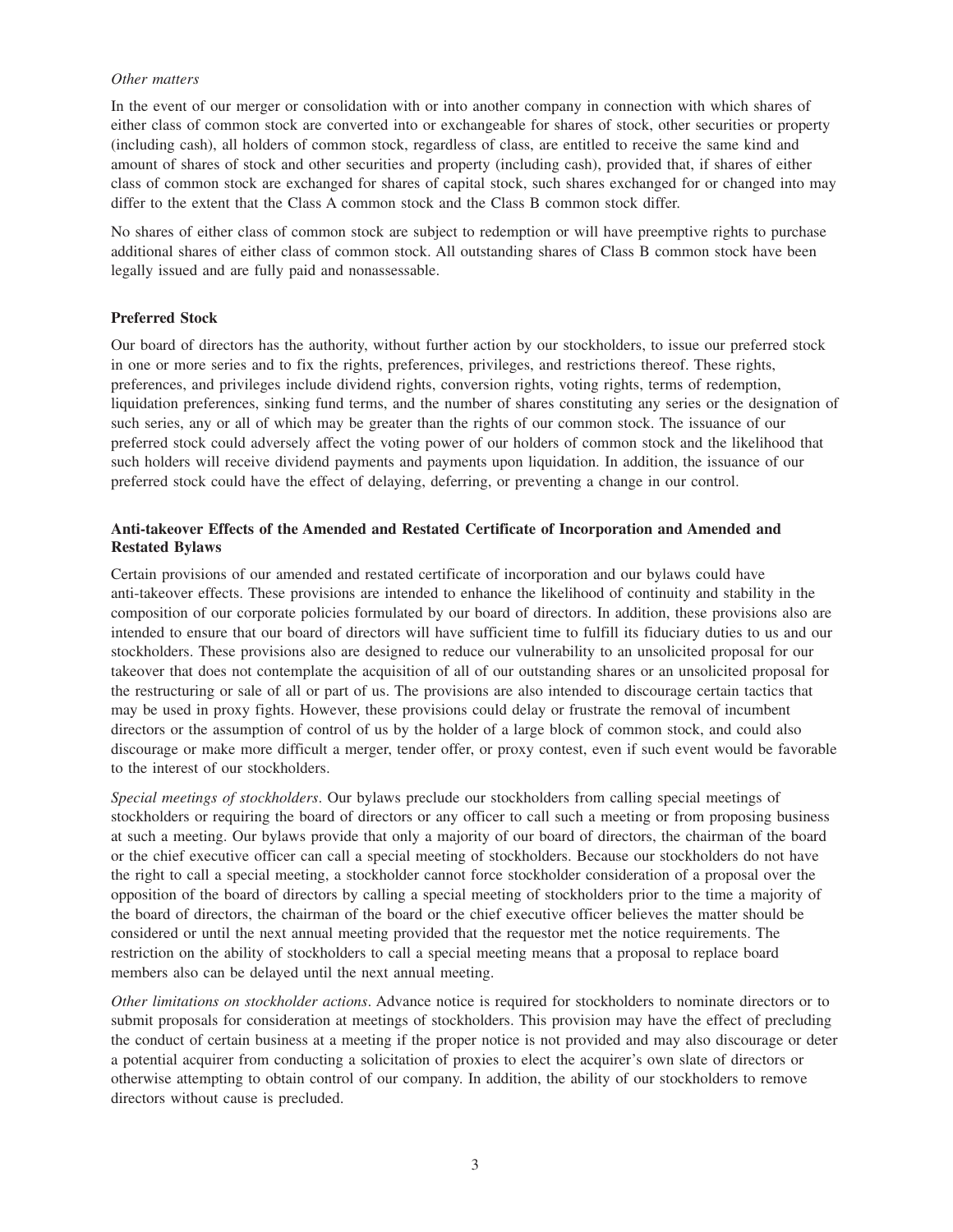## **Section 203 of the General Corporation Law of the State of Delaware**

We are subject to Section 203 of the General Corporation Law of the State of Delaware, which prohibits a Delaware corporation from engaging in any business combination with any interested stockholder for a period of three years following the date that such stockholder became an interested stockholder, with the following exceptions:

- prior to such date, the board of directors of the corporation approved either the business combination or the transaction that resulted in the stockholder becoming an interested holder;
- upon consummation of the transaction that resulted in the stockholder becoming an interested stockholder, the interested stockholder owned at least 85% of the voting stock of the corporation outstanding at the time the transaction commenced, excluding for purposes of determining the number of shares outstanding those shares owned by persons who are directors and also officers and by employee stock plans in which employee participants do not have the right to determine confidentially whether shares held subject to the plan will be tendered in a tender or exchange offer; and
- on or subsequent to such date, the business combination is approved by the board of directors and authorized at an annual or special meeting of the stockholders, and not by written consent, by the affirmative vote of at least  $66<sup>2</sup>/3%$  of the outstanding voting stock that is not owned by the interested stockholder.

Section 203 defines business combination to include the following:

- any merger or consolidation involving the corporation and the interested stockholder;
- any sale, transfer, pledge or other disposition of 10% or more of the assets of the corporation involving the interested stockholder;
- subject to certain exceptions, any transaction that results in the issuance or transfer by the corporation of any stock of the corporation to the interested stockholder;
- any transaction involving the corporation that has the effect of increasing the proportionate share of the stock or any class or series of the corporation beneficially owned by the interested stockholder; or
- the receipt by the interested stockholder of the benefit of any loss, advances, guarantees, pledges, or other financial benefits by or through the corporation.

In general, Section 203 defines an interested stockholder as an entity or person beneficially owning 15% or more of the outstanding voting stock of the corporation or any entity or person affiliated with or controlling or controlled by such entity or person.

## **Transfer Agent and Registrar**

The transfer agent and registrar for shares of our common stock is Computershare Shareholder Services, Inc.

## **Listing**

Our common stock is listed on The Nasdaq Stock Market LLC's Global Select Market under the symbol ''IBKR.''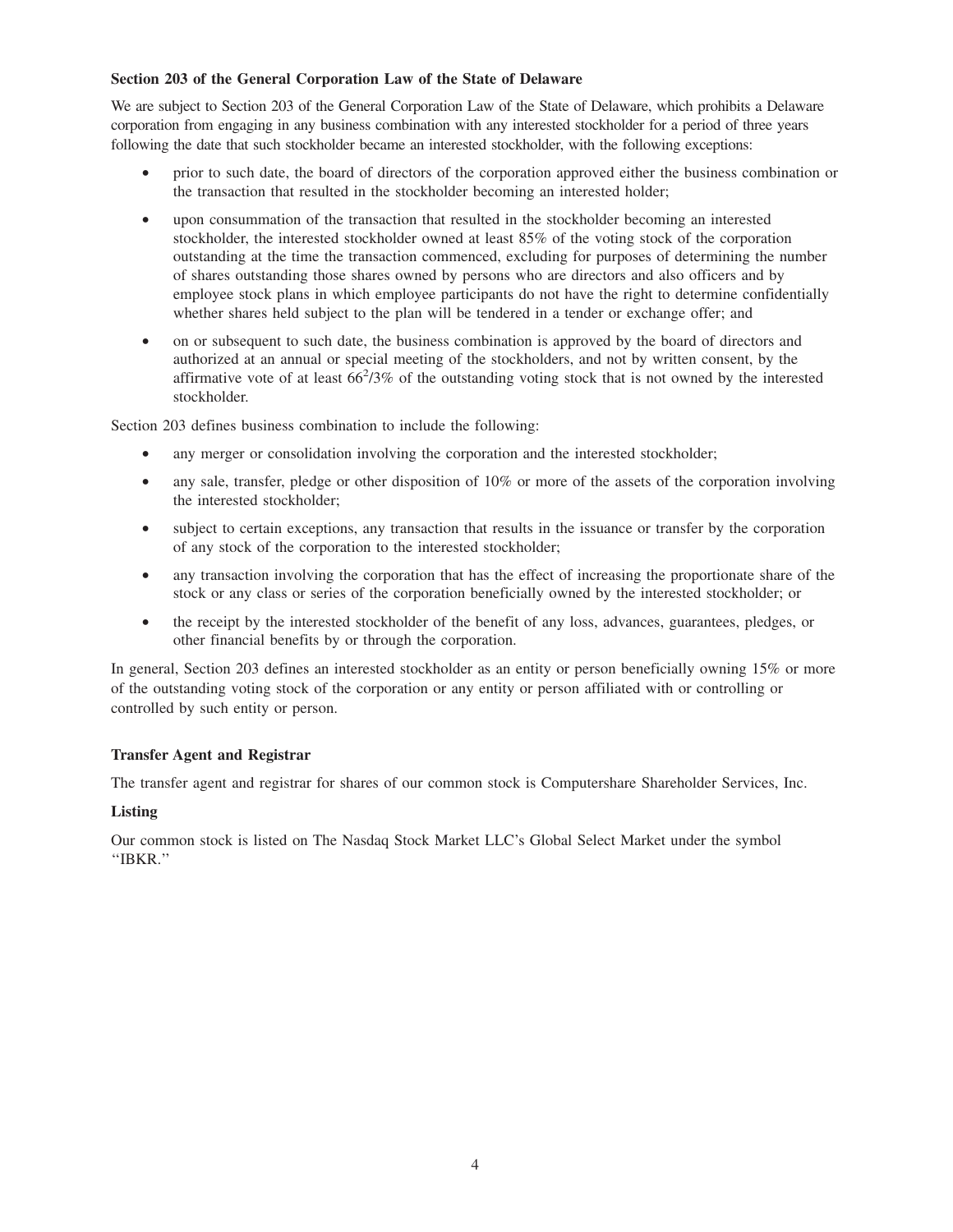## **SUBSIDIARIES OF THE COMPANY**

# IBG LLC . . . . . . . . . . . . . . . . . . . . . . . . . . . . . . . . . . . . . . . . . . . . . . . . . . . . Connecticut, U.S.A.

## **The following is a list of subsidiaries of IBG LLC:**

| Name                                                          | Jurisdiction of Organization |
|---------------------------------------------------------------|------------------------------|
|                                                               | Connecticut, U.S.A.          |
|                                                               | Connecticut, U.S.A.          |
|                                                               | Delaware, U.S.A.             |
|                                                               | Delaware, U.S.A.             |
|                                                               | Ireland                      |
|                                                               | Luxembourg                   |
|                                                               | Hungary                      |
|                                                               | India                        |
| Interactive Brokers Software Services (India) Private Limited | India                        |
|                                                               | Singapore                    |

(1) IBG LLC owns 99.9% and Mr. Thomas Peterffy owns 0.1%.

- (2) IBG LLC owns 99.99% and Mr. Thomas Peterffy owns 0.01%.
- (3) IBG LLC Owns 99.99% and IB Exchange Corp. owns 0.01%

## **The following is a list of subsidiaries of IB Exchange Corp:**

| <b>Name</b>                                                                           | Jurisdiction of Organization |
|---------------------------------------------------------------------------------------|------------------------------|
|                                                                                       | Canada                       |
| Interactive Brokers (U.K.) Limited                                                    | United Kingdom               |
| Interactive Brokers Hong Kong Limited                                                 | Hong Kong                    |
|                                                                                       | Australia                    |
|                                                                                       | Japan                        |
| IB Business Services (Shanghai) Company Limited                                       | China                        |
|                                                                                       | Switzerland                  |
| Interactive Brokers Hungary Informatikai KFT                                          | Hungary                      |
| Interactive Brokers Software Services Estonia OU                                      | Estonia                      |
| Interactive Brokers Software Services Rus                                             | Russia                       |
|                                                                                       | Delaware, U.S.A.             |
|                                                                                       | Massachusetts, U.S.A.        |
| Greenwich Advisor Compliance Services Corp.                                           | Delaware, U.S.A.             |
| The following is a list of subsidiaries of IBKR Financial Services AG:                |                              |
| <b>Name</b>                                                                           | Jurisdiction of Organization |
| Global Financial Information Services GmbH                                            | Switzerland                  |
| The following is a list of subsidiaries of Interactive Brokers (U.K.) Limited:        |                              |
| Name                                                                                  | Jurisdiction of Organization |
| Interactive Brokers (U.K.) Nominee Limited                                            | United Kingdom               |
| The following is a list of subsidiaries of Interactive Brokers Australia Pty Limited: |                              |
| Name                                                                                  | Jurisdiction of Organization |
| Interactive Brokers Australia Nominees Pty Limited                                    | Australia                    |
| The following is a list of subsidiaries of Covestor, Inc.:                            |                              |
| <b>Name</b>                                                                           | Jurisdiction of Organization |
|                                                                                       | United Kingdom               |
| The following is a list of subsidiaries of Interactive Brokers Ireland Limited        |                              |
| <b>Name</b>                                                                           | Jurisdiction of Organization |

Interactive Brokers Ireland (Nominee) Limited . . . . . . . . . . . . . . . . . . . . . . Ireland

#### **Name Jurisdiction of Organization**

| Connecticut, U.S.A. |
|---------------------|
| Connecticut, U.S.A. |
| Delaware, U.S.A.    |
| Delaware, U.S.A.    |
| Ireland             |
| Luxembourg          |
| Hungary             |
| India               |
| India               |
| Singapore           |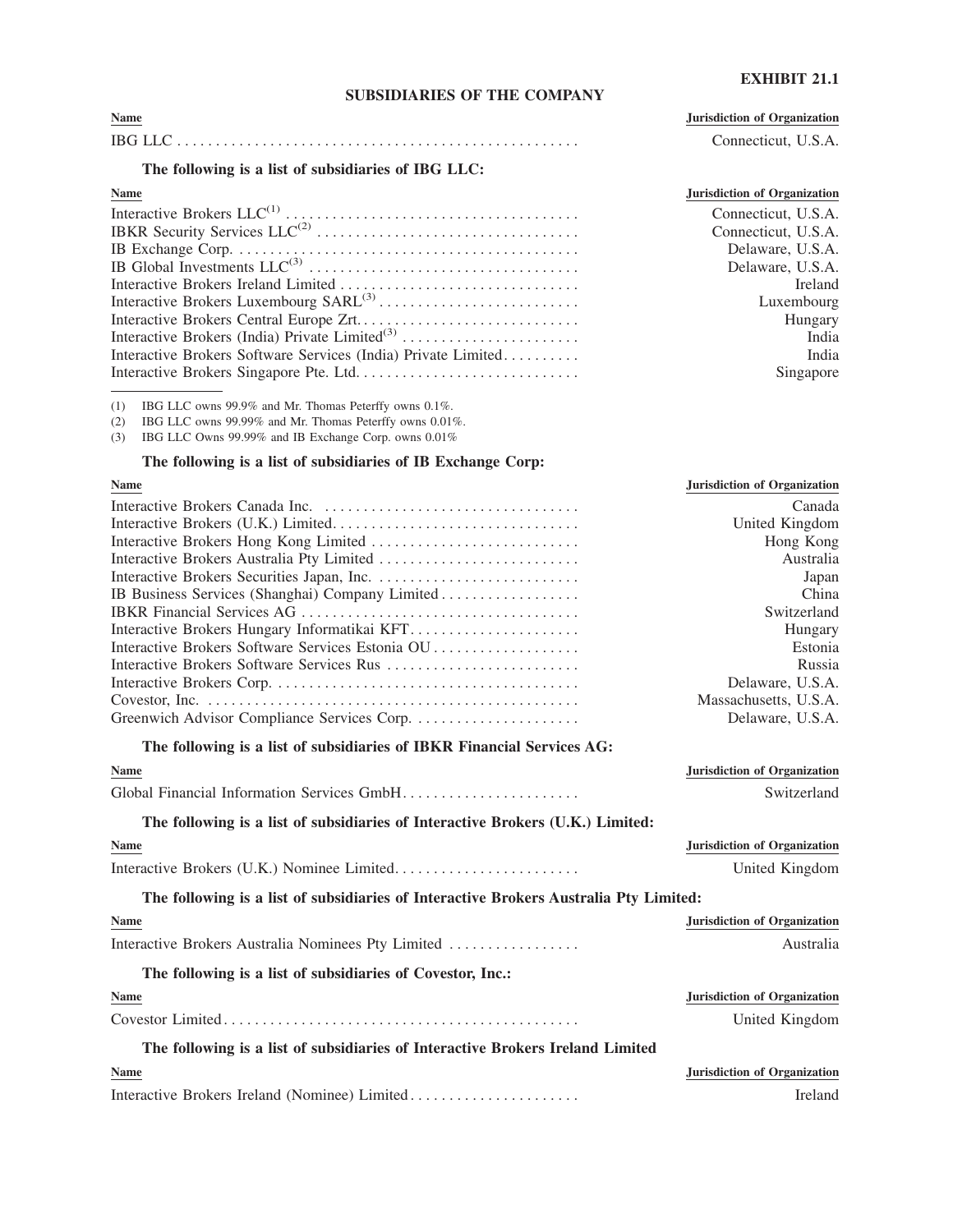## **CONSENT OF INDEPENDENT REGISTERED PUBLIC ACCOUNTING FIRM**

We consent to the incorporation by reference in Registration Statement Nos. 333-142686, 333-174913 and 333-203358 on Form S-8 and Registration No. 333-240121 on Form S-3 of our reports dated February 25, 2022 relating to the consolidated financial statements and financial statement schedules of Interactive Brokers Group, Inc. and subsidiaries, and the effectiveness of Interactive Brokers Group, Inc. and subsidiaries internal control over financial reporting, appearing in this Annual Report on Form 10-K of Interactive Brokers Group, Inc. and subsidiaries for the year ended December 31, 2021.

/s/ Deloitte & Touche LLP New York, New York February 25, 2022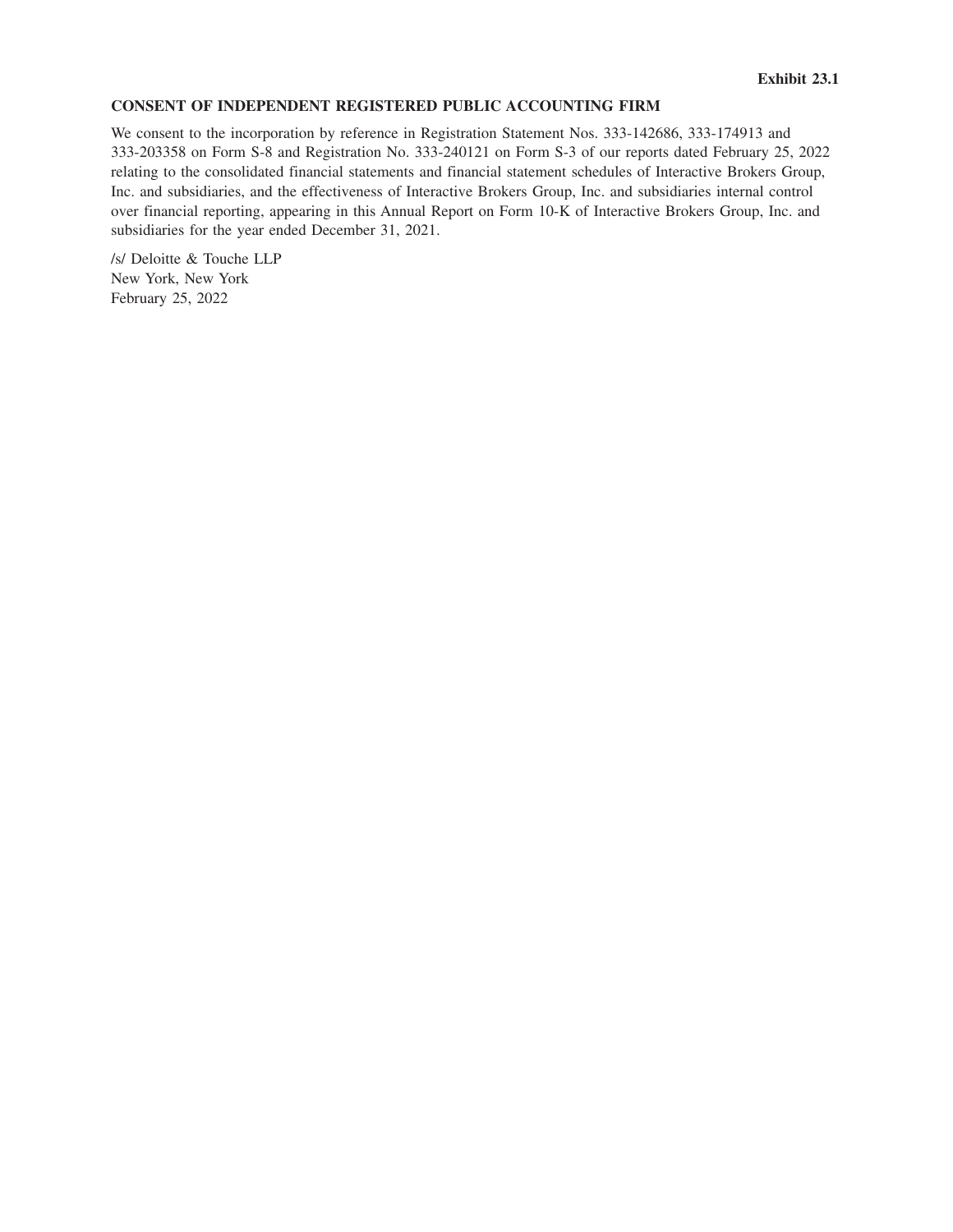I, Milan Galik, certify that:

- 1. I have reviewed this Annual Report on Form 10-K for the year ended December 31, 2021 of Interactive Brokers Group, Inc.;
- 2. Based on my knowledge, this report does not contain any untrue statement of a material fact or omit to state a material fact necessary to make the statements made, in light of the circumstances under which such statements were made, not misleading with respect to the period covered by this report;
- 3. Based on my knowledge, the financial statements, and other financial information included in this report, fairly present in all material respects the financial condition, results of operations and cash flows of the registrant as of, and for, the periods presented in this report;
- 4. The registrant's other certifying officer(s) and I are responsible for establishing and maintaining disclosure controls and procedures (as defined in Exchange Act Rules 13a-15(e) and 15d-15(e)) and internal control over financial reporting (as defined in Exchange Act Rules 13a-15(f) and 15d-15(f)) and have:
	- (a) Designed such disclosure controls and procedures, or caused such disclosure controls and procedures to be designed under our supervision, to ensure that material information relating to the registrant, including its consolidated subsidiaries, is made known to us by others within those entities, particularly during the period in which this report is being prepared;
	- (b) Designed such internal control over financial reporting, or caused such internal control over financial reporting to be designed under our supervision, to provide reasonable assurance regarding the reliability of financial reporting and the preparation of financial statements for external purposes in accordance with generally accepted accounting principles;
	- (c) Evaluated the effectiveness of the registrant's disclosure controls and procedures and presented in this report our conclusions about the effectiveness of the disclosure controls and procedures, as of the end of the period covered by this report based on such evaluation; and
	- (d) Disclosed in this report any change in the registrant's internal control over financial reporting that occurred during the registrant's most recent fiscal quarter (the registrant's fourth fiscal quarter in the case of an annual report) that has materially affected, or is reasonably likely to materially affect, the registrant's internal control over financial reporting; and
- 5. The registrant's other certifying officer(s) and I have disclosed, based on our most recent evaluation of internal control over financial reporting, to the registrant's auditors and the Audit Committee of the registrant's board of directors (or persons performing the equivalent functions):
	- (a) All significant deficiencies and material weaknesses in the design or operation of internal control over financial reporting which are reasonably likely to adversely affect the registrant's ability to record, process, summarize and report financial information; and
	- (b) Any fraud, whether or not material, that involves management or other employees who have a significant role in the registrant's internal control over financial reporting.

By: /s/ Milan Galik

Name: Milan Galik Title: *Chief Executive Officer and President*

Date: February 25, 2022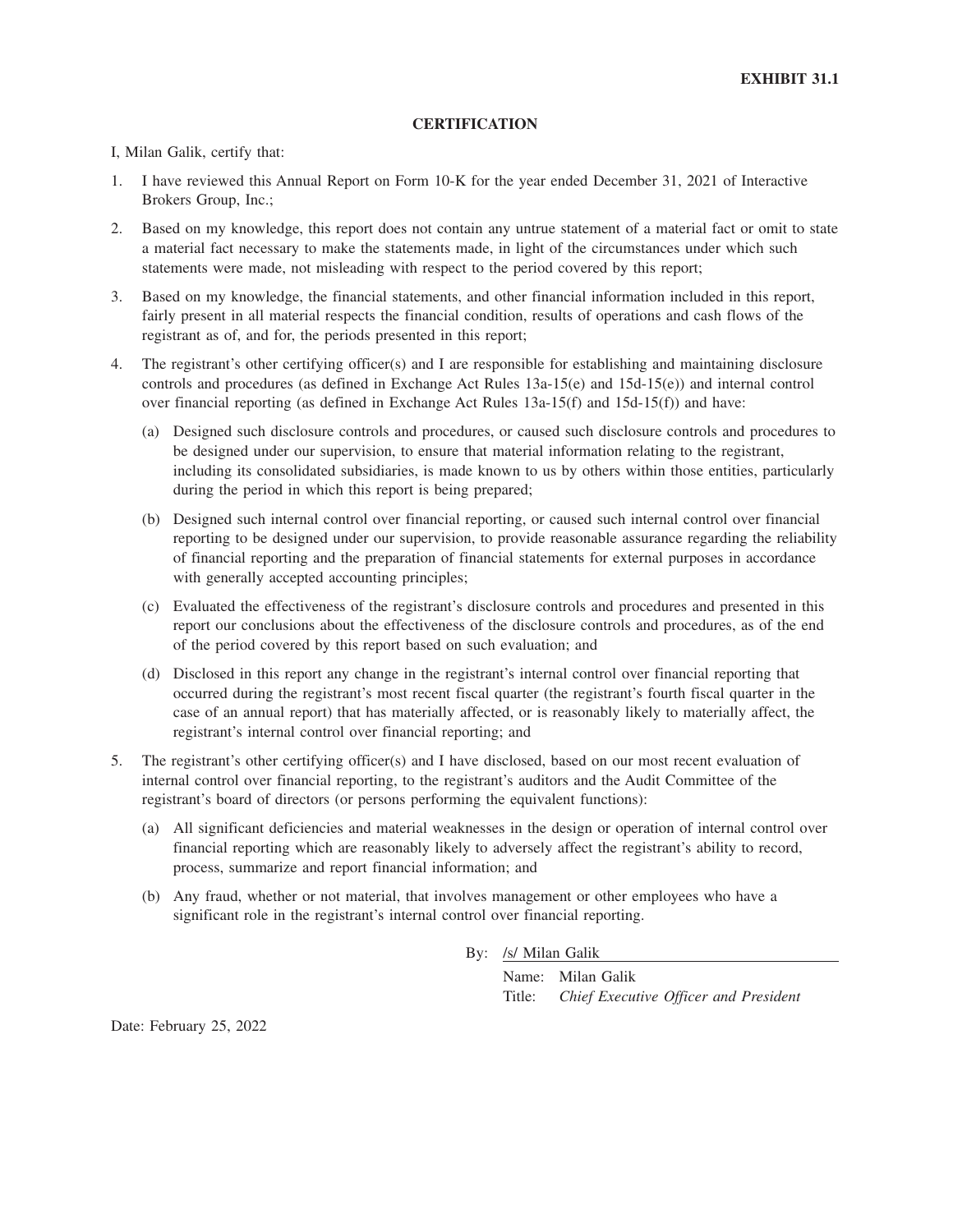I, Paul J. Brody, certify that:

- 1. I have reviewed this Annual Report on Form 10-K for the year ended December 31, 2021 of Interactive Brokers Group, Inc.;
- 2. Based on my knowledge, this report does not contain any untrue statement of a material fact or omit to state a material fact necessary to make the statements made, in light of the circumstances under which such statements were made, not misleading with respect to the period covered by this report;
- 3. Based on my knowledge, the financial statements, and other financial information included in this report, fairly present in all material respects the financial condition, results of operations and cash flows of the registrant as of, and for, the periods presented in this report;
- 4. The registrant's other certifying officer(s) and I are responsible for establishing and maintaining disclosure controls and procedures (as defined in Exchange Act Rules 13a-15(e) and 15d-15(e)) and internal control over financial reporting (as defined in Exchange Act Rules 13a-15(f) and 15d-15(f)) and have:
	- (a) Designed such disclosure controls and procedures, or caused such disclosure controls and procedures to be designed under our supervision, to ensure that material information relating to the registrant, including its consolidated subsidiaries, is made known to us by others within those entities, particularly during the period in which this report is being prepared;
	- (b) Designed such internal control over financial reporting, or caused such internal control over financial reporting to be designed under our supervision, to provide reasonable assurance regarding the reliability of financial reporting and the preparation of financial statements for external purposes in accordance with generally accepted accounting principles;
	- (c) Evaluated the effectiveness of the registrant's disclosure controls and procedures and presented in this report our conclusions about the effectiveness of the disclosure controls and procedures, as of the end of the period covered by this report based on such evaluation; and
	- (d) Disclosed in this report any change in the registrant's internal control over financial reporting that occurred during the registrant's most recent fiscal quarter (the registrant's fourth fiscal quarter in the case of an annual report) that has materially affected, or is reasonably likely to materially affect, the registrant's internal control over financial reporting; and
- 5. The registrant's other certifying officer(s) and I have disclosed, based on our most recent evaluation of internal control over financial reporting, to the registrant's auditors and the Audit Committee of the registrant's board of directors (or persons performing the equivalent functions):
	- (a) All significant deficiencies and material weaknesses in the design or operation of internal control over financial reporting which are reasonably likely to adversely affect the registrant's ability to record, process, summarize and report financial information; and
	- (b) Any fraud, whether or not material, that involves management or other employees who have a significant role in the registrant's internal control over financial reporting.

By: /s/ Paul J. Brody

Name: Paul J. Brody Title: *Chief Financial Officer, Treasurer and Secretary*

Date: February 25, 2022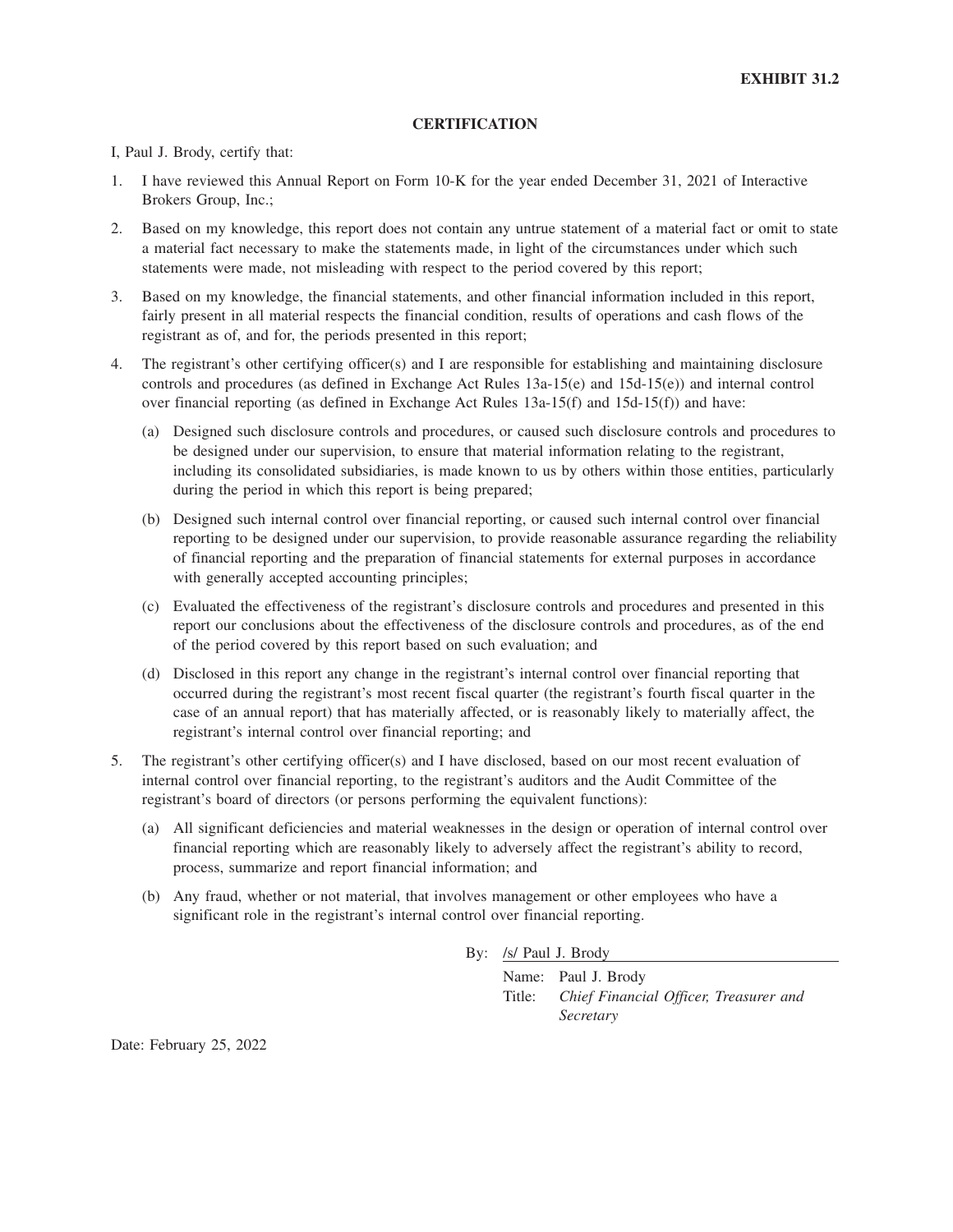Pursuant to 18 U.S.C. § 1350, the undersigned officer of Interactive Brokers Group, Inc. (the ''Company'') hereby certifies that the Company's Annual Report on Form 10-K for the year ended December 31, 2021 (the ''Report'') fully complies with the requirements of Section 13(a) or 15(d), as applicable, of the Securities Exchange Act of 1934 and that the information contained in the Report fairly presents, in all material respects, the financial condition and results of operations of the Company.

By: /s/ Milan Galik

Name: Milan Galik Title: *Chief Executive Officer and President*

Date: February 25, 2022

The foregoing certification is being furnished solely pursuant to 18 U.S.C. § 1350 and is not being filed as part of the Report or as a separate disclosure document.